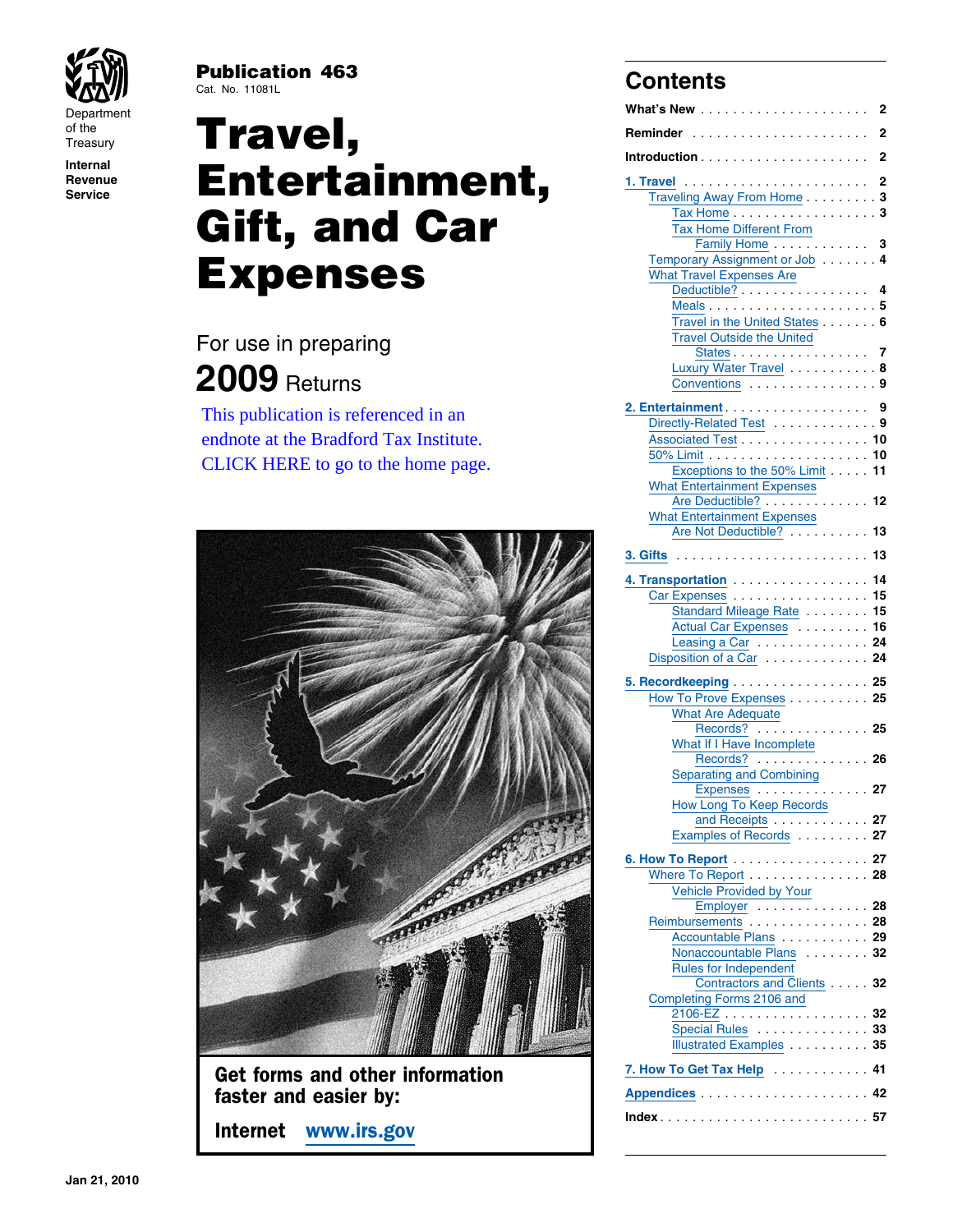Example rate are explained in chapter 4. The distribution in the total of that is not likely to be used more than minimally<br> **Depreciation limits on cars, trucks, and** that is not likely to be used more than minimally<br> **D** 

**Photographs of missing children.** The Inter-<br>nal Revenue Service is a proud partner with the travel, meals, and entertainment expenses.<br>National Center for Missing and Exploited Chil-<br>dren. Photographs of missing children pages that would otherwise be blank. You can<br> **D** 529 Miscellaneous Deductions **•** You fully accounted to your employer for **□ 529** Miscellaneous Deductions Nelp bring these children home by looking at the  $\bullet$  You fully accounted to your enhancement is and calling 1-800-THE-LOST vour work-related expenses. photographs and calling 1-800-THE-LOST your work-related expenses. ❏ **<sup>535</sup>** Business Expenses (1-800-843-5678) if you recognize a child. •

You may be able to deduct the ordinary and<br>
in box 12 of your Form W-2, Wage and<br>
Tax Statement. The Casary business-related expenses you have Tax Statement. and Deductions Deductions<br>
Tax Statement. Discrement Deductions

- 
- 
- 
- 

experise is one that is helpful and appropriate for ployer for a corrected Form W-2.<br>your business. An expense does not have to be

- What expenses are deductible,
- 
- What records you need to prove your ex- expenses you can deduct.
- How to treat any expense reimbursements

**Who should use this publication.** You should read this publication if you are an em-<br>Internal Revenue Service should read this publication if you are an em-<br>ployee or a sole proprietor who has busi-<br>Individual Forms and Publications Branch ness-related travel, entertainment, gift, or SE:W:CAR:MP:T:I<br>transportation expenses.

**Users of employer-provided vehicles.** If Washington, DC 20224 home, you can use this chapter to de the individual<br>In employer-provided vehicle was available for an employer-provided vehicle was available for your use, you received a fringe benefit. Gener- We respond to many letters by telephone. This chapter discusses: ally, your employer must include the value of the Therefore, it would be helpful if you would in-<br>use or availability in your income. However, clude your daytime phone number, including the **•** Traveling away from home, use or availability in your income. However, there are exceptions if the use of the vehicle area code, in your correspondence. • Temporary assignment or job, and

**What's New** qualifies as a working condition fringe benefit You can email us at *\*taxforms@irs.gov*. (The vertical carriers are continuous of a qualified nonpersonal use asterisk must be included in the address.) (such as the use of a qualified nonpersonal use

Car expenses and use of the standard mile-<br>age rate are explained in chapter 4. it.<br>
it.

trucks and vans, the first-year limit has de-<br>creased to \$11,060 (\$3,060 if you elect not to<br>claim the special depreciation allowance). <u>De-</u> vides), see *Vehicle Provided by Your Employer*<br>preciation limits are explained

Partnerships, corporations, trusts, and employ- or call 1-800-829-1040. We cannot answer tax<br>ers who reimburse their employees for business questions sent to either of the above addresses. **ers who reimburse their employees for business about the above address** expenses should refer to their tax form instructions and chapter 11 of Publication 535, Busi- **Useful Items**

- 
- You received full reimbursement for your ❏ **<sup>946</sup>** How To Depreciate Property
- Your employer required you to return any **Introduction** excess reimbursement and you did so. Form (and Instructions)
	- There is no amount shown with a code "L"

If you meet all of these conditions, there is no From Business<br>• Travel, example about the expanses of the reimburge ■ Travel,<br>
■ Travel, need to show the expenses or the reimburse-<br>
■ **Schedule C-EZ (Form 1040)** Net Profit • net ments on your return. If you would like more in Schedule C-EZ (Form 1040) Net Profit • From Business ■ Gifts, or **Entertainment** on reimbursements and accounting • Gifts, or



An ordinary expense is one that is common and<br>accepted in your rade or business. A necessary<br>expense is one that is helpful and appropriate for<br>ployer for a corrected Form W-2. Durely the Dusiness Expenses<br>Business Expens

required to be considered necessary. *Volunteers.* If you perform services as a ❏ **<sup>4562</sup>** Depreciation and Amortization This publication explains: volunteer worker for a qualified charity, you may See chapter 7, How To Get Tax Help, for This publications and be able to deduct some of your costs as a information about getting these publicati charitable contribution. See Out-of-Pocket Ex- forms. • How to report them on your return, penses in Giving Services in Publication 526, Charitable Contributions, for information on the

penses, and **Comments and suggestions.** We welcome How to treat any expense reimbursements your comments about this publication and your you may receive. suggestions for future editions. **1.**

You can write to us at the following address:

vehicle).<br>**Standard mileage rate.** For 2009, the stan-<br>dard mileage rate for the cost of operating your<br>property or service provided to you by your em-<br>car for business use is 55 cents per mile. ployer for which you could

Who does not need to use this publication. check the information available on www.irs.gov<br>Partnerships. corporations, trusts, and employ- or call 1-800-829-1040. We cannot answer tax

- 
- 
- 
- 
- □ 1542 Per Diem Rates

- 
- 
- 
- □ Schedule F (Form 1040) Profit or Loss • Transportation.  $\begin{array}{ccc} & - & - \ - & - \end{array}$ 
	-
	-
	-

1111 Constitution Ave. NW, IR-6526 If you temporarily travel away from your tax<br>Washington, DC 20224 home, you can use this chapter to determine if

- 
- 
-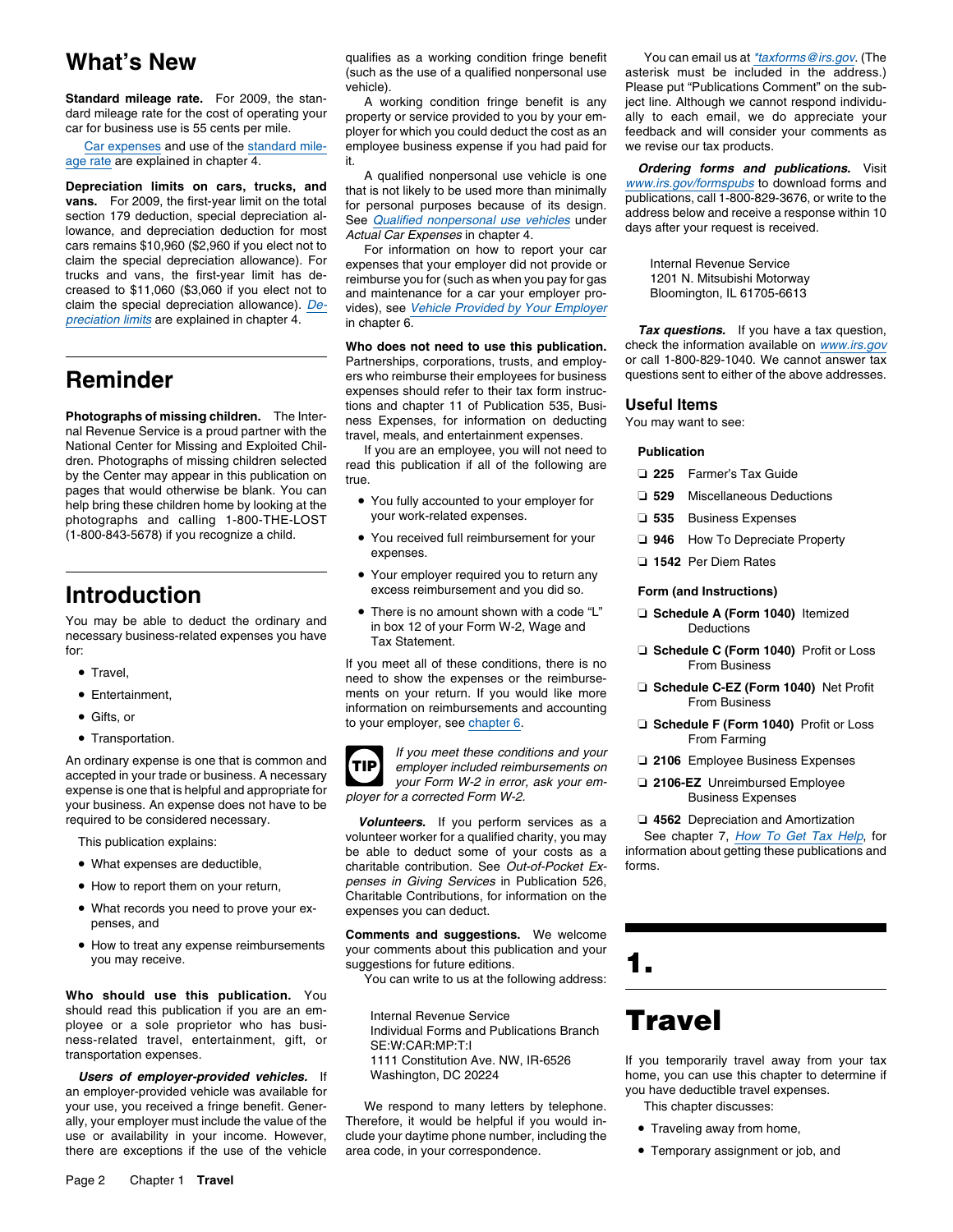• What travel expenses are deductible.

It also discusses the standard meal allowance,<br>
rules for travel inside and outside the United<br>
States, luxury water travel, and deductible con-<br>
of your tax home.<br>
States, luxury water travel, and deductible con-<br>
of your

- Your duties require you to be away from
- You need to sleep or rest to meet the

you eat two meals and rent a hotel room to get<br>necessary sleep before starting the return trip.<br>You are considered to be away from home.<br>No main place of business or work You **Family Home** 

**Example 2.** You are a truck driver. You regular or main place of work. Your tax home (defined earing and return to it later the may be the home where you regularly live.<br>
and a return to it later the may be the home wher

ment duty assignment overseas, you are not<br>traveling away from home. You cannot deduct<br>your expenses for meals and lodging. You can-<br>not deduct these expenses even if you have to<br>not deduct these expenses even if you have

You will find examples of deductible travel then your tax home may be the place where you<br>Penses in Table 1-1, later. determined the set of property in Table 1-1, later. See Normain place of business or it frequently. You

If you do not have a regular or main place of community contacts in Boston. When you com-<br>business or post of duty and there is no place blete your training, you are transferred to Los business or post of duty and there is no place plete your training, you are transferred to Los<br>where you regularly live, you are considered an Angeles. **Traveling Away From** where you regularly live, you are considered an Angeles.<br> **Hence are Struggler Constructed** Angeles.<br> **Hence are Struggler Constructed** Angeles.<br>
You do not satisfy factor (1) because you did itinerant (a transient) and your tax home is where<br>ever you work. As an itinerant, you cannot claim<br>a travel expense deduction because you are cause you had duplicate living expenses. You<br>a travel expense deduction because

later) substantially longer than an ordinary more than one place of work, consider the fol-<br>lowing when determining which one is your main You have a tax home in Boston. place of business or work.

- 
- 
- 

**Example 1.** You are a railroad conductor. **Example.** You live in Cincinnati where you work in the area. You do not pay your sister for **Example 1.** You are a railroad conductor. **Example.** You live in Cincinnati where you Example the terminal on a regularly<br>Scheduled round-trip run between two cities and<br>return home 16 hours later. During the run, you<br>have 6 hours later. During the run, you<br>have 6 hours off at your turnaround point where<br>yo

You are considered to be away from home. **No main place of business or work.** You may have a tax home even if you do not have a

- 
- 
- explained in Publication 521, Moving Expenses. have a member or members of your family<br>A naval officer assigned to permanent duty living at your main home; or you often use<br>aboard a ship that has regular eating and living

facilities has a tax home (explained next) aboard If you satisfy all three factors, your tax home burgh, where you work 12 weeks a year. The ship for travel expense purposes. is the home where you regularly live. If you rest of the year you work for the same employer

Tax Home **Tax Home Expenses are are a tax is are a tax SACC** satisfy only two factors, you may have a tax

Travel expenses defined. For tax purposes,<br>travel expenses are the ordinary and necessary<br>expenses are the ordinary and necessary<br>expenses of traveling away from home for your<br>business or work is located.<br>business, profess

essary expense is one that is helpful and appro-<br>priate for your business. An expense does not byou do not have a regular or a main place byour training, you do not do any work<br>have to be required to be considered necessar expenses in Table 1-1, later. regularly live. See No main place of business or it frequently. You use your apartment to conduct versure to conduct vour personal business. You also keep up vour k, later.<br>If you do not have a regular or main place of community contacts in Boston. When you com-

a travel expense deduction because you are cause you had duplicate living expenses. You<br>home. never considered to be traveling away from also satisfy factor (3) because you did not aban-<br>don your apartment in Boston as you Four data of your tax home (defined **Main place of business or work.** If you have home, you kept your community contacts, and the general area of your tax home (defined If you have If you have If you have If you have a lat

Four are an outside salesperson<br>• The total time you ordinarily spend in each with a sales territory covering several states. demands of your work while away from • The total time you ordinarily spend in each with a sales territory covering several states. home. **The contract of the set of the place.** Place. The vertext of the Your employer's main office is in Newark, but This rest requirement is not satisfied by merely **The level of your business activity** in each you do not conduct any business there. Your business activity in each you do not conduct any business there. Your place way pla from your tax home for a whole day or from dusk<br>to dawn as long as your relief from duty is long<br>to dawn as long as your relief from duty is long<br>enough to get necessary sleep or rest.<br>enough to get necessary sleep or rest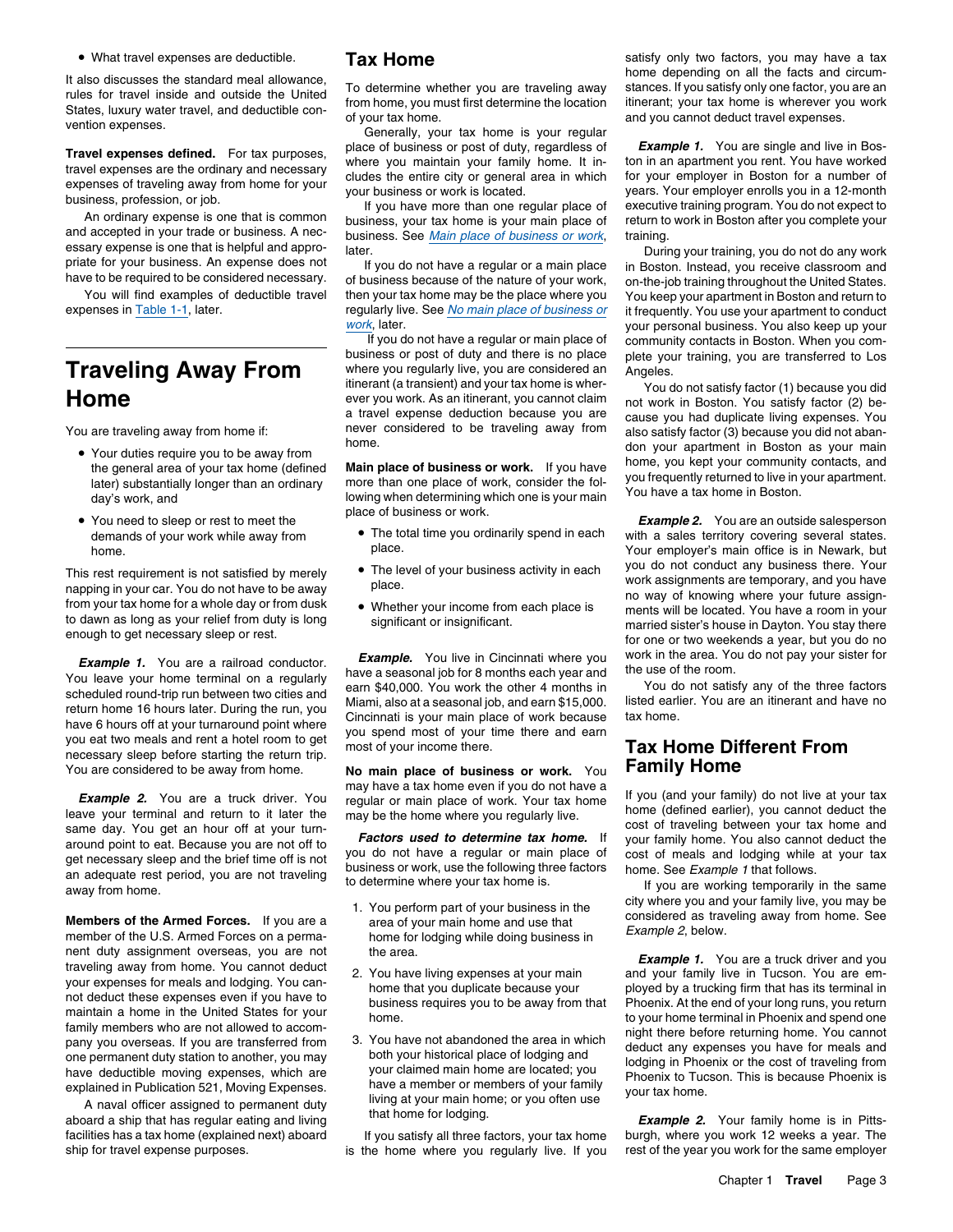in Baltimore. In Baltimore, you eat in restaurants **Determining temporary or indefinite.** You **Probationary work period.** If you take a job and sleep in a rooming house. Your salary is the must determine whether your assignment is that requires you to move, with the understand-<br>same whether you are in Pittsburgh or Balti- temporary or indefinite when you start same whether you are in Pittsburgh or Baltimore. The state of the state of the expect an assignment or job to last for 1 satisfactory during a probationary period, the job

Pittsburgh, you are away from your tax home location, all for short periods but that together<br>even though you stay at your family home You cover a long period, may be considered an in-Friesburgh, you are away hom you has home.<br>
even though you stay at your family home. You cover a long period, may be considered an in-<br>
can deduct the cost of your roundtrip between definite assignment.<br>
Baltimore and Pit Baltimore and Pittsburgh. You can also deduct The following examples illustrate whether an your part of your family's living expenses for assignment or iob is temporary or indefinite. your part of your family's living expenses for assignment or job is temporary or indefinite.<br>meals and lodging while you are living and work-

also work at another location. It may not be to last 8 months. The job actually did last less deductible travel expenses that are not covered<br>practical to return to your tax home from this than 1 year. The job is temporary practical to return to your tax home from this than 1 year. The job is temporary and your tax there, depending on the facts and your circum-<br>other location at the end of each work day.

**Temporary assignment vs. indefinite assign-**<br> **Example 2.** The facts are the same as in<br>
ment. If your assignment or job away from  $\frac{Example 1}{2}$ , except that you realistically ex-<br>
your main place of work is temporary, you

Exception for federal crime investigations or<br>
prosecutions. If you are a federal employee your tax home from a temporary assignment on<br>
participating in a federal crime investigation or your days off, you are not consider

- For the federal government,
- 
- To investigate or prosecute, or provide

Because you spend most of your working year or less, it is temporary unless there are is indefinite. You cannot deduct any of your time and earn most of your salary in Baltimore, facts and circumstances that indicate other time and earn most of your salary in Baltimore, facts and circumstances that indicate otherwise. expenses for meals and lodging during the pro-<br>that city is your tax home. You cannot deduct An assignment or job that is ini

You live and regularly work in Los Angeles. You what travel expenses are deductible. are a member of a trade union in Los Angeles You can deduct ordinary and necessary ex-<br>that helps you get work in the Los Angeles area. penses you have when you travel away from **Temporary** Because of a shortage of work, you took a job on home on business. The type of expense you can<br>a construction project in Fresno. Your job was deduct depends on the facts and your circum-**Assignment or Job** scheduled to end in 8 months. The job actually stances.

home is still in Los Angeles.

However, if your assignment or job is indefi-<br>
However, if your assignment or job is indefi-<br>
interaction of the assignment or job be-<br>
Example 3. The facts are the same as in that inductes the cost of meals<br>
comes your ne 521 for more information. when the job became indefinite. performation penses of someone who goes with you if that

This means you may be able to deduct<br>travel expenses even if you are away from your<br>travel expenses, including meals and lodging, while<br>meet the other requirements for deductibility.<br>For you to qualify, the Attorney Genera

• In a temporary duty status, and home, you can deduct the cost of your hotel sonably expect to actively conduct business. A • • room. In addition, you can deduct your ex- business associate can be a current or prospecroom. In addition, you can deduct your expenses of returning home up to the amount you tive (likely to become) customer, client, supplier, support services for the investigation or would have spent for meals had you stayed at employee, agent, partner, or professional adviprosecution of a federal crime.  $y_{\text{our}}$  temporary place of work. sor.

Once you have determined that you are traveling in Pittsburgh. *Example 1.* You are a construction worker. ing away from your tax home, you can determine

penses you have when you travel away from

Table 1-1 summarizes travel expenses you You may regularly work at your tax home and You realistically expected the job in Fresno may be able to deduct. You may have other<br>also work at another location. It may not be to last 8 months. The job actually did last le

person:

- 
- 
- 

If you keep your hotel room during your visit associate is someone with whom you could rea-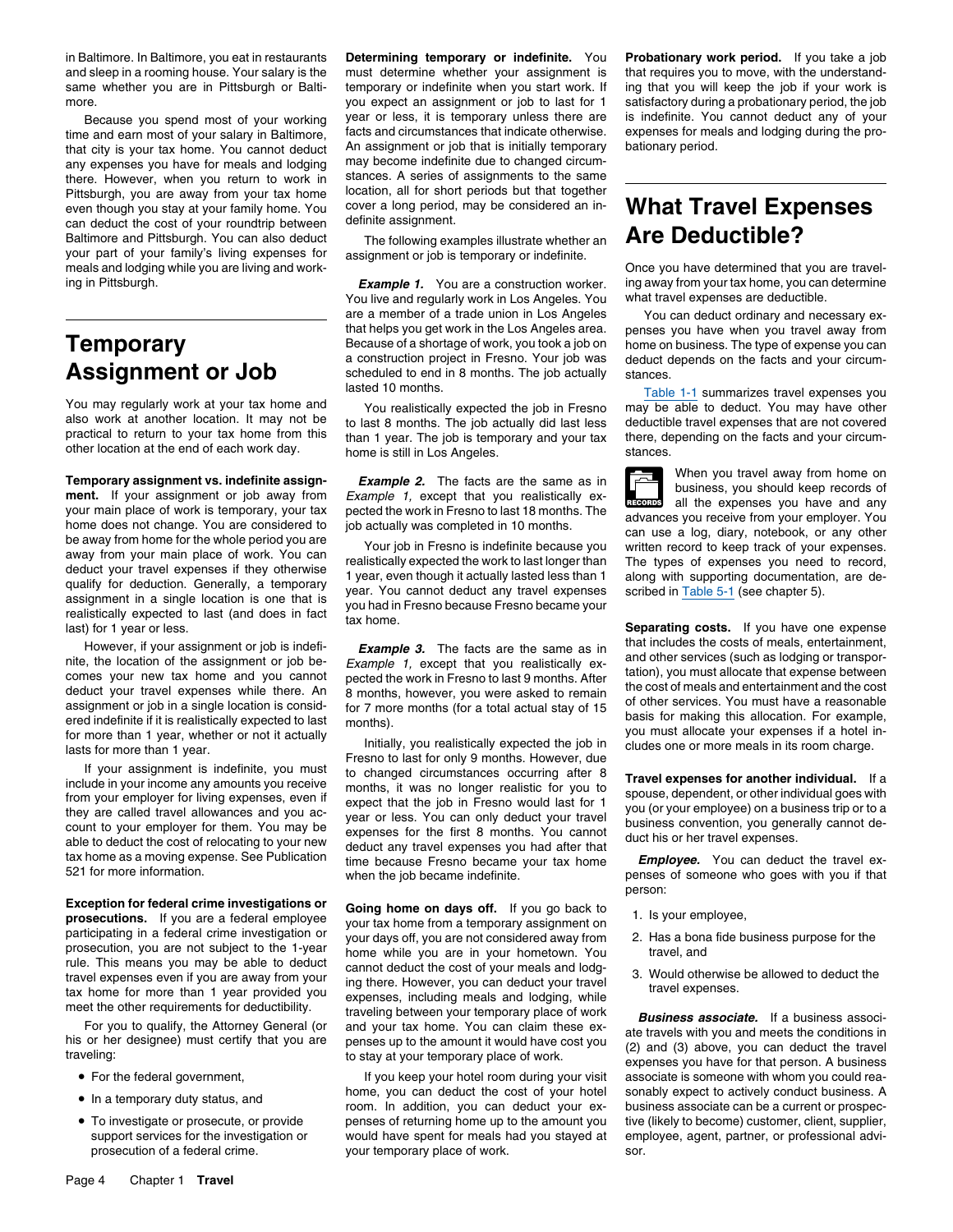# Table 1-1. **Travel Expenses You Can Deduct Travel or business entertainment. Chapter 2 dis-**<br>Cusses the 50% Limit in more detail, and chapter

This chart summarizes expenses you can deduct when you travel away from home 6 discusses accountable and nonaccountable for business purposes for business purposes.

| IF you have<br>expenses for                     | THEN you can deduct the cost of                                                                                                                                                                                                                                                                                                                              | <b>Actual Cost</b>                                                                                                                                                                                                                                       |
|-------------------------------------------------|--------------------------------------------------------------------------------------------------------------------------------------------------------------------------------------------------------------------------------------------------------------------------------------------------------------------------------------------------------------|----------------------------------------------------------------------------------------------------------------------------------------------------------------------------------------------------------------------------------------------------------|
| transportation                                  | travel by airplane, train, bus, or car between your home and your<br>business destination. If you were provided with a ticket or you are<br>riding free as a result of a frequent traveler or similar program, your<br>cost is zero. If you travel by ship, see Luxury Water Travel and Cruise<br>Ships (under Conventions) for additional rules and limits. | You can use the actual cost of your meals to<br>figure the amount of your expense before reim-<br>bursement and application of the 50% deduction<br>limit. If you use this method, you must keep<br>records of your actual cost.                         |
| taxi. commuter<br>bus, and airport<br>limousine | fares for these and other types of transportation that take you between:<br>• The airport or station and your hotel, and<br>• The hotel and the work location of your customers or clients, your<br>business meeting place, or your temporary work location.                                                                                                 | <b>Standard Meal Allowance</b><br>Generally, you can use the "standard meal al-                                                                                                                                                                          |
| baggage and<br>shipping                         | sending baggage and sample or display material between your regular<br>and temporary work locations.                                                                                                                                                                                                                                                         | lowance" method as an alternative to the actual<br>cost method. It allows you to use a set amount<br>for your daily meals and incidental expenses                                                                                                        |
| car                                             | operating and maintaining your car when traveling away from home on<br>business. You can deduct actual expenses or the standard mileage<br>rate, as well as business-related tolls and parking. If you rent a car<br>while away from home on business, you can deduct only the<br>business-use portion of the expenses.                                      | (M&IE), instead of keeping records of your ac-<br>tual costs. The set amount varies depending on<br>where and when you travel. In this publication,<br>"standard meal allowance" refers to the federal<br>rate for M&IE, discussed later under Amount of |
| lodging and meals                               | your lodging and meals if your business trip is overnight or long<br>enough that you need to stop for sleep or rest to properly perform your<br>duties. Meals include amounts spent for food, beverages, taxes, and<br>related tips. See Meals for additional rules and limits.                                                                              | standard meal allowance. If you use the stan-<br>dard meal allowance, you still must keep rec-<br>ords to prove the time, place, and business<br>purpose of your travel. See the recordkeeping                                                           |
| cleaning                                        | dry cleaning and laundry.                                                                                                                                                                                                                                                                                                                                    | rules for travel in chapter 5.                                                                                                                                                                                                                           |
| telephone                                       | business calls while on your business trip. This includes business<br>communication by fax machine or other communication devices.                                                                                                                                                                                                                           | <b>Incidental expenses.</b> The term "incidental ex-<br>penses" means:                                                                                                                                                                                   |
| tips                                            | tips you pay for any expenses in this chart.                                                                                                                                                                                                                                                                                                                 | • Fees and tips given to porters, baggage<br>carriers, bellhops, hotel maids, stewards                                                                                                                                                                   |
| other                                           | other similar ordinary and necessary expenses related to your<br>business travel. These expenses might include transportation to or<br>from a business meal, public stenographer's fees, computer rental<br>fees, and operating and maintaining a house trailer.                                                                                             | or stewardesses and others on ships, and<br>hotel servants in foreign countries,<br>• Transportation between places of lodging<br>or business and places where meals are                                                                                 |

business purpose exists if you can prove a real ment.<br>
business purpose for the individual's presence.<br>
Incidental services, such as typing notes or as-<br>
sisting in entertaining customers, are not with meals that are not b

not Jerry's employee. Linda with him. Linda is<br>not Jerry's employee. Linda occasionally types<br>notes, performs similar services, and accompa-<br>notes, performs similar services, and accompa-<br>nies Jerry to luncheons and dinner

but only \$149 a day for his hotel room. If he uses<br>public transportation, he can deduct only his • The standard meal allowance. public transportation, he can deduct only his

• It is necessary for you to stop for substan-

**Eona fide business purpose.** A bona fide • The meal is business-related entertain-<br> **Bona fide business purpose over the business** associated with filing travel

**Example.** Jerry drives to Chicago on busi-<br>Lavish or extravagant. You cannot deduct calls.<br>Sex and takes his wife. Linda, with him. Linda is expenses for meals that are lavish or extrava-

meals expense using either of the following expenses. You cannot use this method on any<br>methods

- 
- The standard meal allowance.

**Meals** can deduct only 50% of the unreimbursed cost **Meals** 

It is necessary for you to stop for substan-<br>It is necessary for you to stop for myour was accountable or nonaccountable. If you are tial sleep or rest to properly perform your was accountable or nonaccountable. If you are **50% limit may apply.** If you use the standard duties while traveling away from home on not reimbursed, the 50% limit applies whethe not reimbursed, the 50% limit applies whether meal allowance method for meal expenses and business. the unreimbursed meal expense is for business you are not reimbursed or you are reimbursed

# **Actual Cost**

# **Standard Meal Allowance**

- Fees and tips given to porters, baggage carriers, bellhops, hotel maids, stewards or stewardesses and others on ships, and<br>hotel servants in foreign countries,
- Transportation between places of lodging<br>or business and places where meals are taken, if suitable meals can be obtained at
- 

enough to make the expenses deductible. lainment and the state of clothing, lodg-<br>alundry, cleaning and pressing of clothing, lodging taxes, or the costs of telegrams or telephone

not deductible. **50% limit on meals.** You can figure your method only if you did not pay or incur any meal<br>Jerry pays \$199 a day for a double room. A meals expense using either of the following expenses. You cannot use thi single room costs \$149 a day. He can deduct the methods.<br>
total cost of driving his car to and from Chicago entity and the methods of the protation rules for This method is subject to the proration rules for total cost.<br>This method is subject to the proration rules for the uses expansion of the uses of the proration of the uses o<br>partial days. See Travel for days you depart and

fare. The state methods are explained below. But, Federal employees should refer to the regardless of the method you use, you generally regardless of the method you use, you generally Tay Federal Travel Regulations at www.<br>can deduct only 50% of the unreimbursed cost caying gsa.gov. Find the "Most Requested" **!** of your meals. The upper left and click on "Regula-<br>tions: FAR, FMR, FTR" for Federal Travel Regu-You can deduct the cost of meals in either of the<br>following situations.<br>following situations.<br>meals, how you apply the 50% limit depends on reimbursement.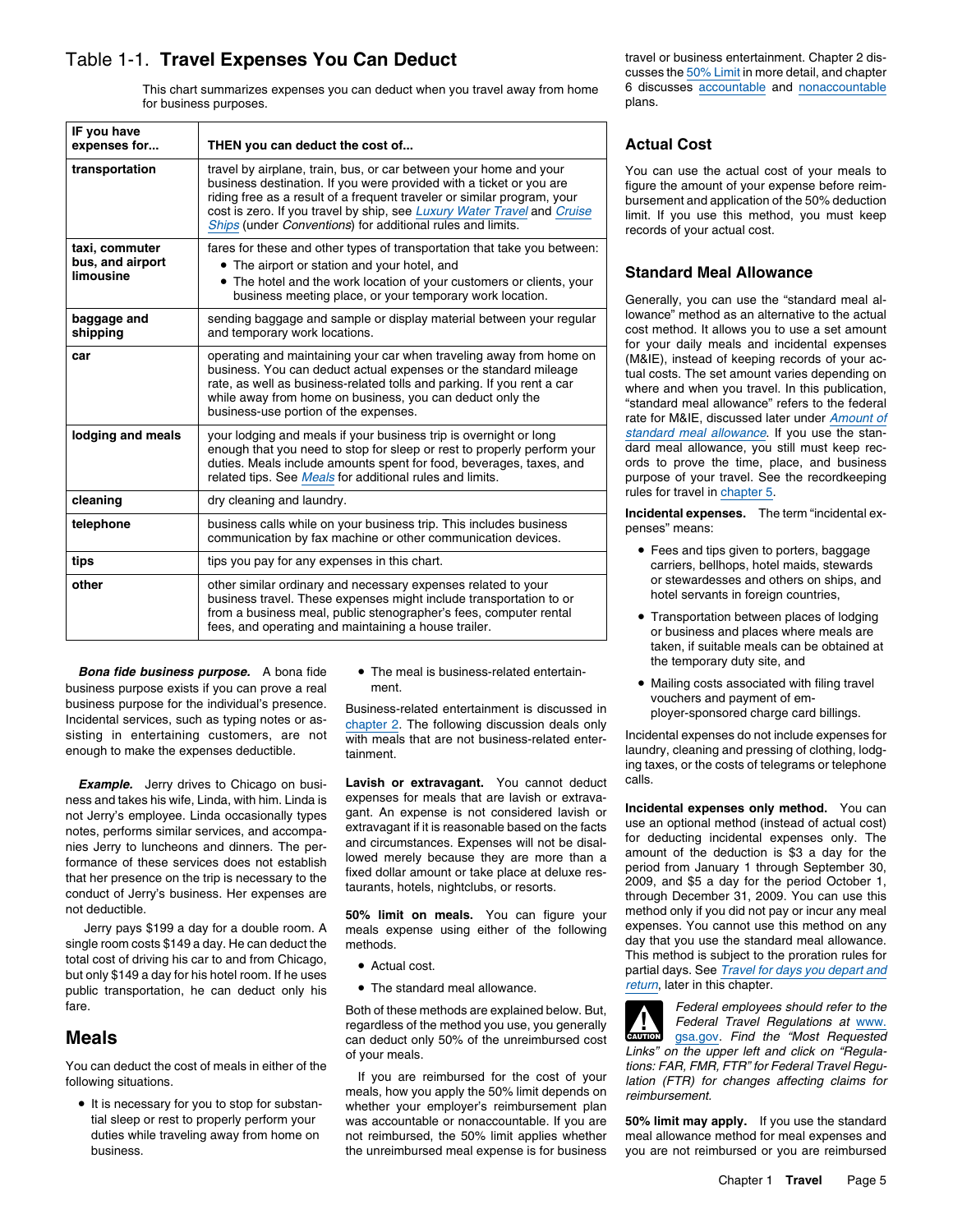under a nonaccountable plan, you can generally **To a** You can access per diem rates for employee would have to use Method 1 and be deduct only 50% of the standard meal allow-<br>ance. If you are reimbursed under an accounta-<br>nental United States at: ance. If you are reimbursed under an accountable plan and you are deducting amounts that are http://perdiem.hqda.pentagon.mil/perdiem/ **Travel in the United States**<br>more than your reimbursements, you can de- perdiemrates.html. You can access all other formore than your reimbursements, you can deduct only 50% of the excess amount. The 50% eign per diem rates at: www.state.gov/travel/. The following discussion applies to travel in the limit is discussed in more detail in chapter 2, and Click on "Travel," and click on "Foreign Per Diem United States. For this purpose, the United accountable and nonaccountable plans are dis-<br>accountable and nonaccountable



### **Who can use the standard meal allowance.** •

whether you are an employee or self-employed, truck, and and whether or not you are reimbursed for your vectors of travel expenses if and whether or not you are reimbursed for your vectors of travel away from trip was enti

**travel.** You can use the standard meal allow- ent standard meal allowance rates. a vacation, made a personal side trip, or had ance to figure your meal expenses when you ance to figure your meal expenses when you<br>travel in connection with investment and other this applies to you, you can claim a standard<br>income-producing property. You can also use it and allowance of \$52 a day (\$58 for tra

the United States are designated as high-cost<br>areas, qualifying for higher standard meal al-<br>lowances. These rates are listed in Publication<br>1542, which is available on the Internet at <u>www.</u><br>1542, which is available on th



ganized by state) on the Internet at www.gsa.gov. Click on "Per Diem

1, 2009 – September 30, 2009, and select • Method 2: You can prorate using any ber 31, 2009. However, you can apply the rates that is in accordance with reasonable busiin effect before October 1, 2009, for expenses of ness practice.<br>
all travel within the United States for 2009 in-<br>
all travel within the United States for 2009 inall travel within the United States for 2009 in-

stop for sleep or rest. If you work in the transpor-<br>tation industry, however, see *Special rate for* Orleans on Friday and arrived back home at

**Standard meal allowance for areas outside the continental United States.** The standard wages.<br>meal allowance rates above do not apply to Under Method 1, Jen can claim 2<sup>1</sup>/<sub>2</sub> days of use the rules described later in this chapter meal allowance rates above do not apply to Under Method 1, Jen can claim 2<sup>1</sup>/<sub>2</sub> days of use the rules described later in this chapter travel in Alaska. Hawaii, or any other location the standard meal allowance for Washin travel in Alaska, Hawaii, or any other location the standard meal allowance for Washington, under Travel Outside the United States for that is out trip that is any other location under that is any other location under that outside the continental United States. The De- DC:  $\frac{3}{4}$  of the daily rate for Wednesday and part of the trip. For the part of your trip that is partment of Defense establishes per diem rates Friday (the days she depa partment of Defense establishes per diem rates Friday (the days she departed and returned), inside the United States, use the rules for travel<br>For Alaska, Hawaii, Puerto Rico, American Sa- and the full daily rate for Thurs for Alaska, Hawaii, Puerto Rico, American Sa- and the full daily rate for Thursday. The United States. Travel outside the United moa, Guam, Midway, the Northern Mariana Is-<br>Under Method 2, Jen could also use any States does not include travel from one point in lands, the U.S. Virgin Islands, Wake Island, and method that she applies consistently and that is the United States to another point in the United other non-foreign areas outside the continental in accordance with reasonable business prac-<br>States. The following discussion can help you United States. The Department of State estab- tice. For example, she could claim 3 days of the determine whether your trip was entirely within lishes per diem rates for all other foreign areas. standard meal allowance even though a federal the United States.



allowance. Your allowable lodging ex-<br>pense deduction is your actual cost. are in the transportation industry if your work: Trip Outside the United States, later.

- Directly involves moving people or goods You can use the standard meal allowance by airplane, barge, bus, ship, train, or **Trip Primarily for Business**
	-

**Amount of standard meal allowance.** The Using the special rate for transportation work-<br>standard meal allowance is the federal M&IE ers eliminates the need for you to determine the home, you stop in Mobile to visit your p

You can also find this information (or- two methods. **Personal Reasons**

- Method 1: You can claim  $\frac{3}{4}$  of the stan-
- 

stead of the updated rates. You must consister the rist of the first 9 months of<br>ently use either the rates for the first 9 months of<br>2009 or the updated rates for the period of Octo-<br>ber 1, 2009, through December 31, 2009 tation industry, however, see *Special rate for* Orleans on Friday and arrived back home at **Part of Trip Outside**<br>transportation workers, later. 8:00 p.m. Jen's employer gave her a flat amount **the United States**<br>**Standar** 

limited to only 2<sup>1</sup>/<sub>2</sub> days.

States includes the 50 states and the District of cussed in chapter 6. The treatment of your travel ex-<br> **Columbia.** The treatment of your travel ex-There is no optional standard lodging **Special rate for transportation workers.**<br>amount similar to the standard meal You can use a special standard meal allowance allowance allowance. Your allowable lodging ex-<br>allowance.

Regularly expenses.<br>
Use of the standard meal allowance for other involves travel to areas eligible for differ-<br>
Use of the standard meal allowance for other involves travel to areas eligible for differ-<br>
Losiness destinat Use of the standard meal allowance for other involves travel to areas eligible for differ-<br>**travel.** You can use the standard meal allow- ent standard meal allowance rates.<br>a vacation, made a personal side trip, or had

December 31, 2009.<br>Most major cities and many other localities in year.<br>Most major cities and many other localities in year.<br>the United States are designated as bigh-cost of the United States are designated as bigh-cost

www.gsa.gov. Click on "Per Diem If your Collection and the states," then select "2009" for the period January dard meal allowance.<br>
1, 2009 – September 30, 2009, and select Method 2: You can prorate using any nondeductible "2010" for the period October 1, 2009 – Decem- method that you consistently apply and can deduct any expenses you have while at your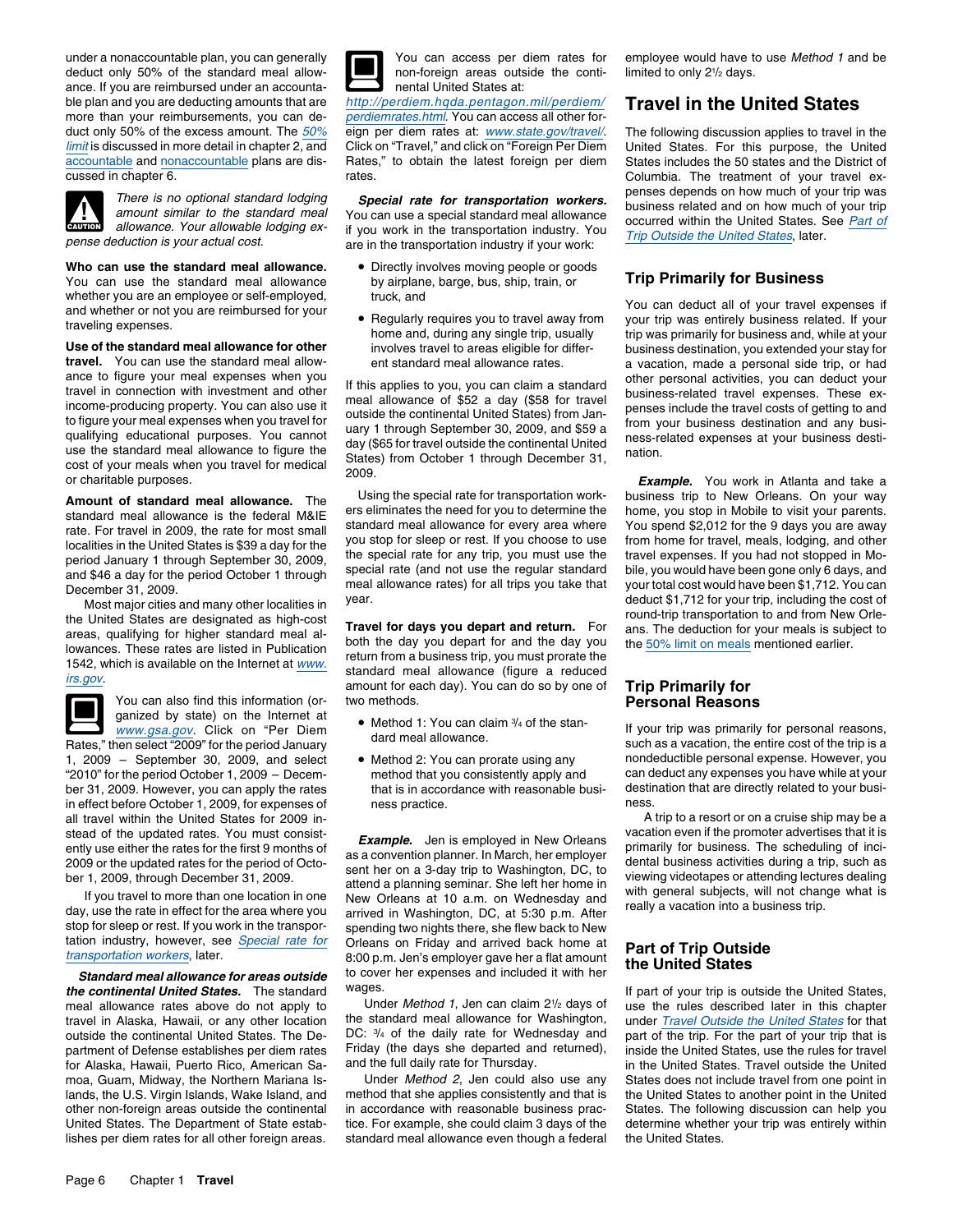**Public transportation.** If you travel by public • Are not a managing executive. **Travel Primarily for Business** transportation, any place in the United States where that vehicle makes a scheduled stop is a "Related to your employer" is defined later in If you travel outside the United States primarily<br>noint in the United States. Once the vehicle chapter 6 under Per Diem and Car point in the United States. Once the vehicle chapter 6 under *Per Diem and Car Allowances*. for business but spend some of your time on<br>Jeaves the last scheduled stop in the United a "managing executive" is an employee who leaves the last scheduled stop in the United a "managing executive" is an employee who other activities, you generally cannot deduct all leaves the united all States on its way to a point outside the United a has the autho States on its way to a point outside the United has the authority and responsibility, without be-<br>States, you apply the rules under *Travel Outside* ing subject to the veto of another, to decide on business portion of your States, you apply the rules under *Travel Outside* ing subject to the veto of another, to decide on the United States.

**Example.** You fly from New York to Puerto stantial control over arranging business trips. to determine your deduction rules, later. Rico with a scheduled stop in Miami. You return<br>to Now York ponstop. The flight from Now York **Exception 2 - Outside United States no** to New York nonstop. The flight from New York<br>to Miami is in the United States, so only the flight<br>from Miami to Puerto Rico is outside the United<br>States. Because there are no scheduled stops<br>States. Because there are no s

**Private car.** Travel by private car in the United States, but do count the day you return to the States is travel between points in the United United States. **Travel allocation rules.** If your trip outside the States, even though you are on your way to a<br> **Example** You traveled to Brussels primarily must allocate your travel time on a day-to-day<br>
destination outside the United States

Mexico City and return. Your travel from Denver New York to Brussels, arriving the next morning. United States are to the border and from the border back to Den- On Thursday and Friday, you had business dis- the United Sta ver is travel in the United States, and the rules in cussions, and from Saturday until Tuesday, you To figure the deductible amount of your<br>this section apply. The rules under *Travel* were sightseeing. You flew back to Ne

bia. **heta** ness. However, you cannot deduct the cost of

our specific business purpose.<br>
In the set of the total time particular place for a specific business purpose.<br>
you were outside the United States on Count it as a business day even if you spend<br>
for business.<br>
for busines

- 
- Are not related to your employer, and

States. Because there are no scheduled stops<br>between Puerto Rico and New York, all of the<br>return trip is outside the United States.<br>The consecutive days. In counting the<br>return trip is outside the United States.<br>days, do n

*Example.* You travel by car from Denver to flew to New York. On Wednesday, you flew from days. The days you depart from and return to the the United States. to the border and from the border back to Den- On Thursday and Friday, you had business dis-

Travel Outside<br>
the United States<br>
the United States and part of your business travel is outside the lotside the United States<br>
If any part of your business travel is outside the<br>
United States, some of your deductions for

includes the 50 states and the District of Colum- Thursday and Friday while you conducted busi- *Transportation day.* Count as a business How much of your travel expenses you can your stay in Brussels from Saturday through business destination. However, if because of a<br>duct depends in part upon how much of your Tuesday because those days were spent on nonbus deduct depends in part upon how much of your Tuesday because those days were spent on nonbusiness activity you do not travel by a direct<br>trip outside the United States was business re- nonbusiness activities. The oute of t

- 
- 

**Travel considered entirely for business.** days on personal matters. You then flew back to stances beyond your control.<br>Even if you did not spend your entire time on Seattle. You spent 1 day flying in each direction.

Even if you did not spend your entire time on<br>
business activities, you trip is considered en-<br>
business activities, you can deduct as travel expenses what it would<br>
field the the species of the travel expenses what it wo

You do not have substantial control over **Exception 4 - Vacation not a major consid-** City. You travel to Quebec, where you have a your trip if you: **eration.** Your trip is considered entirely for business appointment on Friday. You have an-• Are an employee who was reimbursed or business if you can establish that a personal other appointment on the following Monday. Be-<br>vacation was not a major consideration, even if cause your presence was required on both paid a travel expense allowance,<br>you have substantial control over arranging the Friday and Monday, they are business days. trip. Are not related to your employer, and the weekend is between business

the need for the business travel.<br>
A self-employed person generally has sub-<br>
Costs between your business and other activities A self-employed person generally has sub-<br>htial control over arranging business trins and determine your deductible amount. See

**TIP**

destination outside the United States. *Example.* You traveled to Brussels primarily must allocate your travel time on a day-to-day for business. You left Denver on Tuesday and basis between business days and nonbusiness<br>flew to New York, On Wednesday, you flew from days. The days you depart from and return to the

this section apply. The rules under *Travel* were sightseeing. You flew back to New York, round-trip travel expenses, use the following Outside the United States apply to your trip from arriving Wednesday afternoon. On Thu arriving Wednesday afternoon. On Thursday, fraction. The numerator (top number) is the total apply to the total<br>wou flew back to Denver. the border to Mexico City and back to the border. you flew back to Denver. we have number of business days outside the United at the United out were away from your home in States. The denominator (bottom number) is the Although you were away from your home in States. The denominator (bottom number) is the<br>nver for more than a week, you were not total number of travel days outside the United

trip outside the United States was business re- nonbusiness activities.<br>Iated the securities and set of the CFC of time area take you to travel a reasonably direct route to lated.<br>Interestion 3 - Less than 25% of time on take you to travel a reasonably direct route to<br>Travel Entirely for Business or entirely for business if:<br>Travel Entirely for Business or entirely for business if:<br>counted as

**Considered Entirely for Business** • You were outside the United States for<br>The United States for **Presence required.** Count as a business<br>You can deduct all your travel expenses of get exponsion of the Stand Transportiona

**Travel entirely for business.** If you travel For this purpose, count both the day your trip **Day spent on business.** If you principal began and the day it ended.<br>
Travel entire time on business activities, you can de-<br>
du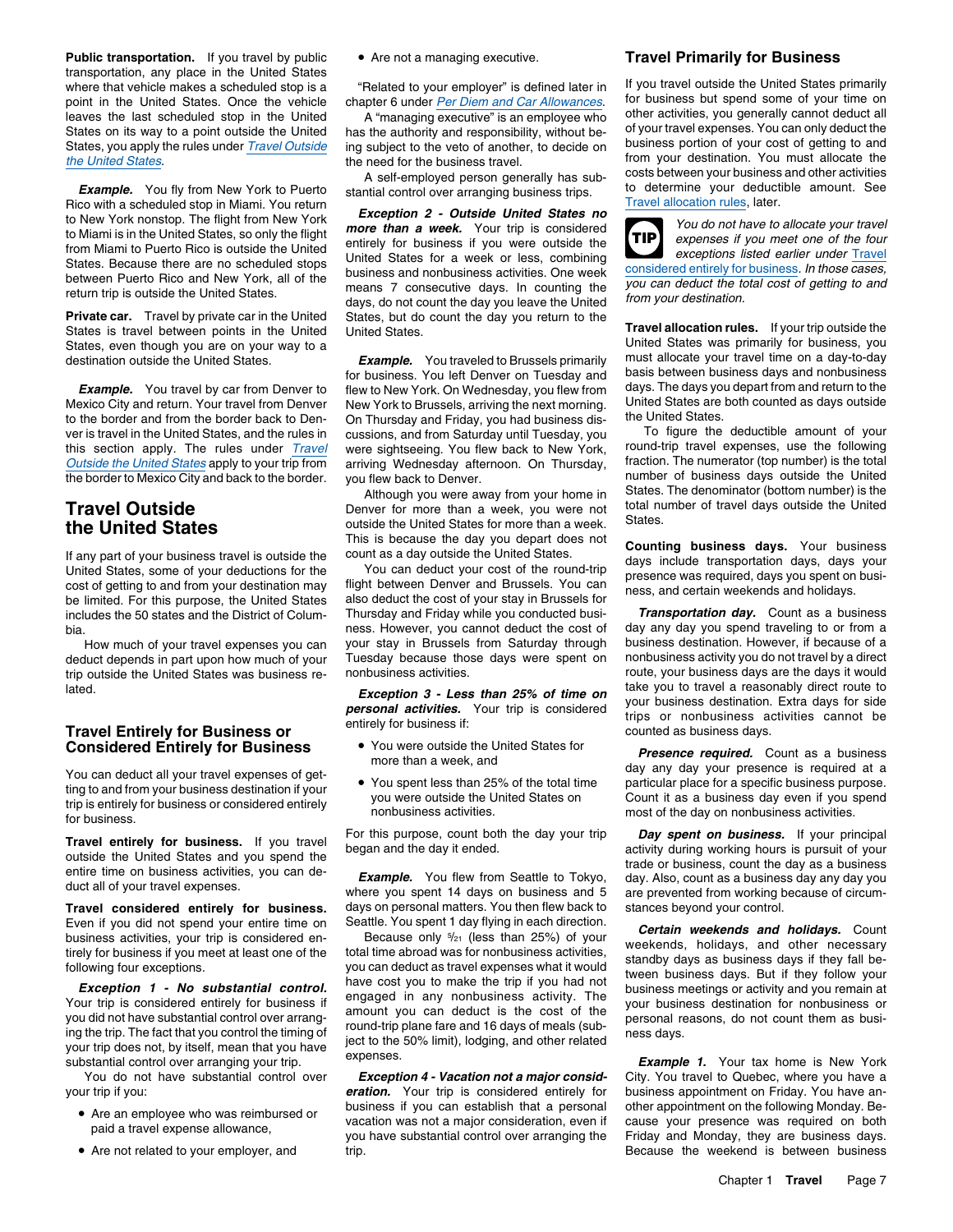business days. This is true even though you use would have cost you to travel between the point velopment, and exercises. Professional confer-<br>the weekend for sightseeing, visiting friends, or where travel outside the Unit

the point where travel outside the United States<br>
business in Quebec after Friday, but stayed until<br>
Monday before starting home, Saturday and<br>
Sunday would be nonbusiness days.<br>
Sunday would be nonbusiness days.<br>
Sunday w

ther on the way from the United States to your<br>business destination, or on the way back to the None of your travel expenses for nonbusi-<br>deductible since the trip was primarily a vaca-

You determine the nonbusiness portion of

business. May 4 through May 14 (11 days) are business days and May 15 through May 21 (7 **Travel Primarily for Personal** days) are nonbusiness days. **Reasons** You can deduct the cost of your meals (sub-

Dublin. You also cannot deduct 7/18 of what it

round-trip fare and other expenses you would<br>have had in traveling directly between New York<br>and Dublin (\$1,250  $\times$  7/18 = \$486) from your total<br>expenses in traveling from New York to Paris to<br>expenses in traveling from

**business destination.** If you had a vacation Three-hour sessions are held each day over \$5,200. Of that amount, \$2,350 was separately or other nonbusiness activity at near, or bevond a 5-day period at each of the selected or other nonbusiness activity at, near, or beyond a 5-day period at each of the selected overseas stated as meals and entertainment. Caroline, vour business destination, vou must allocate facilities where participants can your business destination, you must allocate facilities where participants can meet with indi- who is self-employed, is not reimbursed for any<br>part of your travel expenses to the nonbusiness vidual practitioners. These ses part of your travel expenses to the nonbusiness vidual practitioners. These sessions are comactivity. posed of a variety of activities including ductible travel expenses as follows.

where travel outside the United States begins ence directors schedule and conduct the other nonbusiness activity. and your business destination and a return to sessions. Participants can choose those ses-<br>the point where travel outside the United States sions they wish to attend.

Nonbusiness activity on the way to or from<br>
your from business days during your travel outside the The rest of the time you go touring and sightsee-<br>
your business destination. If you stopped United States and the denomina

In addition, you cannot deduct  $\frac{7}{18}$  of the airfare that expense by multiplying it by a fraction. The and other expenses from New York to Paris and **Luxury Water Travel** numerator of the fraction is the number of non-back to New York.

home to New York. The primary purpose for the<br>trip was to attend the conference.<br>It you had not stopped in Dublin, you would<br>have arrived home the evening of May 14. You<br>have arrived home the evening of May 14. You<br>did not

Dublin. You also cannot deduct  $\frac{7}{18}$  of what it<br>would have cost you to travel round-trip between<br>New York and Dublin.<br>You paid \$750 to fly from New York to Paris,<br>\$400 to fly from Paris to Dublin, and \$700 to fly<br>from

from New York to Dublin would have been<br>\$1,250.<br>You figure the deductible part of your air for members of its alumni association. This pro-<br>Travel expenses by subtracting  $\frac{\eta}{3}$  for members of its alumni association. T and Dublin (\$1,250 x  $\frac{7}{18}$  = \$486) from your total most occupations with selected facilities in sev-<br>expenses in traveling from New York to Paris to<br>Dublin and back to New York (\$750 + \$400 +<br>\$700 = \$1,850).<br>Sublin a

days, Saturday and Sunday are counted as The part you must allocate is the amount it workshops, mini-lectures, role playing, skill de-

business destination, or on the way back to the<br>United States from your business destination, ness activities at, near, or beyond your business<br>the the trip was primarily a vaca-<br>the nonbusiness activity.<br>The part you must

numerator of the fraction is the number of on-<br>
business days during your travel and other travel in the cumulative the two can deduct <sup>11/</sup><sup>1</sup> of the round-trip plane<br>
United States and the denominator is the total<br>
in th

| allow you to consider your travel entirely for                                          | olal <del>c</del> o.                                                                                  |                      | Highest  | Daily Limit         |
|-----------------------------------------------------------------------------------------|-------------------------------------------------------------------------------------------------------|----------------------|----------|---------------------|
| business. May 4 through May 14 (11 days) are                                            |                                                                                                       | 2009                 | Federal  | on Luxury           |
| business days and May 15 through May 21 (7)                                             | <b>Travel Primarily for Personal</b>                                                                  | Dates                | Per Diem | <b>Water Travel</b> |
| days) are nonbusiness days.<br>You can deduct the cost of your meals (sub-              | <b>Reasons</b>                                                                                        | Jan. $1 -$ June 30   | \$349    | \$698               |
| ject to the 50% limit), lodging, and other busi-                                        |                                                                                                       | July $1 -$ Aug. 31   | 323      | 646                 |
| ness-related travel expenses while in Paris.                                            | If you travel outside the United States primarily<br>for vacation or for investment purposes, the en- | Sept. $1 -$ Sept. 30 | 424      | 848                 |
| You cannot deduct your expenses while in<br>Duktin Mau alaa aannat dadust 7/ af ukat it | tire cost of the trip is a nondeductible personal                                                     | $Oct. 1 - Dec. 31$   | 411      | 822                 |

**Nonbusiness activity at, near, or beyond** interests.<br>**husiness destination** If you had a vacation Three-hour sessions are held each day over \$5,200. Of that amount, \$2,350 was separately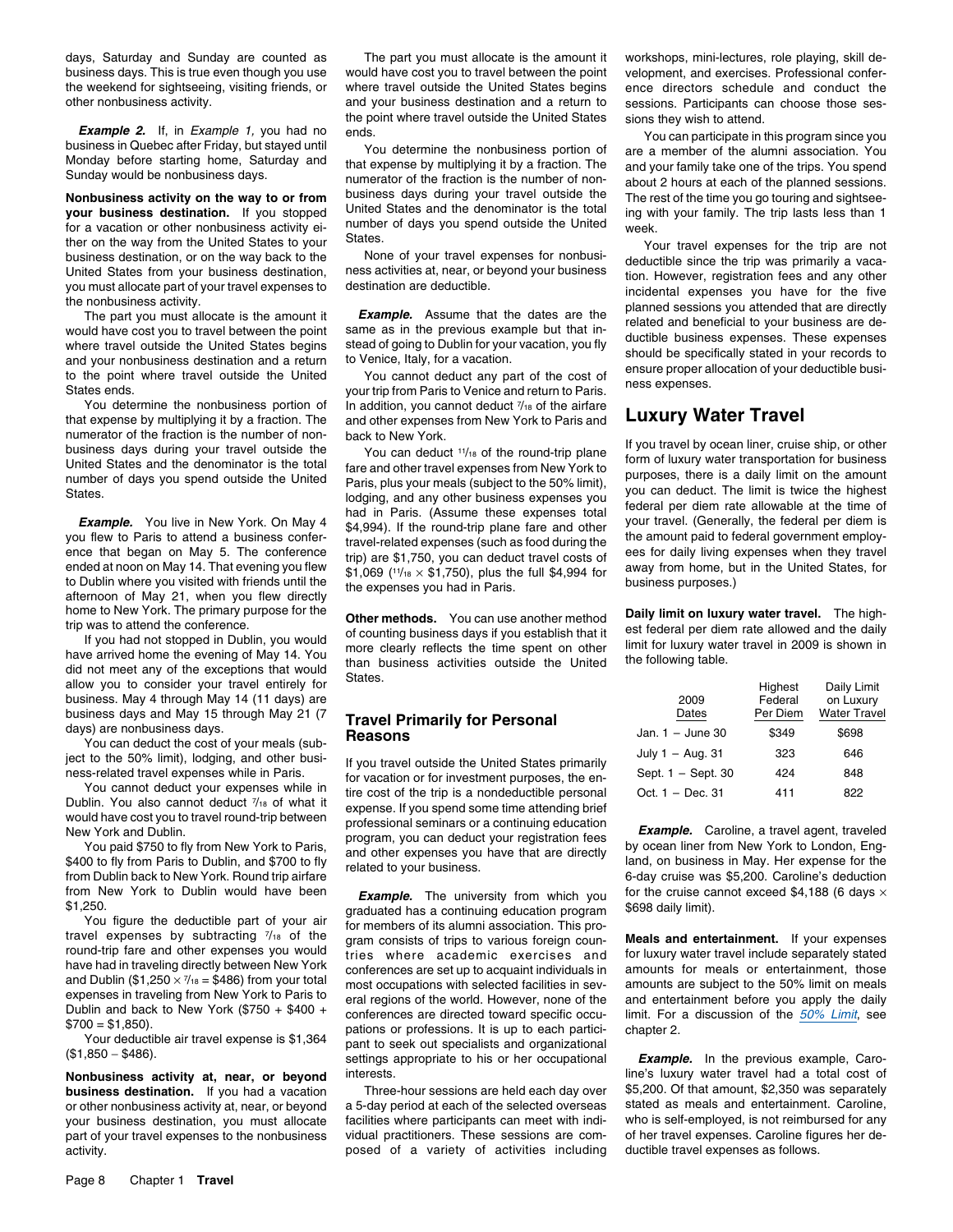| Meals and entertainment \$2,350                                                                                                      |                                         | North American area. The North American           | 5. You attach to your return a written state-                               |
|--------------------------------------------------------------------------------------------------------------------------------------|-----------------------------------------|---------------------------------------------------|-----------------------------------------------------------------------------|
| Allowable meals & entertainment \$1,175                                                                                              | area includes the following locations.  |                                                   | ment signed by an officer of the organiza-                                  |
| Other travel expenses $\ldots$ , $\ldots$ + 2,850<br>Allowable cost before the daily limit \$4,025                                   | American Samoa<br>Antigua and Barbuda   | Jarvis Island<br>Johnston Island                  | tion or group sponsoring the meeting that<br>includes:                      |
| Daily limit for May 2009 \$ 698<br>Times number of days $\dots \dots$ $\times 6$<br>\$4.188<br>Maximum luxury water travel deduction | Aruba<br><b>Bahamas</b><br>Baker Island | Kingman Reef<br><b>Marshall Islands</b><br>Mexico | a. A schedule of the business activities of<br>each day of the meeting, and |
| Amount of allowable deduction<br>\$4.025                                                                                             | <b>Barbados</b><br>$D = max + 1 - 1$    | Micronesia<br>والمعرما والمناسبة المثالية         | b. The number of hours you attended the                                     |

Caroline's deduction for her cruise is limited to<br>
\$4,025, even though the limit on luxury water<br>
travel is higher.<br>
Internal Costa Rica<br>
Dominican Republic<br>
Palau

**Not separately stated.** If your meal or en-<br>tertainment charges are not separately stated or Guam<br>are not clearly identifiable, you do not have to  $\frac{G$ uam and Trinidad and Tobago<br>Honduras (ISA allocate any portion of the total charge to meals Howland Island U.S. Virgin Islands **2.** or entertainment. Jamaica Wake Island

The daily limit on luxury water travel (discussed the United States and not partier) does not apply to expenses you have to or the District of Columbia. earlier) does not apply to expenses you have to<br>attend a convention, seminar, or meeting on<br>board a cruise ship. See *Cruise Ships* under<br>board a cruise ship. See *Cruise Ships* under<br>*Conventions Held Outside the North Am* 

attend a convention if you can show that your<br> **•** The purposes and activities of the sponattendance benefits your trade or business. You<br>
cannot deduct the travel expenses for your famelels are explained later.<br>
The homes of the active members of the<br>
The homes of the active members of the ily. •



Your appointment or election as a dele-<br>gate does not, in itself, determine **b**e held.<br>whether you can deduct travel ex-<br>whether you can deduct for enter-

penses. You can deduct your travel expenses<br>only if your attendance is connected to your own **Cruise Ships** 

or program generally shows the purpose of the or similar meetings held on cruise ships.<br>
Sonvention, You can show your attendance at ships that sail are considered cruise ships. convention. You can show your attendance at the convention benefits your trade or business. the convention benefits your trade or business<br>by comparing the agenda with the official duties<br>and responsibilities of your position. The agenda<br>does not have to deal specifically with your offi-<br>1. The convention, semina does not have to deal specifically with your offi-<br>cial duties and responsibilities; it will be enough entity related to your trade or business.<br>cial duties and responsibilities; it will be enough entity related to your tr cial duties and responsibilities; it will be enough eactly related to your trade or business. The agenda is so related to your position that it<br>if the agenda is so related to your position that it<br>shows your attendance was

You cannot deduct expenses for attending a ment signed by you that includes informa- of getting income or some other specific convention, seminar, or similar meeting held tion about: business benefit at some future time. convention, seminar, or similar meeting held  $\overline{t}_{\text{ion about}}$ : outside the North American area unless:

- 
- It is as reasonable to hold the meeting

earlier under Travel Outside the United States. activities of the meeting. Not Deductible? later in this chapter.

Dominican Republic Palau<br>Grenada Palmyra Atoll

Times 19 Bahamas 1980 Marshall Islands each day of the meeting, and<br>19 Baker Island Mexico<br>2 Barbados Micronesia botton b. The number of hours you atte

**Exceptions**<br>
The North American area also includes U.S.<br>
The daily limit on luxury water travel (discussed the United States and not part of the fifty states

- The purpose of the meeting and the activi-You can deduct your travel expenses when you ties taking place at the meeting. • Directly-related test.
	-
- If the convention is for investment, political,<br>social, or other purposes unrelated to your trade<br>or business. A necestial, or other purposes unrelated to your trade<br>or business, you cannot deduct the expenses.<br>organizatio
	-

You can deduct up to \$2,000 per year of your This limit is discussed later under 50% Limit. **Convention agenda.** The convention agenda expenses of attending conventions, seminars, or program generally shows the purpose of the or similar meetings held on cruise ships. All

- 
- 
- conduct of business, 3. All of the cruise ship's ports of call are in
- 4. You attach to your return a written state-<br>ment signed by you that includes informa-<br>of getting income or some other specific
	-
	-
	-
- 
- Daily limit for May 2009 Aruba Kingman Reef . . . . . . \$ <sup>698</sup> a. A schedule of the business activities of
- Barbados Micronesia b. The number of hours you attended the **Bermuda** Midway Islands **b.** The number of hours you attended the **Bermuda** Metherlands Antilles

**Conventions**<br>**only if they are both ordinary and necessary and necessary and necessary and necessary and necessary and necessary and necessary and necessary and necessary and necessary and necessary and necessary and nece** 

- 
- 

• Other relevant factors you may present. The amount you can deduct for enter-<br> **CAUTION** tainment expenses may be limited. Generally, you can deduct only 50% of **!** only if your attendance is connected to your own **Cruise Ships** your service of the service of the tendent only business.<br>Trade or business.

- 
- **Conventions Held Outside the United States or in possessions of the •** You did engage in business with the per-<br> **the North American Area United States.** Son during the entertainment period, and **the North American Ar** 
	-

The meeting is directly related to your a. The total days of the trip (not including Business is generally not considered to be the • The total days of the trip (not including • Business is generally not considered to be t The meeting is directly related to your the days of transportation to and from main purpose when business and entertainment trade or business, and the cruise ship port), are combined on hunting or fishing trips, or on • It is as reasonable to hold the meeting<br>outside the North American area as in it.<br>If the meeting meets these requirements, you<br>also must satisfy the rules for deducting ex-<br>also must satisfy the rules for deducting ex-<br>a penses for business trips in general, discussed c. A program of the scheduled business cilities under What Entertainment Expenses Are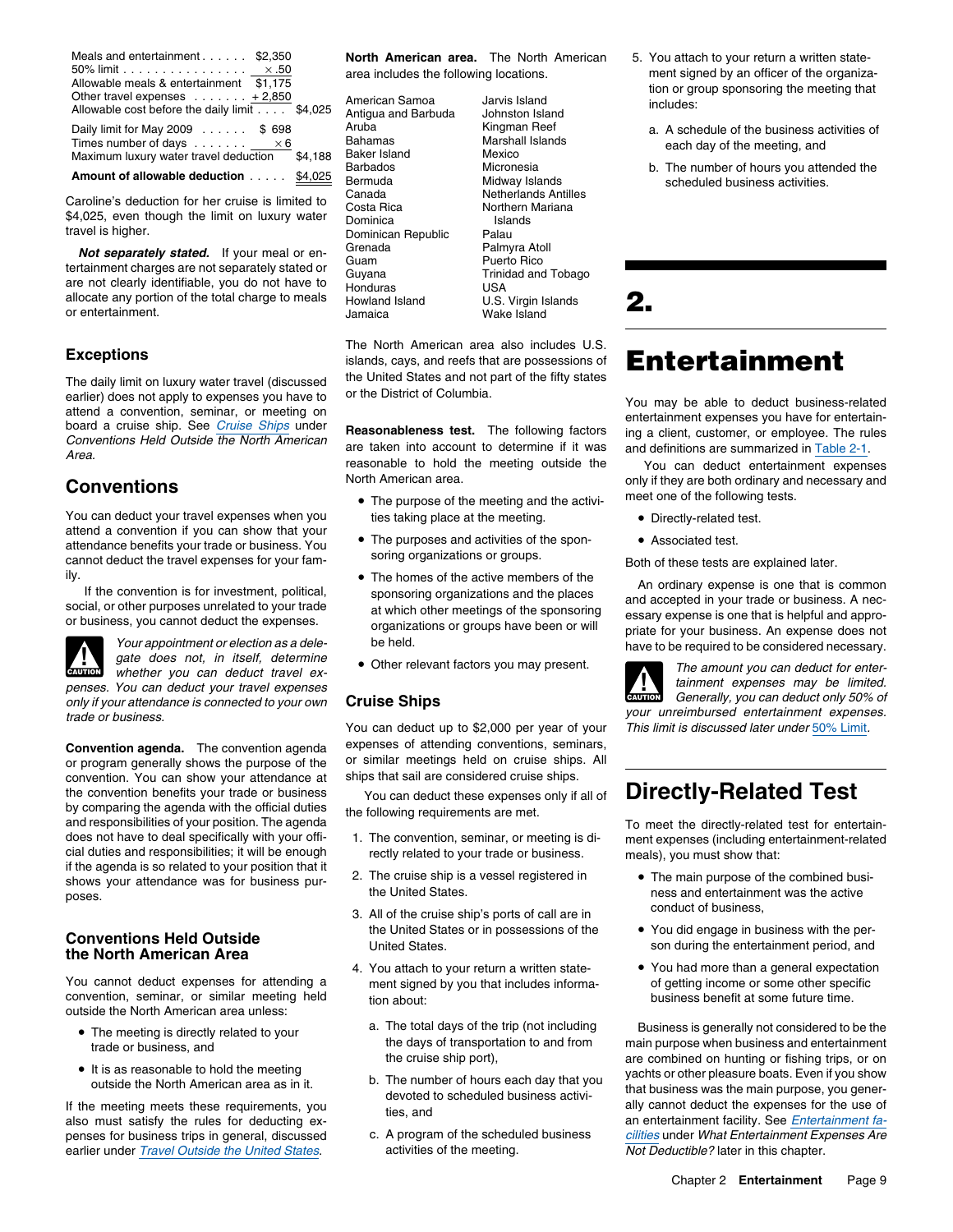### Table 2-1. When Are Entertainment Expenses Deductible? **Show that you had a clear business purpose for** the show that you had a clear business purpose for

|                    |                                                                                                                                                                                                                                                                                                                                                                  | having the expense. The purpose may be to get                                                                                                                                                                                                                                                                                                                                |  |  |
|--------------------|------------------------------------------------------------------------------------------------------------------------------------------------------------------------------------------------------------------------------------------------------------------------------------------------------------------------------------------------------------------|------------------------------------------------------------------------------------------------------------------------------------------------------------------------------------------------------------------------------------------------------------------------------------------------------------------------------------------------------------------------------|--|--|
| General rule       | You can deduct ordinary and necessary expenses to entertain a client,<br>customer, or employee if the expenses meet the directly-related test or<br>the associated test.                                                                                                                                                                                         | new business or to encourage the continuation<br>of an existing business relationship.                                                                                                                                                                                                                                                                                       |  |  |
| <b>Definitions</b> | • Entertainment includes any activity generally considered to provide<br>entertainment, amusement, or recreation, and includes meals<br>provided to a customer or client.<br>• An ordinary expense is one that is common and accepted in your<br>trade or business.<br>• A necessary expense is one that is helpful and appropriate.                             | Substantial business discussion. Whether<br>a business discussion is substantial depends on<br>the facts of each case. A business discussion<br>will not be considered substantial unless you<br>can show that you actively engaged in the dis-<br>cussion, meeting, negotiation, or other business<br>transaction to get income or some other specific                      |  |  |
| Tests to be met    | Directly-related test<br>• Entertainment took place in a clear business setting, or<br>• Main purpose of entertainment was the active conduct of business,<br>and<br>You did engage in business with the person during the entertainment<br>period, and<br>You had more than a general expectation of getting income or some<br>other specific business benefit. | business benefit.<br>The meeting does not have to be for any<br>specified length of time, but you must show that<br>the business discussion was substantial in rela-<br>tion to the meal or entertainment. It is not neces-<br>sary that you devote more time to business than<br>to entertainment. You do not have to discuss<br>business during the meal or entertainment. |  |  |
|                    | Associated test<br>• Entertainment is associated with your trade or business, and<br>• Entertainment directly before or after a substantial business<br>discussion.                                                                                                                                                                                              | <b>Meetings at conventions.</b> You are consid-<br>ered to have a substantial business discussion if<br>you attend meetings at a convention or similar<br>event, or at a trade or business meeting spon-<br>sored and conducted by a business or profes-                                                                                                                     |  |  |
| Other rules        | • You cannot deduct the cost of your meal as an entertainment<br>expense if you are claiming the meal as a travel expense.<br>• You cannot deduct expenses that are lavish or extravagant under the<br>circumstances.<br>• You generally can deduct only 50% of your unreimbursed<br>entertainment expenses (see 50% Limit).                                     | sional organization. However, your reason for<br>attending the convention or meeting must be to<br>further your trade or business. The organization<br>that sponsors the convention or meeting must<br>schedule a program of business activities that is<br>the main activity of the convention or meeting.<br>Disaathy bafasa as aftas buainaan dinaunainn                  |  |  |

nature of the business transacted and the rea-<br>
Entertainment expenses generally are not consons for conducting business during the enter-<br>tainment It is not necessary to devote more time situations where there are substantial distrac-<br>tainment It is not necessary to devote more time situations where there are su tainment. It is not necessary to devote more time situations where there are substantial distrac- If the entertainment and the business discus-<br>to business than to entertainment. However, if tions that generally prevent yo to business than to entertainment. However, if tions that generally prevent you from actively sion are not held on the same day, you must<br>the business discussion is only incidental to the conducting business. The following



- Entertainment in a hospitality room at a discussion. The expense meets the associated convention where business goodwill is convention **ASSOCIATED TEST** test. created through the display or discussion
- Entertainment that is mainly a price rebate
- Entertainment of a clear business nature entertained. An example is entertainment<br>of business and civic leaders at the open-<br>ing of a new hotel or play when the pur-<br>ing of a new hotel or play when the pur-<br>ing of a new hotel or play when the pur-<br>ing of a new ho

- 
- any resulted notified entertainment essentially a social gathering, such as a<br>expense.<br>cocktail party.
	-

of business products. Even if your expenses do not meet the di rectly-related test, they may meet the associentendminent that is malling a price reparte rectly-related test, they may meet the associ-<br>on the sale of your products (such as a a cated test.

restaurant owner providing an occasional<br>free meal to a loyal customer).<br>Entertainment of a clear business nature meals), you must show that the entertainment is:<br>Entertainment of a clear business nature meals), you must s

- 
- 

the persons entertained. conduct of your trade or business if you can bursed.

having the expense. The purpose may be to get new business or to encourage the continuation of an existing business relationship.

## **Directly before or after business discussion.**

If the entertainment is held on the same day as You must consider all the facts, including the **Expenses not considered directly related.** the business discussion, it is considered to be usiness discus-<br>The pusiness transacted and the rea-<br>
Entertainment expenses genera

the business discussion is only incidental to the conducting business. The following are exam-<br>entertainment, the entertainment expenses do ples of situations where there are substantial associated test is met. Among the f You do not have to show that business<br>
Theater, or sporting event.<br>
income or other business benefit actu-<br>
income or other business benefit actu-<br>
A meeting or discussion during what is<br>
A meeting or discussion during wha income or other business benefit actu-<br>ally resulted from each entertainment<br>essentially a social gathering, such as a sion did not take place on the same day.

• A meeting with a group that includes per-<br>**Example.** A group of business associates **•** comes from out of town to your place of busi-Clear business setting. If the entertainment<br>takes place in a clear business setting and is for<br>your business are considered directly related to your business or work, the expenses are consid-<br>ered directly related to your tainment in a clear business setting. The entertainment generally is considered to be held directly before or after the •

Entertainment of a clear business nature meals), you must show that the entertainment is: penses. (If you are subject to the Department of occurring under circumstances where • Associated with the active conduct of your Tr there is no meaningful personal or social trade or business, and can deduct 80% of your business-related meal<br>relationship between you and the persons trade or business, and can deduct 80% of your business-related meal relationship between you and the persons **and the persons** and entertainment expenses. See *Individuals* entertained. An example is entertainment **•** Directly before or after a substantial busi-<br>entertained. An example is

ing of a new hotel or play when the pur-<br>pose is to get business publicity rather **Associated with trade or business.** Gener- cluding independent contractors) or their clients, Associated with trade or business. Gener- cluding independent contractors) or their clients, than to create or maintain the goodwill of ally, an expense is associated with the active depending on whether the expenses are reim-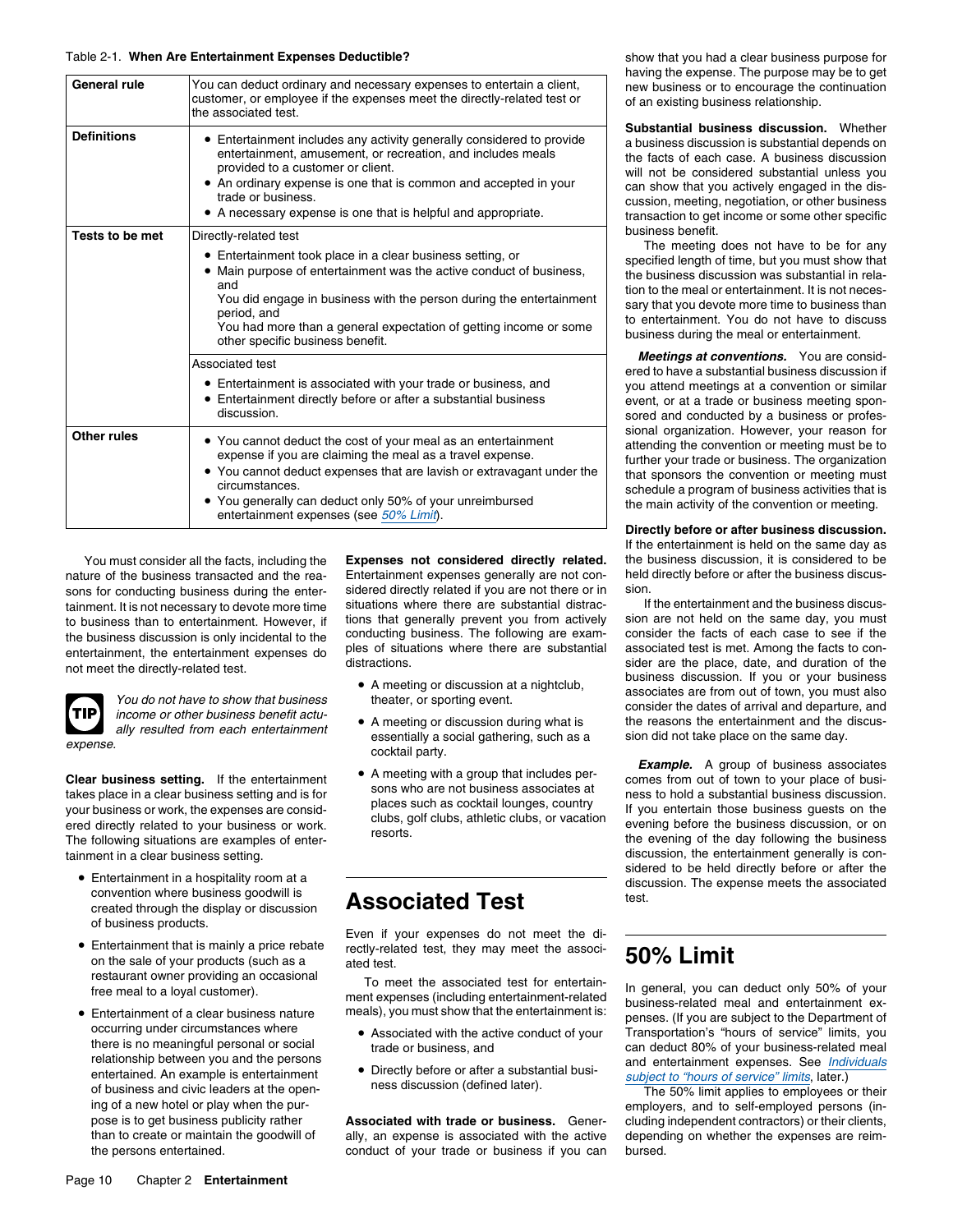## Figure A. **Does the 50% Limit Apply to Your Expenses?**

There are exceptions to these rules. See *Exceptions to the 50% Limit.*



- 
- Entertaining customers at your place of
- Attending a business convention or recep-

- 
- 
- 
- 

explained in this section. meal and entertainment expenses applies if the 50% limit.<br>The 50% limit applies to business meals or expense is otherwise deductible and is not cov-<br>If you (the contractor) have expenses for The 50% limit applies to business meals or expense is otherwise deductible and is not cov-<br>The soult (the contractor) have expenses for expense is otherwise deductible and is not cov-<br>ertainment expenses you have while:<br>er

The 50% limit also applies to certain meal services for a client but do not adequately ac-<br>-incology and entertainment expenses that are not busi- count for and seek reimbursement from the cliing alone or with others) on business,<br>ness related. It applies to meal and entertain-<br>Entertaining customers at your place of ment expenses you have for the production of directly-related or associated test and to the Entertaining customers at your place of ment expenses you have for the production of directly-re<br>business, a restaurant, or other location, income, including rental or royalty income. It 50% limit. income, including rental or royalty income. It or also applies to the cost of meals included in **3-Advertising expenses.** You are not sub-<br>Attending a business convention or recep-<br>ect to the 50% limit if you provide meals, enter-

tion, business meeting, or business lunch- **When to apply the 50% limit.** You apply the tainment, or recreational facilities to the general eon at a club. 50% limit after determining the amount that public as a means of advertising or promoting<br>would otherwise qualify for a deduction. You first goodwill in the community. For example, neither would otherwise qualify for a deduction. You first goodwill in the community. For example, neither<br>have to determine the amount of meal and en-<br>the expense of sponsoring a television or radio Included expenses. Expenses subject to the have to determine the amount of meal and en-<br>50% limit include:<br>50% limit include:<br>50% limit include:<br>50% limit include:<br>50% limit include:<br>50% limit include:<br>50% limit.  $\bullet$  Taxes and tips relating to a business meal tion. the 50% limit.

• Cover charges for admission to a hight-<br>club,<br>exercised meal. If \$110 of that amount is not<br>allowable because it is lavish and extravagant,<br>exercise is the remaining \$90 is subject to the 50% limit.<br>wou run a nightclub,

However, the cost of transportation to and from concert and give them to a client. You pur- subject to the 50% limit if you pay for a package a business meal or a business-related entertain- chased the tickets through a ticket agent. You deal that includes a ticket to a qualified charitament activity is not subject to the 50% limit. paid \$200 for the two tickets, which had a face ble sports event. For the conditions the sports

value of \$80 each (\$160 total). Your deduction cannot be more than \$80 (50%  $\times$  \$160).

# **Exceptions to the 50% Limit**

Generally, business-related meal and entertainment expenses are subject to the 50% limit. Figure A can help you determine if the 50% limit applies to you.

**Expenses not subject to 50% limit.** Your meal or entertainment expense is not subject to the 50% limit if the expense meets one of the following exceptions.

*1 - Employee's reimbursed expenses.* If you are an employee, you are not subject to the 50% limit on expenses for which your employer reimburses you under an accountable plan. Accountable plans are discussed in chapter 6.

*2 - Self-employed.* If you are self-employed, your deductible meal and entertainment expenses are not subject to the 50% limit if all of the following requirements are met.

- You have these expenses as an independent contractor.
- Your customer or client reimburses you or gives you an allowance for these expenses in connection with services you perform.
- You provide adequate records of these expenses to your customer or client. (See chapter 5.)

In this case, your client or customer is subject to the 50% limit on the expenses.

**Example.** You are a self-employed attorney who adequately accounts for meal and entertainment expenses to a client who reimburses you for these expenses. You are not subject to the directly-related or associated test, nor are you subject to the 50% limit. If the client can Figure A summarizes the general rules **Application of 50% limit.** The 50% limit on deduct the expenses, the client is subject to the meal and entertainment expenses applies if the 50% limit.

entertainment expenses you have while: ered by one of the exceptions discussed later. meals and entertainment related to providing experience of the exceptions discussed later. meals and entertainment related to providing

or entertainment activity,<br>*Example 1.* You spend \$200 for a busi-<br>are not subject to the 50% limit if you actually<br>are not subject to the 50% limit if you actually • Rent paid for a room in which you hold a<br>dinner or cocktail party, and<br>• Amounts paid for parking at a sports<br>• Amounts paid for parking at a sports<br>• Amounts paid for parking at a sports<br>• Amounts paid for parking at a ● Amounts paid for parking at a sports  $$90)$ . <br>● Amounts paid for parking at a sports **a** floor show, is not subject to the 50% limit.

arena. *Example 2.* You purchase two tickets to a *5 - Charitable sports event.* You are not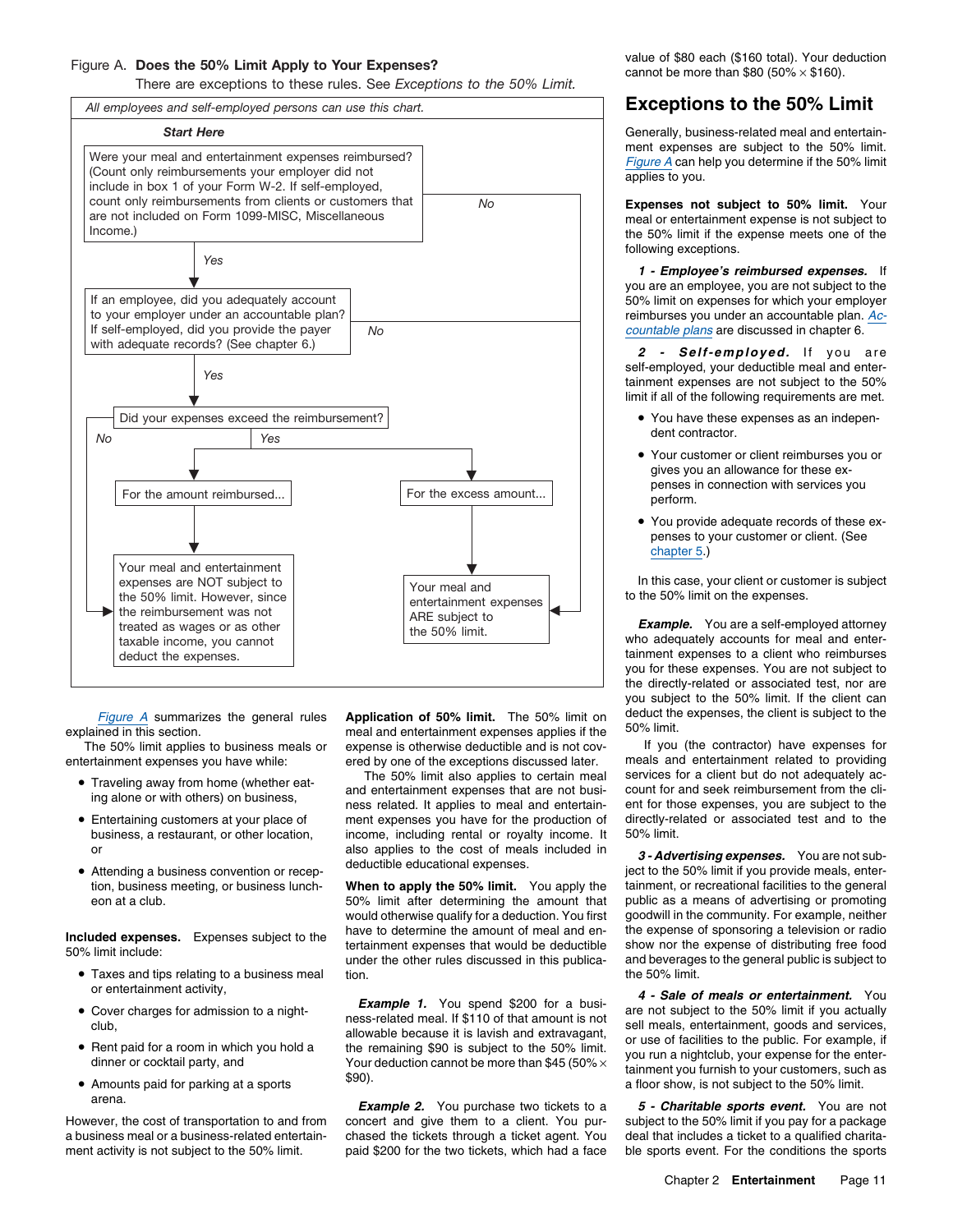benefit charitable organizations under What En- *business.* Your kind of business may deter- *ble organizations.* Different rules apply when

your meal expenses while traveling away from<br>
your tax home if the meals take place during or<br>
incident to any period subject to the Department<br>
of Transportation's "hours of service" limits. The<br>
of Transportation's "hour percentage is 80%. The event uses volunteers to perform sub-

- Certain air transportation workers (such as
- 
- 
- 

# place at deluxe restaurants, hotels, nightclubs, **Skyboxes and other private luxury boxes.** If or resorts.<br>you rent a skybox or other private luxury box for

**Entertainment.** Entertainment includes any the business part. If you cannot establish the game or other performance as one event. For part of the expense for each person participat-<br>activity generally considered to provid

sonal, living, or family needs of individuals, such expense. You cannot deduct the expenses for as providing meals, a hotel suite, or a car to the seven social guests because those costs are as providing meals, a hotel suite, or a car to the seven social guests because those costs are • Parties who have made a reciprocal ar-<br>customers or their families. customers or their families. rangement involving the shar

skyboxes, *A meal as a form of entertainment.* Enter- **Trade association meetings.** You can detainment includes the cost of a meal you provide duct entertainment expenses that are directly to a customer or client, whether the meal is a related to and necessary for attending business to a customer or client, whether the meal is a related to and necessary for attending business • A partnership and its principal partners, part of other entertainment or by itself. A meal meetings or conventions of certain experience includes the cost of food, beverages, inizations if the experience of your attendance are<br>experience includes the cost of food, beverages, inizations if the expenses of your attendance are<br>taxes, and tips for th taxes, and tips for the meal. To deduct an enter-<br>related to your active trade or business. These tainment-related meal, you or your employee organizations include business leagues, cham- mon ownership. must be present when the food or beverages are bers of commerce, real estate boards, trade<br>associations, and professional associations.





ment.

event must meet, see *Exception for events that* **Deduction may depend on your type of** *Exception for events that benefit charita-***<br>***benefit charitable organizations* **under What En-<br><b>benefit charitable organizations unde** tertainment Expenses Are Deductible?, later. mine if a particular activity is considered enter-<br>tainment. For example, if you are a dress charitable organization. You can take into actainment. For example, if you are a dress charitable organization. You can take into ac-<br>designer and have a fashion show to introduce count the full cost you pay for the ticket, even if it Individuals subject to "hours of service" lim-<br>its. You can deduct a higher percentage of your new designs to store buyers, the show is more than the face value, if all of the following<br>its. You can deduct a higher percent retailers, the show generally is considered en- • The entire net proceeds go to the charity.

Individuals subject to the Department of<br>Individuals subject to the Department of Separating costs. If you have one expense<br>the following persons.<br>the following persons.<br>the following persons.<br>the following persons.<br>the fo Certain air transportation workers (such as tion), you must allocate that expense between  $\Box$  not apply to any expense for a package pilots, crew, dispatchers, mechanics, and the cost of entertainment and the cost of oth the cost of entertainment and the cost of other deal that includes a ticket to such a control tower operators) who are under services. You must have a reasonable basis for charitable sports event.<br>Federal Aviation Administration regula- making this allocation. For example, you must making this allocation. For example, you must tions.<br>
• Interstate truck operators and bus drivers<br>
• Interstate truck operators and bus drivers<br>
interstate truck operators and bus drivers<br>
interstate truck operators and bus drivers<br>
interstate truck operators and bus

• Certain railroad employees (such as engi-<br>neers, conductors, train crews, dispatch-<br>ers, and control operations personnel)<br>who are under Federal Railroad Adminis-<br>tainment checks without regard to whether any<br>the group c

• Certain merchant mariners who are under<br>
Coast Guard regulations.<br>
Coast Guard regulations.<br>
Lavish or extravagant expenses for entertainment that are<br>
lavish or extravagant. An expense is not consider<br>
lavish or extrava

ness. If you entertain business and nonbusi-<br>This section explains different types of entertain- ness individuals at the same event, you must of a nonluxury box seat ticket. ment expenses that you may be able to deduct. divide your entertainment expenses between To determine whether a skybox has been business and nonbusiness. You can deduct only rented for more than one event, count each

pects, and seven social guests. Only  $4/11$  of the Entertainment also may include meeting per-<br>La living or family needs of individuals such expense. You cannot deduct the expenses for lineal descendants),

as a travel experise.<br>
example, you cannot deduct service fees you<br>
Meals sold in the normal course of your<br>
business are not considered entertain-<br>
business are not considered entertain-<br>
business are not considered ente scalpers. expenses for food and beverages are separately

- 
- 
- 

**TIP**

who are under Department of Transporta-<br>
interstate truck operators rounders will run the<br>
interstation rounders will run the<br>
interstation rounders will run the Taking turns paying for meals or entertain-<br>■ tournament. You can deduct the entire cost of<br>• Certain railroad employees (such as engi-<br>• the tickets as a business expense if they other-<br>• the tickets as a business expens

Certain merchant mariners who are under<br> **Lavish or extravagant expenses.** You can-<br>
to the game. Net proceeds from the game go to

**Are Deductible?** Allocating between business and nonbusi-<br>ness If you entertain business and nonbusi-you generally cannot deduct more than the price

- 
- 
- 
- 
- 

provided. associations, and professional associations. *Example.* You pay \$3,000 to rent a 10-seat You cannot claim the cost of your meal<br>both as an entertainment expense and<br>as a travel expense.<br>ment ticket, even if you paid a higher price. For<br>ment ticket, even if you paid a higher price. For<br>as a travel expense.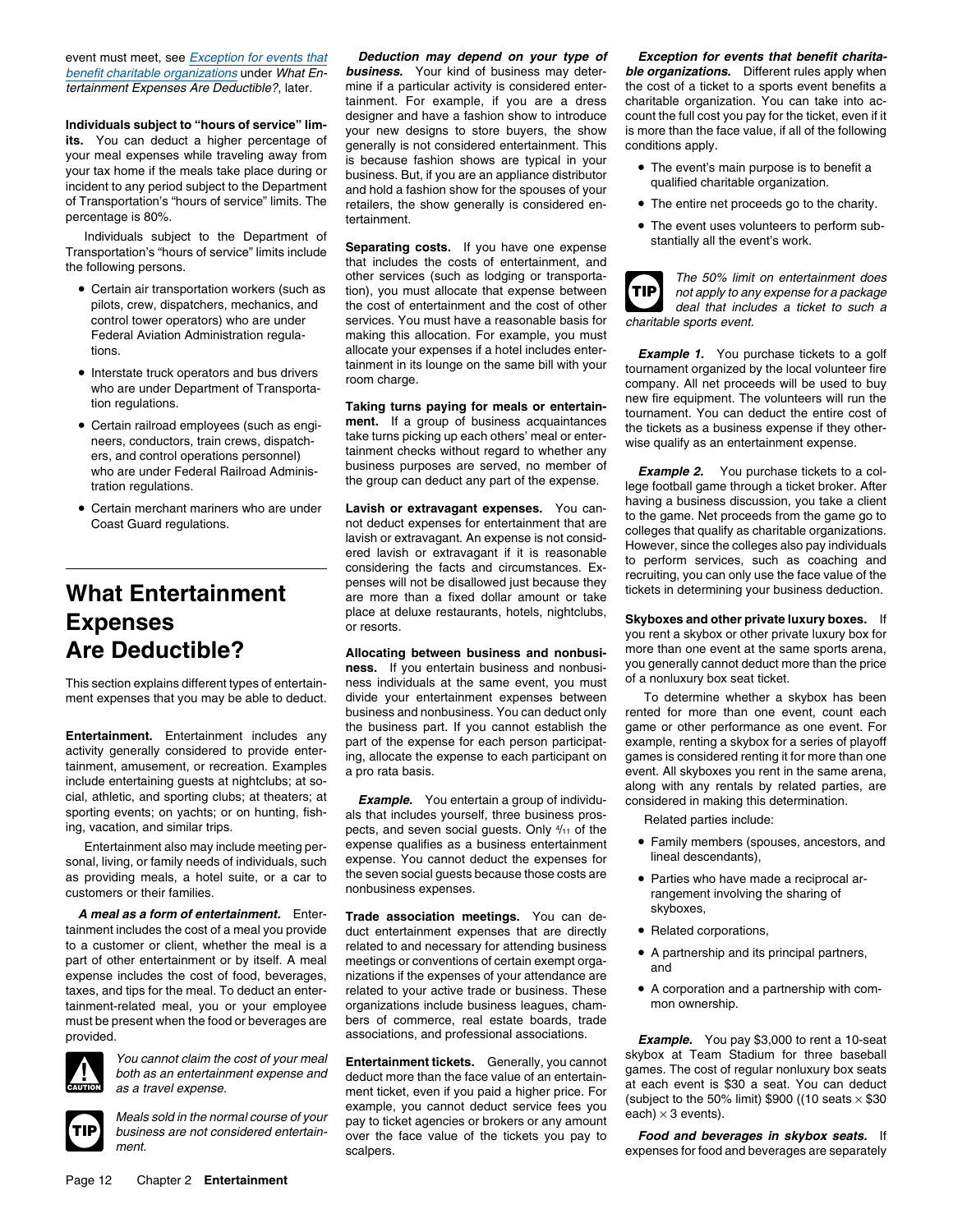stated, you can deduct these expenses in addi- or for the spouse of a customer. However, you If you and your spouse both give gifts, both of subject to the requirements and limits that apply. had a clear business purpose, rather than a matter whether you have separate businesses,<br>The amounts separately stated for food and personal or social purpose, for providi

- 
- 
- Recreation, or
- 

- 
- To provide members or their guests with • To provide members or their guests with was filed or within 2 years from the time the tax<br>access to entertainment facilities, dis-<br>cussed later. If you go with the customer to the event, you

The purposes and activities of a club, not its must treat the cost of the tickets as an entertain-<br>name, will determine whether or not you can ment expense. You cannot choose, in this case,<br>deduct the dues. You cannot dedu

- Country clubs,
- Golf and athletic clubs.
- Airline clubs,
- Hotel clubs, and
- cumstances generally considered to be<br>
conducive to business discussions. **Cifts** conducive to business discussions.

out-of-pocket expenses, such as for food and individuals within that class of people who re- at a later date by filing an amended return.<br>Generally, an amended return must be filed beverages, catering, gas, and fishing bait, that ceive the gift.<br>you provided during entertainment at a facility.<br>If you give a gift to a member of a customer's within 3 years from the date the original return

cost is an ordinary and necessary business ex-<br>pense and is allowed under the entertainment **What Entertainment** rules. The customer's spouse joins you because *Example.* Bob Jones sells products to Local it is impractical to entertain the customer without Company. He and his wife, Jan, gave Local the spouse. You **Expenses Are Not** the spouse. You can deduct the cost of enter-<br>taining the customer's spouse. If your spouse for their business. They paid \$80 for each pack-<br>ioins the party because the customer's spouse age or \$240 tota **Deductible?** joins the party because the customer's spouse age, or \$240 total. Three of Local Company's is present, the cost of the entertainment for your executives took the packages home for their

business relationship with any of the executives<br>able to deduct. **Gift or entertainment.** Any item that might be business relationship with any of the executives<br>considered either a gift or entertainment gener-<br>**Club dues** not deduct dues (including initiation fees) for if you give a customer packaged food or bever-<br>membership in any club organized for: ages that you intend the customer to use at a<br>and mailing, are generally not included in

performance or sporting event and you do not go<br>with the customer to the performance or event, • Recreation, or with the customer to the performance or event, a cost is incidental only if it does not add you have a choice. You can treat the tickets as • a cost of ait uncomple, the either a gift or entertainment, whi

members or their guests, or Generally, an amended return must be filed the value of the fruit. within 3 years from the date the original return

An entertainment facility is any property you<br>own, rent, or use for entertainment. Examples<br>include a yacht, hunting lodge, fishing camp,<br>include a yacht, hunting lodge, fishing camp,<br>swimming pool, tennis court, bowling a **Out-of-pocket expenses.** You can deduct indirect gift to that particular person or to the You can change your treatment of the tickets out-of-pocket expenses, such as for food and individuals within that class of people w

you provided during entertainment at a facility.<br>
These are not expenses for the use of an enter-<br>
tainment facility. However, these expenses are<br>
subject to the directly-related and associated<br>
subject to the directly-rel **Expenses for spouses.** You generally cannot the gift is not intended for the customer's even- ment expense. You cannot choose, in this case, deduct the cost of entertainment for your spouse tual use. The cost of the tickets as a gift expense.

tion to the amounts allowable for the skybox, can deduct these costs if you can show that you you are treated as one taxpayer. It does not subject to the requirements and limits that apply. had a clear business purpose, ra The amounts separately stated for food and personal or social purpose, for providing the are separately employed, or whether each of beverages must be reasonable. You cannot in-<br>wou has an independent connection with the beverages must be reasonable. You cannot in-<br>flate the charges for food and beverages to **example.** You entertain a customer. The expriment. If a partnership gives gifts, the partner-<br>avoid the limited deduction for skybox

is present, the cost of the entertainment for your<br>This section explains different types of entertain-<br>ment expenses that you generally may not be<br>business relationship with any of the executives'

Business,<br>and mailing, are generally not included in deter-<br>Pleasure,<br>Pleasure,<br>Pleasure,<br>performance or sporting event and you do not go<br>limit.

• Other social purpose.<br>
This rule applies to any membership organiza-<br>
tion if one of its principal purposes is either:<br>
To conduct entertainment activities for<br>
• To conduct entertainment activities for<br>
• To conduct ent • To conduct entertainment activities for at a later date by filing an amended return. value of the basket is substantial compared to

- -
	- b. Is one of a number of identical items you widely distribute. Examples include pens, desk sets, and plastic bags and cases.
- **3.** 2. Signs, display racks, or other promotional • Clubs operated to provide meals under cir-<br>
• Clubs operated to provide meals under cir-<br>
ises of the recipient.

**Gift or entertainment.** Any item that might be **Entertainment facilities.** Generally, you can-<br>not deduct any expense for the use of an enter-<br>hainment facility. This includes expenses for<br>depreciation and operating costs such as rent,<br>deducting the costs of gifts.<br>til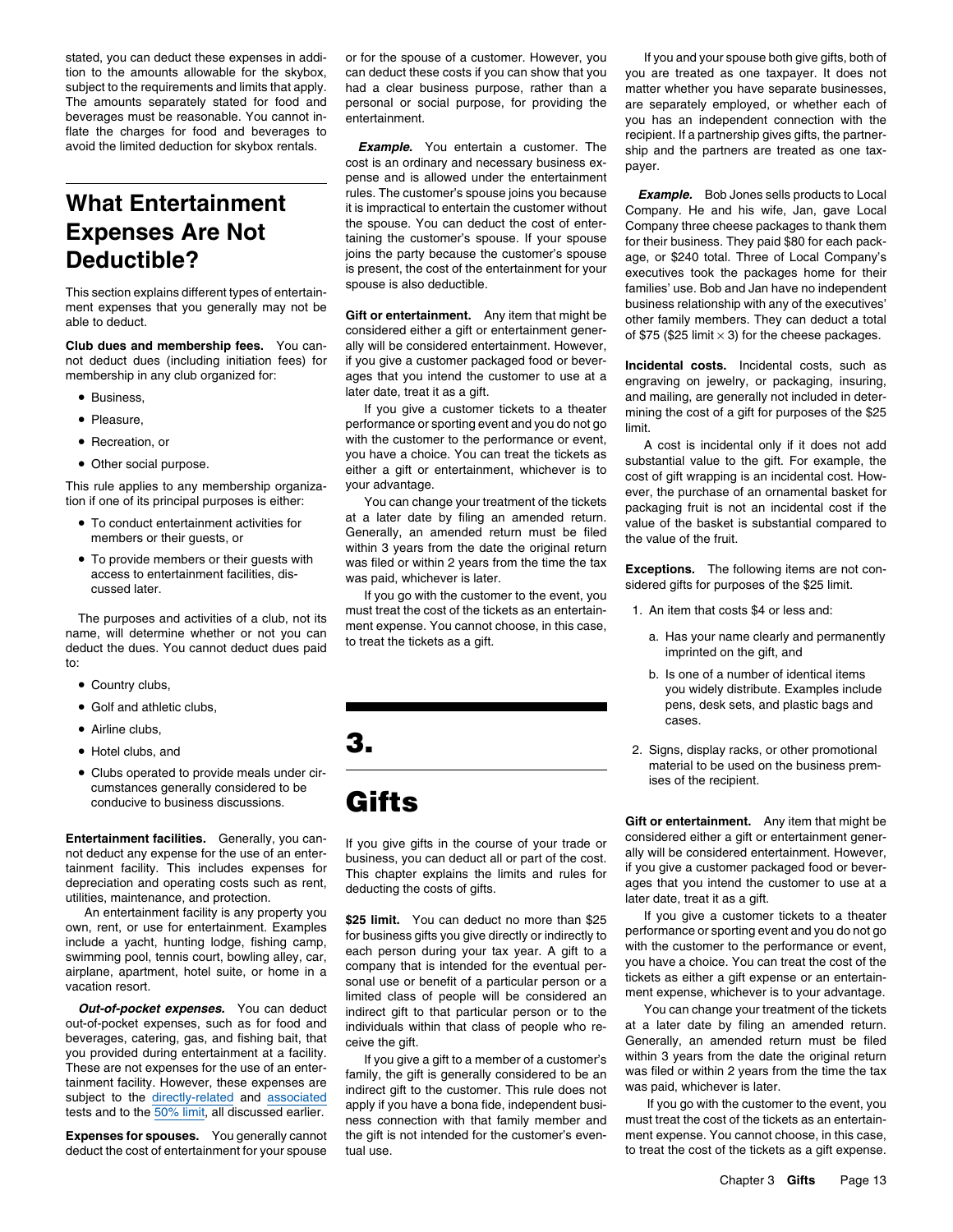### Figure B. **When Are Transportation Expenses Deductible?**

Most employees and self-employed persons can use this chart. (Do not use this chart if your home is your principal place of business. See *Office in the home.*)



**Home:** The place where you reside. Transportation expenses between your home and your main or regular place of work are personal commuting expenses.

**Regular or main job:** Your principal place of business. If you have more than one job, you must determine which one is your regular or main job. Consider the time you spend at each, the activity you have at each, and the income you earn at each.

**Temporary work location:** A place where your work assignment is realistically expected to last (and does in fact last) one year or less. Unless you have a regular place of business, you can only deduct your transportation expenses to a temporary work location outside your metropolitan area.

**Second job:** If you regularly work at two or more places in one day, whether or not for the same employer, you can deduct your transportation expenses of getting from one workplace to another. If you do not go directly from your first job to your second job, you can only deduct the transportation expenses of going directly from your first job to your second job. You cannot deduct your transportation expenses between your home and a second job on a day off from your main job.

This chapter discusses expenses you can de-<br>duct for business transportation when you are being avaining these avances are travel av

- Getting from one workplace to another in
- Visiting clients or customers.
- Going to a business meeting away from
- **4.**<br>
 Getting from your home to a temporary from one location to the other, you cannot de-<br>
workplace when you have one or more<br>
vorkplaces of work. These temporary you to go directly from the first location to the<br>
seco

duct for business transportation when you are<br>not <u>traveling away from home</u> as defined in<br>chapter 1. These expenses include the cost of<br>transportation by air, rail, bus, taxi, etc., and the<br>cost of driving and maintaining

you can deduct your transportation expenses. <br>transportation expenses if the location of the

**Temporary work location.** If you have one or more regular work locations away from your home and you commute to a temporary work location in the same trade or business, you can deduct the expenses of the daily round-trip transportation between your home and the temporary location, regardless of distance.

If your employment at a work location is realistically expected to last (and does in fact last) for 1 year or less, the employment is temporary unless there are facts and circumstances that would indicate otherwise.

If your employment at a work location is realistically expected to last for more than 1 year or if there is no realistic expectation that the employment will last for 1 year or less, the employment is not temporary, regardless of whether it actually lasts for more than 1 year.

If employment at a work location initially is realistically expected to last for 1 year or less, but at some later date the employment is realistically expected to last more than 1 year, that employment will be treated as temporary (unless there are facts and circumstances that would indicate otherwise) until your expectation changes. It will not be treated as temporary after the date you determine it will last more than 1 year.

If the temporary work location is beyond the general area of your regular place of work and you stay overnight, you are traveling away from home. You may have deductible travel expenses as discussed in chapter 1.

**No regular place of work.** If you have no regular place of work but ordinarily work in the metropolitan area where you live, you can deduct daily transportation costs between home and a temporary work site outside that metropolitan area.

Generally, a metropolitan area includes the area within the city limits and the suburbs that are considered part of that metropolitan area.

You cannot deduct daily transportation costs between your home and temporary work sites within your metropolitan area. These are nondeductible commuting expenses.

**Two places of work.** If you work at two places in one day, whether or not for the same employer, you can deduct the expense of getting Going to a business meeting away from the mone workplace to the other. However, if for the other. However, if for<br>Some personal reason you do not go directly some personal reason you do not go directly

Transportation expenses do not include ex- from your main job are commuting expenses.<br>Denses you have while traveling away from You cannot deduct them.

work.

• Getting from one workplace to another in **Illustration of transportation expenses.** The course of your business or profession the course of your business or profession when you are traveling within the city or de-<br>when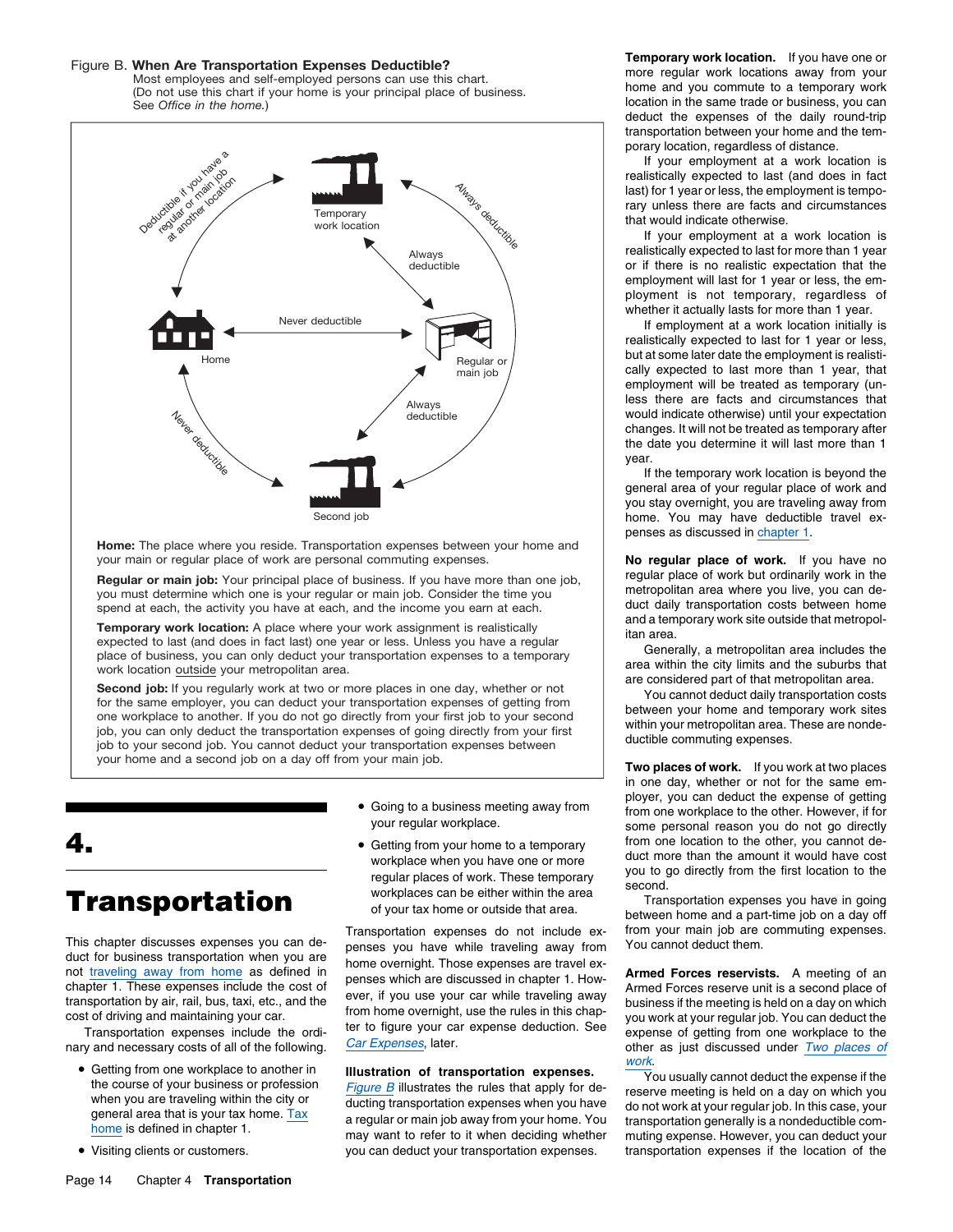If you ordinarily work in a particular metropol-<br>Larea hut not at any specific location and the **Office in the home.** If you have an office in

itan area but not at any specific location and the **Office in the home.** If you have an office in the **computer** meeting is held at a temporary location is business, you can deduct your daily transportation expense. They

**Commuting expenses.** You cannot deduct each day. You can deduct the cost of your daily allowance (EM, the costs of taking a bus, trolley, subway, or taxi, round-trip transportation between your home Postal Service. or of driving a car between your home and your and the training location.<br>• main or regular place of work. These costs are main or regular place of work. These costs are<br>personal commuting expenses. You cannot de-<br>duct commuting expenses no matter how far is in your home. You can deduct the cost of agreement cannot increase the qualified<br>duct

phone to make business calls while commuting you do not have an office in your home. In this figure and a rural mail carrier and re-<br>to and from work. Sometimes business associ-case, the location of your first business con ates ride with you to and from work, and you is considered your office. Transportation exhave a business discussion in the car. These penses between your home and this first contact activities do not change the trip from personal to are nondeductible commuting expenses. Trans- **Standard Mileage Rate** business. You cannot deduct your commuting portation expenses between your last business

a customer or client.

material that advertises your business on your **CAITEXPENSES**<br>car does not change the use of your car from personal use to business use. If you use this car If you use your car for business purposes, you nance and repairs, gasoline (including gasoline<br>for commuting or other personal uses, you still ordinarily can deduct car exp

cannot deduct your expenses for those uses. ally can use one of the two following methods to<br> **Car pools.** You cannot deduct the cost of figure your deductible expenses.<br> **Car pools.** You cannot deduct the cost of figure y

deresses in your income. These payments are considered reinbursements of your expenses.<br>
Sidence in your income. These payments are considered reinbursements of your expenses.<br>
However, if you user a car pool for a profit,

meeting is temporary and you have one or more assignments, you are employed where you For more information on alternative motor vehi-

office in the same city. You travel directly from<br>your home to the training location and return <br>each day. You can deduct the cost of your daily allowance (EMA) to employees of the U.S.

You cannot deduct commuting expenses even if ing home office and your client's or customer's<br>you work during the commuting trip. place of business. See your employer for information on your reim-<br>bursement.

*Example.* You sometimes use your cell *Example 3.* You have no regular office, and case, the location of your first business contact  $\sum_{\text{c}}$  ceived a qualified reimbursement, your first business contact ceived a qualified reimbursement, your first business contact ceived a qualified reimbursement, yo

ordinarily can deduct car expenses. You gener- taxes), oil, insurance, or vehicle registration<br>ally can use one of the two following methods to fees. See Choosing the standard mileage rate

- 
- 

**TIP** with your car).<br>with your car).<br>**Vehicle must meet certain requirements, and** December 31, 1997, the standard mileage rate<br>**Union members' trips from a union hall.** If you do not have to use it in your business to must be you do not have to use it in your business to must be used for the entire portion of the lease you get your work assignments at a union hall qualify for the credit. However, you must reduce period (including renewals) that is after 1997. and then go to your place of work, the costs of your basis for depreciation of the alternative You must make the choice to use the stangetting from the union hall to your place of work motor vehicle by the amount of the credit you dard mileage rate by the due date (including are nondeductible commuting expenses. Al- claim. See Depreciation Deduction, later, under extensions) of your return. You cannot revoke though you need the union to get your work Actual Car Expenses. The choice. However, in later years, you can

regular places of work. work work, not where the union hall is located. cles, see Form 8910, Alternative Motor Vehicle<br>Fredit work in a particular metropol.

- It is given as an equipment maintenance
- It is at the rate contained in the 1991 col-



expenses.<br> **Parking fees.** Fees you pay to park your care also nondeductible<br> **Parking fees.** Fees you pay to park your care commuting expenses. Although you cannot de-<br>
at your place of business are nondeductible<br>
commuti

Advertising display on car. Putting display **Car Expenses** and the state of a year, you cannot deduct your actual display on cannot deduct your actual display on cannot deduct your actual carexpenses for that year. You can **Advertising display on car.** Putting display **Car Expenses** denote the strategies a you cannot deduct your actual<br>material that advertises your business on your **Car Expenses** deduct depreciation, lease payments, mainte-<br>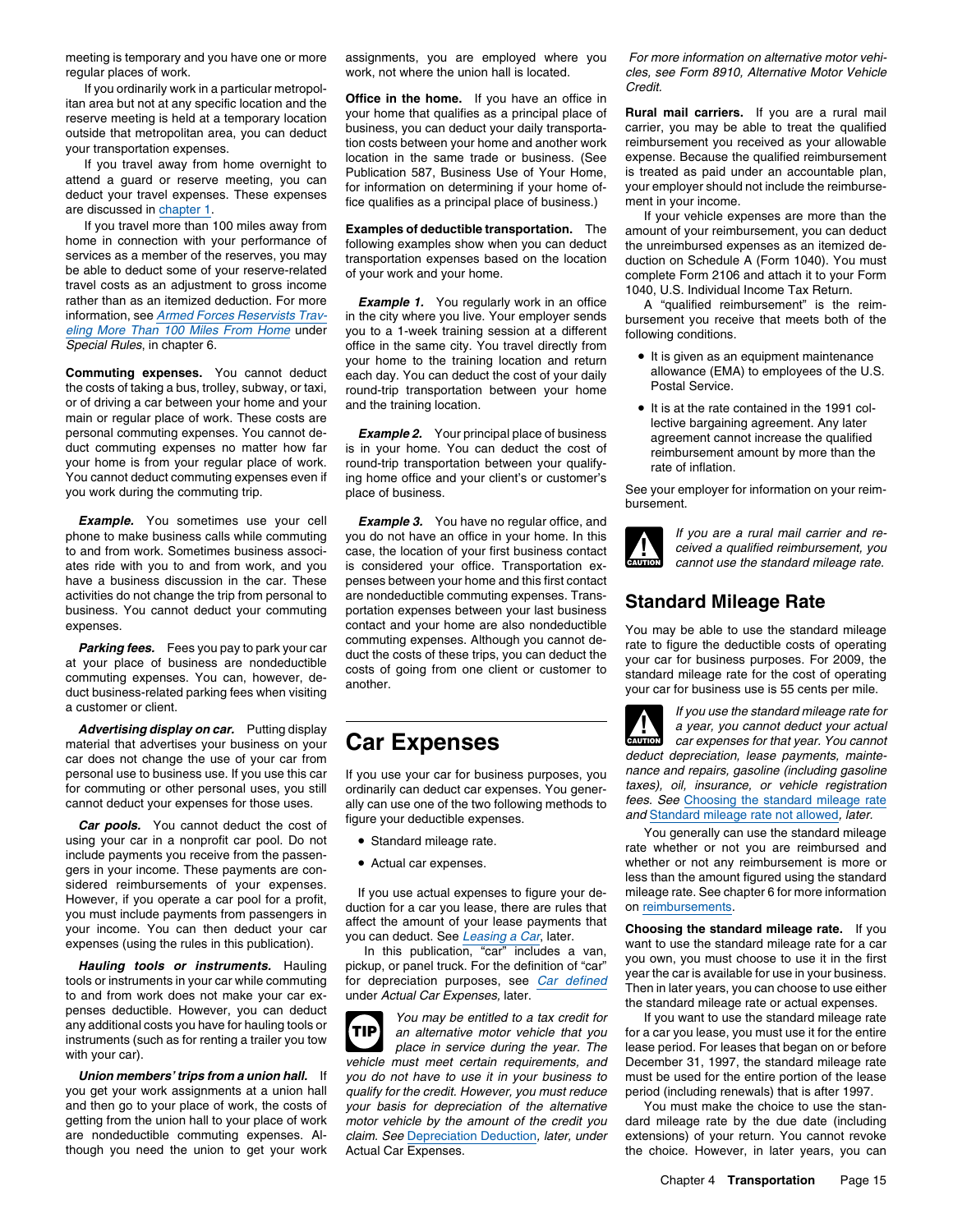actual expenses method. If you change to the vans that are used in her housecleaning busi- car for both business and personal purposes,<br>actual expenses method in a later year, but ness. Her employees use the vans and she u actual expenses method in a later year, but ness. Heremployees use the vans and she uses you must divide your expenses between busi-<br>before your car is fully depreciated, you have to the car to travel to various customers. before your car is fully depreciated, you have to the car to travel to various customers. Maureen ness and personal use. You can divide your<br>estimate the remaining useful life of the car and cannot use the standard mileage estimate the remaining useful life of the car and cannot use the standard mileage rate for the car expense<br>or the vans. This is because all five vehicles are purpose.

use straight line depreciation.<br>
For more information about depreciation in-<br>
cluded in the standard mileage rate, see *Excep*<br>
She must use actual expenses for all vehicles.<br>
She must use actual expenses for all vehicles.

standard mileage rate not allowed. You applies even if you use the car 100% for busi-<br>cannot use the standard mileage rate if you:<br>express as an employee. However, if you are self-employed and use<br>vour car in your business

- 
- Use five or more cars at the same time (as
- Example the discussion of the interest expense the car. The car using any method other than straight<br>
line, for example, MACRS (as discussed<br>
later under Depreciation Deduction) that represents your personal use of the car
- 
- 
- Claimed actual car expenses after 1997
- Are a rural mail carrier who received a

the standard mileage rate for the business mile-<br>
See *Disposition of a Car*, later.<br>
a loss on your car. age of the three cars and the two vans because<br>she does not use them at the same time. **Actual Car Expenses Depreciation and section 179 deductions.**<br>Generally, the cost of a car, plus sales tax and

shop. Chris alternates using his two cars for the Gas<br>
insurance business. No one else uses the cars Oil Garage rent Tires Generally, there are limits on these deduc-<br>
for business purposes. Chris can use the stan-<br>
Tolls dard mileage rate for the business use of the If you have fully depreciated a car that you 50% or less in your work or business.<br>Pickup trucks, van, and the cars because he still use in your business, you can continue to Y

■ Use the car for hire (such as a taxi), wour car in your business, you can deduct that **Employer-provided vehicle.** If you use a ve-<br>
part of the interest expense that represents your employer for business<br>
■ Use five or

It you use a home equity loan to you cannot deduct any interest paid on a car<br>• Claimed a section 179 deduction (dis-<br>• Claimed a section 179 deduction (dis-<br>• Claimed a section 179 deduction (dis-<br>• deduct the interest. S Claimed a section 179 deduction (dis-<br>cussed later) on the car, and is not deductible. If you are self-employed<br>cussed later) on the car, **TIP** 936, Home Mortgage Interest Deduction, for and use your car in that business, see *Interest*, encre information. • Claimed the special depreciation allow- *more information.* The second of the standard Mileage Rate.

Claimed actual car expenses after 1997 Personal property taxes. If you itemize your ployee, you can deduct personal property taxes deductions on Schedule A (Form 1040), you can paid on your car if you itemize deductions. E

**Sale, trade-in, or other disposition.** If you aged, destroyed, or stolen, you may be able to sell, trade in, or otherwise dispose of your car, deduct part of the loss that is not covered by **Example 1.** Marcia, a salesperson, owns sell, trade in, or otherwise dispose of your car, deduct part of the loss that is not covered by three cars and two vans that she alternates you may have a gain or loss on the trans using for calling on her customers. She can use or an adjustment to the basis of your new car. sasters, and Thefts, for information on deducting<br>the standard mileage rate for the business mile-<br>See Disposition of a Car, la

**TIP**

pickup trucks, van, and the cars because he still use in your business, you can continue to You can claim a section 179 deduction and never has more than four vehicles used for busi-claim your other actual car expenses. Co claim your other actual car expenses. Continue use a depreciation method other than straight ness at the same time. to keep records, as explained later in chapter 5. line only if you do not use the standard mileage

switch from the standard mileage rate to the *Example 4.* Maureen owns a car and four **Business and personal use.** If you use your

Use five or more cars at the same time (as purposes use of the car. For example, if you use purposes, you can deduct your actual un-<br>in fleet operations), you can business you can deduct 60% for business wou can deduct 60% in fleet operations), your car 60% for business, you can deduct 60% in fleet operations), your car 60% for business, you can deduct 60% standard mileage rate. See Vehicle Provided by of the interest on Schedule C (Form 104

ance on the car,<br>Cleimed estual are areased after 1997 **Personal property taxes.** If you itemize your ployee you can deduct personal property taxes

• Are a rural mail carrier who received a<br>qualified reimbursement. (See *Rural mail* deduction even if you use the standard mileage<br>carriers, earlier.) deduction even if you use the standard mileage<br>carriers, earlier. (See same time, you cannot use the standard mile-<br>age rate for the business use of any car. How-<br>age rate for the business use of any car. How-<br>or Schedule F (Form 1040). If you itemize your car is not used in your trade or bu

mileage rate for five or more cars.<br>Sale, trade-in, or other disposition. If you aged, destroyed, or stolen, you may be able to insurance. See Publication 547, Casualties, Di-

**Example 2.** Tony and his employees use If you do not use the standard mileage rate, you improvements, is a capital expense. Because<br>his four pickup trucks in his landscaping busi-<br>may be able to deduct your actual car exp standard mileage rate for the business mileage ways to see which gives you a larger 179 of the Internal Revenue Code), special de-<br>of all six of the trucks he owned during the year. deduction. **Example 3.** Chris owns a repair shop and<br>an insurance business. He and his employees<br>use his two pickup trucks and van for the repair<br>shop. Chris alternates using his two cars for the Gas<br>shop. Chris alternates using his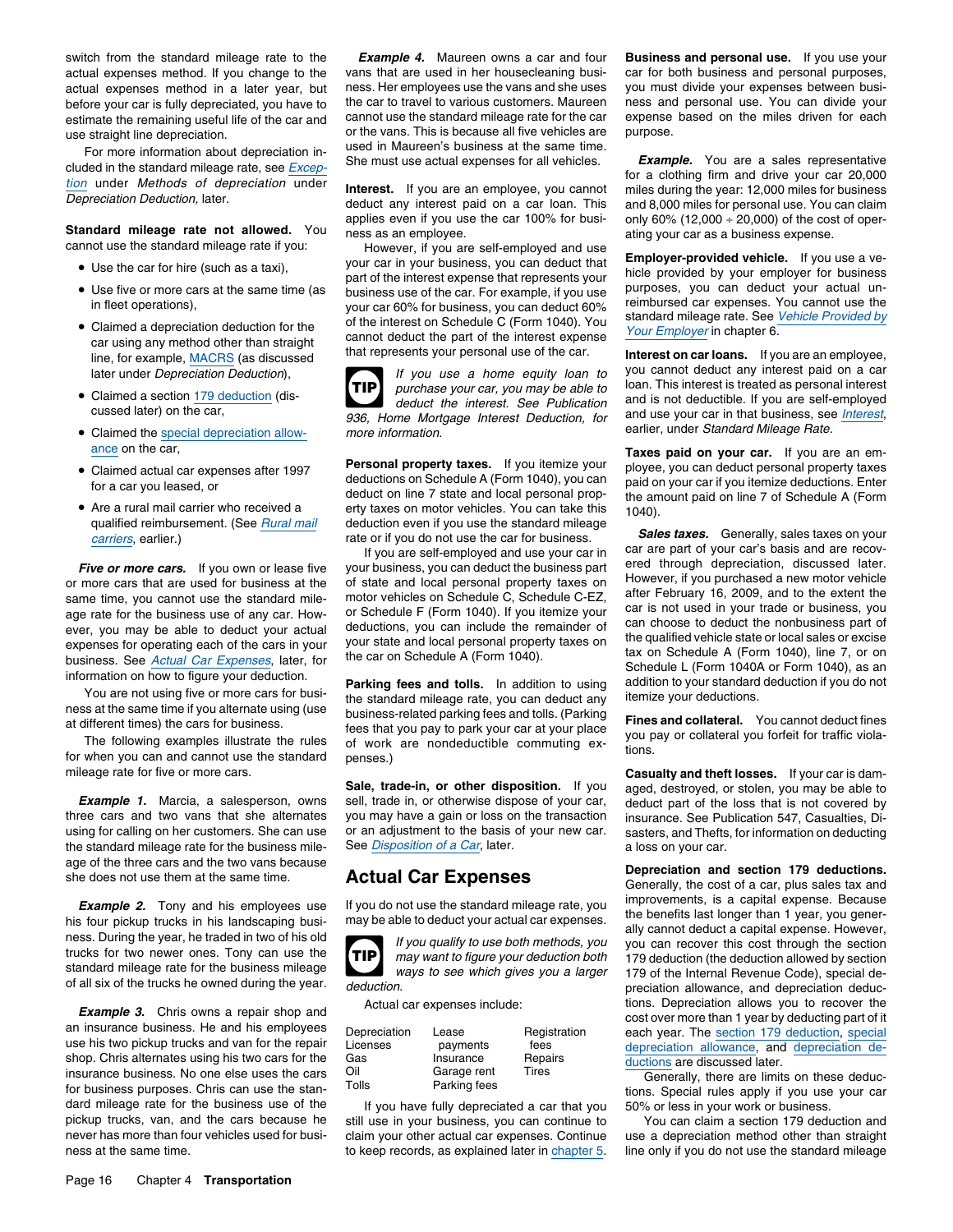If you claim either a section 179 deduction or the business use of the car starting in 2009. See<br>use a depreciation method other than straight *Depreciation Deduction*, later.<br>line in the year you first place a car in serv you cannot use the standard mileage rate on **More than 50% business use requirement.** • Equipped with a cargo area of at least 6<br>You must use the property more than 50% for feet in interior length that is an open area

streets, roads, and highways. Its unloaded gross cost of the property that can qualify for the sec-<br>vehicle weight must not be more than 6,000 tion 179 deduction.<br>pounds. A car includes any part. component. or<br>closing the pounds. A car includes any part, component, or<br>other item that is physically attached to it or is **Example.** Peter purchased a car in April carrying device, does not have seating<br>usually included in the purchase price. 200

- 
- 
- A truck or van that is a qualified nonper-

These are vehicles that by their nature are not likely to be used more than a minimal amount for duction, special depreciation allowance, **Example.** In the earlier example under personal purposes. They include trucks and and depreciation deduction (discussed *More than* they are not likely to be used more than a mini-<br>mal amount for personal purposes, such as by the section 179 deduction 179, special deprecia-<br>ever. Peter's total section 179, special depreciapany's name. Delivery trucks with seating only can choose to deduct under section 179 gener-<br>for the driver, or only for the driver plus a folding ally cannot be more than \$250,000. for the driver, or only for the driver plus a folding jump seat are qualified nonpersonal use vehi- If the cost of your qualifying section 179 **Cost of car.** For purposes of the section 179



You can claim the section 179 deduction limit. You must allocate the dollar limit (after any<br>only in the year you place the car in service. For reduction) between you.<br>this purpose, a car is placed in service when it is<br>re personal activity, or for the production of in-<br>come. Even if you are not using the property, it is **hicles.** For sport utility and certain other vehi-<br>following. come. Even if you are not using the property, it is *hicles.* For sport utility and certain other vehi-<br>in service when it is ready and available for its cles placed in service in 2009, the portion of the in service when it is ready and available for its cles placed in service in 2009, the portion of the • Your original tax return filed for the year<br>specific use.

use changes to business. This rily designed or used to carry passengers over • An amended return filed within the time

used it for personal purposes. In 2009, you be- its explained under Depreciation Limits, later, section 179 property to which the election gan to use it for business. Changing its use to and that is rated at no more than 14,000 pounds applies and the part of the cost of each

rate to figure your business-related car ex- business use does not qualify the cost of your gross vehicle weight. However, the \$25,000 limit penses in the year you first place a car in serv- car for a section 179 deduction in 2009. How- does not apply to any vehicle: ice.<br>If you claim either a section 179 deduction or the business use of the car starting in 2009. See If you claim either a section 179 deduction or the business use of the car starting in 2009. See If you claim either a s

business to claim any section 179 deduction. If or is designed for use as an open area but<br>is any four-wheeled vehicle (including a truck or<br>van) that is made primarily for use on public percentage of business use. The res

A car does not include:<br>
• An ambulance, hearse, or combination for the section 179 deduction is \$11,700 ches ahead of the leading edge of the method of the for the section 179 deduction is \$11,700 ches ahead of the leadin • An ambulance, hearse, or combination<br>
ambulance-hearse used directly in a busi-<br>
mess,<br>
allowance, and depreciation deduction, dis-<br>
allowance, and depreciation deduction, dis-<br>
A vehicle used directly in the business o

- 
- 
- 

deduction. For 2009, the total amount you limited to \$6,576 (\$10,960 limit x 60% business can choose to deduct under section 179 gener-

cles.<br>\$800,000, you must reduce the \$250,000 dollar any amount figured by reference to any other \$800,000, you must reduce the \$250,000 dollar any amount figured by reference to any other **More information.** See *Depreciation De*<br>duction, later, for more information on how to<br>depreciate your vehicle. where the strengthend imit (but not below zero) by the amount of cost<br>depreciate your at any time. For examp \$1,050,000 or more, you cannot take a section the section 179 deduction does not include your

The total amount you can deduct under sec-The section 179 deduction allows you to treat a tion 179 each year after you apply the limits **Basis of car for depreciation.** The amount portion or all of the business cost of a car as a listed above cannot be more than t portion or all of the business cost of a car as a listed above cannot be more than the taxable of the section 179 deduction reduces your basis current expense instead of taking depreciation income from the active conduct o

There is a limit on the total section 179 If you are married and file a joint return, you tion from the cost of your car. The resulting<br>deduction, special depreciation allow-<br>ance, and depreciation deduction for determini

expective using the cost taken into account in figuring your<br>A car first used for personal purposes cannot section 179 deduction is limited to \$25,000. This<br>quality for the deduction in a later year when its rule applies t public streets, roads, or highways, that is not prescribed by law. An election made on an **Example.** In 2008 you bought a new car and subject to any of the passenger automobile lim- amended return must specify the item of

- 
- that car in any future year.<br>business to claim any section 179 deduction. If free in interior length that is an open area business to claim any section 179 deduction. If
	-

• A vehicle used directly in the business of cussed later.<br>
transporting persons or property for pay or<br>
limits. There are limits on: 179, special depreciation allowance, and depre-<br>
tion. Generally, the total amount of se ciation deduction that you can claim for a quali- A truck or van that is a qualified nonper-<br>Sonal use vehicle.<br>A The section 179 deduction for sectivities in 10.960. The limit is reduced if your business • The section 179 deduction for sport utility \$10,960. The limit is reduced if your business **The section for section for sport unity** use of the car is less than 100%. See <u>Deprecia-</u><br>and certain other vehicles, and *tion Limits*, later, for more information.<br>nese are vehicles that by their nature are not • The t

personal purposes. They include trucks and and depreciation deduction (discussed More than 50% business use requirement, Peter<br>vans that have been specially modified so that later) you can claim for a qualified prop-had a vans that have been specially modified so that later) you can claim for a qualified prop-<br>the section 179 deduction) of \$11.700. How-<br>the section 179 deduction) of \$11.700. Howmal amount for personal purposes, such as by exer, Peter's total section 179, special deprecia-<br>installation of permanent shelving and painting Limit on the amount of the section 179 tion allowance, and depreciation deduct installation of permanent shelving and painting **Limit on the amount of the section 179** tion allowance, and depreciation deduction is<br>the vehicle to display advertising or the com-<br>deduction. For 2009, the total amount yo

adjusted basis in the car you trade in for the new<br>The total amount you can deduct under sec- car. Your cost includes only the cash you paid.

current expense instead of taking depreciation income from the active conduct of any trade or in your car. If you choose the section 179 deduc-<br>deductions over a number of years. business during the year. diness during the year.<br>If you are married and file a joint return, you sine from the cost of your car. The resulting

cars, trucks, and vans, that may reduce or elimi-<br>nate any benefit from claiming the section 179 expansion of the section 179 expansion of the section 179 expansion of the section 179 expansion of the section. See Deprecia

- 
-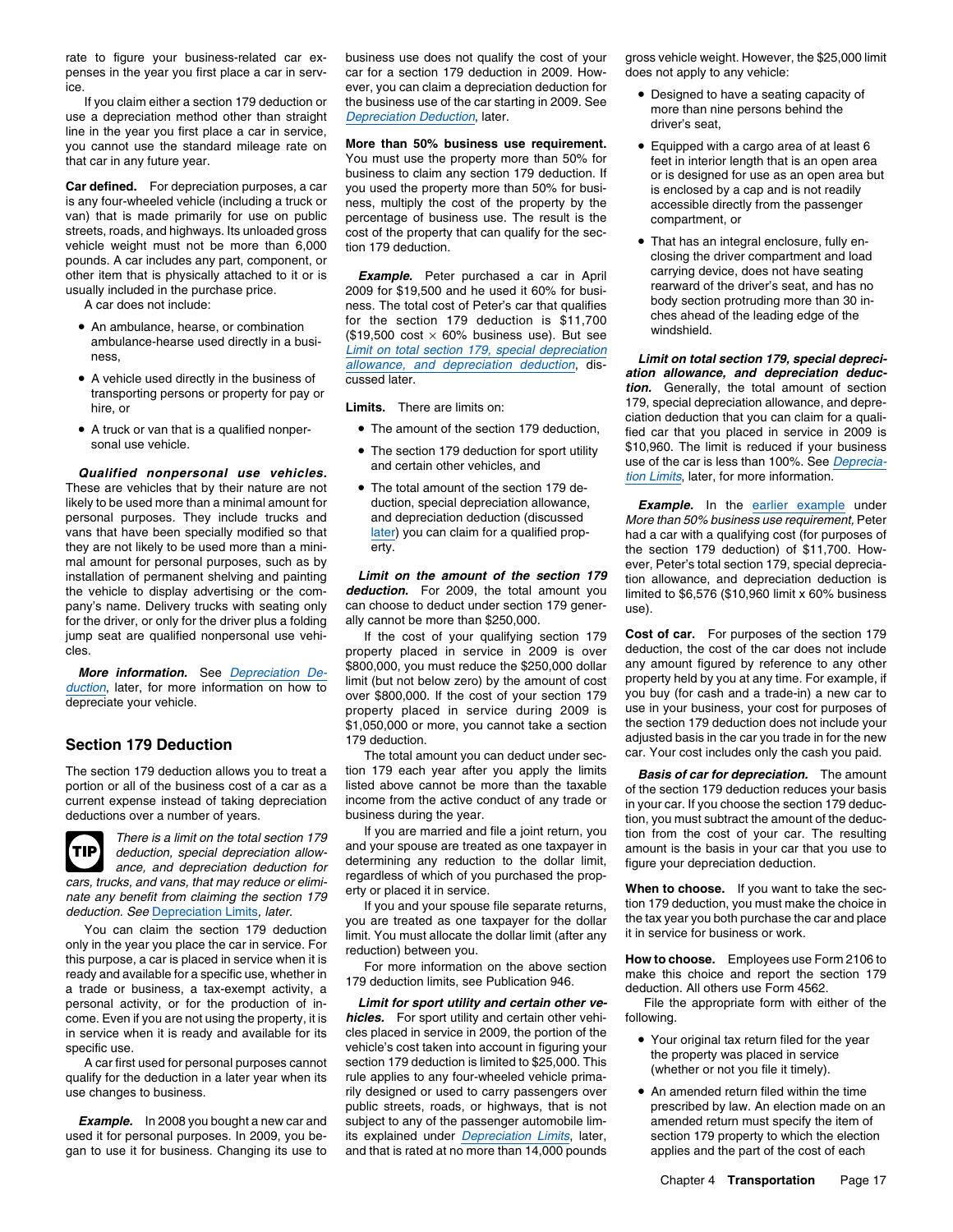

You must keep records that show the vouplaced the car in service in your trade<br>specific identification of each piece of or business before January 1, 2010,<br>qualifying section 179 property. These a You used the service then

**Revoking an election.** An election (or any \$20,500 in June 2009, and used it 100% in his<br>section and in the election) to take a business. The car is qualified property. Dan's expection and in the election of a business, i

must use your car more than 50% for business ance, and MACRS depreciation deduction is **the same year.** If you place a car in service<br>or work in the year you acquired it. If your busi-<br>\$12.300 (\$10.250 + \$2.050). However. or work in the year you acquired it. If your busi-<br>ness use of the car is 50% or less in a later tax<br>depreciation deduction for that<br>depreciation deduction for that<br>depreciation deduction for that ness use of the car is 50% or less in a later tax depreciation deduction is limited to \$10,960. can<br>year during the recovery period, you have to Therefore Dan reports \$10,960 as depreciation car. year during the recovery period, you have to Therefore, Dan reports \$10,960 as depreciation<br>recapture (include in income) in that later year for his car. in 2009. See Depreciation Limits any excess depreciation. Any section 179 de-<br>duction claimed on the car is included in calcu-<br>and a section of the materiation on cars using the Modified Acduction claimed on the car is included in calculating the excess depreciation. For information **Election not to claim the special depreciation** celerated Cost Recovery System (MACRS).

later in this chapter under Car Used 50% or Less<br>for Business.<br>for Business.<br>**Dispositions.** If you dispose of a car on which is qualified property. If you used the standard mile-<br>**Dispositions.** If you dispose of a car on

tion allowance for your car, truck, or van, if it is<br>qualified property and was placed in service in **Depreciation Deduction the property and was placed in service in**<br>2009. The allowance is an additional depreciation deduction of 50% of the car's depreciable If you use actual car expenses to figure your For additional information on the straight line basis (after any section 179 deduction, but deduction for a car you own and use i basis (after any section 179 deduction, but before figuring your regular depreciation deduc-<br>tion under MACRS). The special depreciation tion: that is, you can claim a depreciation deduc-<br>allowance applies only for the first year the car is each year as a recovery o

The method of depreciation and recovery<br>
cars of \$10,960 (\$2,960 if you elect not to claim<br>
the special depreciation allowance). For trucks<br>
and vans the limit is \$11,060 (\$3,060 if you elect<br>
not to claim the special depr

- such item to be taken into account. The You purchased the car new on or after situations you will use your adjusted basis (your
	-
	- You used the car more than 50% in a

for his car in 2009. See Depreciation Limits,

on this calculation, see Excess depreciation, **allowance.** You can elect not to claim the spe- MACRS is discussed later in this chapter.

**!** amount of the air's adjusted basis by the the rate(s) to use, see *Depreciation adjustment*<br>Special Depreciation Allowance amount of the allowance, even if the allowance when you used the standard mileage rate under<br>Dispos

- 
- 
- 

trucks and vans), the car must meet all of the car, truck, or van, using your unadjusted basis *Use of your car by another person.* Do not following tests. **Example 3** (see Unadjusted basis, later). However, in some treat any use of your car by another person as

amended return must also include any re-<br>
sulting adjustments to taxable income. Written contract to acquire the car existed able in earlier years). For one of these situations sulting adjustments to taxable income. written contract to acquire the car existed able in earlier years). For one of these situations before January 1, 2008, see Exception under Methods of depreciation,

Fraction of the principle of the service order in the date of the fair market value or your adjusted<br>
example. Dan purchased a new car for the fair market value or your adjusted<br>
you placed it in service.<br>
Figure of the pr

You may be able to claim the special deprecia-<br>
tion allowance for your car, truck, or yan, if it is

For position and the carrelation of the carrelation of the carrelation of the carrelation of the carrelation of the carrelation of the carrelation of the carrelation of the carrelation of the carrelation of the carrelation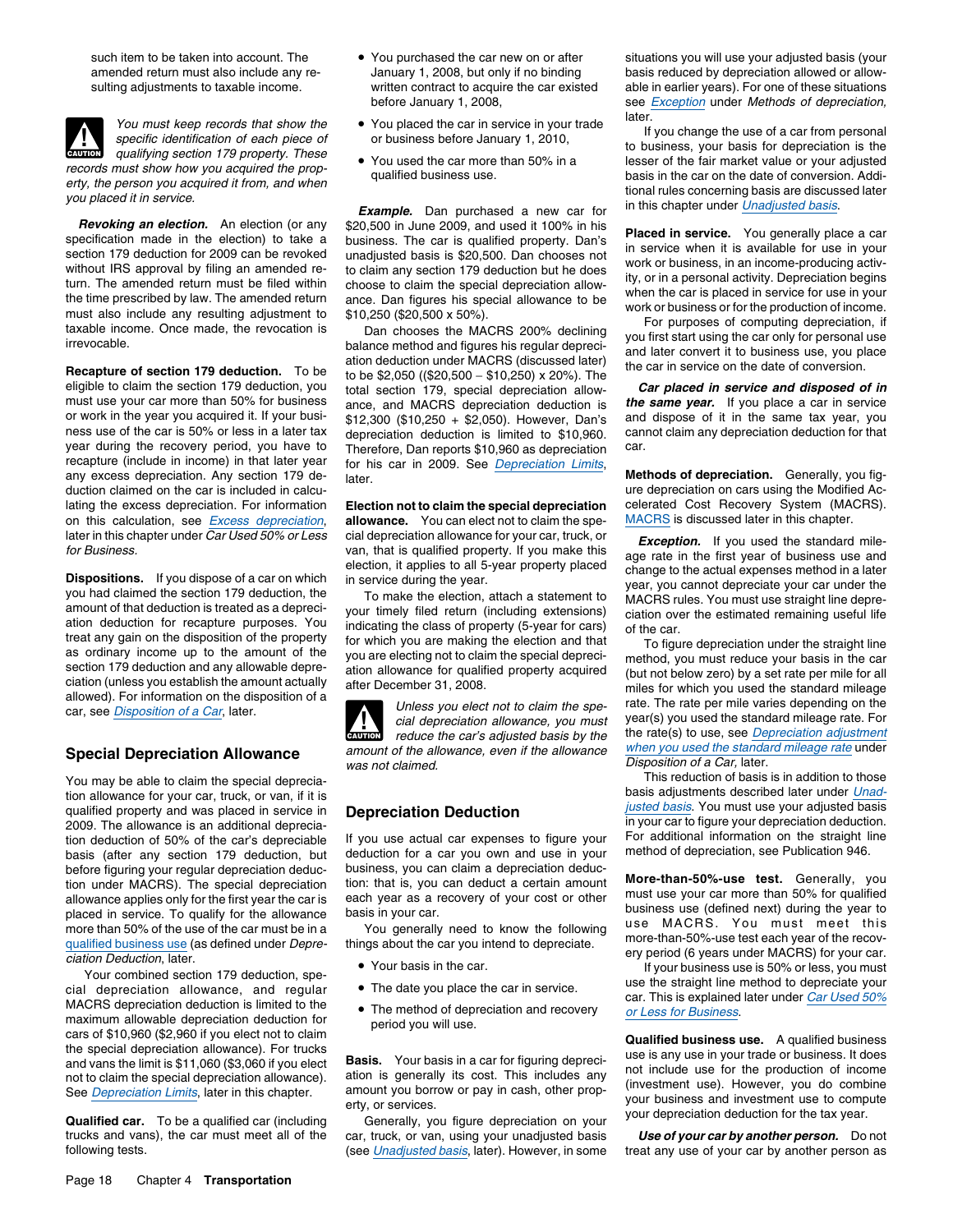- 
- It is properly reported by you as income to
- 

year you placed it in service, but 50% or less in a See Form 8910 for information on the alter- where the election was made to treat the trans-<br>later year (including the year of disposition), you native mater vehicle credi



your car for more than one purpose during the *Improvements*. A major improvement to a your adjusted basis in the old car, plus any tax year, you must allocate the use to the vari-<br>tax year, you must allocate the use to th tax year, you must allocate the use to the vari- car is treated as a new item of 5-year recovery additional amount you pay for the new car.<br>ous purposes. You do this on the basis of mile- property. It is treated as placed age. Figure the percentage of qualified business year the improvement is made. It does not mat-<br>use by dividing the number of miles you drive ter how old the car is when the improvement is adjusted basis of \$5.000 for a ne use by dividing the number of miles you drive ter how old the car is when the improvement is adjusted basis of \$5,000 for a new car. In addi-<br>your car for business purposes during the year added. Follow the same steps for your car for business purposes during the year added. Follow the same steps for depreciating tion, he pays cash of \$20,000 for the new car.<br>by the total number of miles you drive the car the improvement as you would for de by the total number of miles you drive the car the improvement as you would for depreciating His original basis of the new car is \$25,000 (his during the year for any purpose.

- 
- 

the car a total of 15,000 miles of which 12,000 poses) plus any additional amount you<br>miles are for business. This gives you a busi-<br>new car. You then figure your<br>nece use perceptions of 90% (12,000 + 15,000) depreciation 40% (80%  $\times$  %/2).<br>The extra structure of the Vou make this election by completing

**Limits.** The amount you can claim for section is explained later, beginning at *Effect of* 179, the special depreciation allowance, and trade-in on basis. 179, the special depreciation allowance, and depreciation deductions may be limited. The 2007—(\$26,000 <sup>×</sup> .32) maximum amount you can claim depends on the 2. If you do not make the election described (Maximum amount you can claim depends on the 3,800) in (1), you must figure depreciation sepa-

basis for depreciation) to figure your deprecia-<br>tion using the MACRS depreciation chart, ex-<br>plained later under *Modified Accelerated Cost* to the additional amount you paid for the MACRS property<br>plained later under *Mo* plained later under *Modified Accelerated Cost* to the additional amount you paid for the MACRS property  $\frac{+14,200}{+14,200}$ <br>*Recovery System (MACRS).* Your unadjusted new car generally is the limit that applies Recovery System (MACRS). Your unadjusted

use in your trade or business unless that use basis for figuring depreciation is your original for the tax year, reduced by the depreciameets one of the following conditions. basis increased or decreased by certain tion allowance for the remaining basis of

To figure your unadjusted basis, begin with It is properly reported by you as income to your car's original basis, which generally is its cannot use Form 2106, Part II, Section D.<br>the other person (and, if you have to, you cost. Cost includes sales taxes (see Sales the other person (and, if you have to, you cost. Cost includes sales taxes (see Sales taxes withhold tax on the income).<br>
earlier), destination charges, and dealer prepaearlier), destination charges, and dealer prepa- 946. • It results in a payment of fair market rent. ration. Increase your basis by any substantial • It results in a payment of fair market rent.<br>
This includes any payment to you for the<br>
use of your car.<br>
use of your car.<br>
use of your car.<br>
Leading air conditioning or a new engine. De-<br>
crease your basis by any sectio

**PAUTION** Business, later.<br>
Property does not cease to be used<br>
more than 50% in qualified business<br>
we by reason of a transfer at death.<br>
Traded car used only for business. If you acquired the car by gift or inheritance,<br>
If you ac

property. It is treated as placed in service in the the original cost of the car. However, you must \$5,000 adjusted basis in the old car plus the treat the improvement and the car as a whole \$20,000 cash paid). Paul's unadjusted basis is **Change from personal to business use.** If the improvement and the car as a whole \$20,000 cash paid). Paul's unadjusted basis is<br>you change the use of a car from 100% personal when applying the limits on the depreciation

for the period following the change. Do this **Car trade-in.** If you traded one car (the "old by dividing business miles by total miles car") in on another car (the "new car") in 2009,

- 2. Multiply the percentage in (1) by a fraction.<br>
The numerator (top number) is the number<br>
of months the car is used for business and<br>
the denominator (bottom number) is 12.<br>
the denominator (bottom number) is 12.<br>
the d Form 2106, Part II, Section D. This method
- Wear in which you placed your car in service. You<br>have to reduce the maximum amount if you did<br>not use the car exclusively for business. See<br>Depreciation Limits, later.<br>**Depreciation Limits**, later.<br>**Unadjusted basis**. Yo

It is directly connected with your business. amounts.<br>To figure your unadjusted basis, begin with compute your depreciation deduction. You

**Business use changes.** If you used your car clean fuel vehicle deduction, and alternative mo-<br>more than 50% in qualified business use in the that for vehicle credit. The that follows applies to trade-ins of cars in 2009, later year (including the year of disposition), you native motor vehicle credit. action as a tax-free disposition of the old car and have to change to the straight line method of the old car and the nurchase of the new car the purchase of the new car. For information on<br>If your business use later falls to 50% how to figure depreciation for cars involved in a depreciation. See *Qualified business use 50%* If your business use later falls to 50% how to figure depreciation for cars involved in a or less in a later year under Car Used 50% or or less in a later year under Car Used 50% or **or less**, you may have to recapture like-kind exchange (trade-in) in 2009, for which Less for Business, later.<br>Less for Business, later. **CAUTION** (include in your income) any

Use by reason or a transfer at death.<br>See Publication 551, Basis of Assets, for infor-<br>Use for more than one purpose. If you use mation on your basis in the car.<br>Use for more than one purpose. If you use mation on your bas

1. Determine the percentage of business use<br>for the period following the change. Do this **Car trade-in.** If you traded one car (the "old claim a section 179 deduction. Marcia's unadby dividing business miles by total miles car") in on another car (the "new car") in 2009, justed basis for the car was \$26,000. For 2006<br>driven during that period, there are two ways you can treat the transaction. through driven during that period.<br>
there are two ways you can treat the transaction. through 2008, Marcia figured her depreciation chart<br>
there are two ways you can treat the transaction. through 2008, Marcia figured her deprecia

| ness use percentage of 80% (12,000 $\div$ 15,000)   | depreciation deduction for the new car be-                                                | Cost of old car                                                       |         | \$26,000  |
|-----------------------------------------------------|-------------------------------------------------------------------------------------------|-----------------------------------------------------------------------|---------|-----------|
| for that period. Your business use for the year is  | ginning with the date you placed it in serv-<br>ice. You make this election by completing | Less total depreciation allowed:                                      |         |           |
| 40% (80% × %12).                                    | Form 2106, Part II, Section D. This method                                                | $2009 - (26000 \times 0.1152) \times \frac{1}{2}$<br>(Limit: \$1,775) | \$1.498 |           |
| <b>Limits.</b> The amount you can claim for section | is explained later, beginning at <i>Effect of</i>                                         | $2008 - (26000 \times 192)$                                           |         |           |
| 179, the special depreciation allowance, and        | trade-in on basis.                                                                        | (Limit: \$2,850)                                                      | 2.850   |           |
| depreciation deductions may be limited. The         |                                                                                           | $2007 - (26,000 \times .32)$                                          |         |           |
| maximum amount you can claim depends on the         | 2. If you do not make the election described                                              | (Limit: \$4,800)                                                      | 4.800   |           |
| year in which you placed your car in service. You   | in (1), you must figure depreciation sepa-                                                | $2006 - (2000 \times .20)$                                            |         |           |
| have to reduce the maximum amount if you did        | rately for the remaining basis of the old car                                             | (Limit: \$2,960)                                                      | 2,960   |           |
| not use the sex eveluations for business. Cas       | and for any additional amount you paid for                                                | Total depreciation allowed                                            |         | $-12,108$ |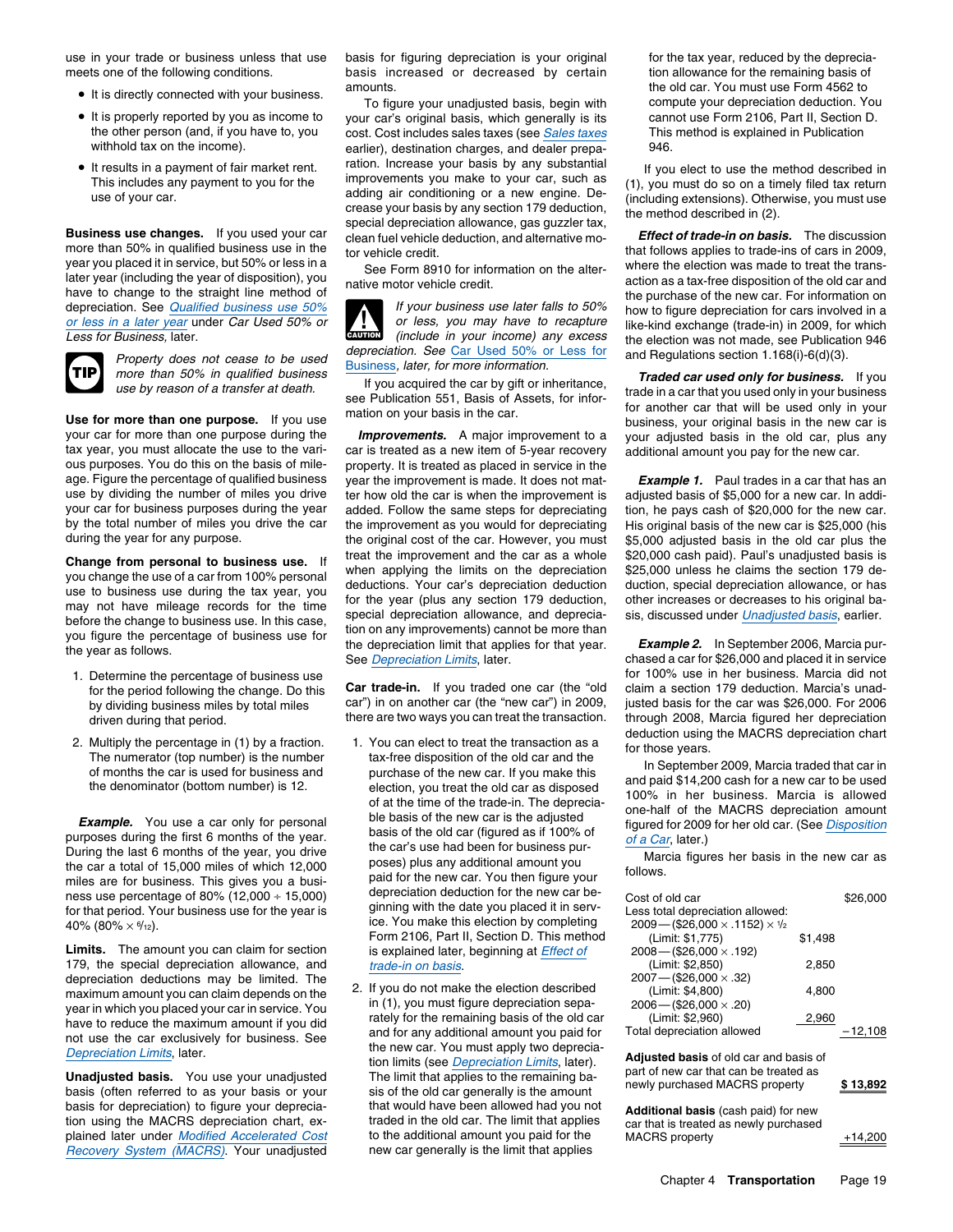

ment for the personal use of the old car. This<br>adjustment has the effect of reducing your basis<br>in your old car, but not below zero, for purposes<br>of figuring your depreciation deduction for the<br>new car. (This adjustment is Sales and Other Dispositions of Assets, for in-<br>formation on how to report the disposition of miles of 15,000 total miles) 2007 (12,000 busi-<br>of the following methods to depreciate your car.

- been allowable as depreciation during the and paid an additional \$10,000 for his new car.<br>
tax years before the trade if 100% of the Rob figures the unadjusted basis for his new car<br>
use of the car had been business and in
- 

Fin 2009. Mark claimed actual expenses (included and the business use of the old van since 2005. He did not<br>
ling \$9,981 depreciation expense) for the business use of the old van since 2005. He did not allowed claim a sec

| Cost of old van<br>Less: Total depreciation allowed on<br>the business cost of old van<br>from 2005-2009 | \$19,500<br>$-9,981$ | <b>Modified Accelerated Cost Recovery System</b><br>(MACRS). The Modified Accelerated Cost Re-   | $\frac{1}{2}$ and only to a case takes the comity time takes with<br>make it easy for you to figure the 2009 deprecia-<br>tion deduction for your car. A similar chart ap-<br>pears in the Instructions for Form 2106. |
|----------------------------------------------------------------------------------------------------------|----------------------|--------------------------------------------------------------------------------------------------|------------------------------------------------------------------------------------------------------------------------------------------------------------------------------------------------------------------------|
| Adjusted basis of old van before                                                                         |                      | covery System (MACRS) is the name given to                                                       | You may have to use the tables in                                                                                                                                                                                      |
| trade-in adjustment                                                                                      | \$9,519              | the tax rules for getting back (recovering)                                                      | <u>{ </u><br>Publication 946 instead of using this                                                                                                                                                                     |
| Trade-in adjustment:                                                                                     |                      | through depreciation deductions the cost of                                                      | <b>MACRS Depreciation Chart.</b><br><b>CAUTION</b>                                                                                                                                                                     |
| Depreciation at 100% business use:<br>$2009 - (119,500 \times .1152) \times \frac{1}{2}$                 |                      | property used in a trade or business or to pro-<br>duce income.                                  | You must use the Depreciation Tables in<br>Publication 946 rather than the 2009 MACRS                                                                                                                                  |
| (Limit: \$1,675)<br>$2008 - (119,500 \times .1152)$                                                      | \$1,123              | The maximum amount you can deduct is<br>limited, depending on the year you placed your           | Depreciation Chart in this publication if any one<br>of the following four conditions applies to you.                                                                                                                  |
| (Limit: \$1,675)                                                                                         | 1,675                | car in service. See <i>Depreciation Limits</i> , later.                                          |                                                                                                                                                                                                                        |
| $2007 - (119.500 \times 192)$                                                                            |                      |                                                                                                  | 1. You file your return on a fiscal year basis.                                                                                                                                                                        |
| (Limit: \$2,850)<br>$2006 - (119,500 \times .32)$<br>(Limit: \$4,700)                                    | 2,850<br>4,700       | <b>Recovery period.</b> Under MACRS, cars are<br>classified as 5-year property. You actually de- | 2. You file your return for a short tax year                                                                                                                                                                           |
| $2005 - (119,500 \times .20)$                                                                            |                      | preciate the cost of a car, truck, or van over a                                                 | (less than 12 months).                                                                                                                                                                                                 |
| (Limit: \$2,960)                                                                                         | 2,960                | period of 6 calendar years. This is because your                                                 | 3. During the year, all of the following condi-                                                                                                                                                                        |
| Total                                                                                                    | \$13,308             | car is generally treated as placed in service in                                                 | tions apply.                                                                                                                                                                                                           |
| Less: Actual depreciation                                                                                |                      | the middle of the year and you claim deprecia-                                                   |                                                                                                                                                                                                                        |
| allowed                                                                                                  | $-9,981$             | tion for one-half of both the first year and the                                                 | a. You placed some property in service                                                                                                                                                                                 |
| Excess of 100% over actual                                                                               | \$3,327              | sixth year.                                                                                      | from January through September.                                                                                                                                                                                        |
|                                                                                                          |                      |                                                                                                  |                                                                                                                                                                                                                        |

| Less: Lesser of excess amount |
|-------------------------------|
| (\$3,327) or adjusted basis   |
| of old van (\$9,519)          |
|                               |

| <b>Unadjusted basis</b> of part of new van |  |
|--------------------------------------------|--|
| that can be treated as newly               |  |
| purchased MACRS property                   |  |
|                                            |  |

| <b>Additional basis</b> (cash paid) for new |      |
|---------------------------------------------|------|
| van that is treated as newly                |      |
| purchased MACRS property                    | \$12 |

miles of 15,000 total miles), 2007 (12,000 busiyour car.) ness miles of 16,000 total miles), and 2008 • The 200% declining balance method To figure the unadjusted basis of your new (14,400 miles of 16,000 total miles), and 2006<br>
To figure the unadjusted basis of your new (14,400 miles of 18,000 total miles). He used the<br>
car for depreciation, first add to y

1. The total of the amounts that would have On January 3, 2009, Rob traded in this car (150% DB) over a 5-year recovery period<br>been allowable as depreciation during the and paid an additional \$10,000 for his new car. that

| vesunent use, over                               | Cost of old car                   | \$21.000          | • The straight line method (SL) over a     |
|--------------------------------------------------|-----------------------------------|-------------------|--------------------------------------------|
| 2. The total of the amounts actually allowed     | Less: Total depreciation allowed: |                   | 5-year recovery period.                    |
| as depreciation during those years.              | $2008 - 14,400$ mi. $\times$ .21  | \$3.024           |                                            |
| For information about figuring depreciation, see | $2007 - 12,000$ mi. $\times$ .19  | 2.280             |                                            |
|                                                  | $2006 - 9.600$ mi. $\times$ .17   | $-6,936$<br>1,632 | If you use Table 4-1 (discussed later      |
| Modified Accelerated Cost Recovery System        | Adjusted basis of old car         |                   | TIP'<br>under MACRS depreciation chart) to |
| (MACRS), which follows Example 2, later.         | before trade-in adjustment        | \$14.064          | determine your depreciation rate for       |

| $=$ $\frac{1}{2}$ $\frac{1}{2}$ $\frac{1}{2}$ $\frac{1}{2}$ $\frac{1}{2}$ $\frac{1}{2}$ $\frac{1}{2}$ $\frac{1}{2}$ $\frac{1}{2}$ $\frac{1}{2}$ $\frac{1}{2}$ $\frac{1}{2}$ $\frac{1}{2}$ $\frac{1}{2}$ $\frac{1}{2}$ $\frac{1}{2}$ $\frac{1}{2}$ $\frac{1}{2}$ $\frac{1}{2}$ $\frac{1}{2}$ $\frac{1}{2}$ $\frac{1}{2$<br>van (placed in service in June 2005) for a new<br>2009 model. He used the old van 75% for busi-<br>ness and he used the new van 75% for business<br>in 2009. Mark claimed actual expenses (includ-<br>ing \$9,981 depreciation expense) for the busi-<br>ness use of the old van since 2005. He did not | Depreciation at 100% business use:<br>2008-18,000 mi. × .21<br>\$3.780<br>2007-16,000 mi. × .19<br>2006-15,000 mi. × .17<br>\$9,370<br>Total<br>Less: Actual depreciation<br>allowed<br>$-6,936$ | 3.040<br>2,550      | using the straight line method provides an equal<br>or greater deduction. This is because the chart<br>has the switch to the straight line method built<br>into its rates.<br>Before choosing a method, you may wish to<br>consider the following facts. |
|-----------------------------------------------------------------------------------------------------------------------------------------------------------------------------------------------------------------------------------------------------------------------------------------------------------------------------------------------------------------------------------------------------------------------------------------------------------------------------------------------------------------------------------------------------------------------------------------------------------------------------------|--------------------------------------------------------------------------------------------------------------------------------------------------------------------------------------------------|---------------------|----------------------------------------------------------------------------------------------------------------------------------------------------------------------------------------------------------------------------------------------------------|
| claim a section 179 deduction for the old or the<br>new van.<br>Mark paid \$19,500 for the 2005 van in June                                                                                                                                                                                                                                                                                                                                                                                                                                                                                                                       | Excess of 100% over actual<br>\$2,434<br>Less: Lesser of excess amount<br>(\$2,434) or adjusted basis                                                                                            |                     | • Using the straight line method provides<br>equal yearly deductions throughout the re-<br>covery period.                                                                                                                                                |
| 2005. He paid an additional \$12,500 when he<br>acquired the 2009 van. Mark was allowed 1/2 of<br>the depreciation deduction amount (which is in-<br>cluded in the \$9,981 depreciation expense total)<br>for his old van for 2009, the year of disposition,                                                                                                                                                                                                                                                                                                                                                                      | of old car (\$14,064)<br><b>Unadjusted basis of part of new car</b><br>that can be treated as newly<br>purchased MACRS property                                                                  | – 2,434<br>\$11,630 | • Using the declining balance methods pro-<br>vides greater deductions during the earlier<br>recovery years with the deductions gener-<br>ally getting smaller each year.                                                                                |
| as explained later under Disposition of a Car.<br>Mark figures the unadjusted basis for depre-<br>ciating his new van as shown next.                                                                                                                                                                                                                                                                                                                                                                                                                                                                                              | Additional basis (cash paid) for new<br>car that is treated as newly<br>purchased MACRS property                                                                                                 | \$10,000            | <b>MACRS depreciation chart.</b> A 2009 MACRS<br>Depreciation Chart and instructions are included                                                                                                                                                        |

Total basis of new car **\$28,092 \$28,092** *Depreciation deduction for certain Indian* Less: Less: Less: Lesser of excess amount *reservation property.* Shorter recovery peri-<br>-3,327 ods are provided under MACRS for qualified ods are provided under MACRS for qualified **Traded car used partly in business.** If you Indian reservation property placed in service on trade in a car that you used partly in your busi- **Unadjusted basis** of part of new van Indian reservations after 1993 and before 2010. ness for a new car that you will use in your<br>business, you must make a "trade-in" adjust-<br>ment for the personal use of the old car. This

- 
- The 150% declining balance method
- 

**TIP Example 1.** In March, Mark traded his 2005 **Trade-in adjustment:**<br>van (placed in service in June 2005) for a new Depreciation at 100% business use:<br>2009 model. He used the old van 75% for busi-<br>2008—18,000 mi. x .21 \$3,78

- 
- 

purchased MACRS property **\$10,000** Depreciation Chart and instructions are included in this chapter as Table 4-1. Using this table will



- 
- 
- -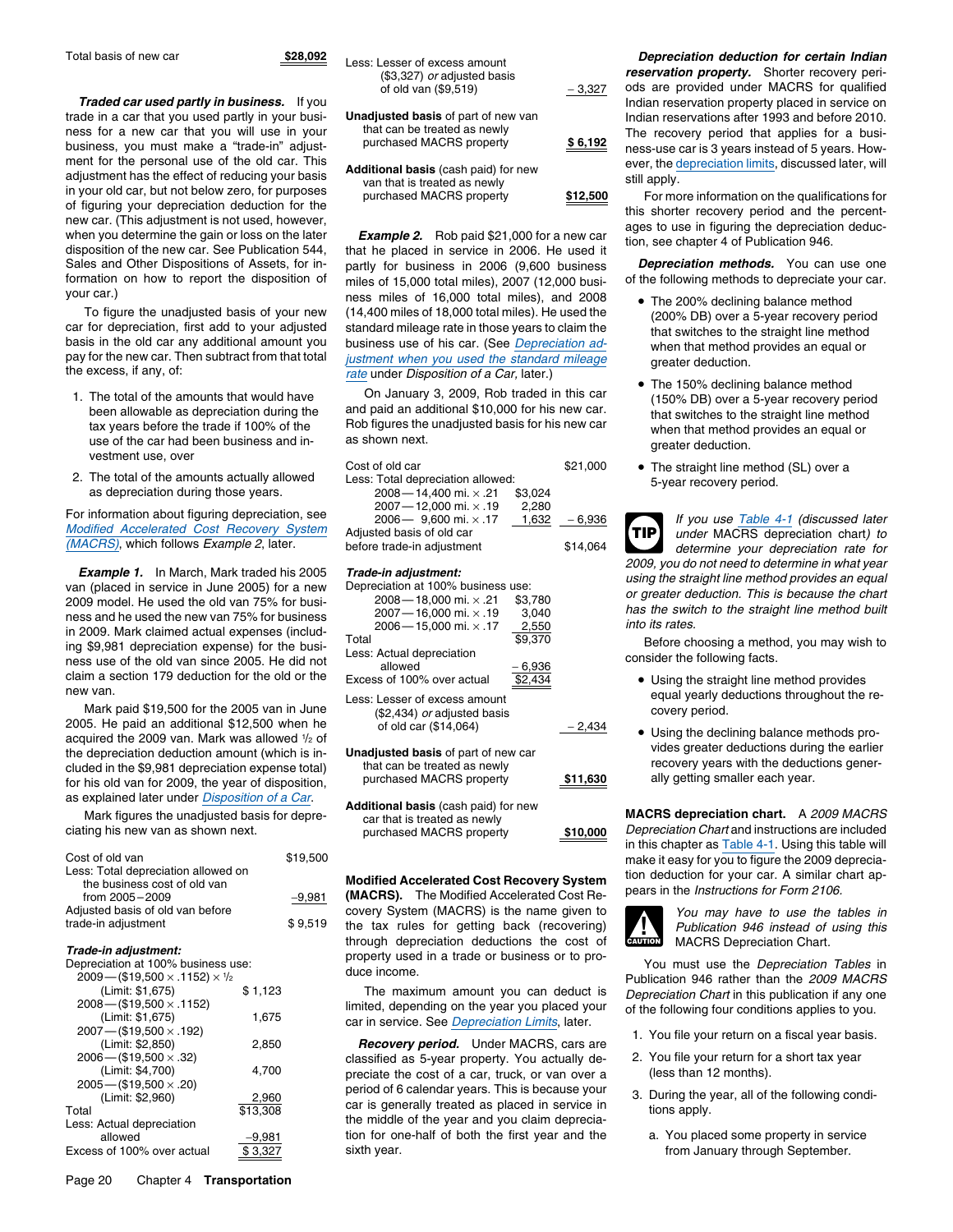depreciation method and percentage to use for your 2009 return. method you used on last year's return unless a decline in your

First, using the left column, find the date you first placed the car in service. Then select the depreciation method and percentage from column (a), (b), or (c) following the rules explained in this chapter.

If you claim actual expenses for your car, use the chart below to find the For cars placed in service before 2009, you must use the same business use requires you to change to the straight line method. (See Car Used 50% or Less for Business.)

> Multiply the unadjusted basis of your car by your business use percentage. Multiply the result by the percentage you found in the chart to find the amount of your depreciation deduction for 2009. (Also see Depreciation Limits.)



If you placed your car in service after September of any year and you placed other business property in service during the same year, you may have to use the Jan. 1—Sept. 30 percentage instead of the Oct. 1—Dec. 31 percentage for your car.

To find out if this applies to you, determine: 1) the basis of all business property you placed in service after September of that year and 2) the basis of all business property you placed in service during that entire year. If the basis of the property placed in service after September is not more than 40% of the basis of all property (certain property is excluded) placed in service for the entire year, use the percentage for Jan. 1—Sept. 30 for figuring depreciation for your car. See Which Convention Applies? in chapter 4 of Publication 946 for more details.

Example. You buy machinery (basis of \$32,000) in May 2009 and a new van (basis of \$20,000) in October 2009, both used 100% in your business. You use the percentage for Jan. 1—Sept. 30, 2009, to figure the depreciation for your van. This is because the \$20,000 basis of the property (van) placed in service after September is not more than 40% of the basis of all property placed in service during the year (40%  $\times$  $($32,000 + 20,000) = $20,800).$ 

|                            | (a)                                  | (b)                                  | (c)                  |
|----------------------------|--------------------------------------|--------------------------------------|----------------------|
| Date Placed In Service     | 200% Declining                       | 150% Declining                       | <b>Straight Line</b> |
|                            | <b>Balance (200% DB)<sup>1</sup></b> | <b>Balance (150% DB)<sup>1</sup></b> | (SL)                 |
| Oct. 1 - Dec. 31, 2009     | 200 DB                               | 150 DB                               | 2.5%                 |
|                            | 5.0%                                 | 3.75%                                | SL                   |
| Jan. 1 - Sept. 30, 2009    | 200 DB                               | 150 DB                               | SL                   |
|                            | 20.0                                 | 15.0                                 | 10.0                 |
| Oct. $1 -$ Dec. 31, 2008   | 38.0                                 | 150 DB                               | SL                   |
|                            | 200 DB                               | 28.88                                | 20.0                 |
| Jan. $1 -$ Sept. 30, 2008  | 32.0                                 | 150 DB                               | SL                   |
|                            | 200 DB                               | 25.5                                 | 20.0                 |
| Oct. 1 - Dec. 31, 2007     | 200 DB                               | 150 DB                               | SL                   |
|                            | 22.8                                 | 20.21                                | 20.0                 |
| Jan. 1 - Sept. 30, 2007    | 19.2                                 | 150 DB                               | <b>SL</b>            |
|                            | 200 DB                               | 17.85                                | 20.0                 |
| Oct. $1 -$ Dec. 31, 2006   | 200 DB                               | 150 DB                               | SL                   |
|                            | 13.68                                | 16.4                                 | 20.0                 |
| Jan. $1 -$ Sept. 30, 2006  | 11.52                                | 150 DB                               | SL                   |
|                            | 200 DB                               | 16.66                                | 20.0                 |
| Oct. $1 -$ Dec. 31, 2005   | 200 DB                               | 150 DB                               | SL                   |
|                            | 10.94                                | 16.41                                | 20.0                 |
| Jan. 1 - Sept. 30, 2005    | 11.52                                | 150 DB                               | SL                   |
|                            | 200 DB                               | 16.66                                | 20.0                 |
| Oct. 1 - Dec. 31, 2004     | 200 DB                               | 150 DB                               | SL                   |
|                            | 9.58                                 | 14.35                                | 17.5                 |
| Jan. 1 - Sept. 30, 2004    | 5.76                                 | 8.33                                 | SL                   |
|                            | 200 DB                               | 150 DB                               | 10.0                 |
| Prior to 2004 <sup>2</sup> |                                      |                                      |                      |

<sup>1</sup> You can use this column only if the business use of your car is more than 50%.

<sup>2</sup> If your car was subject to the maximum limits for depreciation and you have unrecovered basis in the car, you can continue to claim depreciation. See Deductions in years after the recovery period under Depreciation Limits.

- 
- 
- 

the percentages from the chart, you generally recovery period, you are generally allowed a half Your deduction cannot be more than must continue to use them for the entire recov-<br>wear of depreciation in the vear of disposi must continue to use them for the entire recov-<br>ery period of your car. However, you cannot unless you purchased the car during the last carries cars. See Depreciation Limits, later.

b. You placed some property in service continue to use the chart if your basis in your car quarter of a year. See Depreciation deduction<br>from October through December. is adjusted because of a casualty. In that case, for t from October through December. is adjusted because of a casualty. In that case, for the year of disposition under Disposition of a c. Your basis in the property you placed in<br>service from October through Decem-<br>ber (excluding nonresidential real prop-<br>erty, residential rental property, and<br>erty, residential rental property, and<br>the remaining recovery property placed in service and disposed Deduction Without Using the Tables in chapter 4 centage in the column of the chart based on the of in the same year) was more than of Publication 946.



*Disposition of car during recovery period.* out the help of the chart, see Publication 946. **Depreciation in future years.** If you use If you dispose of the car before the end of the

date that you first placed the car in service and 40% of your total bases in all property<br>you placed in service during the year.<br>we the chart in the publication. Instead,<br>we the chart in the publication or the<br>we the chart in the publication or the<br>exact of the consistent 4. You placed qualified property in service on an instructions for those future years.<br>an Indian reservation. If you form instructions for those future years.<br>prefer to figure your depreciation deduction with-<br>prefer to fi

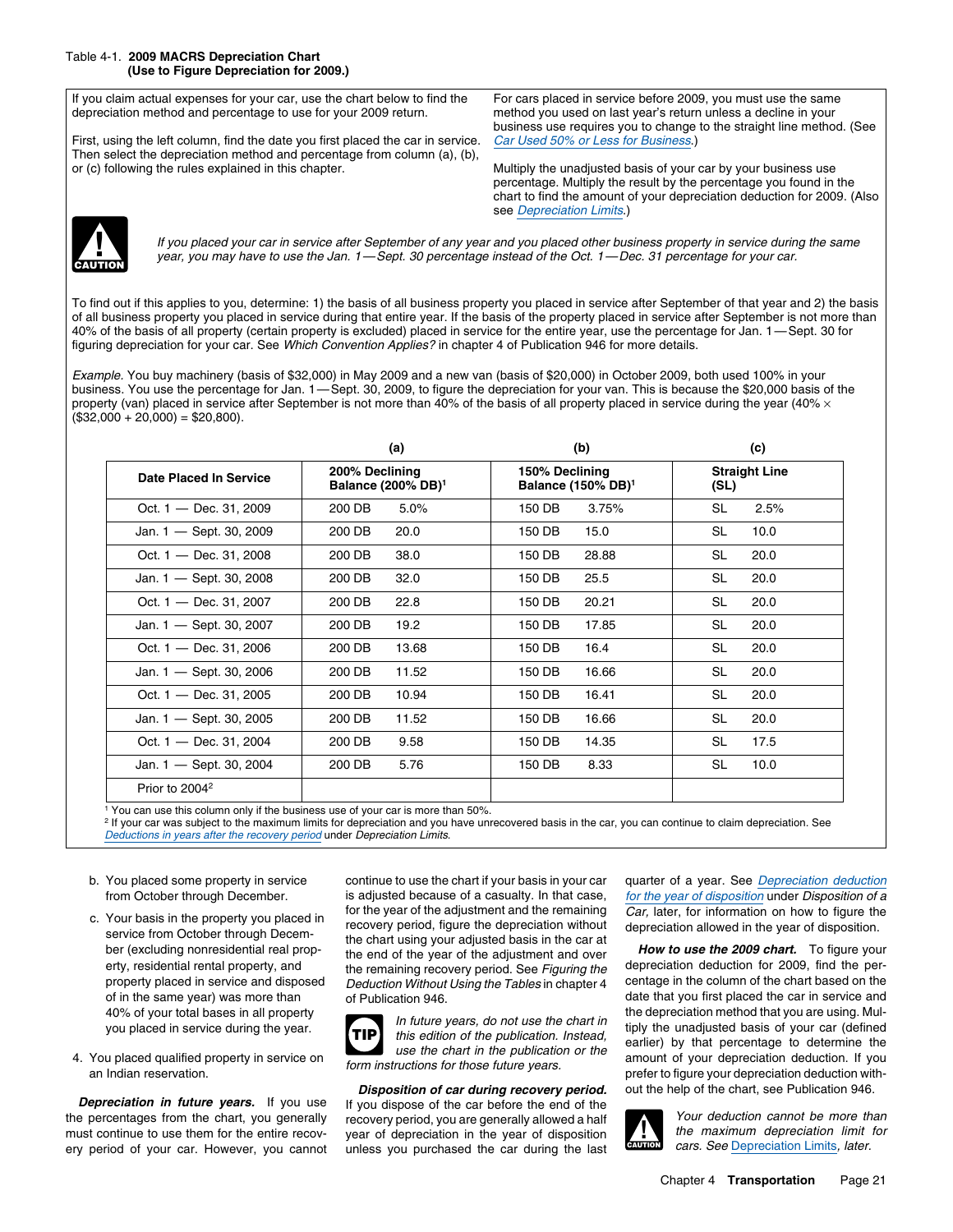**Example.** Phil bought a used truck in Febru-<br>before 2003, use the Maximum Depreciation be \$9,316 (2009 depreciation limit (\$10,960) ary 2008 to use exclusively in his landscape Deduction for Cars table.<br>business. He paid \$9,200 for the truck with no **Maximum** (85%). Before Karl can figure his MACRS debusiness. He paid \$9,200 for the truck with no **(85)**<br>trade-in. Phil did not claim any section 179 de- **Depreciation Der** duction, the truck did not qualify for the special **14** depreciation allowance, and he chose to use the Karl figures his MACRS depreciation to be Karl figures his MACRS depreciation to be

In 2009, Phil used the truck for personal 2003  $11,010^{12}$  5,400 3,250  $1,975$  ness. Depreciation in the next 4 years continues purposes when he repaired his father's cabin.<br>His records show that the business use of his His records show that the business use of his If the special depreciation allowance does not a<br>truck was 00% in 2000. Bhil wood Toble 4.1 to you make the election not to claim the special truck was 90% in 2009. Phil used  $\frac{\text{Table 4-1}}{\text{Table 4-1}}$  to<br>find his percentage. Reading down the first col-<br>umn for the data placed in service and agrees to<br> $\frac{2003}{3003}$ umn for the date placed in service and across to the 200% DB column, he locates his percent-  $^{2}$ If the truck or van was acquired before 5/06/03, the truck age, 32%. He multiplies the unadjusted basis of or van is qualified property, and you claim the special  $2012$ ,  $2013$  1,775  $\times$  85% 1,509<br>his truck, \$8,280 (\$9,200 cost  $\times$  90% business depreciation allowance for the t

for depreciation of your car, truck, or van. The However, the depreciation limits are reduced if after 2014, he can continue to claim a deprecia-<br>section 179 deduction and special depreciation you do not use the car exclus section 179 deduction and special depreciation you do not use the car exclusively for business tion deduction for his unrecovered basis. How-<br>allowance are treated as depreciation for pur- and investment purposes. See *Red* allowance are treated as depreciation for pur-<br>noses of the limits. The maximum amount you personal use later. poses of the limits. The maximum amount you *personal use* later.<br>can deduct each year depends on the year you can deductions in years after the recovery period, can deduct each year depends on the year you<br>place the car in service. These limits are shown **Example.** Marie purchased a car in June  $\frac{Dedt}{\text{later}}$ . place the car in service. These limits are shown<br>2009 for \$20,000 to use exclusively in her busi-<br>purchased a car in June

| Date<br>Placed<br>In Service | 1st<br>Year         | 2nd<br>Year | 3rd<br>Year | 4th &<br>Later<br>Years |
|------------------------------|---------------------|-------------|-------------|-------------------------|
| 2008-2009 \$10.9601          |                     | \$4.800     | \$2,850     | \$1,775                 |
| 2007                         | 3,060               | 4,900       | 2,850       | 1,775                   |
| 2006                         | 2,960               | 4,800       | 2,850       | 1,775                   |
| 2005                         | 2,960               | 4,700       | 2,850       | 1,675                   |
| 2004                         | 10,6101             | 4,800       | 2,850       | 1,675                   |
| 5/06/2003-<br>12/31/2003     | 10,710 <sup>2</sup> | 4,900       | 2,950       | 1,775                   |
| 1/01/2003-<br>5/05/2003      | 7,6603              | 4.900       | 2,950       | 1,775                   |
| $2001 - 2002$                | 7.6603              | 4.900       | 2.950       | 1,775                   |
| 2000                         | 3.060               | 4.900       | 2.950       | 1.775                   |

depreciation deductions for trucks and vans are does claim the special depreciation allowance, **riod.** If the depreciation deductions for your generally higher than those for cars. A truck or and he chooses the 200% DB method to figure car are reduced under the passenger automovan is a passenger automobile that is classified his depreciation deduction. bile limits (discussed earlier), you will have unreby the manufacturer as a truck or van, and that is Karl first figures his special depreciation al-covered basis in your car at the end of the rated at 6,000 pounds gross vehicle weight or lowance to be \$11,688 (\$27,500 x 85% x 50%). recovery period. If you continue to use your car less. For trucks and vans placed in service He then figures his depreciation limit for 2009 to for business, you can deduct that unrecovered

Page 22 Chapter 4 **Transportation**

| 200% DB method to get the largest depreciation     | Date          |                      |         |                 | 4th & | \$2,812 (\$14,059 (unadjusted basis) x 20%). Karl    |
|----------------------------------------------------|---------------|----------------------|---------|-----------------|-------|------------------------------------------------------|
| deduction in the early years.                      | Placed        | 1st                  | 2nd     | 3rd             | Later | figures his total section 179, special deprecia-     |
| Phil used the MACRS depreciation chart in          | In Service    | Year                 | Year    | Year            | Years | tion allowance, and MACRS depreciation to be         |
| 2008 to find his percentage. The unadjusted        | 2009          | \$11.0601            | \$4.900 | \$2,950 \$1,775 |       | $$12,128$ (\$9,316 (special allowance) + \$2,812     |
| basis of his truck equals its cost because Phil    | 2008          | 11.1601              | 5.100   | 3.050           | 1.875 | (MACRS depreciation)). However, Karl's deduc-        |
| used it exclusively for business. He multiplied    |               |                      |         |                 |       | tion is limited to \$9,316. This is the depreciation |
| the unadjusted basis of his truck, \$9,200, by the | 2007          | 3.260                | 5.200   | 3.050           | 1.875 | limit (\$10,960) multiplied by the business use      |
| percentage that applied, 20%, to figure his 2008   | $2005 - 2006$ | 3.260                | 5.200   | 3.150           | 1.875 | percentage (85%).                                    |
| depreciation deduction of \$1,840.                 | 2004          | 10.9101              | 5.300   | 3.150           | 1.875 | Karl continues to use his car 85% for busi-          |
| In 2009, Phil used the truck for personal          |               |                      |         |                 |       | ness. Depreciation in the next 4 years continues     |
| nurnanon whan he renaired his fotbor's cohin       | 2003          | 11.010 <sup>12</sup> | 5.400   | 3.250           | 1.975 | to be subject to deduction limits. Karl figures his  |

<sup>1</sup>If the special depreciation allowance does not apply or

tion limits are not reduced if you use a car for than the depreciation limit of \$1,509 (\$1,775  $\times$ **Depreciation Limits Example 18 Increases than a full year.** This means that you do not 85%), Karl's depreciation deduction for 2014 is reduce the limit when you either place a car in \$810. There are limits on the amount you can deduct service or dispose of a car during the year. If Karl continues to use his car for business<br>for depreciation of your car truck or van The However, the depreciation limits are re

in the following tables. **networking tables** in the section to use exclusively in her busi-<br>ness. She does not claim the section 179 deduc-<br>**Section 179 deduction.** The section 179 de-**Maximum** tion, but she does claim the special depreciation duction is treated as a depreciation deduction. If<br>**Depreciation Deduction** allowance, and she chooses the 200% DB you place a car that is not a truck or van in iation Deduction **allowance, and she chooses the 200% DB** you place a car that is not a truck or van in for Cars<br>
for Cars method of depreciation. service in 2009, use it only for business, and

Marie's MACRS depreciation (using the rate<br>n Table 4-1) is \$2,000 (\$10,000 (unadiusted **Example.** On September 4, 2009, Jack depreciation allowance, and MACRS deprecia-<br>tion deduction is \$12,000 (\$10,000 + \$2,000) chooses to take a section 179 deduction for the tion deduction is \$12,000 (\$10,000 + \$2,000). Chooses to take a section 179 deduction for the<br>However the maximum amount she can deduct car. The car is not qualified property for pur-However, the maximum amount she can deduct car. The car is not qualified property for pur-<br>for depreciation is \$10,960, (See the *Maximum* poses of the special depreciation allowance. for depreciation is \$10,960. (See the *Maximum* poses of the special depreciation allowance.<br>Depreciation Deduction for Cars table earlier.) Before applying the limit, Jack figures his Depreciation Deduction for Cars table earlier.)

age of personal use. If you use a car less than his business use (\$10,000  $\times$  80%). 100% in your business or work, you must deter-<br>mine the depreciation deduction limit by multi-<br>tion for 2009 is limited to \$2.368 (80% of fs2,960 if the car is not qualified property or if you elect mine the depreciation deduction limit by multi-<br>not to claim the special depreciation allowance. phying the limit amount by the percentage of \$2,960). He then fi plying the limit amount by the percentage of  $$2,960$ . He then figures his unadjusted basis of business and investment use during the tax  $$5.632/($10.000 \times 80\%)-$2.368$  for determin-

<sup>3</sup>\$3,060 if you acquired the car before 9/11/2001, the car<br>is not qualified property, or you elect not to claim the new car for \$27,500 to make sales calls in a hasis of \$26,900. For 2010, Jack will use his unadjusted  $\frac{1}{2}$  is not qualified property, or you elect not to claim the new car for \$27,500 to make sales calls in a basis of \$5,632 to figure his depreciation deduc-<br>special depreciation allowance. territory that extends 200 miles around his home  $\frac{1}{\text{tion}}$ . base. He uses his car 85% for his business. Karl *Trucks and vans.* For 2009, the maximum does not claim the section 179 deduction, but he **Deductions in years after the recovery pe-**

tradition Deduction preciation, he figures his unadjusted basis to be<br>for Trucks and Vans **\$14,059** (\$27,500  $\times$  85% – \$9,316).

200% DB method to get the largest depreciation Date **Date 1.4th & \$2,812** (\$14,059 (unadjusted basis) x 20%). Karl 2008 to find his percentage. The unadjusted <sup>2009</sup> \$11,060<sup>1</sup> \$4,900 \$2,950 \$1,775 \$12,128 (\$9,316 (special allowance) + \$2,812 basis of his truck equals its cost because Phil 2008 11,160<sup>1</sup> 5,100 3,050 1,875 (MACRS depreciation)). However, Karl's deduc-<br>used it exclusively for business. He multiplied

| Year                    | Limit x Business Use | Depreciation |
|-------------------------|----------------------|--------------|
| 2010                    | \$4.800 $\times$ 85% | \$4.080      |
| 2011                    | $2.850 \times 85\%$  | 2.423        |
| 2012, 2013 <sup>,</sup> | $1,775 \times 85\%$  | 1.509        |

Marie first figures her special depreciation choose the section 179 deduction, the combined allowance to be \$10,000 (\$20,000 x 50%). Marie section 179, special depreciation allowance, next figures her car's unadjusted bas

from Table 4-1) is \$2,000 (\$10,000 (unadjusted **Example.** On September 4, 2009, Jack<br>basis) x 20%), Marie's total section 179, special bought a used car for \$10,000 and placed it in basis)  $\times$  20%). Marie's total section 179, special bought a used car for \$10,000 and placed it in depreciation allowance, and MACRS deprecia-<br>depreciation allowance, and MACRS deprecia-<br>service. He used it 80% for his b

maximum section 179 deduction to be \$8,000.<br> **Reduction for personal use.** The deprecia-<br>
This is the cost of his qualifying property (up to<br>
tion limits are reduced based on your percent-<br>
the maximum \$250,000 amount) mul

-\$7,660 if you acquired the car before 5/6/2003. \$3,060 if business and investment use during the tax \$5,632 ((\$10,000 × 80%) - \$2,368) for determin-<br>the car is not qualified property or if you elect not to year. year.<br>cla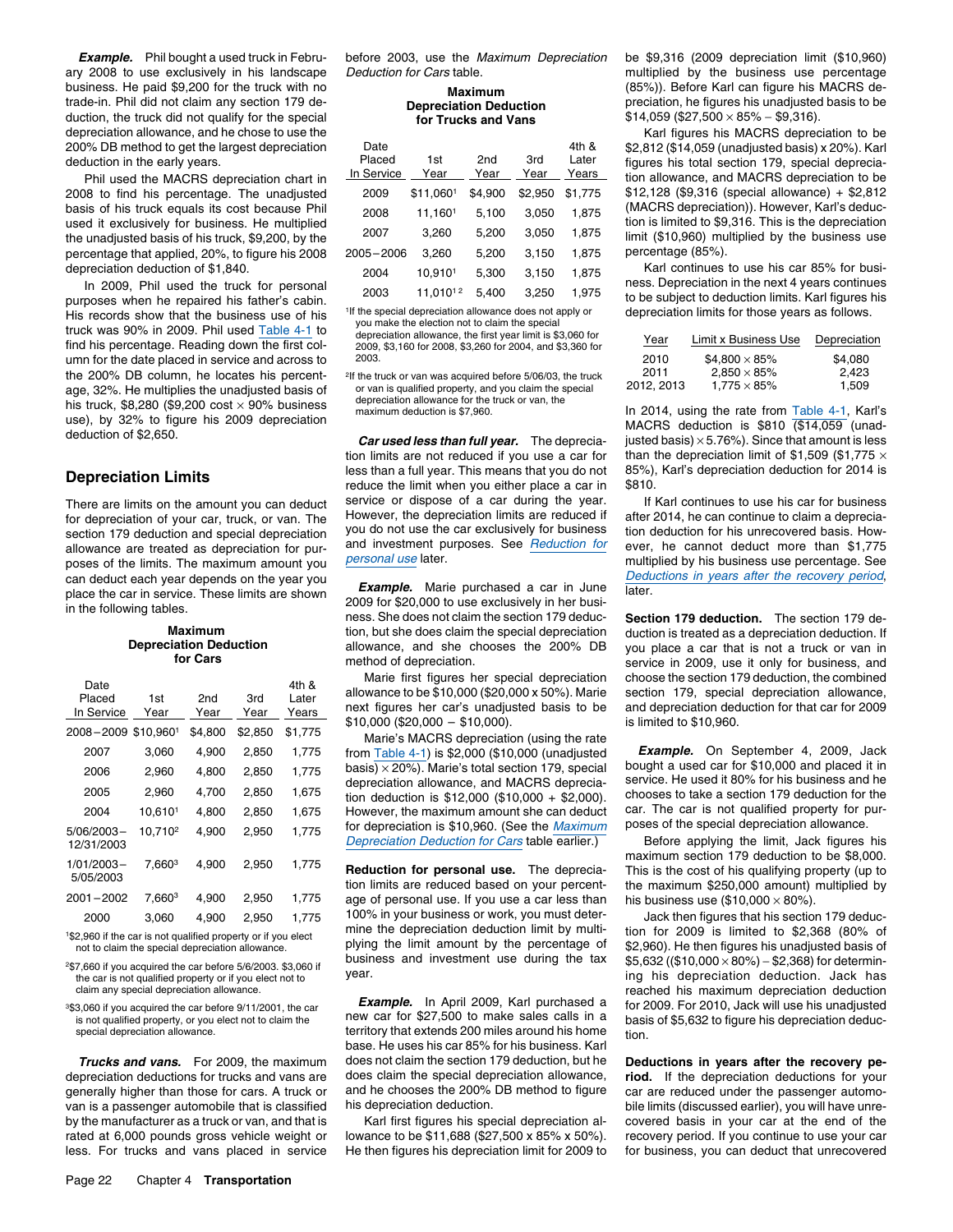next. been allowable if you had used the car 100% for **Car Used 50% or Less** next.<br>business and investment use. **Fx** 

The continue to use your car for business after the<br>
recovery period, you can claim a depreciation **and the depreciation and the depreciation** a depreciation **a**<br>
deduction in each succeeding tax year until you that would recover your basis in the car. The maximum  $\bullet$  You cannot take the special depreciation recover your basis in the car. The maximum<br>amount you can deduct each year is determined<br>by the date you placed the car in service and<br>by the date you placed the car in service and<br>vear you placed it in service. This means

placed in service a car that he used exclusively than 50% in a later year. car for \$20,500 and placed it in service. You did<br>in his business. The car cost \$31,500. Bob did in his business. The car cost \$31,500. Bob did<br>not claim a section 179 deduction, but he did linstead of making the computation yourself, the car exclusively in qualified business use for not claim a section 179 deduction, but he did<br>claim the special depreciation allowance, for the you can use column (c) of Table 4-1 to find the 2005, 2006, 2007, and 2008. For those years,<br>car. He continued to use the car business throughout the recovery period (2003<br>
At-1 and the Maximum Depreciation Deduction<br>
At-1 and the Maximum Depreciation Deduction<br>
At-1 and the Maximum Depreciation Deduction<br>
At-1 and the Maximum Depreciation Deduc

|       | <b>MACRS</b>    |          |         | Deprec.  | of:                                                  | TOT ZUUS, AITU IHCIUUE III YHUSS IHCUHE<br>your excess depreciation determined as |         |
|-------|-----------------|----------|---------|----------|------------------------------------------------------|-----------------------------------------------------------------------------------|---------|
| Year  | %               | Amount   | Limit   | Allowed  | 1. \$700 ((\$17,500 cost $\times$ 40% business use)  |                                                                                   |         |
| 2003  | $30.00^{\circ}$ | \$9.450  |         |          | $\times$ 10% recovery percentage (from column        | Total depreciation claimed:                                                       |         |
|       | 20.00           | 4.410    | \$7.660 | \$7.660  | $(c)$ , Table 4-1), or                               | (MACRS 200% DB method)                                                            |         |
| 2004  | 32.00           | 7.056    | 4.900   | 4.900    |                                                      | Minus total depreciation allowable:                                               |         |
| 2005  | 19.20           | 4.234    | 2.950   | 2.950    | 2. \$1,184 (\$2,960 maximum limit $\times$ 40% busi- | (Straight line method)                                                            |         |
| 2006  | 11.52           | 2.540    | 1.775   | 1.775    | ness use).                                           | $2005 - 10\%$ of \$20,500 $\ldots$                                                | \$2,050 |
| 2007  | 11.52           | 2.540    | 1.775   | 1.775    |                                                      | (Limit: \$2,960)                                                                  |         |
| 2008  | 5.76            | .270،    | 1.775   | 1,373    | Qualified business use 50% or less in a later        | $2006 - 20\%$ of \$20,500 $\ldots$                                                | 4.100   |
| Total |                 | \$31.500 |         | \$20,433 | If you use your car more than $50\%$ in<br>voor      | (Limit: \$4,700)                                                                  |         |

amount allowable for that year. However, in de- cussed later). You also increase the adjusted

basis (subject to depreciation limits) after the would still reduce his original basis by the maxi- *Example.* In June 2006, you purchased a

**The recovery period.** For 5-year property, the you use your car 50% or less for <u>qualified</u> and add it to your car's adjusted basis for the year's depreciation is allowed in the first calendar years. A part<br>year's depreci

- You cannot take the section 179 deduc-
- 
- but must figure depreciation using the<br>deduction is allowed for a year you use your car<br>deduction is allowed for a year you use your car<br>the amount of depreciation figured using<br>time method over a 5-year recov-<br>the amount

- $\times$  10% recovery percentage (from column
- 2. \$1,184 (\$2,960 maximum limit  $\times$  40% busi-

Qualified business use 50% or less in a later Total  $\frac{\$31,500}{30\text{-percent special depreciation allowed}}$ <br>  $\frac{31,500}{50\text{-percent special depreciation allowed}}$ <br>  $\frac{31,500}{50\text{-green}}$ <br>  $\frac{31,500}{50\text{-green}}$ <br>  $\frac{31,500}{50\text{-green}}$ <br>  $\frac{31,500}{50\text{-green}}$ <br>  $\frac{31,500}{10,575}$ <br>  $\frac{31,500}{10,575}$ <br>  $\frac{31,500}{10,575}$ <br>  $\frac{31,500}{10,575}$ 

ness in 2009 and later years, he can claim a<br>depreciation deduction equal to the lesser of you must use the straight line depreciation report the \$1,510 excess depreciation you must<br>\$1,775 or his remaining unrecovered basi method over a 5-year recovery period. In addi-If Bob's business use of the car was less tion, for the year your business use drops to basis in the car is also increased by \$1,510.<br>n 100% during any year, his depreciation 50% orless vou mustrecapture (include in your Y than 100% during any year, his depreciation 50% or less, you must recapture (include in your Your 2009 depreciation is \$1,230 (\$20,500 (un-<br>deduction would be less than the maximum gross income) any excess depreciation (d deduction would be less than the maximum gross income) any excess depreciation (dis- adjusted basis)  $\times$  30% (business use percent-<br>amount allowable for that year. However, in de- cussed later). You also increase the adj termining his unrecovered basis in the car, he basis of your car by the same amount. line for Jan. 1— Sept. 30, 2005)). However,

recovery period ends. mum amount allowable as if the business use car for exclusive use in your business. You met<br>had been 100%. For example, if Bob had used the more-than-50%-use test for the first 3 years **Unrecovered basis.** This is your cost or<br>other basis in the car reduced by any clean-fuel<br>other basis in the car reduced by any clean-fuel<br>vehicle deduction, alternative motor vehicle<br>vehicle deduction, alternative motor

**for Business** *invess Excess depreciation.* **You must include variable use of the same of the same stage in the same stage in the same stage in the same stage in the same stage in the same stage in the same stage in the** 

- same whether you use declining balance or<br>straight line depreciation. You determine your<br>unrecovered basis in the 7th year after you<br>placed in service. If you use your car 50% or less in year<br>placed in service. If you use
	-

*Example.* In April 2003, Bob bought and age of business use increases to more *Example.* In September 2005, you bought a

| Total depreciation claimed:<br>(MACRS 200% DB method) | \$12,185 |
|-------------------------------------------------------|----------|
| Minus total depreciation allowable:                   |          |
| (Straight line method)                                |          |
| $2005 - 10\%$ of \$20,500 $\ldots$                    | \$2.050  |
| (Limit: \$2,960)                                      |          |
| $2006 - 20\%$ of \$20,500 $\ldots$                    | 4,100    |
| (Limit: \$4,700)                                      |          |
| $2007 - 20\%$ of \$20,500 $\ldots$                    | 2,850    |
| (Limit: \$2,850)                                      |          |
| 2008 – 20% of \$20,500 1,675 10,675                   |          |
| (Limit: \$1,675)                                      |          |
| <b>Excess depreciation</b>                            | S1.510   |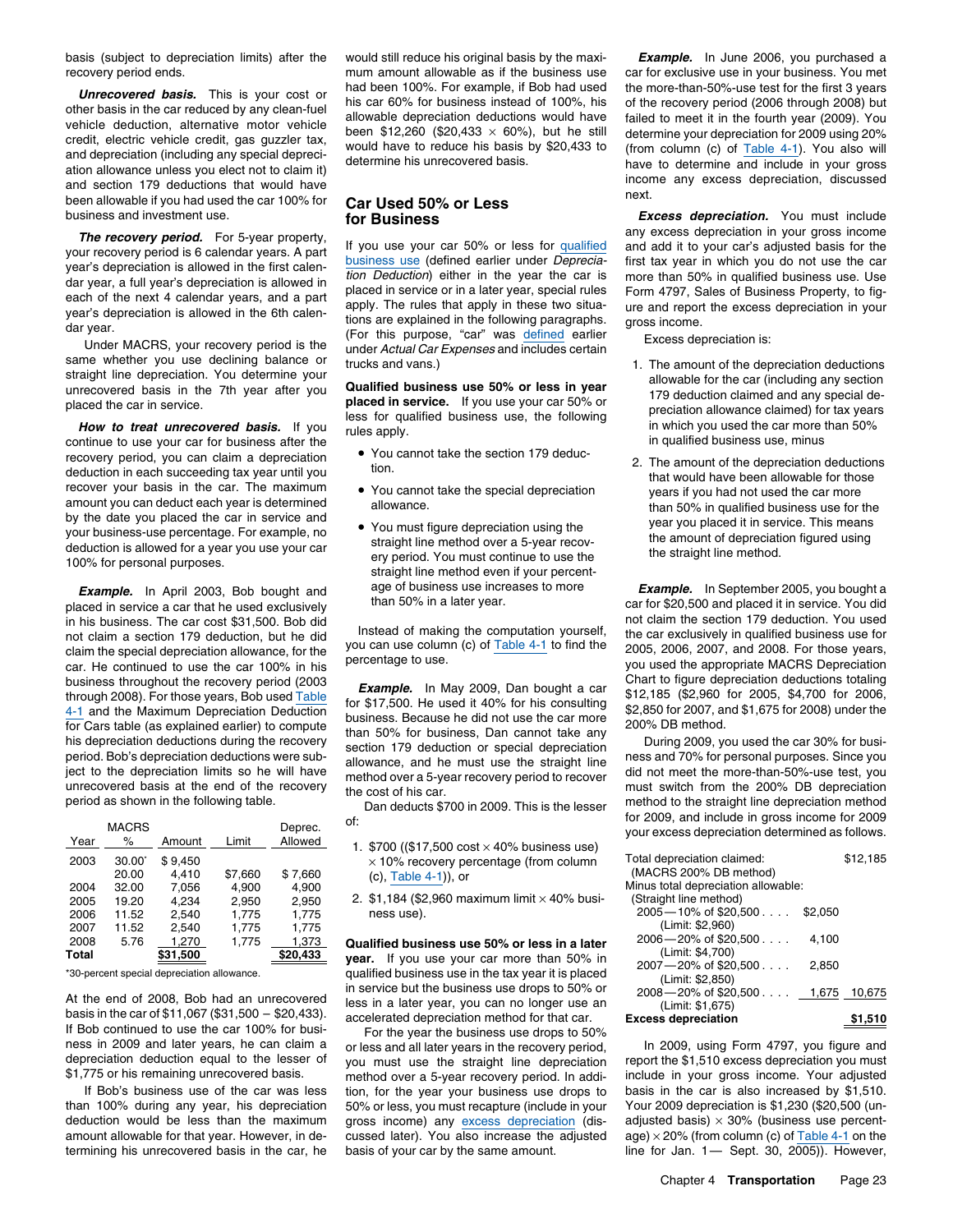(\$1,675 x 30% business use). buy or sell, and both having reasonable knowl- lease term that fall within the tax year.

If you lease a car, truck, or van that you use in Figure the fair market value on the first day of years. He used the car exclusively in his own vour business, you can use the standard mile- the lease term. If the capitali your business, you can use the standard mile-<br>age rate or actual expenses to figure your de- specified in the lease agreement, use that 2009, Will closed his business and went to work age rate or actual expenses to figure your deductible expense. This section explains how to amount as the fair market value. The section of a company where he is not required to use a<br>figure actual expenses for a leased car, truck, or retaining the inclusion amount l

each lease payment that is for the use of the and before 2007. If the fair market value of the vehicle in your business. You cannot deduct any vehicle is \$100,000 or less, use the appropriate vehicle in your business. You cannot deduct any vehicle is \$100,000 or less, use the appropriate part of a lease payment that is for personal use appendix (depending on the year you first part of a lease payment that is for personal use appendix (depending on the year you first of the vehicle such as commuting.

over the entire lease period. You cannot deduct than \$100,000, see the Revenue Procedure(s)<br>any nayments you make to buy a car, truck, or identified in the footnote of the appendices for

year that you lease the vehicle if the fair market value (defined next) when the lease began was *Example.* On January 17, 2009, you leased **Reporting inclusion amounts.** For informa-

| Year Lease Beqan | Fair Market Value | busin  |
|------------------|-------------------|--------|
| $2008 - 2009$    | \$18,500          | follow |
| 2007             | 15.500            | lease: |
| $2005 - 2006$    | 15.200            |        |
| 2004             | 17.500            | Tax    |
| 2003             | 18,000            | year   |
| 1999-2002        | 15.500            | 200C   |

| Year Lease Began | <b>Fair Market Value</b> |
|------------------|--------------------------|
| 2009             | \$18,500                 |
| 2008             | 19,000                   |
| 2007             | 16.400                   |
| $2005 - 2006$    | 16,700                   |
| 2004             | 18,000                   |
| 2003             | 18.500                   |

edge of all the necessary facts. Sales of similar **Leasing a Car** property around the same date may be helpful in *Example.* On August 16, 2008, Will leased figuring the fair market value of the property. a car with a fair market value of \$38.500 for 3

of the vehicle, such as commuting.<br>
You must spread any advance payments inclusion amount. If the fair market value is more<br>
over the entire lease period. You cannot deduct than \$100,000, see the Revenue Procedure(s)

- **Inclusion Amounts** ing. **Inclusion Amounts** ing.
	-
	-
	-
	-

of \$32,250 on the first day of the lease term. You 2106 and 2106-EZ in chapter 6. Sole proprietors<br>use the car 75% for business and 25% for per- should see the instructions for Schedule C **Cars**<br> **Cars** use the car 75% for business and 25% for per-<br>
should see the instructions for Schedule C<br>
sonal purposes during each year of the lease. (Form 1040) and farmers should see the instruc-Sonal purposes during each year of the lease. (Form 1040) and farmers should see the lease of the lease.<br>Assuming you continue to use the car 75% for tions for Schedule F (Form 1040). Assuming you continue to use the car 75% for business, you use *Appendix A-6* to arrive at the following inclusion amounts for each year of the<br>lease:

| סטט∠−כי<br>2004<br>2003 | 15.ZUU<br>17.500<br>18.000 | Tax<br>vear | Dollar<br>amount | Proration | <b>Business</b><br>use | Inclusion<br>amount |
|-------------------------|----------------------------|-------------|------------------|-----------|------------------------|---------------------|
| $9 - 2002$              | 15.500                     | 2009        | \$40             | 349/365   | 75%                    | \$29                |
|                         |                            | 2010        | 87               | 365/365   | 75%                    | 65                  |
|                         |                            | 2011        | 129              | 365/365   | 75%                    | 97                  |
| <b>Trucks and Vans</b>  |                            | 2012        | 129              | 16/366    | 75%                    | 4                   |

**Leased car changed from business to per-**<br>This section gives some general information **sonal use.** If you lease a car for business use about dispositions of cars. For information on and, in a later year, change it to personal use, how to report the disposition of your car see and, in a later year, change it to personal use, how to report the disposition of your car, see follow the rules explained earlier under *Figuring* Publication 544. the inclusion amount. For the tax year in which **Fair market value.** Fair market value is the you stop using the car for business, use the **Casualty or theft.** For a casualty or theft, a price at which the property would change hands dollar amount for the previous tax year. Prorate gain results when you receive insurance or other

your depreciation deduction is limited to \$503 between a buyer and a seller, neither having to the dollar amount for the number of days in the

figuring the fair market value of the property. a car with a fair market value of \$38,500 for 3 Figuring the inclusion amount. Inclusion car for business. Using Appendix A-5, Will com-<br>van. **Deductible payments.** If you choose to use  $\frac{Appendix \text{ A for cars, in}}{C}$  are listed in  $\frac{Appendix \text{ A for cars, in}}{D}$  and  $\frac{appendix}{D}$  for cars, in

| Tax<br>year  | Dollar<br>amount | Proration          | use          | Business Inclusion<br>amount |
|--------------|------------------|--------------------|--------------|------------------------------|
| 2008<br>2009 | \$118<br>257     | 138/366<br>309/365 | 100%<br>100% | \$<br>44<br>218              |

any payments you make to buy a car, truck, or<br>
van even if the payments are called lease pay-<br>
ments.<br>
If you lease a car, truck, or van for 30 days or<br>
if you lease a car, truck, or van for 30 days or<br>
if you lease a car, To find the inclusion amount, do the follow- under *Figuring the inclusion amount*. Use the

If you lease a car, truck, or van that you use in<br>
you lease a car, truck, or van that you use in<br>
Net value of the car on the first day of<br>
pore by car or the sease term of 30 days or<br>
the lease term.<br>
The intervention o

| Tax  | Dollar |           | Business Inclusion |        |
|------|--------|-----------|--------------------|--------|
| year | amount | Proration | use                | amount |
| 2009 | \$16   | 214/365   | 60%                | \$6    |

more than the amounts shown in the following a car for 3 years and placed it in service for use tion on reporting inclusion amounts, employees<br>in your business. The car had a fair market value should see Car rentals under in your business. The car had a fair market value should see Car rentals under Completing Forms<br>of \$32,250 on the first day of the lease term. You 2106 and 2106-EZ in chapter 6. Sole proprietors

# **Disposition of a Car**

If you dispose of your car, you may have a taxable gain or a deductible loss. The portion of any gain that is due to depreciation (including <sup>2011</sup> <sup>129</sup> 365/365 75% <sup>97</sup> any section 179 deduction, clean-fuel vehicle **Trucks and Vans** <sup>2012</sup> <sup>129</sup> 16/366 75% <sup>4</sup> deduction, and special depreciation allowance) For each year of the lease that you deduct lease that you claimed on the car will be treated as payments, you must reduce your deduction by reducation flowever, you may not have to the inclusion amount computed for that ye the inclusion amount computed for that year.<br>because of a casualty, theft, or trade-in.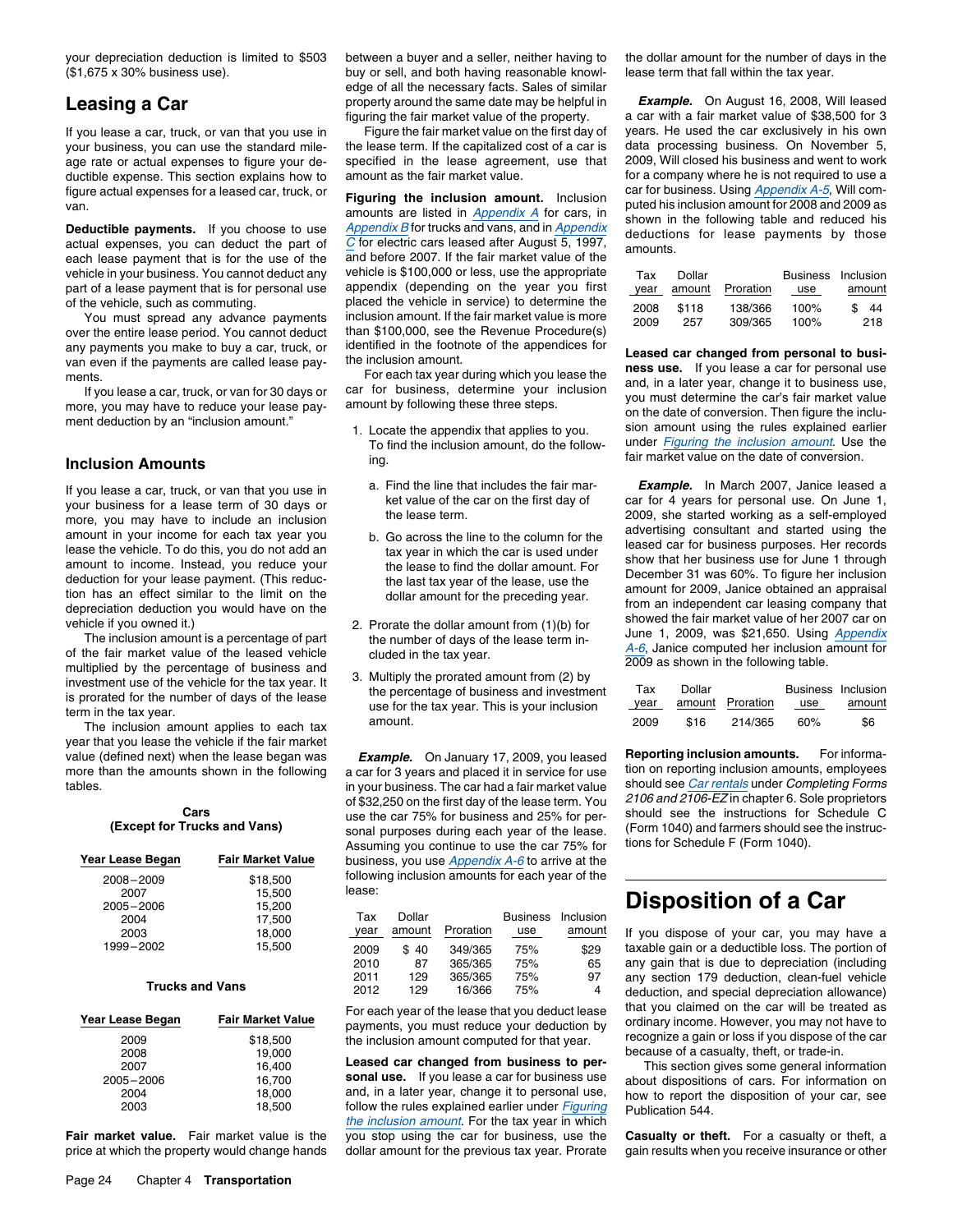reimbursement that is more than your adjusted To figure the reduced depreciation deduction You should keep adequate records to prove basis in your car. If you then spend all of the for a car disposed of in 2009, first determine the your expenses or have sufficient evidence that proceeds to acquire replacement property (a depreciation deduction for the full year using will support your own statement. You must gennew car or repairs to the old car) within a speci- Table 4-1. erally prepare a written record for it to be considfied period of time, you do not recognize any If you used a *Date Placed in Service* line for ered adequate. This is because written evidence income nain. Your basis in the replacement property is  $\lim_{n \to \infty} 1 -$  Sent 30 y gain. Your basis in the replacement property is *Jan. 1—Sept. 30,* you can deduct one-half of is more reliable than oral evidence alone. How-<br>its cost minus any gain that is not recognized. the depreciation amount figured its cost minus any gain that is not recognized. the depreciation amount figured for the full year. ever, if you prepare a record on a See Publication 547 for more information. Figure your depreciation deduction for the ful

like-kind exchange. Generally, no gain or loss is **Records** on the state Placed in Service line for

**Depreciation adjustment when you used the**<br> **standard mileage rate.** If you used the stan-<br>
dard mileage rate for the business use of your<br>
car, depreciation was included in that rate. The<br>
rate of depreciation that was a dard mileage rate is shown in the chart that April, May, June ............. 37.5% *Exception.* Documentary evidence is not July, Aug., Sept. ............. 62.5% follows. You must reduce your basis in your car needed if any of the following conditions apply. Oct., Nov., Dec. ............. 87.5% (but not below zero) by the amount of this depre- •

zero) infough the use of the standard mileage  $\frac{1}{2}$  tion Before the Recovery Period Ends accountable plan, and you use a per diem rate, and you continue to use your car for busi-<br>ness, no adjustment (reduction) to the mileage rate is necessary. Use the full standard per diem allowances are discussed in mileage rate (55 cents per mile for 2009) for chapter 6.) chapter 6.) chapter 6.) chapter 6.)



These rates do not apply for any year in the set of any year in than \$75. Which the actual expenses method which than \$75.

| Year(s)       | <b>Depreciation</b><br><b>Rate per Mile</b> |
|---------------|---------------------------------------------|
| $2008 - 2009$ | \$.21                                       |
| 2007          | .19                                         |
| $2005 - 2006$ | .17                                         |
| $2003 - 2004$ | .16                                         |
| $2001 - 2002$ | .15                                         |
| 2000          | -14                                         |

**Example.** In 2004, you bought a car for ex-<br>sive use in your business. The car cost  $\Box$  If you keep timely and accurate rec- • The dates you stayed there. clusive use in your business. The car cost If you keep timely and accurate rec-<br>\$22.500. From 2004 through 2009, you used the critic and stay you will have support to show the Separate amounts for charges such as \$22,500. From 2004 through 2009, you used the ords, you will have support to show the • Separate amounts for charges such standard mileage such standard mileage rate to figure your car expense assessed. This if your tax re standard mileage rate to figure your car expense **RECORDS** IRS if your tax return is ever examined. deduction. You drove your car 14,100 miles in You will also have proof of expenses that your 2004, 16,300 miles in 2005, 15,600 miles in employer may require if you are reimbursed A restaurant receipt is enough to prove an accountable plan. These plans are expense for a business meal if it has all of the 2008, and 14,900 miles in 2009. Your deprecia-<br>discussed in chapter 6 under Reimbursements. tion is figured as follows. •

| Year                      | <b>Miles x Rate</b>  | <b>Depreciation</b> |                                               | $\bullet$ $\overline{\phantom{a}}$ |
|---------------------------|----------------------|---------------------|-----------------------------------------------|------------------------------------|
| 2004                      | $14.100 \times .16$  | \$2.256             | <b>How To Prove</b>                           | $\bullet$ $\overline{\phantom{a}}$ |
| 2005                      | $16.300 \times 0.17$ | 2.771               |                                               |                                    |
| 2006                      | $15.600 \times .17$  | 2,652               | <b>Expenses</b>                               | If a ch                            |
| 2007                      | $16.700 \times .19$  | 3.173               |                                               | beve                               |
| 2008                      | $15.100 \times .21$  | 3.171               |                                               | case.                              |
| 2009                      | 14.900 $\times$ .21  | 3,129               | Table 5-1 is a summary of records you need to |                                    |
| <b>Total depreciation</b> |                      | \$17,152            | prove each expense discussed in this publica- | Cа                                 |

**Depreciation deduction for the year of dispo-** the first column. **sition.** If you deduct actual car expenses and<br>you dispose of your car before the end of its **Duplicate** information. You do not have to<br>recovery period, you are allowed a reduced de. **Duplicate** or estimate. recovery period, you are allowed a reduced de-<br> **EXECUS** approximate or estimate.<br> **EXECUS** record information in your account book or other preciation deduction for the year of disposition.

Figure your depreciation deduction for the full year using the rules explained in this chapter<br>**Trade-in.** When you trade in an old car for a and deduct 50% of that amount with your other **What Are Adequate**<br>**Records?** 

From the second and the proof you should keep the proof you need in an action and Publication 544.) In a trade-in situation, your and educt a percentage You should keep the proof you need in an action 544.) In a trade-in s

| Month                                    | Percentage |
|------------------------------------------|------------|
| Jan., Feb., March $\ldots \ldots \ldots$ | 12.5%      |
| April, May, June                         | 37.5%      |
| July, Aug., Sept. $\ldots$ .             | 62.5%      |
| Oct., Nov., Dec.                         | 87.5%      |

portation expenses, you must be able to prove support expenses for busine<br>(substantiate) certain elements of expense. This of the following information. (substantiate) certain elements of expense. This chapter discusses the records you need to keep •

under an accountable plan. These plans are expense for a busine<br>discussed in chapter 6 under *Reimbursements* following information.

Total depreciation<br>At the end of 2009, your adjusted basis in the car<br>At the end of 2009, your adjusted basis in the car<br>Itsed across the top portion of the chart. You tablishes the cost. However, a canceled check<br>At the e At the end of 2009, your adjusted basis in the car listed across the top portion of the chart. You tablishes the cost. However, a canceled check is \$5,348 (\$22,500 - \$17,152). prove them by having the information and re- by itself does not prove a business expense<br>ceipts (where needed) for the expenses listed in without other evidence to show that it was for a ceipts (where needed) for the expenses listed in without other evide<br>the first column.

**!**

- (but not below zero) by the amount of this depre-<br>ciation.<br>If you have meals or lodging expenses<br>If your having away from home for which<br>If your having away from home for which From the state of the standard mileage of the standard mileage of the standard mileage of the standard mileage of the standard mileage of the standard mileage of the standard mileage of the standard mileage of the standard and/or lodging. (Accountable plans and
	- Your expense, other than lodging, is less
	- was used. You have a transportation expense for **5.** which a receipt is not readily available.

*Adequate evidence.* Documentary evi-<br>dence ordinarily will be considered adequate if it dence ordinarily will be considered adequate if it 2008–2009 \$.21 <sup>2007</sup> .19 **Recordkeeping** shows the amount, date, place, and essential character of the expense.

If you deduct travel, entertainment, gift, or trans-<br>portation expenses, you must be able to prove support expenses for business travel if it has all

- The name and location of the hotel.
- 
- 

- The name and location of the restaurant.
- **•** The number of people served.
- **How To Prove** The date and amount of the expense.

**Expenses**<br>**Expenses**<br>**Expenses**<br>**Expenses**<br>**Expenses**<br>**Expenses** beverages, the receipt must show that this is the

record that duplicates information shown on a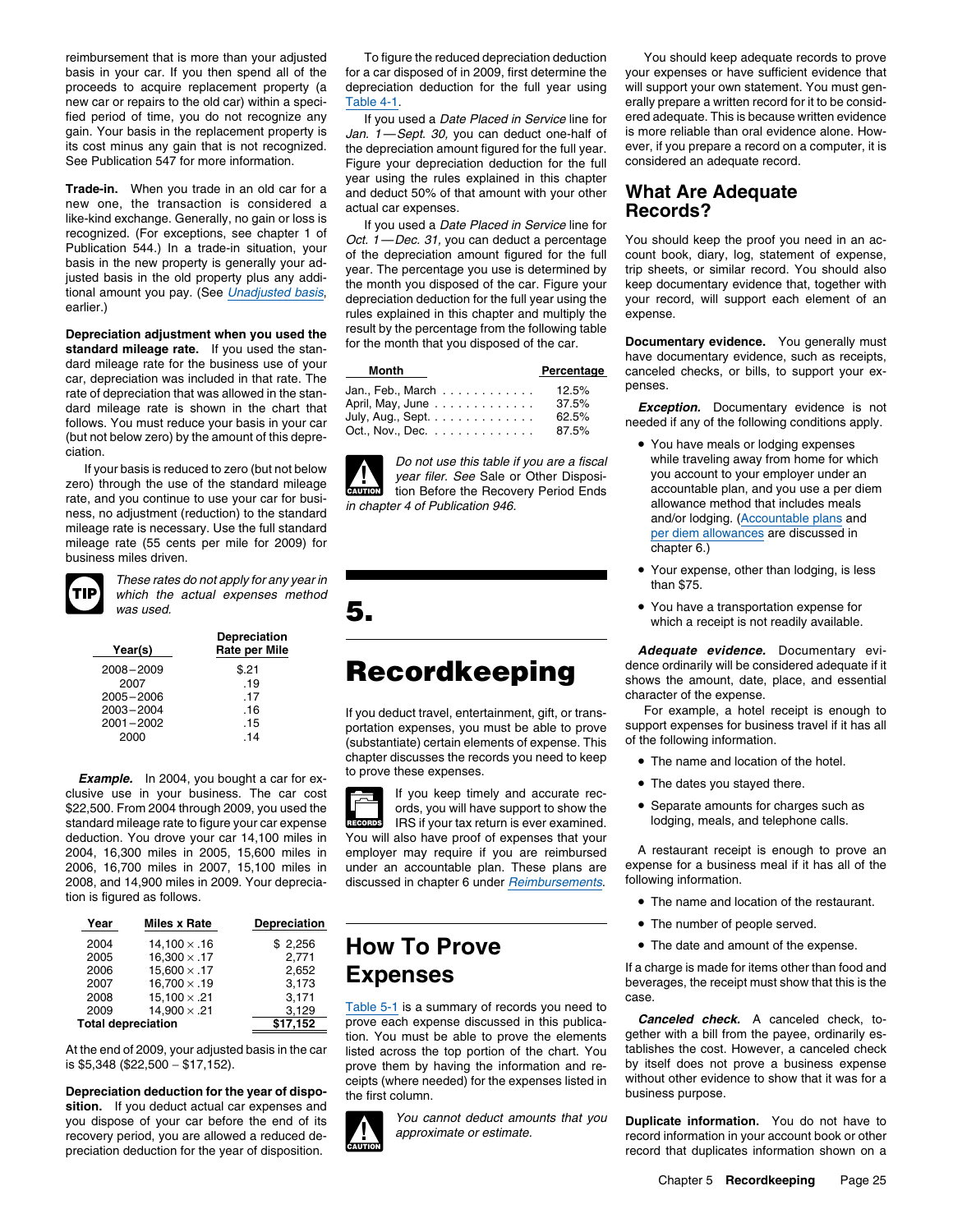employer pays directly for any ticket or other proof varies according to the circumstances in **What If I Have Incomplete**<br>travel item. However, if you charge these items each case. If the business purpose of an ex-<br>to your

an expense account statement, it can also be ment of a deductible expense (such as the ting forth detailed information about the element.<br>considered a timely-kept record. This is true if place, business purpose, or busines you copy it from your account book, diary, log, ship) in your account book, diary, or other restatement of expense, trip sheets, or similar cord. However, you do have to record the If the element is either the business relationrecord. information elsewhere at or near the time of the ship of your guests or the business purpose of

receipt as long as your records and receipts **Proving business purpose.** You must gener- expense and have it available to fully prove that complement each other in an orderly manner. ally provide a written statement of the business element of the expense. You do not have to record amounts your purpose of an expense. However, the degree of<br>plover pays directly for any ticket or other proof varies according to the circumstances in

Timely-kept records. You should record the<br>elements of an expense or of a business use at<br>or near the time of the expense or use and<br>or near the time of the expense or use and<br>or near the time of the expense or use and<br>or

If you give your employer, client, or customer put confidential information relating to an ele-<br>expense festimony of your guests or other witnesses set-<br>expense account statement it can also be ment of a deductible expense place, business purpose, or business relation-<br>ship) in your account book, diary, or other receptibilis, or similar evidence.

wise, you must keep a record of the amounts stances, then you do not need to give a written If you do not have complete records to prove an explanation.<br>
you spend. explanation. explanation. explanation. explanation expens

- 
- 

ered a timely-kept record.<br>**Confidential information.** You do not need to dence can be written statements, or the oral **Confidential information.** You do not need to dence can be written statements, or the oral protection

| Table 5-1. How to Prove Certain Business Expenses |  |  |  |  |  |
|---------------------------------------------------|--|--|--|--|--|
|---------------------------------------------------|--|--|--|--|--|

| If you have<br>expenses for. | THEN you must keep records that show details of the following elements                                                                                                                                                                                              |                                                                                                |                                                                                                                                                         |                                                                                                                                                                                                                                                                                                                                                                                                                                                                                                                                                                                                                                                                                                                                                                     |  |  |  |  |
|------------------------------|---------------------------------------------------------------------------------------------------------------------------------------------------------------------------------------------------------------------------------------------------------------------|------------------------------------------------------------------------------------------------|---------------------------------------------------------------------------------------------------------------------------------------------------------|---------------------------------------------------------------------------------------------------------------------------------------------------------------------------------------------------------------------------------------------------------------------------------------------------------------------------------------------------------------------------------------------------------------------------------------------------------------------------------------------------------------------------------------------------------------------------------------------------------------------------------------------------------------------------------------------------------------------------------------------------------------------|--|--|--|--|
|                              | Amount                                                                                                                                                                                                                                                              | <b>Time</b>                                                                                    | Place or<br><b>Description</b>                                                                                                                          | <b>Business Purpose</b><br><b>Business Relationship</b>                                                                                                                                                                                                                                                                                                                                                                                                                                                                                                                                                                                                                                                                                                             |  |  |  |  |
| <b>Travel</b>                | Cost of each separate<br>expense for travel,<br>lodging, and meals.<br>Incidental expenses may<br>be totaled in reasonable<br>categories such as taxis,<br>fees and tips, etc.                                                                                      | Dates you left<br>and returned<br>for each trip<br>and number<br>of days spent<br>on business. | Destination or area of<br>your travel (name of<br>city, town, or other<br>designation).                                                                 | Purpose: Business purpose for the expense or the<br>business benefit gained or expected to be gained.<br>Relationship: N/A                                                                                                                                                                                                                                                                                                                                                                                                                                                                                                                                                                                                                                          |  |  |  |  |
| Entertainment                | Cost of each separate<br>expense. Incidental<br>expenses such as taxis,<br>telephones, etc., may be<br>totaled on a daily basis.                                                                                                                                    | Date of<br>entertainment.<br>(Also see<br>Business<br>Purpose.)                                | Name and address or<br>location of place of<br>entertainment. Type of<br>entertainment if not<br>otherwise apparent.<br>(Also see Business<br>Purpose.) | Purpose: Business purpose for the expense or the<br>business benefit gained or expected to be gained.<br>For entertainment, the nature of the business<br>discussion or activity. If the entertainment was directly<br>before or after a business discussion: the date, place,<br>nature, and duration of the business discussion, and<br>the identities of the persons who took part in both the<br>business discussion and the entertainment activity.<br>Relationship: Occupations or other information (such as<br>names, titles, or other designations) about the<br>recipients that shows their business relationship to you.<br>For entertainment, you must also prove that you or your<br>employee was present if the entertainment was a<br>business meal. |  |  |  |  |
| <b>Gifts</b>                 | Cost of the gift.                                                                                                                                                                                                                                                   | Date of the<br>gift.                                                                           | Description of the gift.                                                                                                                                |                                                                                                                                                                                                                                                                                                                                                                                                                                                                                                                                                                                                                                                                                                                                                                     |  |  |  |  |
|                              | Transportation Cost of each separate<br>expense. For car<br>expenses, the cost of the car expenses,<br>car and any<br>improvements, the date<br>you started using it for<br>business, the mileage for<br>each business use, and<br>the total miles for the<br>year. | Date of the<br>expense. For<br>the date of<br>the use of the<br>car.                           | Your business<br>destination.                                                                                                                           | Purpose: Business purpose for the expense.<br>Relationship: N/A                                                                                                                                                                                                                                                                                                                                                                                                                                                                                                                                                                                                                                                                                                     |  |  |  |  |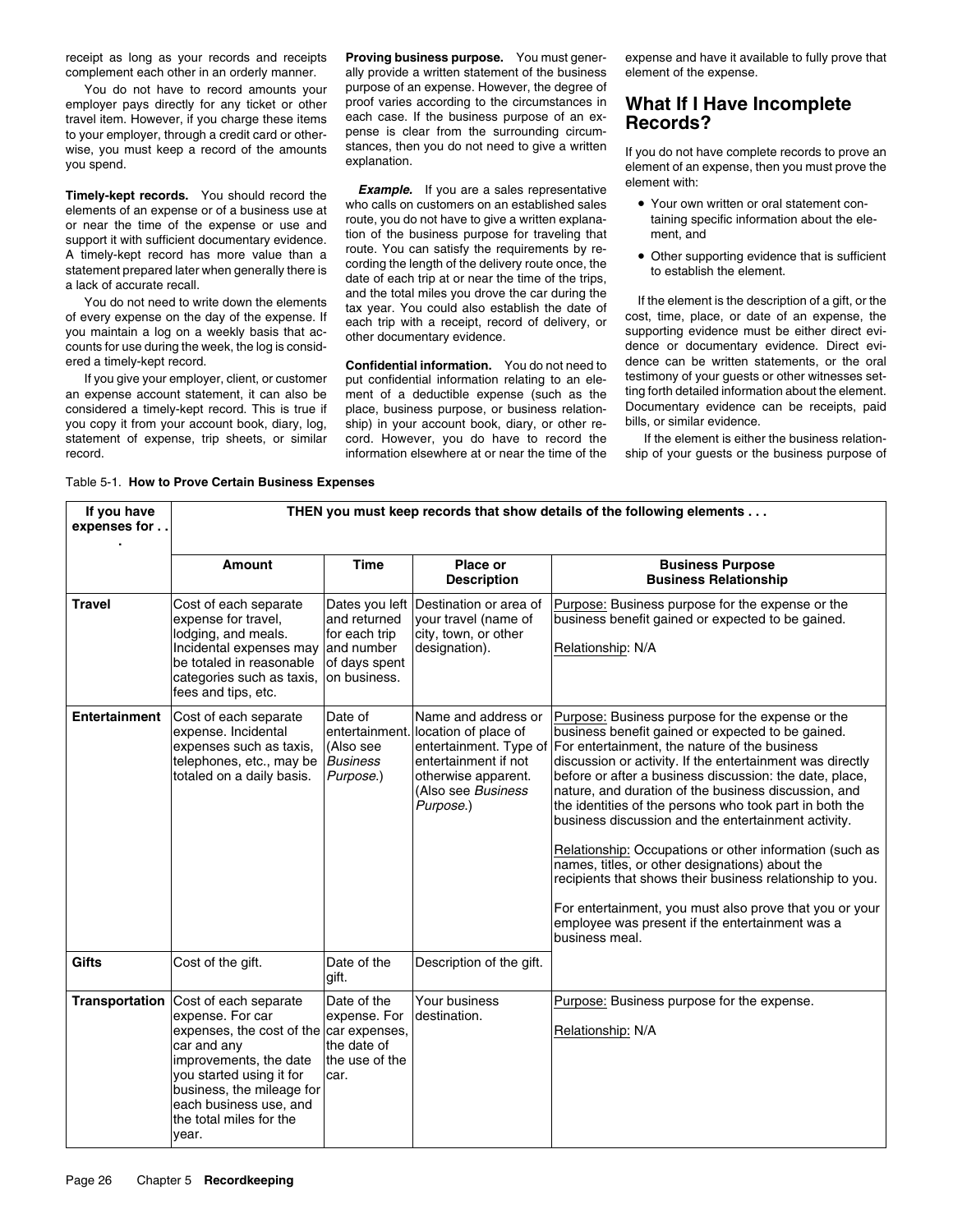be circumstantial, rather than direct. For exam-<br>ple, the nature of your work, such as making the number of games or performances in the deduction (or an item of income) for 3 years from ple, the nature of your work, such as making the number of games or performances in the deliveries, provides circumstantial evidence of series. You must keep records to show whether the date you file the income tax return on which the use of your car for business purposes. In-<br>voices of deliveries establish when you used Also, you must be able to prove the cost of considered filed on the due date. For a more voices of deliveries establish when you used Also, you must be able to prove the cost of

other private luxury box for more than one event. ords, get Publication 583, Starting a Business<br>for parts of a tax year and use that record to<br>prove the amount of business or investment use **Combining items**. You can make prove the amount of business or investment use<br>for the entire year. You must demonstrate by entry in your record for reasonable categories of see More-than-50%-use test in chapter 4 under<br>other evidence that the periods fo other evidence that the periods for which an expenses. Examples are taxi fares, telephone *Depreciation Deduction.*<br>adequate record is kept are representative of calls, or other incidental travel costs. Meals adequate record is kept are representative of

fices of clients, meet with suppliers and other Expenses of a similar nature occurring dur-<br>subcontractors, and pick up and deliver items to ing the course of a single event are considered a this information. However, you subcontractors, and pick up and deliver items to ing the course of a single event are considered a this information. However, you may have to subcontractors, and pick up and deliver items to subcontractors, and pick up and clients. There is no other business use of the single expense. For example, if during entertaincar, but you and your family use the car for ment at a cocktail lounge, you pay separately for ditions apply.<br>
personal purposes. You keep adequate records each serving of refreshments, the total expense personal purposes. You keep adequate records each serving of refreshments, the total expense  $\bullet$  You claim deductions for expenses that during the first week of each month that show for the refreshments is treated as a single ex-<br>that 75% of the use of the car is for business pense. that 75% of the use of the car is for business. Invoices and bills show that your business use **Car expenses**. You can account for several<br>continues at the same rate during the later<br>weeks of each month. Your weekly records are<br>representative of the use of the car each

**Exceptional circumstances.** You can satisfy from of business use. **Exceptional circumstances**, the substantiation requirements with other evi-

- You were unable to obtain evidence for an Examples of Records<br>
pletely satisfies the requirements explained earlier under What Are Adequate<br>
Plained earlier under What Are Adequate<br>
From these using a single record of miles driven.<br>
Gift expenses. You do not alwa
- 
- You have presented onto evidence for the many customers, it is usually enough to record a element that is the best proof possible general description of the recipients.

or client at dinner and then go to the theater, the evidence before a deduction is allowed. dinner expense and the cost of the theater tick-

son or series tickets for business use, you must You must keep records as long as they may be treat each ticket in the series as a separate item. needed for the administration of any provision of

the car for business. nonluxury box seat tickets if you rent a skybox or complete explanation of how long to keep rec-<br>other private luxury box for more than one event. ords, get Publication 583, Starting a Business

should be in a separate category. You can in-<br>the use throughout the tax year.<br>clude tips for meal-related services with the give their records and documentation to their clude tips for meal-related services with the give their records and documentation to their<br>costs of the meals. environmentation of their ex-

centage of business use for the year.<br>
centage of business use for the year.<br>
between two business stops, is not an interrup-<br>  $\begin{array}{ccc}\n\bullet & \text{You are related to your employer as de-  
\n $\begin{array}{ccc}\n\bullet & \text{You are related to your employer as de-  
\n $\end{array}$ \n\end{array}$$ 

the substantiation requirements with other evi-<br>dence if, because of the nature of the situation in<br>which an expense is made, you cannot get a<br>receipt. This applies if all the following are true.<br>receipt. This applies if between two deliveries. You can account for

• You are unable to obtain evidence for an you are not trying to avoid the \$25 annual limit are included in this publication as  $\frac{\text{Table 6-2}}{\text{Table 6-3}}$ . They are part of the illustrated examples listed earlier under *What* Incomplete Records. The number of tickets to local high school basketball • You have presented other evidence for the games and give one or two tickets to each of

**Allocating total cost.** If you can prove the total cost of travel or entertainment but you can-Destroyed records. If you cannot produce a<br>receipt because of reasons beyond your control,<br>you can prove a deduction by reconstructing<br>your records or expenses. Reasons beyond<br>your records or expenses. Reasons beyond<br>your

all of your guests. See *Allocating between busi*-<br>
rem under accountable and nonaccountable<br>
plans. It also explains rules for independent con-

# ets are two separate expenses. You must record **How Long To Keep** them separately in your records. **Records and Receipts** *Season or series tickets.* If you buy sea-

the amount spent, the supporting evidence can To determine the cost of individual tickets, divide the Internal Revenue Code. Generally, this

**Example.** You use your car to visit the of-costs of the meals. exercive and proployers and are reimbursed for their ex-<br>Les of clients, meet with suppliers and other Expenses of a similar nature occurring dur-penses gener

- 
- Your expenses are reimbursed under a
- 
- 

**An allocation would be needed, for example,** the expenses discussed in this publication. It **Separating and Combining** if you did not have a business relationship with discusses reimbursements and how to treat all of your This section explains when expenses must be<br>
kept separate and when expenses can be com-<br>
let **if your return is examined**. If your return is<br>
let **if** your meturn is examined. If your return is<br>
examined, you may have to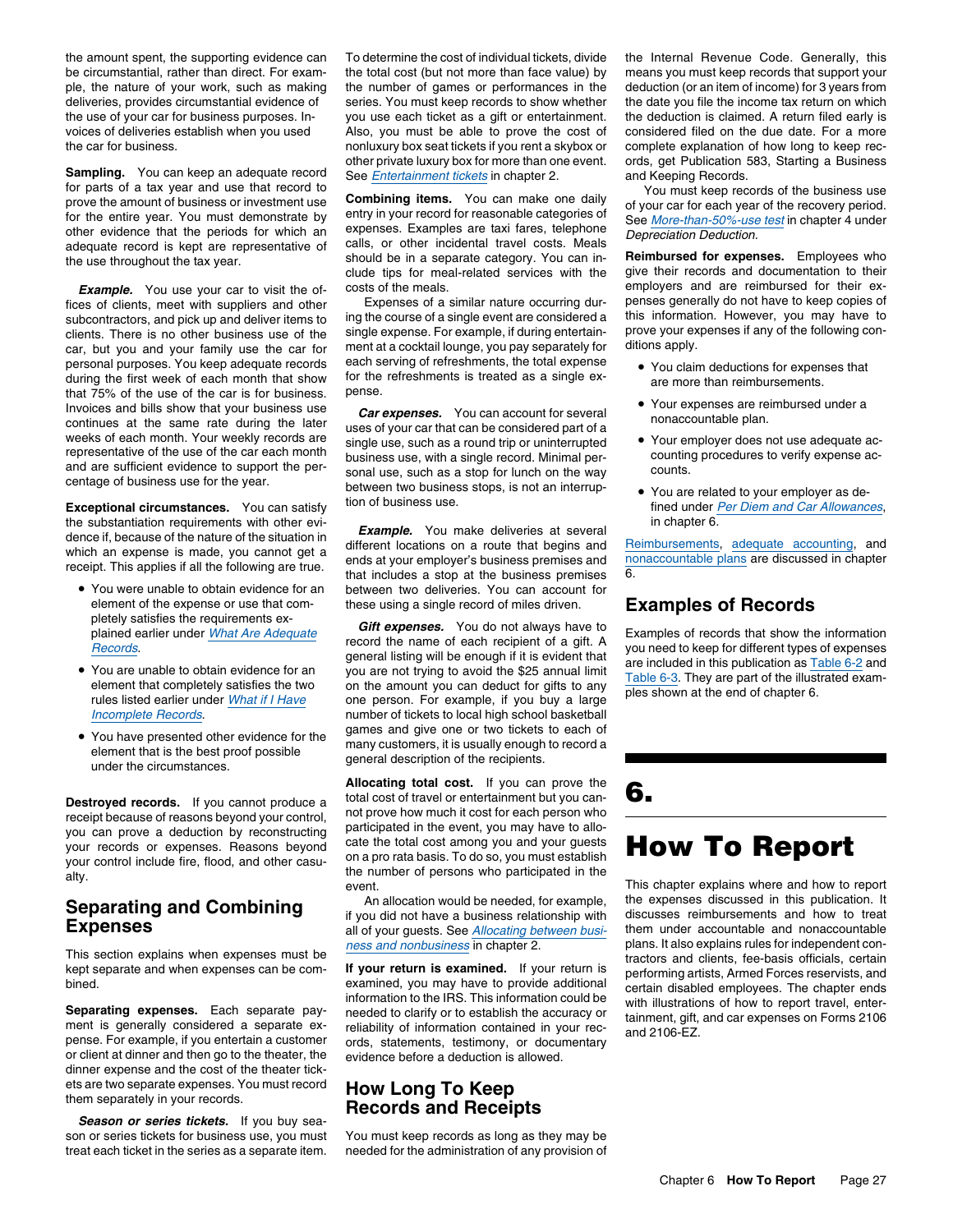If you claim car or truck expenses, you must<br>provide certain information on the use of your gifts directly on line 21 of Schedule A (Form Less than full value included in your income.<br>vehicle. You provide this information

- 
- 
- 
- 

- 
- 

**Both self-employed and an employee.** If them on Schedule A (Form 1040), line 23. The or given an allowance for your expenses if you are both self-employed and an employee,<br>
you are both self-employed and an employee,<br>
you

**Employees.** If you are an employee, you gen-<br>
in the business and personal miles you drove dur-<br>
erally must complete Form 2106 to deduct your<br>
ing the year. You cannot use the standard mile-<br>
rangement is a system or pla travel, transportation, and entertainment ex-<br>penses. However, you can use the shorter Form 2106-EZ instead of Form 2106 if you meet all of **Value reported on Form W-2.** Your employer amounts charged to the employer for employee

- 
- You were not reimbursed by your em-

• If you claim car expenses, you use the

This section provides general information on<br>where to report the expenses discussed in this<br>publication.<br>publication.<br>**Completing Forms 2106** and 2106-EZ, see your 2009 Form W-2, the amount of the value<br>publication.<br>**Gift** 

If you file Schedule C: Form W-2 and the "Statutory employee" box in your Form W-2 only includes the value of your<br>box 13 was checked, report your income and personal use of the car. Do not enter this value box 13 was checked, report your income and personal use of the car. Do not enter the car. Do not enter the car<br>expenses related to that income on Schedule C on your Form 2106; it is not deductible. meals, on line 24a,<br>or C-EZ (Form 1040). Do not complete Form if you paid any actual costs (that your em-<br>ployer did not provide or reimburse you for) to • Report your deductible meals (actual cost 2106 or 2106-EZ. ployer the ployer did not provide or reimburse you for) to

surance salespersons, certain agent or commis-<br>sion drivers, traveling salespersons, and certain you may have are gas, oil, and repairs. Com-• Report your gift expenses and transporta-<br>bomeworkers, traveling salespersons, and certain you may have are gas, oil, and repairs. Com-<br>elect least that the service of Form 2106.

• Report your car expenses on line 9. Com-<br>plete Part IV of the form unless you have claim it, you cannot claim a deduction **!**

The expenses to which that unclaimed reim-<br>tization.<br>If you file Schedule C-EZ, report the total of all<br>bursement applies.<br>If we superses to which that unclaimed reim-<br>tization.<br>If you file Schedule C-EZ, report the total that total. If you include car expenses, you must the form is the employee the employee business expenses discussed in<br>also complete Part III of the form. This publication. W-2. You cannot deduct personal expenses. If you

• Report your car expenses on line 12. At<br>
tach Form 4562 and provide information<br>
on the use of your car in Part V of Form<br>
tavel or transportation expenses related to in-<br>
on the use of your car in Part V of Form<br>
tavel

• Report all other business expenses dis-<br>
cussed in this publication on line 34. You<br>
can only include 50% of your meals and<br>
entertainment on that line.<br>
See Publication 527, Residential Rental of real<br>
See Publication 5 ment-related transportation expenses, report **No reimbursement.** You are not reimbursed them on Schedule A (Form 1040), line 23.

that your employer included in your income and **Reimbursement, allowance, or advance.** <sup>A</sup> ing the year. You cannot use the standard mile-<br>and rangement is a system or plan that an employer<br>and recover the ex-<br>ges to pay, substantiate, and recover the ex-

the following conditions. can figure and report either the actual value of business expenses. Arrangements of business expenses. And the person of the set of the person of the person of the person of the person of the pers your personal use of the car or the value of the diem and car allowances. •Tou are an employee deducting experience of car as if you used it only for personal purposes A per diem allowance is a fixed amount of (100% income inclusion). Your employer must daily reimbursement your employer gives you You were not reimbursed by your em-<br>
ployer for your expenses (amounts in-<br>
ployer for your expenses (amounts in-<br>
player for your expenses (amounts in-<br>
player for your expenses (amounts in-<br>
player for your expenses (amo ployer for your expenses (amounts in-<br>
cluded in box 1 of your Form W-2 are not you are unsure of the amount included in your (The term "incidental expenses" is defined in you are unsure of the amount included in your (The term "incidental expenses" is defined in considered reimbursements). Form W-2, ask your employer. chapter 1 under Standard Meal Allowance.) A

Full value included in your income. You can **Where To Report** standard mileage rate. The deduct the value of the business use of an employer-provided car if your employer reported

ule C, Schedule C-EZ, or Form 4562. *Statutory employees.* If you received a was included on your Form W-2, this means that

or standard meal allowance) and enter-<br>
Statutory employees include full-time life in-<br>
portion of those costs. Examples of costs that<br>
surance salespersons, certain agent or commis-<br>
portion of those costs. Examples of co • Report your gift expenses and transporta-<br>tion expenses, there than car expenses,<br>on line 27, and<br>**a** Bespectively salespersons, and certain plete Part II, Sections A and C, of Form 2106.<br>Inter your actual costs on line

• Report your car expenses on line 12. At-<br>a reimbursement for your expenses, how you re-<br>travel as transportation expenses related to in this amount and your expenses depends on

penses, advances, reimbursements, and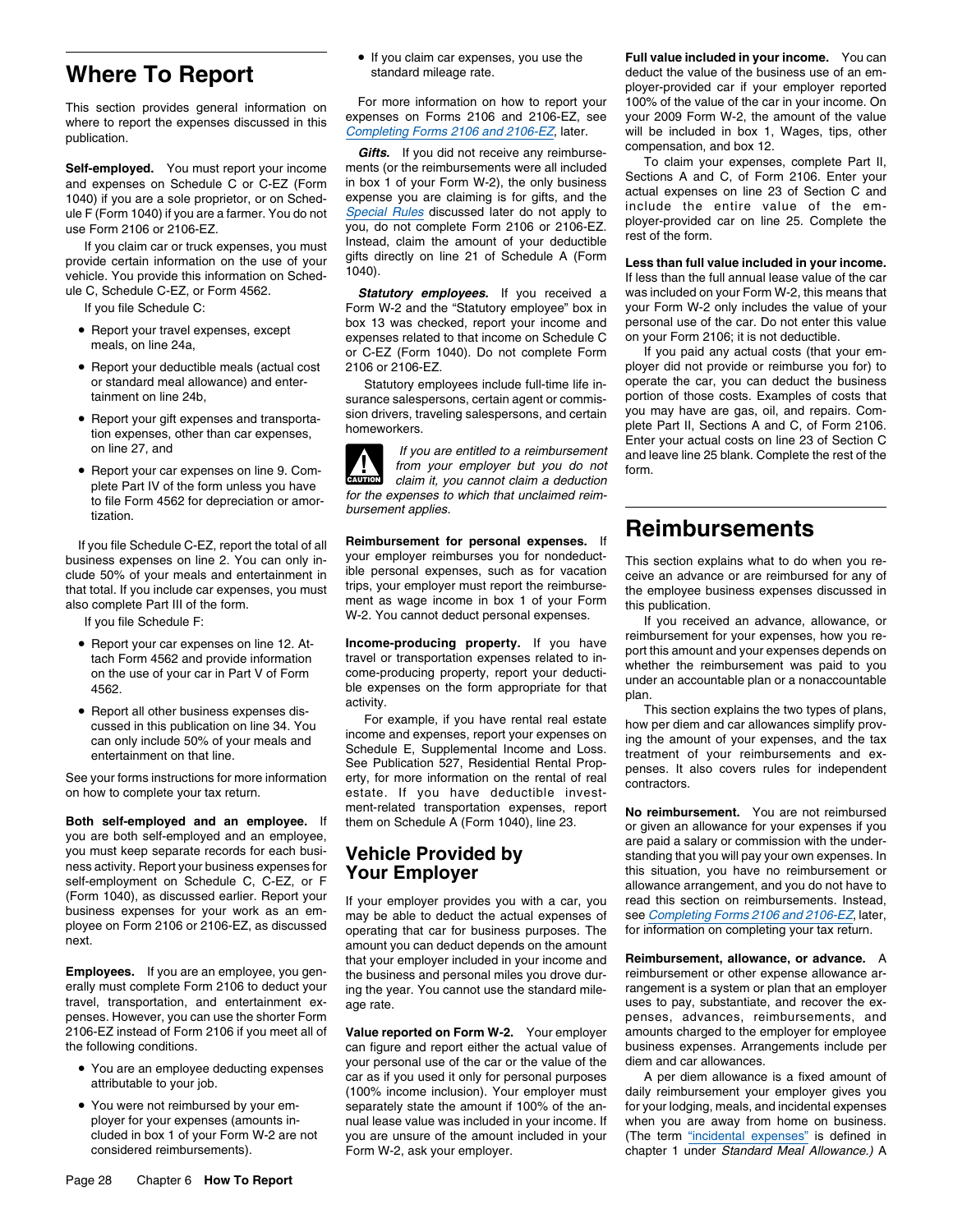car allowance is an amount your employer gives If your employer included reimburse- **Per Diem and Car Allowances** you for the business use of your car. **TIP** ments in box 1 of your Form W-2 and

of reimbursement is used and what records you plans, ask your employer for a corrected Form<br>  $W-2$ must provide. W-2. W-2. Can generally use the allowance as proof for the

reimburse employee business expenses, how though you are reimbursed under an accounta-<br>you treat this reimbursement on your em- ble plan, some of your expenses may not meet only if all of the following conditions apply. you treat this reimbursement on your em- ble plan, some of your expenses may not meet<br>ployee's Form W-2 depends in part on whether all the rules. Those expenses that fail to meet all Reimbursements treated as paid under nonaccountable plans, as explained later, are reported **Reimbursement of nondeductible ex-** • The allowance is similar in form to and not countable plans, as pay See Publication 15 (Circular F). Fm- **penses.** You may be reimbur as pay. See Publication 15 (Circular E), Em-<br>ployer's accountable plan for expenses re-<br>lated to that employer's business, some of which • You prove the time (dates), place, and

- 
- 
- 

The definition of reasonable period of time 2. Your employer is a corporation in which depends on the facts and circumstances of your<br>situation. However, regardless of the facts and<br>circumstances of your situation, actions that<br> $\bigcap_{n=0}^{\infty}$  of the rules for an accountable plan is that<br> $\bigcap_{n=0}^{\infty}$  or t

- 
- 
- 
- You are given a periodic statement (at  $\frac{diam and Car Allowances, later.}$  a. The regular federal per diem rate.<br>
least quarterly) that asks you to either re-<br>
turn or adequately account for outstanding<br>
advances, reimbursements, or allow

**Employee meets accountable plan rules.** If your employer the same type of records and a. The standard mileage rate.<br>
you meet the three rules for accountable plans, supporting information that you would have to a. The standard mileage rate.<br>
your employer should not include any reim-give to the IRS if the I Form W-2. If your expenses equal your reim- any reimbursement or other expense allowance<br>For per diem amounts, use the rate in bursement or other expense allowance<br>Nou have no deduction since your expenses is more than th You have no deduction since your expenses is more than the amount for which you acand reimbursement are equal. The counted.



ployee's Form W-2 depends in part on whether all the rules. Those expenses that fail to meet all vour employer reasonably limits payments<br>you have an accountable plan. Reimburse- the rules for accountable plans are treated

player s Tax Guide, for information on employee<br>pay.<br>**Accountable Plans** are deductible as employee business, some of which<br>**Accountable Plans** business purpose of your expenses to<br>business purpose of your expenses to<br>busi

reimburses you for the nondeductible meals ance practices are not based on reasonably<br>2. You must adequately account to your em-<br>ployer for these expenses within a reason-<br>ployer for these expenses within a reason-<br>ployer

**TIP** ment or allowance within a reasonable pe-<br>
riod of time. Countable plan. If you are an employee who<br>
countable plan. If you are an employee who An exercise in the stress reimbursements" are discussed later.<br>
An excess reimbursements" are discussed later.<br>
An excess reimbursement or allowance is<br>
any amount you are paid that is more than the<br>
business-related expen

circumstances of your situation, actions that<br>
take place within the times specified in the fol-<br>
lowing list will be treated as taking place within a<br>
reasonable period of time.<br>
The structure within 30 days of an account • You receive an advance within 30 days of an account book, a diary, or a similar record in<br>the time you have an expense.<br>• You adequately account for your ex-<br>• You adequately account for your ex-<br>• You adequately account • You adequately account for your ex-<br>
penses within 60 days after they were paid<br>
or incurred.<br>
Table 5-1 in chapter 5 for details you need to<br>
Person incurred.<br>
Table 5-1 in chapter 5 for details you need to<br>
Person of ● You return any excess reimbursement enter in your record and documents you need to and the federal rate. The federal rate can be figure of the following methods.<br>within 120 days after the expense was prove certain expen paid or incurred. lowance satisfies the adequate accounting re-<br>
• You are given a periodic statement (at quirement under certain conditions. See <u>Per</u> a. The regular federal per diem rate.

by credit card or other method. You must give 2. For car expenses: your employer should not include any reim- give to the IRS if the IRS questioned a deduction b. A fixed and variable rate (FAVR). bursements in your income in box 1 of your on your return. You must pay back the amount of

Your employer should tell you what method you meet all the rules for accountable If your employer reimburses you for your ex-<br>Primbursement is used and what records you plans, ask your employer for a corrected Form penses amount of your expenses. A per diem or car **Employers.** If you are an employer and you **Accountable plan rules not met.** Even allowance satisfies the adequate accounting re-<br>reimburse employee business expenses how though you are reimbursed under an accounta quirem

- 
- 
- 
- To be an accountable plan, your employer's<br>
reimbursement or allowance arrangement must<br>
include all of the following rules.<br>
1. Your expenses must have a business con-<br>
include all of the following rules.<br>
1. Your expense

ployer for these expenses within a reason-<br>able period of time.<br>able period of time.<br>able period of time. able period of time.<br>3. You must return any excess reimburse-<br>ment or allowance within a reasonable pe-<br>ander an accountable plan or a nonac-<br>under an accountable plan or a nonac-<br>under an accountable plan or a nonac-<br>unde

- 
- 
- 

- -
	-
	-
- -
	-



sleep or rest.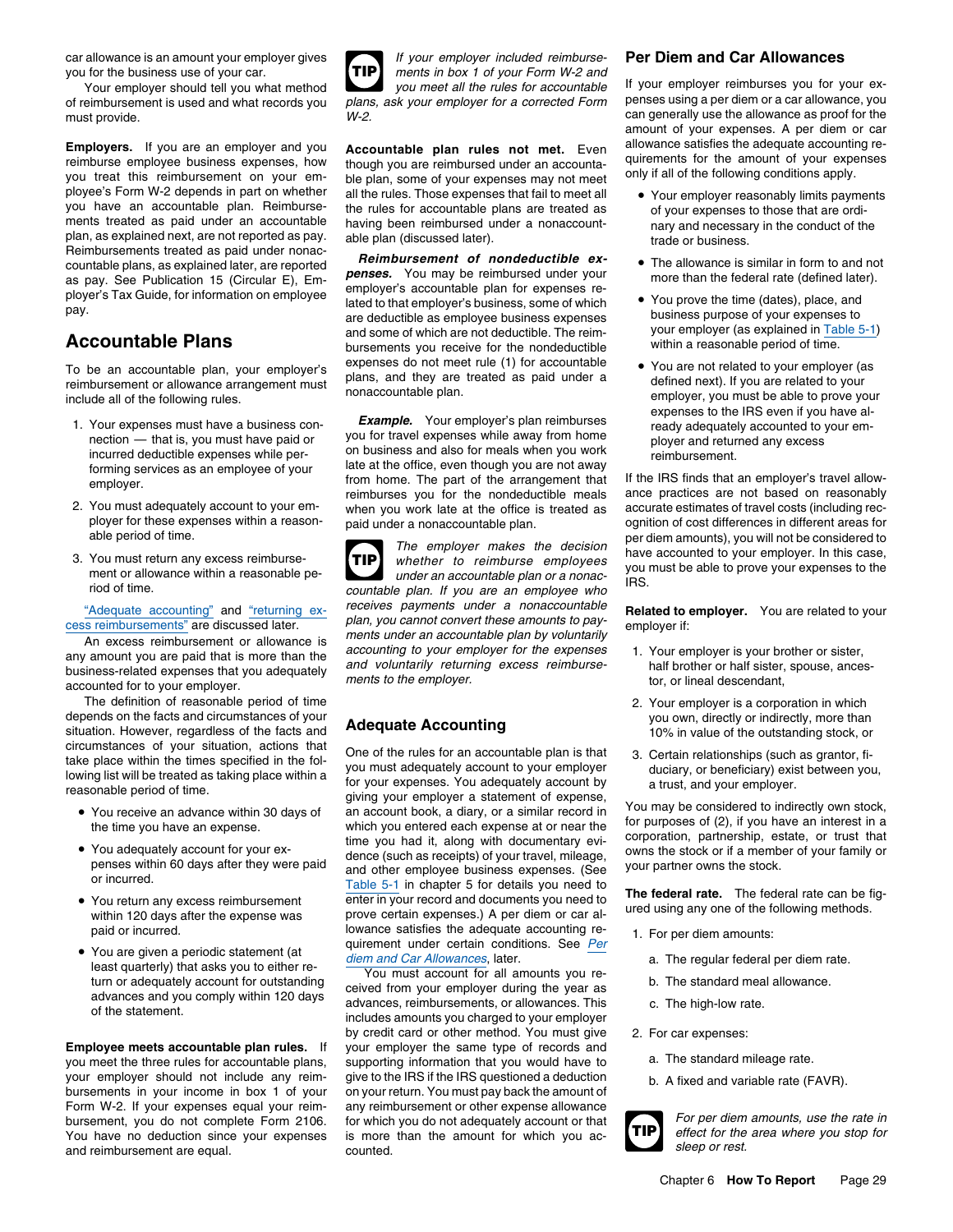# Table 6-1. **Reporting Travel, Entertainment, Gift,** Entertainment of the state of the per diem of the per diem<br>and Car Expenses and Reimbursements and the set of certain high-cost locations in-

|                                                                                                                                                |                                                                                                                                               |                                                                                                                                                                         | <b>ENTION</b> creased to \$258 (including \$65 for                                                                                                                                                                                                                                                                          |
|------------------------------------------------------------------------------------------------------------------------------------------------|-----------------------------------------------------------------------------------------------------------------------------------------------|-------------------------------------------------------------------------------------------------------------------------------------------------------------------------|-----------------------------------------------------------------------------------------------------------------------------------------------------------------------------------------------------------------------------------------------------------------------------------------------------------------------------|
| IF the type of reimbursement (or<br>other expense allowance)<br>arrangement is under:                                                          | <b>THEN the employer</b><br>reports on Form W-2:                                                                                              | AND the employee<br>reports on<br>Form 2106: *                                                                                                                          | M&IE). The rate for all other locations increased<br>to \$163 (including \$52 for M&IE). However, an<br>employer can continue to use the rates de-                                                                                                                                                                          |
| An accountable plan with:                                                                                                                      |                                                                                                                                               |                                                                                                                                                                         | scribed in the preceding paragraph for the re-<br>mainder of 2009 if those rates and locations are                                                                                                                                                                                                                          |
| Actual expense reimbursement:<br>Adequate accounting made and<br>excess returned.                                                              | No amount.                                                                                                                                    | No amount.                                                                                                                                                              | used consistently during October, November,<br>and December for all employees. Employers<br>who did not use the high-low method during the                                                                                                                                                                                  |
| Actual expense reimbursement:<br>Adequate accounting and return of<br>excess both required but excess not<br>returned.                         | The excess amount as<br>wages in box 1.                                                                                                       | No amount.                                                                                                                                                              | first 9 months of 2009 cannot begin to use it<br>before 2010. For more information, see Reve-<br>nue Procedure 2009-47, which can be found on<br>the Internet at www.irs.gov/irb/2009-42_IRB/                                                                                                                               |
| Per diem or mileage allowance up to<br>the federal rate: Adequate<br>accounting made and excess<br>returned.                                   | INo amount.                                                                                                                                   | All expenses and<br>reimbursements only if<br>excess expenses are<br>claimed. Otherwise, form is<br>not filed.                                                          | ar09.html. Also see Publication 1542 (available<br>on the Internet at www.irs.gov).<br>Prorating the standard meal allowance on<br>partial days of travel. The standard meal al-<br>lowance is for a full 24-hour day of travel. If you                                                                                     |
| Per diem or mileage allowance up to<br>the federal rate: Adequate<br>accounting and return of excess both<br>required but excess not returned. | The excess amount as<br>wages in box 1. The<br>amount up to the federal<br>rate is reported only in box<br>12-it is not reported in<br>box 1. | No amount.                                                                                                                                                              | travel for part of a day, such as on the days you<br>depart and return, you must prorate the full-day<br>M&IE rate. This rule also applies if your em-<br>ployer uses the regular federal per diem rate or<br>the high-low rate.<br>You can use either of the following methods<br>to figure the federal M&IE for that day. |
| Per diem or mileage allowance<br>exceeds the federal rate: Adequate<br>accounting up to the federal rate only<br>and excess not returned.      | The excess amount as<br>wages in box 1. The<br>amount up to the federal<br>rate is reported only in box<br>12-it is not reported in<br>box 1. | All expenses (and<br>reimbursements reported on<br>Form W-2, box 12) only if<br>expenses in excess of the<br>federal rate are claimed.<br>Otherwise, form is not filed. | 1. Method 1:<br>a. For the day you depart, add $\frac{3}{4}$ of the<br>standard meal allowance amount for<br>that day.                                                                                                                                                                                                      |
| A nonaccountable plan with:                                                                                                                    |                                                                                                                                               |                                                                                                                                                                         | b. For the day you return, add $\frac{3}{4}$ of the<br>standard meal allowance amount for                                                                                                                                                                                                                                   |
| Either adequate accounting or return<br>of excess, or both, not required by<br>plan.                                                           | The entire amount as<br>wages in box 1.                                                                                                       | All expenses.                                                                                                                                                           | the preceding day.<br>2. Method 2: Prorate the standard meal al-                                                                                                                                                                                                                                                            |
| No reimbursement plan:                                                                                                                         | The entire amount as<br>wages in box 1.                                                                                                       | All expenses.                                                                                                                                                           | lowance using any method that you con-<br>sistently apply and that is in accordance<br>with reasonable business practice. For ex-                                                                                                                                                                                           |
| * You may be able to use Form 2106-EZ. See Completing Forms 2106 and 2106-EZ.                                                                  |                                                                                                                                               |                                                                                                                                                                         | amnle, an emnlover can treat 2 full days of                                                                                                                                                                                                                                                                                 |

the federal government will pay to its employees • Pays the hotel, motel, etc., directly for your even though a federal employee would be • revent fough a federal employee would be • revent fough a federal employee would b Fays the hotel, motel, etc., directly for your limited to a reimbursement of M&IE for meals and incidental expenses only) while they lodging.<br>are traveling away from home in a particular Does not have a reasonable belief t are traveling away from home in a particular area. The rates are different for different loca-<br>
you had (or will have) lodging expenses, **The standard mileage rate.** This is a set<br>
rions. Your employer should have these rates available. (Employers can get Publication 1542, tives or sleep in the cab of your truck. deductible car expenses. For 2009, the standard<br>which gives the rates in the continental United which gives the rates in the continental United  $\overrightarrow{B}$  Figures the allowance on a basis similar to States for the current year. Publication 1542 is  $\bullet$  Figures the allowance on a basis similar to business use is 55 cents per mile.<br>available on the Internet at www irs gov

the federal rate for meals and incidental ex-<br>penses (M&IE). The rate for most small localities<br>in the United States is \$39 a day for the period<br>January 1 through September 30, 2009, and within the continental United State December 31, 2009. Most major cities and many diem rate for each city.<br>
other localities qualify for higher rates. The rates Under the high-low method, the per diem ments), insurance, etc.). If your employer other localities qualify for higher rates. The rates Under the high-low method, the per diem ments), insurance, etc.). If your employer will<br>for localities within the continental United States amount for travel during Janu for localities within the continental United States amount for travel during January through Sep-<br>are listed in Publication 1542. You can also find tember of 2009 is \$256 (including \$58 for M&IF) request the necessary reco are listed in Publication 1542. You can also find tember of 2009 is \$256 (including \$58 for M&IE)<br>this information on the Internet at *www.gsa.gov.* for certain bigh-cost locations. All other areas

• Provides you with lodging (furnishes it in

- 
- 
- 
- 

information on the Internet at *www.gsa.gov*. for certain high-cost locations. All other areas **Reporting your expenses with a per diem or**<br>You receive an allowance only for meals and baye a per diem amount of \$158 (includ You receive an allowance only for meals and have a per diem amount of \$158 (including \$45 **car allowance**. If your reimbursement is in the incidental expenses when your employer does for M&IF) (Fmployers can get Publicatio incidental expenses when your employer does for M&IE). (Employers can get Publication 1542 form of an allowance received under an acone of the following.<br>on the Internet, which gives the areas eligible for countable plan, kind). The federal rate is method for all or part of this period.) The federal rate.

rate for certain high-cost locations increased to \$258 (including \$65 for **!** M&IE). The rate for all other locations increased<br>to \$163 (including \$52 for M&IE). However, an<br>emplover can continue to use the rates described in the preceding paragraph for the remainder of 2009 if those rates and locations are used consistently during October, November, and December for all employees. Employers<br>who did not use the high-low method during the first 9 months of 2009 cannot begin to use it before 2010. For more information, see Revenue Procedure 2009-47, which can be found on the Internet at www.irs.gov/irb/2009-42\_IRB/

- - a. For the day you depart, add  $\frac{3}{4}$  of the standard meal allowance amount for that day.
	- b. For the day you return, add  $\frac{3}{4}$  of the standard meal allowance amount for
- 2. Method 2: Prorate the standard meal allowance using any method that you consistently apply and that is in accordance<br>with reasonable business practice. For example, an employer can treat 2 full days of per diem (that includes M&IE) paid for fravel away from home from 9 a.m. of one<br> **Regular federal per diem rate.** The regular **exe** Reimburses you, based on your receipts,<br>
federal per diem rate is the highest amount that for the actual cost of your lodging. Mo only 11/2 days of the federal M&IE rate.

such as when you stay with friends or rela-<br>tives or sleep in the cab of your truck deductible car expenses. For 2009, the standard

available on the Internet at *www.irs.gov.*) that used in computing your compensa-<br>**The standard meal allowance.** The stan-<br>dard meal allowance (discussed in chapter 1) is miles traveled. allowance your car expenses. Under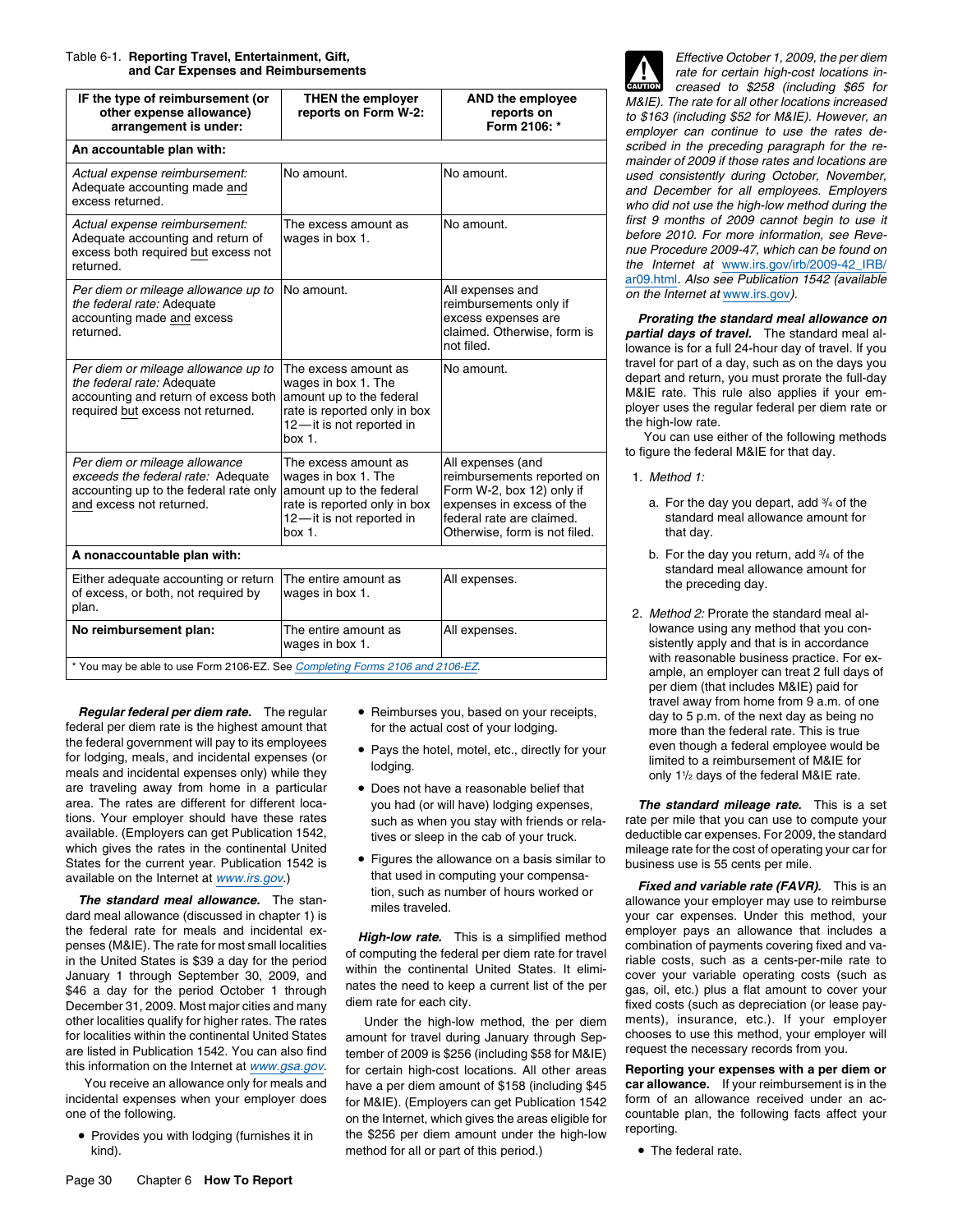• Whether the allowance or your actual ex-

**rate.** If your allowance is less than or equal to 2106 and deduct those excess expenses. You and reimbursement (shown in box 12 of her the federal rate, the allowance will not be in-<br>the federal rate, the allowance will n the federal rate, the allowance will not be in-<br>cluded in box 1 of your Form W-2. You do not up to the federal rate (as shown in box 12 of your expenses as an itemized deduction. cluded in box 1 of your Form W-2. You do not up to the federal rate (as shown in box 12 of your need to report the related expenses or the allow-<br>Form W-2) and all your expenses You should need to report the related expenses or the allow-<br>ance on your return if your expenses are equal be able to prove these amounts to the IRS. to or less than the allowance. **Returning Excess**

countable plan, she accounts for the time actual expenses for the year (\$380) on Form *Per diem allowance more than federal rate.* (dates), place, and business purpose of each 2106. He also enters the reimbursements that If your employer's accountable plan pays you an (dates), place, and business purpose of each I 2106. He also enters here in the mode trip. Her employer pays her a mileage allowance were not included in his income (\$256). His total allowance that is higher than the federal rate,<br>of 40 cents a mile quiference between of 40 cents a mile. deductible expense, before the 50% limit, is you do not have to return the difference between

under the standard mileage rate  $(10,000 \times 55$ <br>cents) is more than her \$4,000 reimbursement<br>(10,000 miles  $\times$  40 cents) she itemizes her tion.<br>(10,000 miles  $\times$  40 cents) she itemizes her tion. (10,000 miles  $\times$  40 cents), she itemizes here tion.<br>
deductions to claim the excess expense. Nicole completes Form 2106 (showing all of her ex-<br>
completes Form 2106 (showing all of her ex-<br>
penses and reimbursements) an

your allowance is more than the federal rate, bebbie's employer must include the reim-<br>1991 vour employer must include the allowance bursement amount up to the standard mileage penses for Phoenix is your employer must include the allowance bursement amount up to the standard mileage penses for Phoenix is \$59. Your trip lasts only 3<br>amount up to the federal rate in box 12 of your rate. \$5.500 (10.000 × 55 cents). in bo amount up to the federal rate in box 12 of your rate, \$5,500 (10,000 × 55 cents), in box 12 of her days. Under your employer's accountable plan,  $\frac{1}{2}$  and  $\frac{1}{2}$  and  $\frac{1}{2}$  and  $\frac{1}{2}$  and  $\frac{1}{2}$  and  $\frac{1}{$ the excess allowance will be included in box 1 of ployer must also include \$500 (\$6,000 − \$5,500) vance for the 2 days you did not travel. For the 3

your Form W-2. You must report this part of your in box 1 of her Form W-2. This is the reimbursepenses were more than the federal rate. allowance as if it were wage income. ment that is more than the standard mileage

The following discussions explain where to re-<br>port your expenses depending upon how the equal to the federal rate, you do not complete last than or the port<br>amount of your allowance compares to the fed-<br>eral rate.<br>eral ra

be able to prove these amounts to the IRS.

However, if your actual expenses are more *Example 1.* Laura lives and works in Aus- **Reimbursements**

locate his reimbursement between his meals  $(464 \times 4 \text{ days})$ . The employer includes the \$44 figure elements described in <u>Table 5-1)</u>, you<br>and other expenses as discussed later under<br>and other expenses as discussed later un

**Example 3.** Nicole drives 10,000 miles in Joe completes Form 2106 to figure his de-<br>2009 for business. Under her employer's ac- ductible expenses. He enters the total of his (discussed later).<br>2009 for business. Under her Since Nicole's \$5,500 expense computed \$124. After he figures the 50% limit on his un-<br>Her the standard mileage rate (10,000  $\times$  55 reimbursed meals and entertainment, he will ness-related travel expenses. However, the d

Form W-2. That amount is not taxable. Her em- you must return the \$160 (\$80  $\times$  2 days) ad-

However, if your actual expenses are more than the standard mileage rate, she would com-<br>In the federal rate, you can complete Form plete Form 2106 and report her total expenses **Allowance less than or equal to the federal** than the federal rate, you can complete Form plete Form 2106 and report her total expenses **rate.** If your allowance is less than or equal to 2106 and deduct those excess expen

than your allowance, you can complete Form thin. In July theremptoyer sent her to Albuquerque<br>
2106 and deduct the excess amount on Sched- for 4 days on business. Laura's employer paid<br>
2106 and deduct the excess amount o

Sing expenses in Denver are not more than<br>
Sing aday.<br>
Sing aday.<br>
Sing aday.<br>
Sing aday.<br>
Sing aday.<br>
Sing aday.<br>
Sing aday.<br>
Sing aday of which can be for the same employer and ball of which<br>
the employer sent Job to Sa

Allowance more than the federal rate. If rate. Her total reimbursement is \$6,000. cover your meals and incidental expenses. The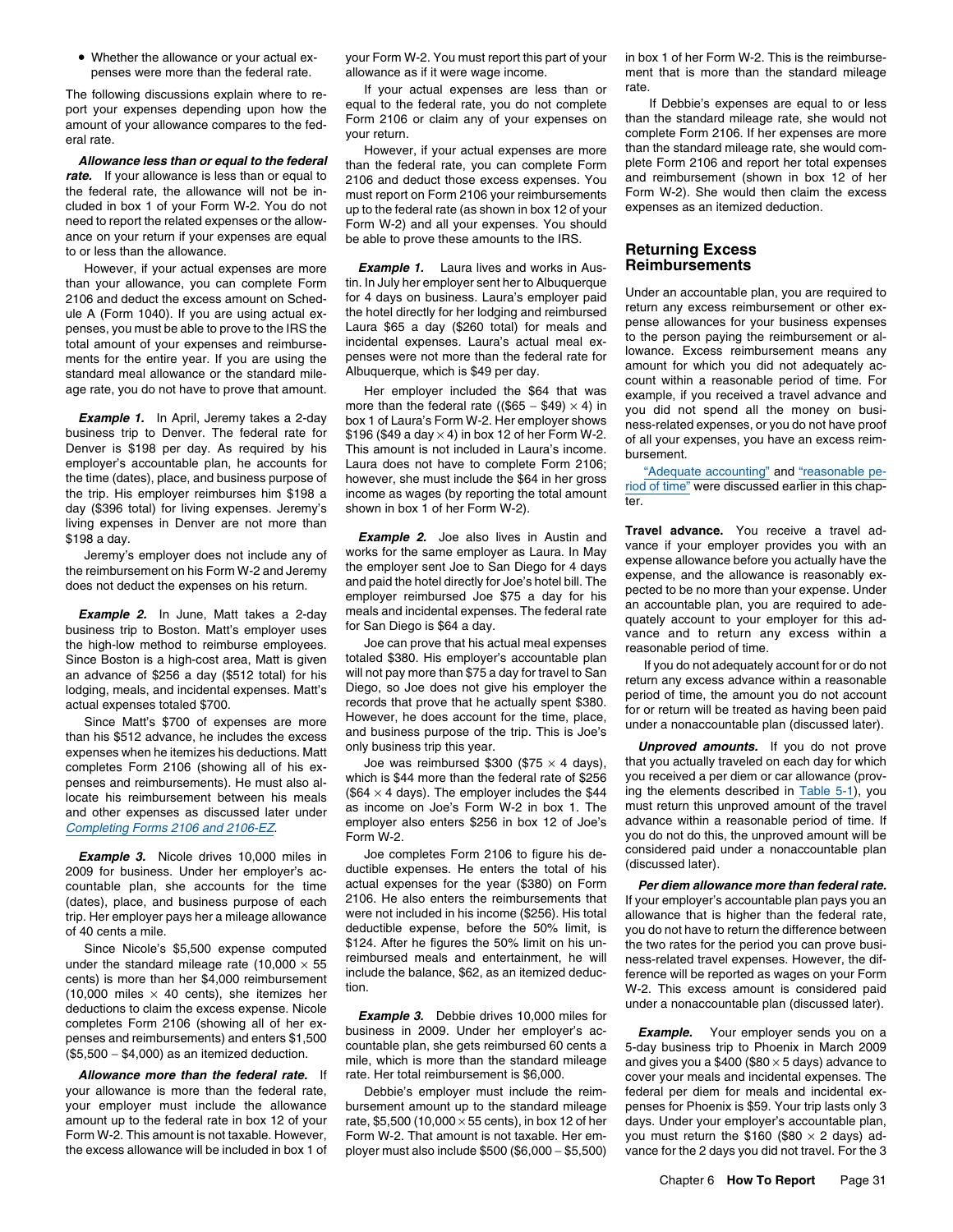In addition, even if your employer has an You are considered an independent contrac-<br>accountable plan, the following payments will be tor if you are self-employed and you perform treated as being paid under a nonaccountable plan:

- Excess reimbursements you fail to return to your employer, and
- 

as a nonaccountable plan. This is because you<br>are entitled to receive the full amount of your pay<br>whether or not you have any business ex-<br>nembursement for meals and entertainment in<br>nesses.<br>here instructions for the form<br>

If you are not sure if the reimbursement or you are subject to the 50% limit on those ex-<br>expense allowance arrangement is an account-<br>penses. See 50% Limit in chapter 2.<br>shorter Form 2106-EZ to claim your employee

**Reporting your expenses under a nonac-** your actual expenses. You should follow the  $\bullet$  You are an employee deducting ordinary **countable plan.** Your employer will combine recordkeeping rules in chapter 5.<br>the amount of the amount of any reimbursement or other ex-<br>pense allowance paid to you under a nonac-<br>report expenses on your tax return, see pense allowance paid to you under a nonac-<br>countable plan with your wages, salary, or other *Self-employed* at the beginning of this chapter.

and itemize your deductions to deduct your ex-<br> **Clients or Customers** • If you are claiming car expenses, you are penses for travel, transportation, meals, or en-<br>tertainment. Your meal and entertainment If you are a client or customer, you generally do<br>exampled standard mileage rate. tertainment. Your meal and entertainment expenses will be subject to the 50% limit dis-<br>cussed in chapter 2. Also, your total expenses ments or allowances you give, in the course of gross-income limit that applies to most miscella-<br>However, you must keep records if: ally figured on Form 2106, Part II, and then neous itemized deductions.

expenses. Because his employer would pay Ke-<br>vin his monthly salary whether or not he was<br>traveling away from home, the arrangement is a **Contractor does not adequately account.** If<br>deduction. nonaccountable plan. No part of the \$50 a day the contractor does not adequately account to • Whether or not the evidence is written.

days you did travel you do not have to return the designated by his employer is treated as paid you for allowances or reimbursements of enter-

A nonaccountable plan is a reimbursement or<br>expense allowance arrangement that does not<br>meet one or more of the three rules listed earlier<br>meet one or more of the three rules listed earlier<br>under *Accountable Plans*.<br>dent

tor if you are self-employed and you perform

If you received a reimbursement or an allownondeductible expenses, earlier, under should provide an adequate accounting of these W-2 and what the employee reports on Form<br>Accountable Plans. expenses to your client. If you do not account to 2106. The instructions fo Accountable Plans. expenses to your client. If you do not account to 2106. The instructions for the forms have more An arrangement that repays you for business your client for these expenses, you must include information on completing them.<br>expenses by reducing the amount reported as You must keep adequate records of these expenses of t

connection with providing services for a client,

cussed in chapter 2. Also, your total expenses ments or allowances you give, in the course of **Car expenses.** If you used a car to perform<br>will be subject to the 2%-of-adjusted-<br>gross-income limit that applies to most misc

- You reimburse the contractor for entertain-
- 

countable plan. Her employer will include the tractor adequately accounts to you for entertain-<br>\$12,000 on Kim's Form W-2 as if it were wages. The ment expenses, you (the client or customer)<br>If Kim wants to deduct her busi Example 2. Kevin is paid \$2,000 a month by<br>
this employer. On days that he travels away from<br>
this employer cesignates \$50<br>
a day of his salary as paid to reimburse his travel<br>
expenses. Because his employer would pay Ke-<br>

\$63 difference between the allowance you re- under an accountable plan.<br>
ceived and the federal rate for Phoenix ((\$80 – ceived and between the ceived sof these items. You are not subject to cecords of these items. You are not subject to<br>
Rules for Independent the 50% limit on entertainment in this case. You \$59) × 3 days). However, the \$63 will be re-<br> **Rules for Independent** the 50% limit on entertainment in this case. You<br> **Contractors and Clients** can deduct the reimbursements or allowances **Contractors and Clients** can deduct the reimbursements or allowances as payment for services if they are ordinary and **Nonaccountable Plans** This section provides rules for independent con- necessary business expenses. However, you tractors who incur expenses on behalf of a client must file Form 1099-MISC to report amounts

# services for a customer or client. **Completing Forms** Excess reimbursements you fail to return **Accounting to Your Client 2106 and 2106-EZ**

• Reimbursement of nondeductible ex-<br>
If you received a reimbursement or an allow-<br>
This section briefly describes how employees ance for travel, entertainment, or gift expenses complete Forms 2106 and 2106-EZ. Table 6-1 penses related to your employer's busi-<br>penses See Reimbursement of that you incurred on behalf of a client you explains what the ness. See Reimbursement of that you incurred on behalf of a client, you explains what the employer reports on Form<br>nondeductible expenses earlier under should provide an adequate accounting of these W-2 and what the employ

*<u><b>* <u>*<u></u></u>*</u></u>

expense allowance arrangement is an account-<br>able or nonaccountable plan, ask your em-<br>ployer. ployer accounting. As a self-employed business expenses. You can use this form if you<br>person, you adequately account by reporti

- 
- Experience on the specific experience on your lax fearn, see Solution of the You were not reimbursed by your em-<br>pay. Your employer will report the total in box 1<br>of your Form W-2.<br>You must complete Form 2106 or 2106-EZ **R** 
	-

claimed on Form 2106, Part I, line 1, Column A. **Example 1.** Kim's employer gives her<br>\$1,000 a month (\$12,000 total for the year) for<br>her business expenses. Kim does not have to and<br>her business expenses. Kim does not have to and<br>her business expenses. Kim does not have

provide any proof of her expenses to her em-<br>ployer, and Kim can keep any funds that she for these expenses.<br>does not spend.<br>Kim is being reimbursed under a nonacception on the business use of a car, you<br>kim is being reimb

- 
- 
- 
- 
- 
- 
-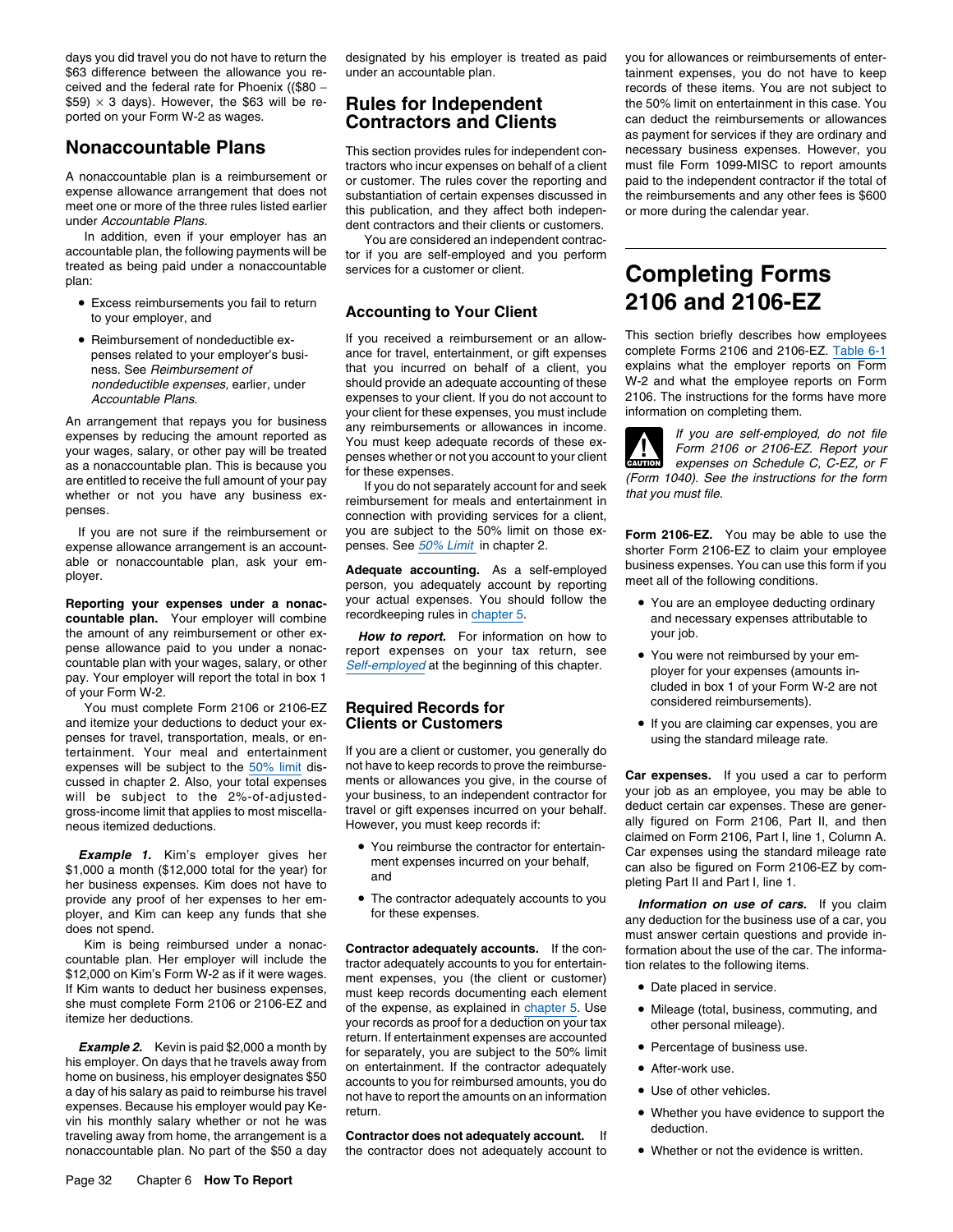Section A, or Form 2106-EZ, Part II, to provide and amount of each expense on the dotted lines this information.

**Standard mileage rate.** If you claim a deduction based on the standard mileage rate in- **Meal and entertainment expenses.** Show mileage rate and line 2 for parking fees and tolls.<br>See *Standard Mileage Rate* in chapter 4 for amount of your meals and entertainment on the Column A and \$3,703 (of the \$7,000) in Column<br>Information on using this rate. I

**Actual expenses.** If you claim a deduction 50%. Enter the result on line 5. **After you complete the form.** After you have based on actual car expenses, you cannot use **Hours of service limits** if you are subject completed based on actual car expenses, you cannot use *Hours of service limits.* If you are subject completed your Form 2106 or 2106-EZ, follow<br>Form 2106-EZ. You must complete Form 2106, to the Department of Transportation's "hou Form 2106-EZ. You must complete Form 2106, to the Department of Transportation's "hours of the directions on that form to deduct your ex-<br>Part II, Section C. In addition, unless you lease service" limits (as explained earl your car, you must complete Section D to show viduals subject to "hours of service" limits in For most taxpayers, this is line 21 of Schedule A your depreciation deduction and any section  $\frac{viduals}{chantar 2)}$  use 80% instead of

- centage for the tax year. manner: *2. Limit on miscellaneous itemized deduc-*
- 
- 

ating your car or expenses of commuting be-<br>tainment. Rob actually spent \$14,000 during the<br>wear (\$5.500 for airfare, \$4,500 for meals and

Employee business expenses other than<br>
meals and entertainment. Show your other<br>
employee business expenses on Form 2106,<br>
Column A, lines 3 and 4, or Form 2106-EZ, lines<br>
3 and 4. Do not include expenses for meals and<br>
en penses such as gifts, educational expenses (tui-<br>tion and books), office-in-the-home expenses, **Reimbursement Allocation Worksheet** More Than 100 Miles From Home and trade and professional publications.



2106-EZ. Claim these amounts directly on

Employees must complete Form 2106, Part II, Schedule A (Form 1040), line 21. List the type and include the total on line 21.

stead of your actual expenses, you must the full amount of your expenses for busi- 5. Multiply line 1 by line 4. Enter<br>complete Form 2106, Part II, Section B. The ness-related meals and entertainment on Form the result her the result here complete Form 2106, Part II, Section B. The ness-related meals and entertainment on Form the result here and the result here and the result here and the result of  $B$ , line 7... amount on line 22 (Section B) is carried to Form 2106, line 5, Column B. Include meals while<br>2106, Part I, line 1. In addition, on Part 1, line 2, away from your tax home overnight and other<br>you can deduct parking fees an

If you are still using a car that is fully depreci-<br>ated, continue to complete Section C. Since you<br>have no depreciation deduction, enter zero on<br>line 28. In this case, do not complete Section D.<br>line 28. In this case, do

reduce that expense by an inclusion amount as<br>described in chapter 4. If so, you can show your<br>car expenses and any inclusion amount as fol-<br>lows.<br>lows.<br>lows. 1. Compute the inclusion amount without tak-<br>ing into account your business use per-<br>ing into account your business use per-<br>ployer pays your reimbursement in the following Form 2106-EZ. (See 50% Limit in chapter 2.) ing into account your business use per- ployer pays your reimbursement in the following Form 2106-EZ. (See 50% Limit in chapter 2.)<br>Centage for the tax year

- 
- 

The net amount of car rental expenses will be you know how much to enter in Form 2106, of Schedule A (Form 1040).<br>adjusted on Form 2106, Part II, line 27, to reflect Column A and Column B of line 7.

tamment. The actually spent \$14,500 daring the **Special Rules** 

# **Reimbursement Allocation Worksheet More Than 100 Miles From Home (Keep for your records)**

| 1. Enter the total amount of      |         |
|-----------------------------------|---------|
| reimbursements your employer      |         |
| gave you that were not reported   |         |
| to you in box 1 of Form $W-2$     | \$7,000 |
| 2. Enter the total amount of your |         |
| expenses for the periods          |         |
| covered by this reimbursement     | 8.500   |

|    | 3. Of the amount on line 2, enter<br>your total expense for meals |       |
|----|-------------------------------------------------------------------|-------|
|    | and entertainment $\ldots$ , $\ldots$                             | 4.500 |
| 4. | Divide line 3 by line 2. Enter the                                |       |
|    | result as a decimal (rounded to                                   |       |
|    | at least three places) $\ldots$                                   | .529  |
| 5. | Multiply line 1 by line 4. Enter                                  |       |
|    | the result here and in Column                                     |       |

your depreciation deduction and any section chapter 2), use 80% instead of 50% for meals (Form 1040). However, if you are a government 179 deduction and special depreciation allow-<br>179 deduction and special depreciation al

**Car rentals.** If you claim car rental ex- Form W-2. This includes any amount reported ject to any of the three limits described next.<br>They are figured in the following order on the penses on Form 2106, line 24a, you may h penses on Form 2106, line 24a, you may have to under code L in box 12 of Form W-2. They are figured in the following order on the reduce that expense by an inclusion amount as all a setting your reduction of the specified

2. Report the inclusion amount from (1) on • Pays you a single amount that covers *tions.* If you are an employee, deduct your Form 2106, Part II, line 24b. meals and/or entertainment, as well as employee business expenses (as figured on<br>http://www.business.and Form 2106 or 2106-EZ) on line 21 of Schedule A 3. Report on line 24c the net amount of car<br>
ental expenses (total car rental expenses<br>
minus the inclusion amount computed in<br>
(1).<br>
Tous not clearly identify how much is for<br>
ender the male and/or entertainment.<br>
You mus

adjusted on Form 2106, Part II, line 27, to reflect Column A and Column B of line 7.<br>
the percentage of business use for the tax year.<br> **Example.** Rob's employer paid him an ex-<br> **Example.** Rob's employer paid him an ex-<br>

If line 4 expenses are the only ones you<br>are claiming, you received no reim-<br>bursements (or the reimbursements our engloyer<br>bursements (or the reimbursements only only that was not reported<br>travel more than 100 miles away were all included in box 1 of your Form W-2),<br>and the Special Rules discussed later do not<br>apply to you, do not complete Form 2106 or expenses for the periods and the special Rules discussed later do not<br>apply to you, do n travel expenses as an adjustment to gross in-<br>come rather than as a miscellaneous itemized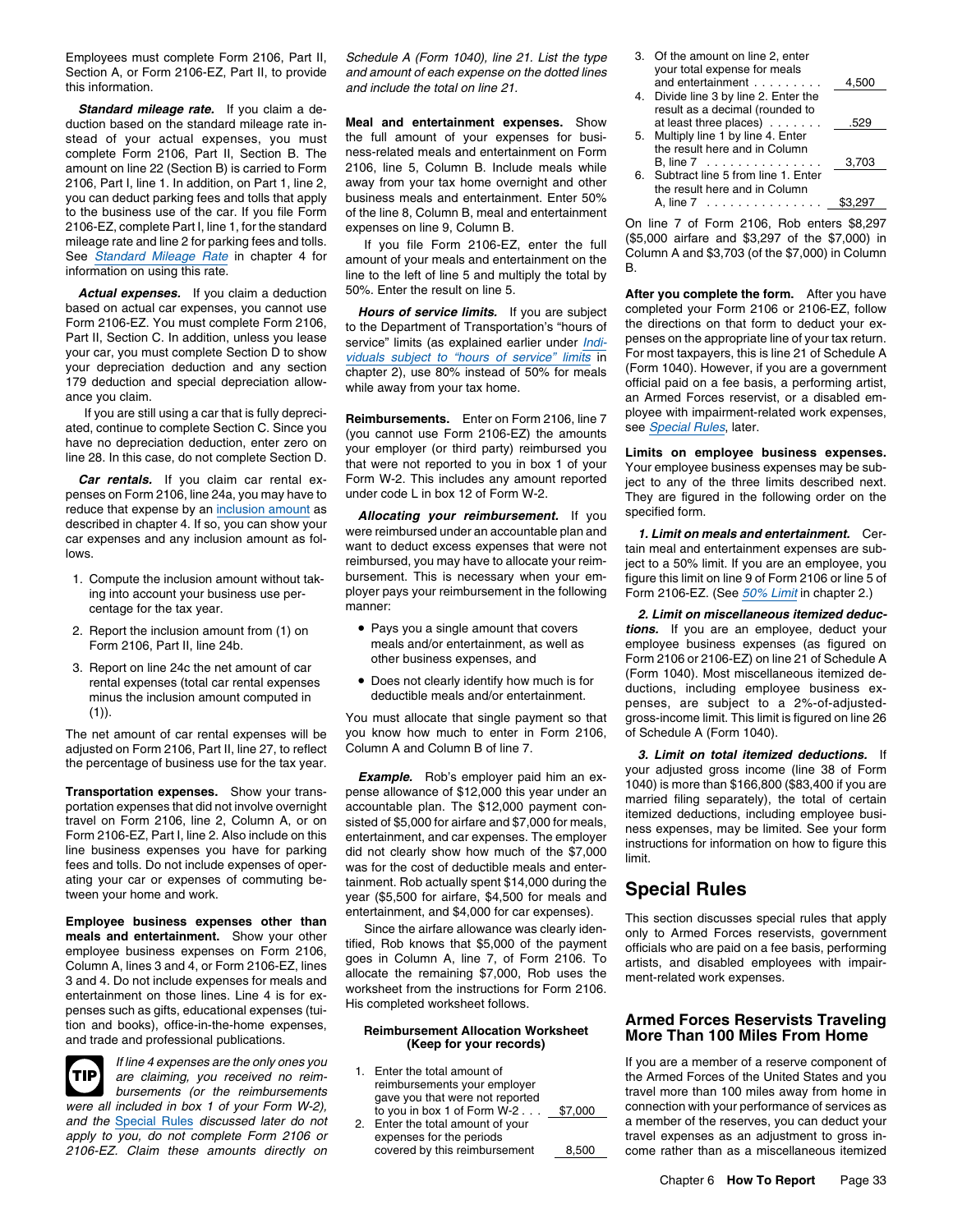deduct as an adjustment to gross income is **Performing Artists** Form 2106, line 10, or Form 2106-EZ, line 6, on<br>Imited to the regular federal per diem rate (for<br>
Finited to the regular federal per diem rate (for limited to the regular federal per diem rate (for<br>lodging, meals, and incidental expenses) and If you are a performing artist, you may qualify to the type and amount of this expense on the lodging, meals, and incidental expenses) and If you are a performing artist, you may qualify to the type and amount of this expense on the the standard mileage rate (for car expenses) deduct your employee business expenses the standard mileage rate (for car expenses) deduct your employee business expenses as an dotted line next to line 28. Enter your employee<br>plus any parking fees, ferry fees, and tolls. See adjustment to gross income rather plus any parking fees, ferry fees, and tolls. See adjustment to gross income rather than as a<br> *Per Diem and Car Allowances* earlier for more miscellaneous itemized deduction. To qualify,<br>
information. Any expenses in exce

member of a reserve component of the Armed<br>
Forces of the United States if you are in the 2. You receive at least \$200 each from any<br>
Army, Navy, Marine Corps, Air Force, or Coast<br>
Guard Reserve; the Army National Guard of Guard Reserve; the Army National Guard of the 3. Your related performing-arts business ex- You are disabled if you have:<br>
United States; the Air National Guard of the penses are more than 10% of your gross<br>
United States; United States; or the Reserve Corps of the Pub-<br>  $\frac{1}{2}$  income from the performance of those<br>
services

Ally limits your being employed, or **How to report.** If you have reserve-related 4. Your adjusted gross income is not more<br>travel that takes you more than 100 miles from than \$16,000 before deducting these busi- A physical travel that takes you more than 100 miles from than \$16,000 before deducting these busi-<br>home, you should first complete Form 2106 or ness expenses.<br>ample, a sight or hearing impairment) that home, you should first complete Form 2106 or ness expenses.<br>
Form 2106-EZ. Then include your expenses for the substantially limits one or more of your Form 2106-EZ. Then include your expenses for reserve travel over 100 miles from home, up to<br>the federal rate, from Form 2106, line 10, or<br>Form 2106-EZ, line 6, in the total on Form 1040, lived anart from your spouse at all times during<br>Form 2106-EZ, line 6, in the to

You cannot deduct expenses of travel that bined adjusted gross income.<br>does not take you more than 100 miles from home as an adjustment to gross income. In-<br>stead, you must complete Form 2106 or requirements, you should first complete Form used other than incidentally in your pe stead, you must complete Form 2106 or requirements, you should first complete Form used, other than incidentally, in your per-<br>2106-EZ and deduct those expenses as an 2106 or 2106-EZ. Then you include your per-<br>2106-EZ and 2106-EZ and deduct those expenses as an 2106 or 2106-EZ. Then you include your per-<br>itemized deduction on Schedule A (Form 1040), forming-arts-related expenses from Form 2106,

are paid in whole or in part on a fee basis. They<br>
can deduct their business expenses in perform-<br>
ing services in that job as an adjustment to gross<br>
income rather than as a miscellaneous itemized<br>
deduction.<br>
If you are

- 
- 
- 
- 

Form 2106-EZ, line 6, in the total on Form 1040, inved apart from your spouse at all times during ing, learning, or working.<br>Iine 24. Subtract this amount from the total on the tax year. If you file a joint return, you mus deduct the balance as an itemized deduction on as for both you and your spouse. However, require-<br>Schedule A (Form 1040), line 21. ment (4) applies to your and your spouse's com-<br>You cannot deduct expenses of travel that<br>h

forming-arts-related expenses from Form 2106, line 21. <br>
Not specifically come that line 10. or Form 2106-EZ, line 6, in the total on the Not specifically<br>
Eorm 1040 line 24 Form 1040, line 24.

If you do not meet all of the above require-**Officials Paid on a Fee Basis** ments, you do not qualify to deduct your ex-<br>penses as an adjustment to gross income. reader to do your work. You use the reader both

If you are a fee-basis official, include your penses are not subject to the used only for your work. You can deduct your<br>employee business expenses from Form 2106, 2%-of-adjusted-gross-income limit that applies expenses fo line 10, or Form 2106-EZ, line 6, in the total on to most other employee business expenses. Af-Form 1040, line 24. ter you complete Form 2106 or 2106-EZ, enter

deduction. The amount of expenses you can **Expenses of Certain** your impairment-related work expenses from

**Member of a reserve component.** You are a at least two employers. allowable expenses for attendant care at your member of a reserve component of the Armed expenses in connection

- lice Health Services. **ple**, blindness or deafness) that function-
	-

- 
- 
- Not specifically covered under other in-

Certain fee-basis officials can claim their em-<br>ployee business expenses whether or not they<br>itemize their other deductions on Schedule A<br>(Form 1040), line 21.<br>ployed by a state or local government and who<br>ployed by a stat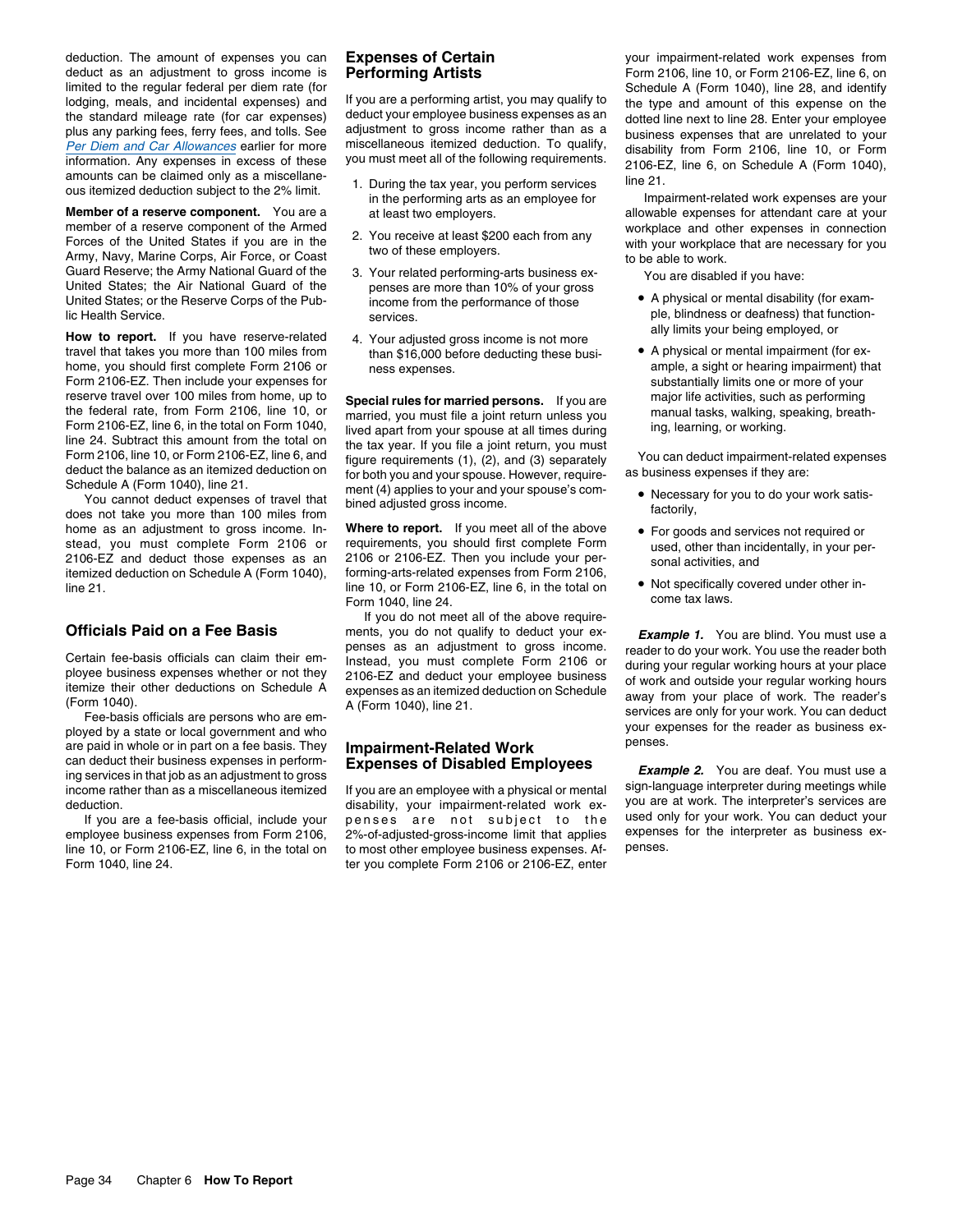uary 5, 2009. In 2009, he used the car 70% for justed basis to be \$9,478 (\$24,500  $\times$  70% –

expenses. He completes Part II, Section A, as ever, David's depreciation deduction is limited to (subject to the 2%-of-adjusted-gross-income shown later on his illustrated form. He does not \$7,672. He enters the appropriat claim the special depreciation allowance. He uses the MACRS double declining balance gas, oil, repairs, and insurance. He enters this

travel, entertainment, gift, and transportation ex- allowance to be \$8,575 (\$24,500 x 70% x 50%). and reports the total (\$11,151) on Part I, line 1.<br>penses on Forms 2106 and 2106-EZ. Business David's depreciation limit for penses on Forms 2106 and 2106-EZ. Business David's depreciation limit for 2009 is reduced<br>use of a car is shown using actual car expenses because his business use is less than 100%. He<br>in *Example 1* and the standard milea Example 2. Sample records that prove some of depreciation limit (\$10,960 (from the *Maximum* this amount on Part I, line 2. David's employer<br>the claimed expenses are also shown.<br>chapter 4)  $\times$  70%). David notes that his chapter 4)  $\times$  70%). David notes that his special transportation expenses. This amount was paid<br>allowance (\$8,575), exceeds, his depreciation from an accountable plan and was not shown on **Example 1.** David Pine purchased a new allowance (\$8,575) exceeds his depreciation from an accountable plan and was not shown on <br>In for \$24,500 (not including sales tax) on Jan-limit (\$7,672) for 2009. He then figures hi car for \$24,500 (not including sales tax) on Jan- limit (\$7,672) for 2009. He then figures his unad- David's Form W-2. However, since he is claim-<br>uary 5, 2009. In 2009, he used the car 70% for iusted basis to be \$9.478 ( business purposes. A sample page from David's \$7,672). David figures his MACRS depreciation ments, he must show the entire reimbursement logbook is illustrated in Table 6-2. He records his deduction to be \$1,896 (\$9,478 (u deduction to be \$1,896 (\$9,478 (unadjusted ba- amount on Part I, Column A, line 7. Since David business mileage (but not his personal miles) sis) x 20%). David figures his total depreciation had no meal or entertainment expenses, he enand expenses daily. deduction to be \$9,568 (\$7,672 (special allow-<br>David uses Form 2106 to claim actual car ance) + \$1,896 (MACRS depreciation)). How- Part Lline 10, He can deduct these expenses David uses Form 2106 to claim actual car ance) + \$1,896 (MACRS depreciation)). How-<br>expenses. He completes Part II, Section A, as ever, David's depreciation deduction is limited to (subject to the 2%-of-adjusted-gross-inco

**Illustrated Examples** method (200% DB) to determine his deprecia-<br>tion deduction. the 70% business use. He adds this amount The following examples illustrate the reporting of David first figures his special depreciation (\$3,479) to the depreciation deduction (\$7,672) travel, entertainment, gift, and transportation ex-<br>travel, entertainment, gif



|                              |                                                |                                   | <b>Odometer Readings</b> |             |                           | <b>Expenses</b>                           |                 |
|------------------------------|------------------------------------------------|-----------------------------------|--------------------------|-------------|---------------------------|-------------------------------------------|-----------------|
| <b>Date</b>                  | <b>Destination</b><br>(City, Town, or<br>Area) | <b>Business</b><br><b>Purpose</b> | <b>Start</b>             | <b>Stop</b> | <b>Miles</b><br>this trip | <b>Type</b><br>(Gas, oil, tolls,<br>etc.) | Amount          |
| 5/31/09                      |                                                |                                   |                          |             |                           |                                           |                 |
| 6/1/09                       | Local<br>(St. Louis)                           | Sales calls                       | 8.097                    | 8.188       | 91<br>Gas                 |                                           | \$25.50         |
| 6/2/09                       | Indianapolis                                   | Sales calls                       | 8,211                    | 8,486       | 275                       | Parking                                   | 6.50            |
| 6/3/09                       | Louisville                                     | See Bob Smith<br>(Pot. Client)    | 8,486                    | 8,599       | 113                       | Gas/Repair flat<br>tire                   | 30.00<br>105.00 |
| 6/4/09                       | Return to<br>St. Louis                         |                                   | 8,599                    | 8,875       | 276                       | Gas                                       | 27.50           |
| 6/5/09                       | Local<br>(St. Louis)                           | Sales calls                       | 8,914                    | 9.005       | 91                        |                                           |                 |
| 6/6/09                       |                                                |                                   |                          |             |                           |                                           |                 |
|                              | Weekly<br><b>Total</b>                         |                                   | 8.097                    | 9.005       | 846                       |                                           | \$194.50        |
| <b>Total</b><br>Year-to-Date |                                                |                                   |                          |             | 6,236                     |                                           | \$1,935.00      |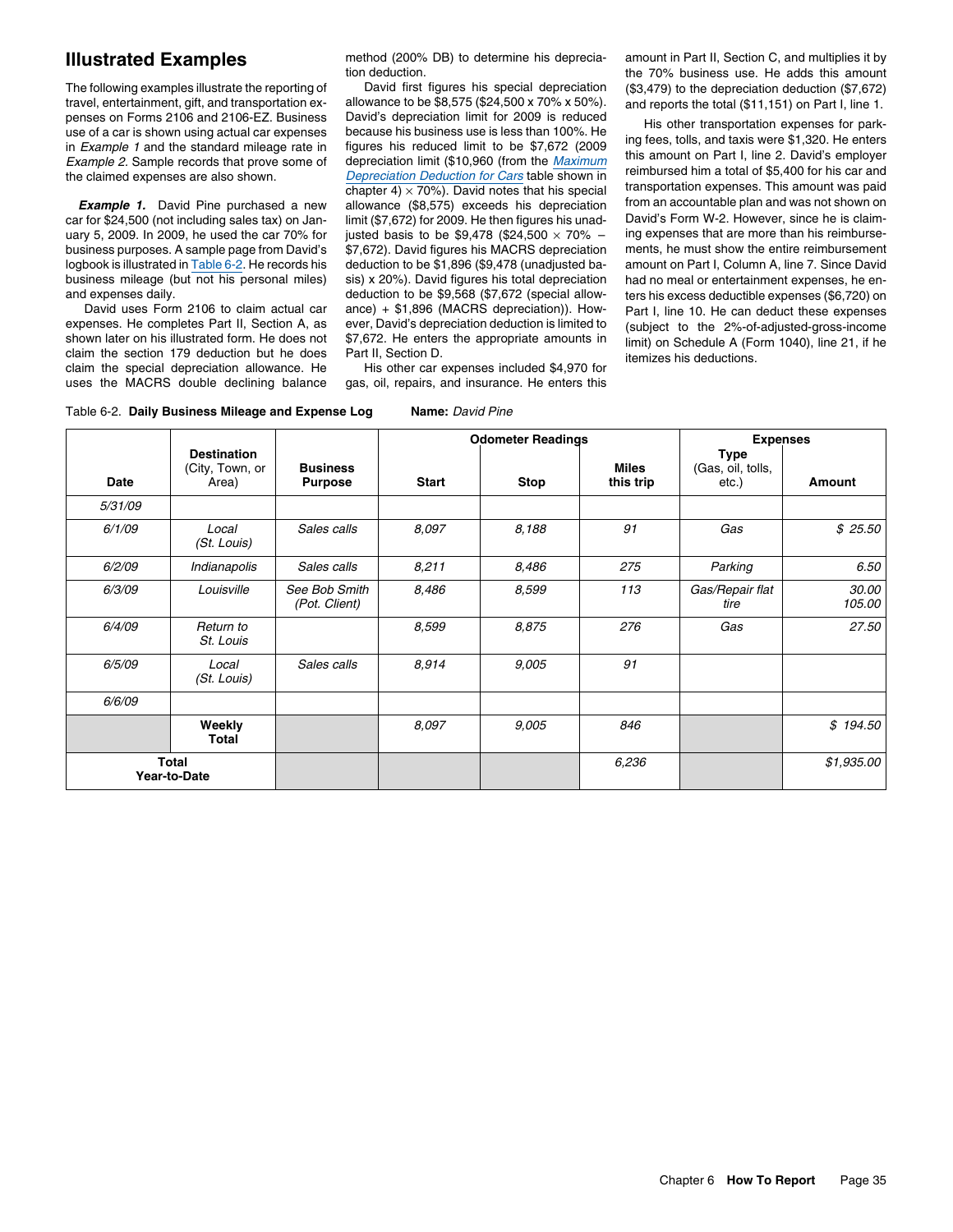# Form Department of the Treasury Internal Revenue Service (99)

# Employee Business Expenses

**See separate instructions.** 

**2009** Attachment

**Attach to Form 1040 or Form 1040NR.**

Your name **The Contract of the Contract of Contract of Contract of Contract of Contract of Contract of Contract of Contract of Contract of Contract of Contract of Contract of Contract of Contract of Contract of Contract of** 

David Pine 559-00-9559

OMB No. 1545-0074

Sequence No. **129**

**Part I** Employee Business Expenses and Reimbursements

|   | <b>Step 1 Enter Your Expenses</b>                                                                                                                           | Column A<br>Other Than Meals<br>and Entertainment |        |  | <b>Column B</b><br>Meals and<br>Entertainment |  |  |
|---|-------------------------------------------------------------------------------------------------------------------------------------------------------------|---------------------------------------------------|--------|--|-----------------------------------------------|--|--|
|   | Vehicle expense from line 22 or line 29. (Rural mail carriers: See<br>$instructions.)$                                                                      |                                                   | 11.151 |  |                                               |  |  |
|   | 2 Parking fees, tolls, and transportation, including train, bus, etc., that<br><b>did not</b> involve overnight travel or commuting to and from work        | 2                                                 | 1.320  |  |                                               |  |  |
|   | Travel expense while away from home overnight, including lodging,<br>airplane, car rental, etc. Do not include meals and entertainment.                     | 3                                                 |        |  |                                               |  |  |
|   | Business expenses not included on lines 1 through 3. Do not<br>include meals and entertainment                                                              | 4                                                 |        |  |                                               |  |  |
|   | Meals and entertainment expenses (see instructions)                                                                                                         | 5                                                 |        |  |                                               |  |  |
| 6 | <b>Total expenses.</b> In Column A, add lines 1 through 4 and enter the<br>result. In Column B, enter the amount from line 5<br>and a state of the state of | ิค                                                | 12.471 |  |                                               |  |  |

 **Note:** *If you were not reimbursed for any expenses in Step 1, skip line 7 and enter the amount from line 6 on line 8.* 

# **Step 2 Enter Reimbursements Received From Your Employer for Expenses Listed in Step 1**

| Enter reimbursements received from your employer that were not<br>reported to you in box 1 of Form W-2. Include any reimbursements                                                                                                              |      |  |  |
|-------------------------------------------------------------------------------------------------------------------------------------------------------------------------------------------------------------------------------------------------|------|--|--|
| reported under code "L" in box 12 of your Form W-2 (see                                                                                                                                                                                         |      |  |  |
| instructions).<br>a construction of the construction of the construction of the construction of the construction of the construction of the construction of the construction of the construction of the construction of the construction of the | 5400 |  |  |

# **Step 3 Figure Expenses To Deduct on Schedule A (Form 1040 or Form 1040NR)**

|     | 8 Subtract line 7 from line 6. If zero or less, enter -0-. However, if line<br>7 is greater than line 6 in Column A, report the excess as income<br>on Form 1040, line 7 (or on Form 1040NR, line 8) $\ldots$                                                                                                                                                                                  | 8  | 7,071           |   |    |                  |  |
|-----|------------------------------------------------------------------------------------------------------------------------------------------------------------------------------------------------------------------------------------------------------------------------------------------------------------------------------------------------------------------------------------------------|----|-----------------|---|----|------------------|--|
|     | <b>Note:</b> If <b>both columns</b> of line 8 are zero, you cannot deduct<br>employee business expenses. Stop here and attach Form 2106 to<br>your return.                                                                                                                                                                                                                                     |    |                 |   |    |                  |  |
|     | <b>9</b> In Column A, enter the amount from line 8. In Column B, multiply<br>line 8 by 50% (.50). (Employees subject to Department of<br>Transportation (DOT) hours of service limits: Multiply meal expenses<br>incurred while away from home on business by 80% (.80) instead of<br>50%. For details, see instructions.)                                                                     | -9 | 7.071           |   |    |                  |  |
| 10. | Add the amounts on line 9 of both columns and enter the total here. Also, enter the total on<br>Schedule A (Form 1040), line 21 (or on Schedule A (Form 1040NR), line 9). (Armed Forces<br>reservists, qualified performing artists, fee-basis state or local government officials, and<br>individuals with disabilities: See the instructions for special rules on where to enter the total.) |    |                 | ▶ | 10 | 7,071            |  |
|     | For Paperwork Reduction Act Notice, see instructions.                                                                                                                                                                                                                                                                                                                                          |    | Cat. No. 11700N |   |    | Form 2106 (2009) |  |

Page 36 Chapter 6 **How To Report**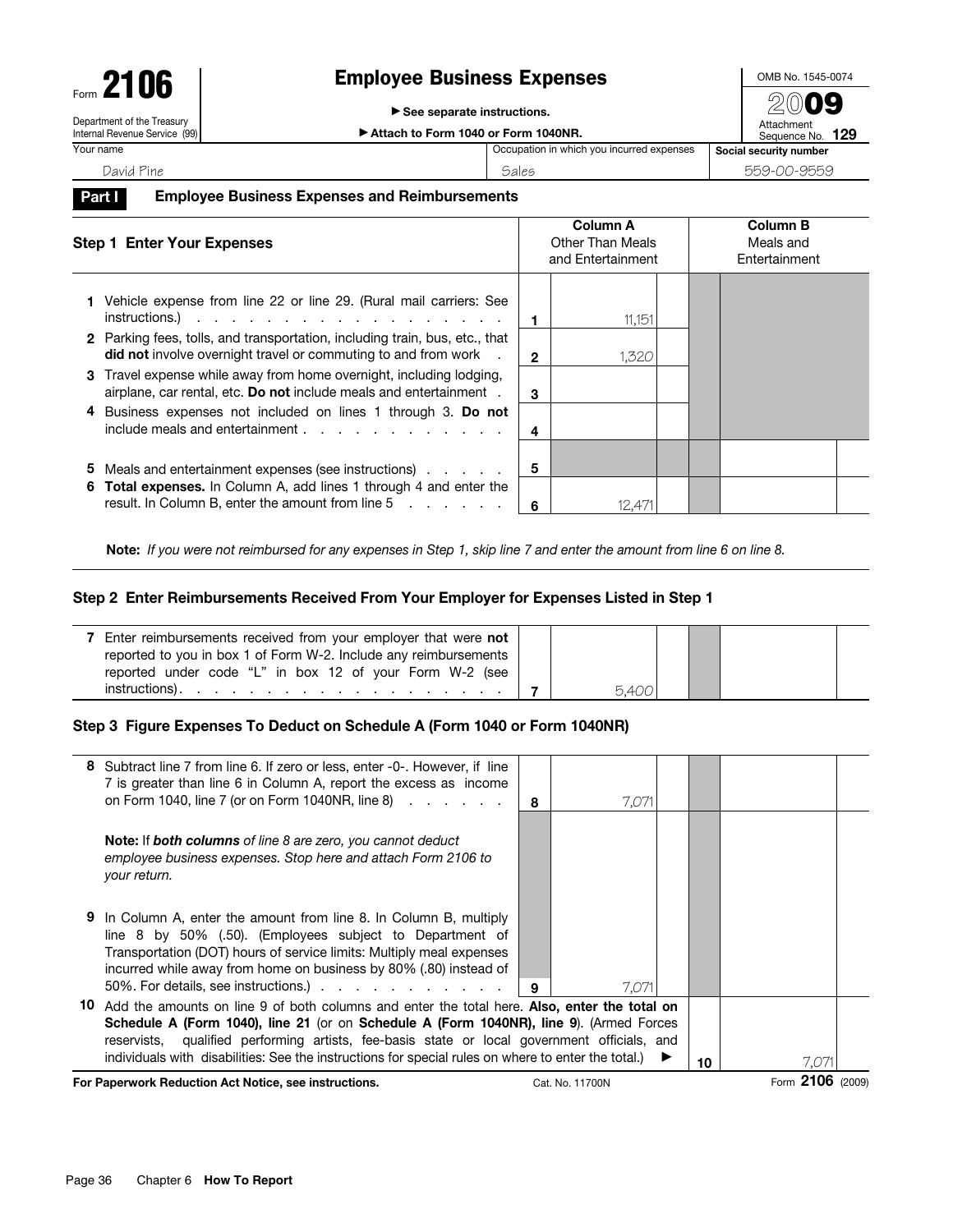| <b>Part II</b> | Form 2106 (2009)<br><b>Vehicle Expenses</b>                                                                                       |                 |                                                 |                      |    |                   |          |                |   | Page 2           |
|----------------|-----------------------------------------------------------------------------------------------------------------------------------|-----------------|-------------------------------------------------|----------------------|----|-------------------|----------|----------------|---|------------------|
|                | Section A-General Information (You must complete this section if you                                                              |                 |                                                 |                      |    |                   |          |                |   |                  |
|                | are claiming vehicle expenses.)                                                                                                   |                 |                                                 |                      |    | (a) Vehicle 1     |          | (b) Vehicle 2  |   |                  |
| 11             | Enter the date the vehicle was placed in service                                                                                  |                 |                                                 |                      | 11 | 5<br>$\mathbf{1}$ | 09       |                |   |                  |
| 12             | Total miles the vehicle was driven during 2009                                                                                    |                 |                                                 |                      | 12 | 20,000            | miles    |                |   | miles            |
| 13             | Business miles included on line 12                                                                                                |                 | the contract of the contract of the contract of |                      | 13 | 14,000            | miles    |                |   | miles            |
| 14             | Percent of business use. Divide line 13 by line 12                                                                                |                 |                                                 |                      | 14 | 70                | %        |                |   | %                |
| 15             | Average daily roundtrip commuting distance                                                                                        |                 |                                                 |                      | 15 |                   | 10 miles |                |   | miles            |
| 16             | Commuting miles included on line 12.                                                                                              |                 |                                                 |                      | 16 | 2,400 miles       |          |                |   | miles            |
| 17             | Other miles. Add lines 13 and 16 and subtract the total from line 12                                                              |                 |                                                 | $\sim$ $\sim$ $\sim$ | 17 | 3,600 miles       |          |                |   | miles            |
| 18             | Was your vehicle available for personal use during off-duty hours?                                                                |                 |                                                 |                      |    |                   |          | $\sqrt{ }$ Yes |   | <b>No</b>        |
| 19             | Do you (or your spouse) have another vehicle available for personal use?                                                          |                 |                                                 |                      |    |                   |          | <b>Yes</b>     | M | No               |
| 20             |                                                                                                                                   |                 |                                                 |                      |    |                   |          | $\vee$ Yes     |   | No               |
| 21             |                                                                                                                                   |                 |                                                 |                      |    |                   |          | I√ Yes         |   | <b>No</b>        |
|                | Section B-Standard Mileage Rate (See the instructions for Part II to find out whether to complete this section or Section C.)     |                 |                                                 |                      |    |                   |          |                |   |                  |
| 22             | Multiply line 13 by 55 $\phi$ (.55). Enter the result here and on line 1 $\cdots$<br><b>Section C-Actual Expenses</b>             |                 |                                                 | (a) Vehicle 1        |    |                   | 22       | (b) Vehicle 2  |   |                  |
| 23             | Gasoline, oil, repairs, vehicle                                                                                                   |                 |                                                 |                      |    |                   |          |                |   |                  |
|                | insurance, etc.                                                                                                                   | 23              |                                                 | 4,970                |    |                   |          |                |   |                  |
| 24a            | Vehicle rentals                                                                                                                   | 24a             |                                                 |                      |    |                   |          |                |   |                  |
| b              | Inclusion amount (see instructions)                                                                                               | 24 <sub>b</sub> |                                                 |                      |    |                   |          |                |   |                  |
| c              | Subtract line 24b from line 24a                                                                                                   | 24c             |                                                 |                      |    |                   |          |                |   |                  |
| 25             | Value of employer-provided                                                                                                        |                 |                                                 |                      |    |                   |          |                |   |                  |
|                | vehicle (applies only if 100% of                                                                                                  |                 |                                                 |                      |    |                   |          |                |   |                  |
|                | annual lease value was included                                                                                                   |                 |                                                 |                      |    |                   |          |                |   |                  |
|                | on Form W-2-see instructions)                                                                                                     | 25              |                                                 |                      |    |                   |          |                |   |                  |
| 26             | Add lines 23, 24c, and 25. .                                                                                                      | 26              |                                                 | 4,970                |    |                   |          |                |   |                  |
| 27             | Multiply line 26 by the percentage                                                                                                |                 |                                                 |                      |    |                   |          |                |   |                  |
|                | on line $14$                                                                                                                      | 27              |                                                 | 3,479                |    |                   |          |                |   |                  |
| 28             | Depreciation (see instructions).                                                                                                  | 28              |                                                 | 7,672                |    |                   |          |                |   |                  |
| 29             | Add lines 27 and 28. Enter total                                                                                                  |                 |                                                 |                      |    |                   |          |                |   |                  |
|                | here and on line $1 \ldots \ldots$                                                                                                | 29              |                                                 | 11,151               |    |                   |          |                |   |                  |
|                | Section D-Depreciation of Vehicles (Use this section only if you owned the vehicle and are completing Section C for the vehicle.) |                 | (a) Vehicle 1                                   |                      |    |                   |          | (b) Vehicle 2  |   |                  |
| 30             | Enter cost or other basis (see                                                                                                    |                 |                                                 |                      |    |                   |          |                |   |                  |
|                | instructions)                                                                                                                     | 30              | 24,500                                          |                      |    |                   |          |                |   |                  |
| 31             | Enter section 179 deduction and                                                                                                   |                 |                                                 |                      |    |                   |          |                |   |                  |
|                | special allowance (see                                                                                                            |                 |                                                 |                      |    |                   |          |                |   |                  |
|                | instructions)                                                                                                                     | 31              |                                                 | 7,672                |    |                   |          |                |   |                  |
| 32             |                                                                                                                                   |                 |                                                 |                      |    |                   |          |                |   |                  |
|                | Multiply line 30 by line 14 (see<br>instructions if you claimed the                                                               |                 |                                                 |                      |    |                   |          |                |   |                  |
|                | section 179 deduction or                                                                                                          |                 |                                                 |                      |    |                   |          |                |   |                  |
|                | special allowance)                                                                                                                | 32              | 9,478                                           |                      |    |                   |          |                |   |                  |
| 33             | Enter depreciation method and                                                                                                     |                 |                                                 |                      |    |                   |          |                |   |                  |
|                | percentage (see instructions)                                                                                                     | 33              | 200 DB 20%                                      |                      |    |                   |          |                |   |                  |
| 34             | Multiply line 32 by the percentage                                                                                                |                 |                                                 |                      |    |                   |          |                |   |                  |
|                | on line 33 (see instructions)                                                                                                     | 34              |                                                 | 1,896                |    |                   |          |                |   |                  |
| 35             | Add lines 31 and 34<br>and a state                                                                                                | 35              |                                                 | 9,568                |    |                   |          |                |   |                  |
| 36             | Enter the applicable limit explained<br>in the line 36 instructions                                                               |                 |                                                 |                      |    |                   |          |                |   |                  |
|                |                                                                                                                                   | 36              | 10,960                                          |                      |    |                   |          |                |   |                  |
| 37             | Multiply line 36 by the percentage<br>on line $14 \cdot \cdot \cdot \cdot \cdot \cdot$                                            | 37              |                                                 | 7,672                |    |                   |          |                |   |                  |
|                |                                                                                                                                   |                 |                                                 |                      |    |                   |          |                |   |                  |
| 38             | Enter the smaller of line 35 or                                                                                                   |                 |                                                 |                      |    |                   |          |                |   |                  |
|                | line 37. If you skipped lines 36<br>and 37, enter the amount from                                                                 |                 |                                                 |                      |    |                   |          |                |   |                  |
|                | line 35. Also enter this amount                                                                                                   |                 |                                                 |                      |    |                   |          |                |   |                  |
|                | on line 28 above.                                                                                                                 | 38              |                                                 | 7,672                |    |                   |          |                |   |                  |
|                |                                                                                                                                   |                 |                                                 |                      |    |                   |          |                |   | Form 2106 (2009) |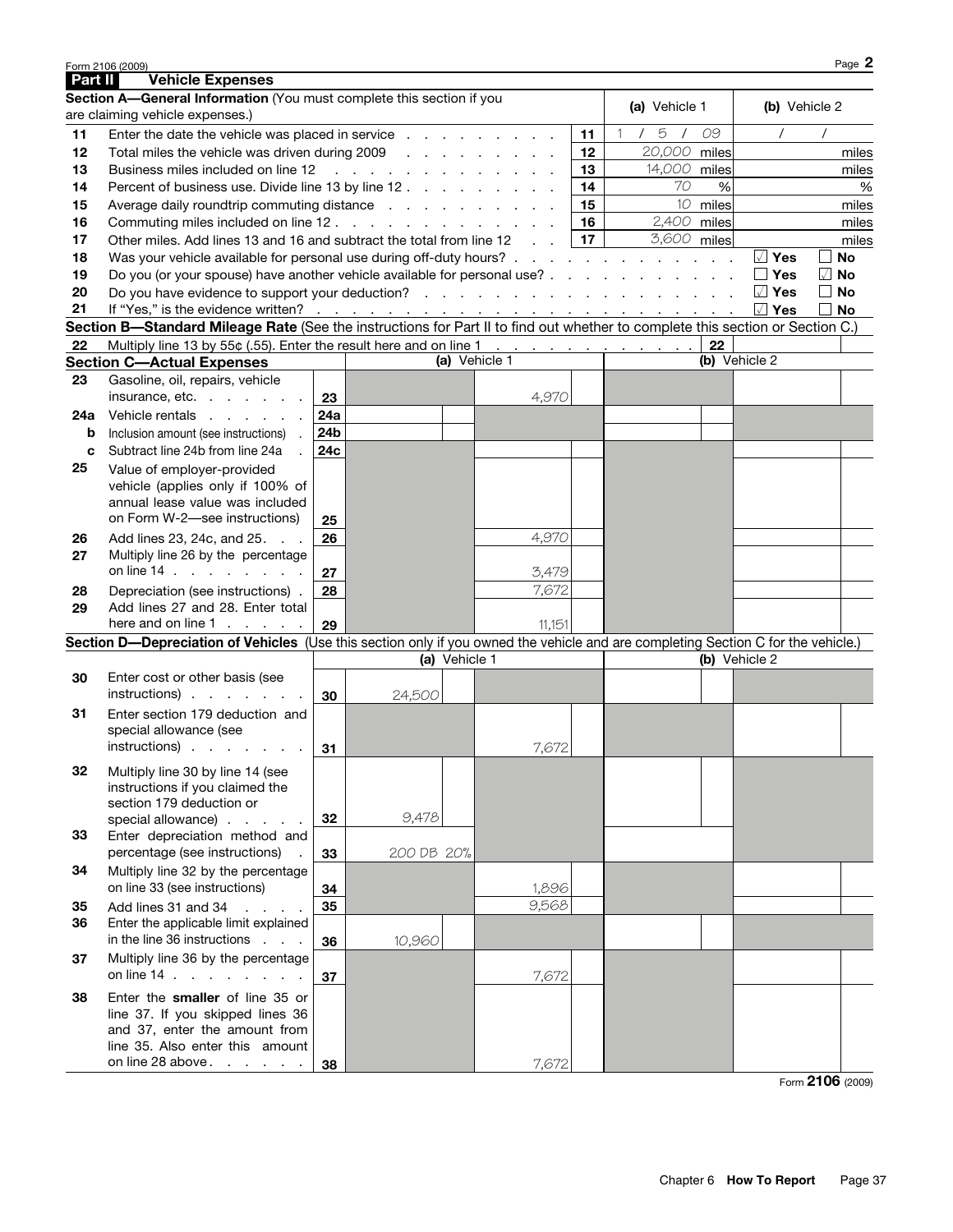Fashion Clothing Co. in Manhattan, NY. In a information in his Weekly Traveling Expense typical travel week, Bill leaves his home on Long and Entertainment Record, shown in Table 6-3. typical travel week, Bill leaves his home on Long and Entertainment Record, shown in Table 6-3.<br>Island on Monday morning and drives to Albany He obtains receipts for his expenses for lodging to exhibit the Fashion line for 3 days to prospec- and for any other expenses of \$75 or more.<br>tive customers. Then he drives to Troy to show During the year, Bill drove a total of 25,000 tive customers. Then he drives to Troy to show Fashion's new line of merchandise to Town De- miles of which 20,000 miles were for business. **Total \$37,599** partment Store, an old customer. While in Troy, Following the instructions for Form 2106-EZ, he talks with Tom Brown, purchasing agent for Part II, he answers all the questions and figures Bill received an allowance of \$33,000 Town Department Store, to discuss the new line. his car expense to be \$11,000 (20,000

business mileage, parking fees, and tolls for the 2106-EZ with his tax return. year.

*Example 2.* Bill Wilson is an employee of Bill records his expenses and other pertinent He obtains receipts for his expenses for lodging

| Amount                           |
|----------------------------------|
| 520<br>\$                        |
| 11,000                           |
| 3.861                            |
| 18.318                           |
| 3,250                            |
| Gifts, education, etc. __<br>650 |
| \$37,599                         |
|                                  |

Town Department Store, to discuss the new line. his car expense to be \$11,000 (20,000 × 55 (\$2,750 per month) to help offset his expenses.<br>He later takes John Smith of Attire Co. out to cents per mile). He later takes John Smith of Attire Co. out to cents per mile).<br>
did not have to account to his employer for dinner to discuss Attire Co.'s buying Fashion's His total employee business expenses are the reimbursement and th dinner to discuss Attire Co.'s buying Fashion's His total employee business expenses are the reimbursement and the \$33,000 was in-<br>shown in the following table. cluded as income in box 1 of his Form W-2. cluded as income in box 1 of his Form W-2.

Bill purchased his car on January 3, 2006. But a state of the state Bill's reimbursement was included He uses the standard mileage rate for car ex-<br> **He uses the standard mile-** in his income and he is using the standard milepense purposes. He records his total mileage, and the state of this car expenses, he files Form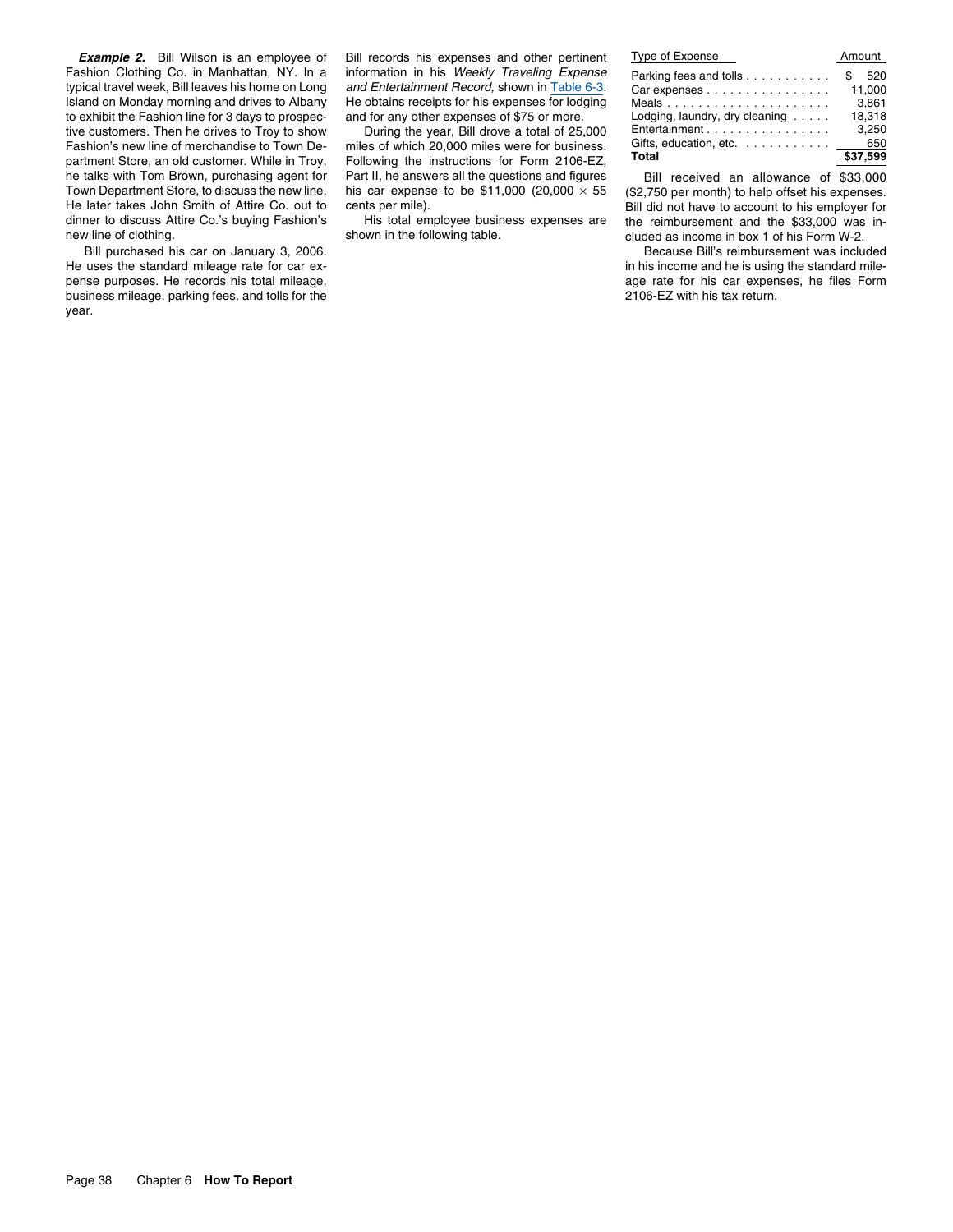# **THIS IS NOT AN OFFICIAL INTERNAL REVENUE FORM**

## Table 6-3. **Weekly Traveling Expense and Entertainment Record**

**From:** August 2, 2009 **To:** August 8, 2009 **Name:** Bill Wilson

| <b>Expenses</b>                                                                                                                                                       |        | Sunday             |       | Monday           |             | Tuesday   |        | Wednesday         |                  | Thursday                |        | Friday |        | Saturday                     | Total    |       |
|-----------------------------------------------------------------------------------------------------------------------------------------------------------------------|--------|--------------------|-------|------------------|-------------|-----------|--------|-------------------|------------------|-------------------------|--------|--------|--------|------------------------------|----------|-------|
| 1. Travel Expenses:<br>Airlines                                                                                                                                       |        |                    |       |                  |             |           |        |                   |                  |                         |        |        |        |                              |          |       |
| Excess Baggage                                                                                                                                                        |        |                    |       |                  |             |           |        |                   |                  |                         |        |        |        |                              |          |       |
| Bus - Train                                                                                                                                                           |        |                    |       |                  |             |           |        |                   |                  |                         |        |        |        |                              |          |       |
| Cab and Limousine                                                                                                                                                     |        |                    |       |                  |             |           |        |                   |                  |                         |        |        |        |                              |          |       |
| <b>Tips</b>                                                                                                                                                           |        |                    |       |                  |             |           |        |                   |                  |                         |        |        |        |                              |          |       |
| Porter                                                                                                                                                                |        |                    |       |                  |             |           |        |                   |                  |                         |        |        |        |                              |          |       |
| 2. Meals and Lodging:<br><b>Breakfast</b>                                                                                                                             |        |                    |       |                  |             |           | 8 75   |                   | 8 00             |                         | 8 25   |        | 900    |                              |          | 34 00 |
| Lunch                                                                                                                                                                 |        |                    |       |                  | $9 \mid 75$ |           | 10 00  |                   | 10 25            |                         | 10 25  |        | 10 50  |                              |          | 50 75 |
| Dinner                                                                                                                                                                |        |                    |       | 22 00            |             |           | 20 25  |                   | 21 50            |                         |        |        |        |                              |          | 63 75 |
| Hotel and Motel<br>(Detail in Schedule B)                                                                                                                             |        |                    |       | 111 00           |             | 111 00    |        | 111 00            |                  |                         | 97 00  |        |        |                              | 430 00   |       |
| 3. Entertainment<br>(Detail in Schedule C)                                                                                                                            |        |                    |       |                  |             |           |        |                   |                  | 130 00                  |        |        |        |                              | 130 00   |       |
| 4. Other Expenses:<br>Postage                                                                                                                                         |        |                    |       |                  |             |           |        |                   |                  |                         |        |        |        |                              |          |       |
| Telephone & Telegraph                                                                                                                                                 |        |                    |       |                  | 5 50        |           |        |                   |                  |                         |        |        | 4 00   |                              |          | 9 50  |
| <b>Stationery &amp; Printing</b>                                                                                                                                      |        |                    |       |                  |             |           |        |                   |                  |                         |        |        |        |                              |          |       |
| Stenographer                                                                                                                                                          |        |                    |       |                  |             |           |        |                   |                  |                         |        |        |        |                              |          |       |
| Sample Room                                                                                                                                                           |        |                    |       |                  |             |           | 75 00  | 75 00             |                  |                         |        |        |        |                              | 150 00   |       |
| Advertising                                                                                                                                                           |        |                    |       |                  |             |           |        |                   |                  |                         |        |        |        |                              |          |       |
| Assistant(s) & Model(s)                                                                                                                                               |        |                    |       |                  |             | 150 00    |        | 150 00            |                  |                         |        |        |        |                              | 300 00   |       |
| <b>Trade Shows</b>                                                                                                                                                    |        |                    |       |                  |             |           |        |                   |                  |                         |        |        |        |                              |          |       |
| 5. Car Expenses: (List all car expenses - the division between business and personal expenses may be made at the end of the year.)<br>(Detail mileage in Schedule A.) |        |                    |       |                  |             |           |        |                   |                  |                         |        |        |        |                              |          |       |
| Gas, oil, lube, wash                                                                                                                                                  |        |                    |       |                  |             |           |        |                   |                  |                         |        |        |        |                              |          |       |
| Repairs, parts                                                                                                                                                        |        |                    |       |                  |             |           |        |                   |                  |                         |        |        |        |                              |          |       |
| Tires, supplies                                                                                                                                                       |        |                    |       |                  |             |           |        |                   |                  |                         |        |        |        |                              |          |       |
| Parking fees, tolls                                                                                                                                                   |        |                    |       |                  | 8 00        |           |        |                   |                  |                         | 6 00   |        | 6 00   |                              |          | 20 00 |
| 6. Other (Identify)                                                                                                                                                   |        |                    |       |                  |             |           |        |                   |                  |                         |        |        |        |                              |          |       |
| <b>Total</b>                                                                                                                                                          |        |                    |       | 156 25           |             | 375 00    |        | 375 75            |                  | 251 50                  |        |        | 29 50  |                              | 1,158 50 |       |
| Note: Attach receipted bills for (1) ALL lodging and (2) any other expenses of \$75.00 or more.                                                                       |        |                    |       |                  |             |           |        |                   |                  |                         |        |        |        |                              |          |       |
| Schedule A - Car                                                                                                                                                      |        |                    |       |                  |             |           |        |                   |                  |                         |        |        |        |                              |          |       |
| Mileage: End                                                                                                                                                          |        |                    |       |                  | 57,600      |           | 57,620 |                   | 57,650           |                         | 57,660 |        | 57,840 |                              |          |       |
| Start                                                                                                                                                                 |        |                    |       |                  | 57,445      |           | 57,600 |                   | 57,620           |                         | 57,650 |        | 57,660 |                              |          |       |
| Total                                                                                                                                                                 |        |                    |       |                  | 155         |           | $20\,$ |                   | 30               |                         | 10     |        | 180    |                              | 395      |       |
| <b>Business Mileage</b>                                                                                                                                               |        |                    |       |                  | 155         |           | 20     |                   | $30\,$           |                         | 10     |        | 170    |                              | 385      |       |
| Schedule B - Lodging                                                                                                                                                  |        |                    |       |                  |             |           |        |                   |                  |                         |        |        |        |                              |          |       |
| Hotel<br>or                                                                                                                                                           | Name   |                    |       | <b>Bay Hotel</b> |             | Bay Hotel |        | <b>Bay Hotel</b>  |                  | Modern Hotel            |        |        |        |                              |          |       |
| Motel                                                                                                                                                                 | City   |                    |       | Albany           |             | Albany    |        | Albany            |                  | Troy                    |        |        |        |                              |          |       |
| Schedule C - Entertainment                                                                                                                                            |        |                    |       |                  |             |           |        |                   |                  |                         |        |        |        |                              |          |       |
| Date                                                                                                                                                                  | Item   |                    | Place |                  |             | Amount    |        |                   |                  | <b>Business Purpose</b> |        |        |        | <b>Business Relationship</b> |          |       |
| August 6, 2009                                                                                                                                                        | Bar    | John's Steak House |       |                  |             |           | 55 00  | Discuss purchases | Smith-Attire Co. |                         |        |        |        |                              |          |       |
|                                                                                                                                                                       | Dinner | Troy               |       |                  |             |           | 75 00  |                   |                  |                         |        |        |        |                              |          |       |
|                                                                                                                                                                       |        |                    |       |                  |             |           |        |                   |                  |                         |        |        |        |                              |          |       |
|                                                                                                                                                                       |        |                    |       |                  |             |           |        |                   |                  |                         |        |        |        |                              |          |       |

WEEKLY REIMBURSEMENTS:

Travel and transportation expenses ....<u> N/A</u><br>Other reimbursements ............<br>TOTAL .........................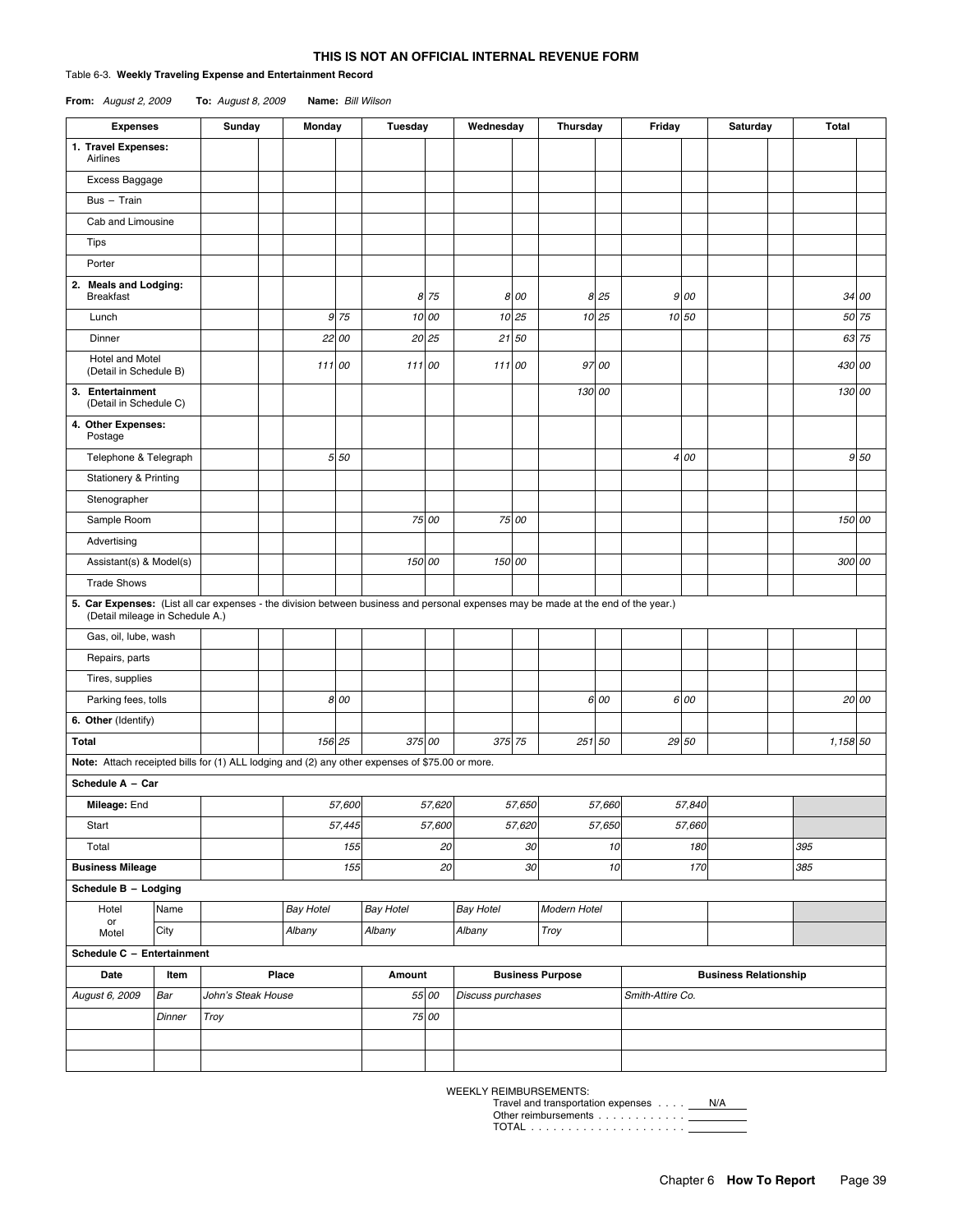

Department of the Treasury Internal Revenue Service (99)

# Unreimbursed Employee Business Expenses

| OMB No. 1545-0074 |  |
|-------------------|--|
| 2009              |  |
| Attachment        |  |

Sequence No. **129A**

 **Attach to Form 1040 or Form 1040NR.**

| Your name      | Occupation in which you i<br>incurred expenses<br>. | ⊩ Social securitv number           |
|----------------|-----------------------------------------------------|------------------------------------|
| Bill<br>Wilson | <b>Sales</b>                                        | ----<br>hhhr<br>nnn<br>ンンンこ<br>ンンこ |

# **You Can Use This Form Only if All of the Following Apply.**

● You are an employee deducting ordinary and necessary expenses attributable to your job. An ordinary expense is one that is common and accepted in your field of trade, business, or profession. A necessary expense is one that is helpful and appropriate for your business. An expense does not have to be required to be considered necessary.

● You **do not** get reimbursed by your employer for any expenses (amounts your employer included in box 1 of your Form W-2 are not considered reimbursements for this purpose).

● If you are claiming vehicle expense, you are using the standard mileage rate for 2009.

Caution: You can use the standard mileage rate for 2009 only if: (a) you owned the vehicle and used the standard mileage rate for the first year you placed the *vehicle in service, or (b) you leased the vehicle and used the standard mileage rate for the portion of the lease period after 1997.*

| Part I. | <b>Figure Your Expenses</b> |  |
|---------|-----------------------------|--|
|---------|-----------------------------|--|

|   | Vehicle expense using the standard mileage rate. Complete Part II and multiply line 8a by 55¢<br>a constitution of the constitution of the constitution of the constitution of the constitution of the constitution of the constitution of the constitution of the constitution of the constitution of the constitution of the<br>(.55)                      | $\overline{\mathbf{1}}$ | 11,000 |
|---|--------------------------------------------------------------------------------------------------------------------------------------------------------------------------------------------------------------------------------------------------------------------------------------------------------------------------------------------------------------|-------------------------|--------|
| 2 | Parking fees, tolls, and transportation, including train, bus, etc., that <b>did not</b> involve overnight                                                                                                                                                                                                                                                   | $\overline{2}$          | 520    |
| 3 | Travel expense while away from home overnight, including lodging, airplane, car rental, etc. Do                                                                                                                                                                                                                                                              | 3                       | 18,318 |
| 4 | Business expenses not included on lines 1 through 3. Do not include meals and<br>entertainment<br>de la caractería de la caractería de la caractería de la caractería de la caractería                                                                                                                                                                       | 4                       | 650    |
| 5 | Meals and entertainment expenses: $\frac{2}{3}$ 7,111 $\times$ 50% (.50). (Employees subject to<br>Department of Transportation (DOT) hours of service limits: Multiply meal expenses incurred<br>while away from home on business by 80% (.80) instead of 50%. For details, see instructions.)                                                              | 5                       | 3.556  |
| 6 | Total expenses. Add lines 1 through 5. Enter here and on Schedule A (Form 1040), line 21 (or<br>on Schedule A (Form 1040NR), line 9). (Armed Forces reservists, fee-basis state or local<br>government officials, qualified performing artists, and individuals with disabilities: See the<br>instructions for special rules on where to enter this amount.) | 6                       | 34.044 |

**Part II** Information on Your Vehicle. Complete this part only if you are claiming vehicle expense on line 1.

**7** When did you place your vehicle in service for business use? (month, day, year) **8** Of the total number of miles you drove your vehicle during 2009, enter the number of miles you used your vehicle for: **a** Business \_\_\_\_\_\_\_\_20,000\_\_\_\_\_\_\_\_ **b** Commuting (see instructions) \_\_\_\_\_\_\_2,600\_\_\_\_\_\_\_\_ **c** Other \_\_\_\_\_\_\_\_2,400 **9** Was your vehicle available for personal use during off-duty hours? ............. **10** Do you (or your spouse) have another vehicle available for personal use? ...................... 1/3/2006  $\Box$  Yes  $\Box$  No  $\sqrt{ }$  Yes  $\Box$  No

| For Paperwork Reduction Act Notice, see page 4. |  |  | Cat. No. 20604Q |  |  |  |  |  |  | Form 2106-EZ (2009) |  |
|-------------------------------------------------|--|--|-----------------|--|--|--|--|--|--|---------------------|--|
|                                                 |  |  |                 |  |  |  |  |  |  |                     |  |
|                                                 |  |  |                 |  |  |  |  |  |  |                     |  |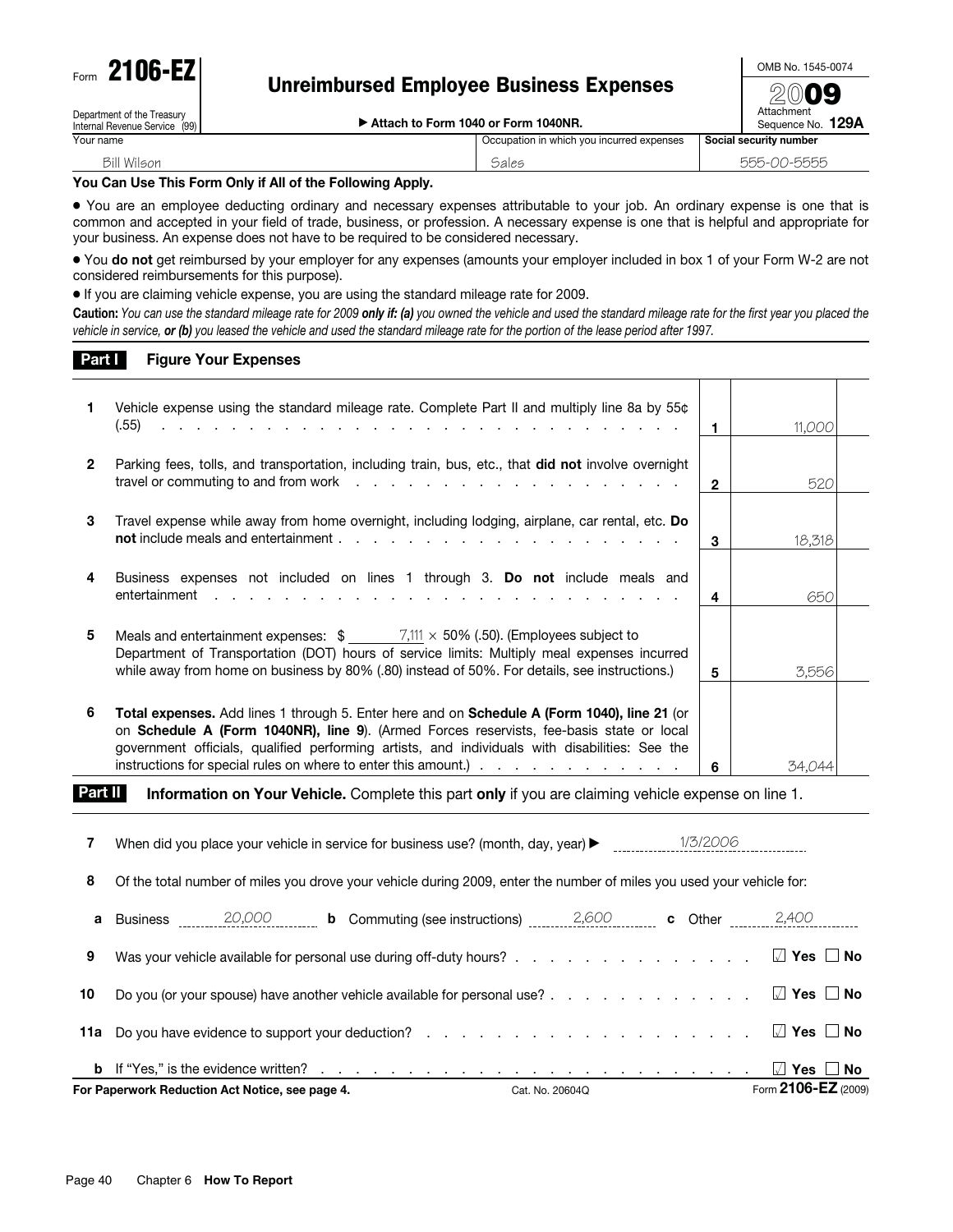order free publications and forms, ask tax ques-<br>
TeleTax topics (recorded tax information) you<br> **Phone.** Many services are available by<br>
nhone<br>
nhone tions, and get information from the IRS in sev- can listen to on your telephone. eral ways. By selecting the method that is best Accessible versions of IRS published prodfor you, you will have quick and easy access to ucts are available on request in a variety of  $\bullet$  Ordering forms, instructions, and publica-<br>tax help.

Contacting your Taxpayer Advocate. The<br>
Taxpayer Advocate Service (TAS) is an inde-<br>
pendent organization within the IRS whose em-<br>
ployees assist taxpayers who are experiencing<br>
in resolv-<br>
Ex Assistance (VITA) program is economic harm, who are seeking help in resolver<br>ing tax problems that have not been resolved<br>through normal channels, or who believe that an<br>IRS system or procedure is not working as it<br>is the system of procedure is not wo

- 
- 
- You may be eligible for TAS help if you<br>have tried to resolve your tax problem<br>through normal IRS channels and have<br>gotten nowhere, or you believe an IRS<br>procedure just isn't working as it should.<br>procedure just isn't wo
- TAS helps taxpayers whose problems are www.irs.gov and enter keyword "VITA" in the causing financial difficulty or significant upper right-hand corner.<br>
cost, including the cost of professional representation. This inclu
- TAS employees know the IRS and how to navigate it. We will listen to your problem, help you understand what needs to be available free to eligible taxpayers.<br>
done to resolve it, and stay with you every available free to eligible taxpayers.<br>
done to resolve it, and stay with you every available free to e
- 
- 

The Low Income Taxpayer Clinic program Case of the Countries of the Case of a provision of the Search publications online by topic or return refund, call 1-800-829-1954.<br>IRS and whose income is below a certain level. Reywo IRS and whose income is below a certain level.<br>
LITCs are independent from the IRS. Most **•** Use the online Internal Revenue Code, *Services*. To ensure IRS representatives give<br>
LITCs can provide representation before t Elitos can provide report from the internet of the state of the Section of the Section of the Section of the Section of the Section of the Section of the Section of the Section of the Section of the Section of the Section and other issues for free or a small fee. If an vertical Revenue Bulletins (IRBs) of our telephone services. One method is for a published in the last few years.<br>
individual's native language is not English, some published clinics can provide multilingual information<br>about taxpayer rights and responsibilities. For<br>more information, see Publication 4134, Low<br>Income Taxpayer Clinic List. This publication is<br> $\frac{irs.gov/individuals}{s}$ . available at *www.irs.gov*, by calling • Determine if Form 6251 must be filed by **Walk-in.** Many products and services 1-800-TAX-FORM (1-800-829-3676), or at your using our Alternative Minimum Tax (AMT) are available on a walk-in basis. local IRS office. Assistant.

**Free tax services.** To find out what services . Sign up to receive local and national tax . Products. You can walk in to many post are available, get Publication 910, IRS Guide to onews by email. The state of the solution offices, libraries, and IRS offices to pick up

Free Tax Services. It contains lists of free tax • Get information on starting and operating How To Get Tax Help information sources, including publications, a small business. services, and free tax education and assistance You can get help with unresolved tax issues, programs. It also has an index of over 100 order free publications and forms, ask tax ques-<br>Order free publications and forms, ask tax ques-<br>

IRS system or procedure is not working as it<br>should. Here are seven things every taxpayer tax returns. Many VITA sites offer free electronic<br>should know about TAS:<br>Thing and all volunteers will let you know about<br>should kn TAS is your voice at the IRS. credits and deductions you may be entitled to<br>• TAS is your voice at the IRS. claim. To find the nearest Vita or TCE site, call plain IRS letters, request adjustments to • plain IRS letters, r

Iored to meet your needs.<br>Tax-Aide counseling program. To find the near-<br>est AARP Tax-Aide site, call 1-888-227-7669 or the number, go to www.irs.gov/localcon-<br>est AARP Tax-Aide site, call 1-888-227-7669 or the number, go

- 
- step of the way until your problem is re- Check the status of your 2009 refund. Go

- 
- Order IRS products online.  $\bullet$
- 
- 
- 
- 
- 
- 
- 



- alternative formats for people with disabilities.<br>tions. Call 1-800-TAX FORM
	-
- Our service is free, confidential, and tai-<br>Intervity the TCE program, AARP offers the ment plan. Call your local Taxpayer Assis-<br>Intervity on the TCE program, AARP offers the ment plan. Call your local Taxpayer Assis-
- THE PRESS FOR THE STATE STATE THE STATE OF THE STATE OF THE STATE OF THE STATE OF THE STATE OF THE STATE OF THE STATE OF THE STATE OF THE STATE OF THE STATE OF THE STATE OF THE STATE OF THE STATE OF THE STATE OF THE STATE
	- as well as individuals.<br>
	TAS employees know the IRS and how to erecorded messages covering<br>
	Fact to pre-recorded messages covering<br>
	Fact to pre-recorded messages covering<br>
	E-file your return. Find out about commer-<br>
	Variou
- done to resolve it, and stay with you every divaliable free to eligible taxpayers.<br>
step of the way until your problem is re-<br>
Scheck the status of your 2009 refund. Go during business hours or 1-800-829-4477 solved.<br>
to to the change of the control of the control of the www.irs.gov and click on Where's My Re-<br>
The base a week). Wait at least 72 • TAS has at least one local taxpayer advo-<br>fund. Wait at least 72 hours after the IRS extra in the IRS acknowledges receipt • TAS has at least one local taxpayer advocate in every state in the URS and Puerto Folious Column in the URS and Puerto Folious Column local advocate, whose number is in your and lyour c-filed return, or 3 to 4 weeks aft • You can learn about your rights and re- status of your refund and are not given the •Pownload forms, instructions, and publica-<br>sponsibilities as a taxpayer by visiting our date it will be issued, please wait until the<br>online tax toolkit at www.taxtoolkit.irs.gov.<br>next week before checking back.
- **Low Income Taxpayer Clinics (LITCs).** Order IHS products online. Other refund information. To check the **Low Income Taxpayer Clinics (LITCs).** Research your tax questions online. • • • • • • • • •

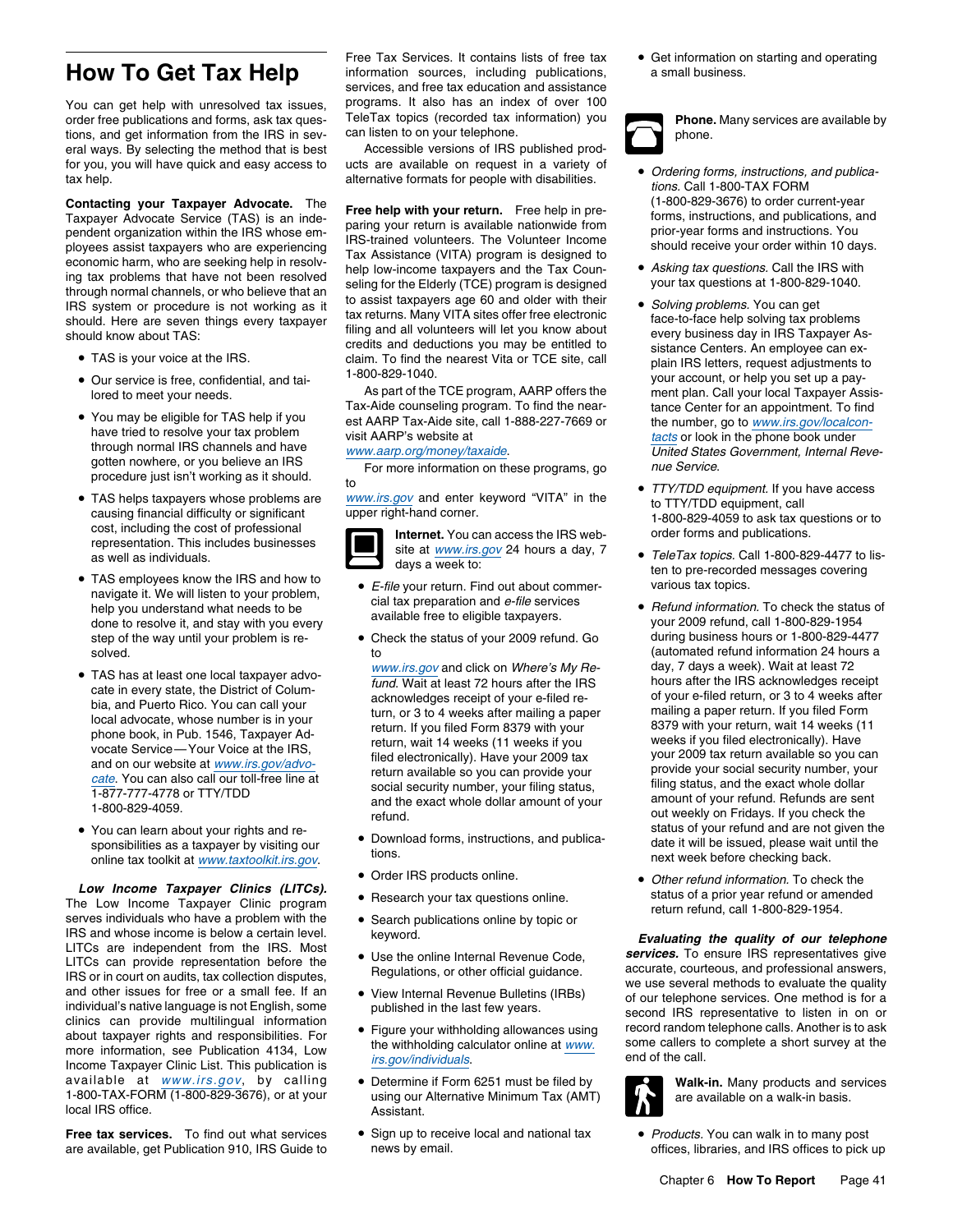certain forms, instructions, and publica- office, go to • Toll-free and email technical support. tions. Some IRS offices, libraries, grocery www.irs.gov/localcontacts or look in the • Two releases during the year.<br>stores, copy centers, city and county gov-<br>mone book under United States Governstores, come in the stores, come in the year.<br>
stores, copy centers, city and county gov-<br>
ernment offices, credit unions, and office ment, Internal Revenue Service. The first release will ship the beginning<br>
supply stores

 Services. You can walk in to your local Taxpayer Assistance Center every busi-<br>Taxpayer Assistance Center every busi-<br>ness dou far personal face to face to y ness day for personal, face-to-face tax **Bloomington, IL 61705-6613**<br>help. An employee can explain IRS letters, Bloomington, IL 61705-6613 request adjustments to your tax account,<br>or help you set up a payment plan. If you<br>need to resolve a tax problem, have ques-<br>tions about how the tax law applies to your<br>individual tax return, or you are more com-<br>individua visit your local Taxpayer Assistance<br>Center where you can spread out your **exercise and your state inclusion** and publicaessary—just walk in. If you prefer, you finding aid. <br>
can call your local Center and leave a can call your local Center and Leave and Leave and Leave and Leave an<br>
message requesting an appointment to recast of Tax law fr message requesting an appointment to re-<br>solve a tax account issue. A representa- • Tax Topics from the IRS telephone re- you leased a truck or van. ment at your convenience. If you have an • Internal Revenue Code—Title 26 of the you leased an electric car before 2007.<br>S. Code. examples an electric car before 2007. If any of the security you that is very the contributi  $\frac{1}{2}$  appointment can be requested. All other  $\frac{1}{2}$  issues will be handled without an appoint-<br>issues will be handled without an appoint-<br>ment. To find the number of your local  $\frac{1}{2}$  internal Revenue Bulletins ment. To find the number of your local

available to print from a CD or photocopy<br>from reproducible proofs. Also, some IRS<br>offices and libraries have the Internal Rev-<br>enue Code, regulations, Internal Revenue<br>enue Code, regulations, Internal Revenue<br>and the addr

- 
- 
- tive face-to-face. No appointment is nec-<br>essary—just walk in. If you prefer, you exactly finding aid.
	- Tax law frequently asked questions.
	-
	-
	-
	-
- 
- -
	-

enue Code, regulations, Internal Revenue<br>Bulletins, and Cumulative Bulletins avail-<br>able for research purposes. The received. The matter your request is information Service (NTIS) at www.irs.gov/<br>cdorders for \$30 (no handl 1-877-233-6767 toll free to buy the DVD for \$30<br>Internal Revenue Service  $\binom{1}{k}$  only a \$6 handling fee)

Fortable talking with someone in person, and the lications.<br>
Fortable talking with someone in person, lications.<br>
visit your local Taxpayer Assistance **in the lications** inclusion amounts that you may need to report if Center where you can spread out your<br>records and talk with an IRS representa-<br>tive face-to-face. No appointment is nec-<br>tive face-to-face. No appointment is nec-<br>Tax Map: an electronic research tool and<br>and numbered.<br>numbe

The will call you back within 2 business appoint sponse system.<br>  $\begin{array}{r}\n\text{days to schedule an in-person appoint}\n\end{array}$  an  $\begin{array}{r}\n\text{shows an example of a problem of the image is given by the image of the matrix is given by the image of the matrix is given by the image of the matrix is given by the image of the matrix is given by the image of the matrix is given by the image of the matrix is given by the image of the matrix is given by the image of the matrix is given by the image of the matrix is given by the image of the matrix is given by the image of the matrix is given by the image of the matrix is given by the image of the matrix$ 

ongoing, complex tax account problem or  $\bullet$  C.S. Code.<br>
a special need, such as a disability, an  $\bullet$  Fill-in, print, and save features for most tax for the year you first leased the car. (See chapter appointment can be r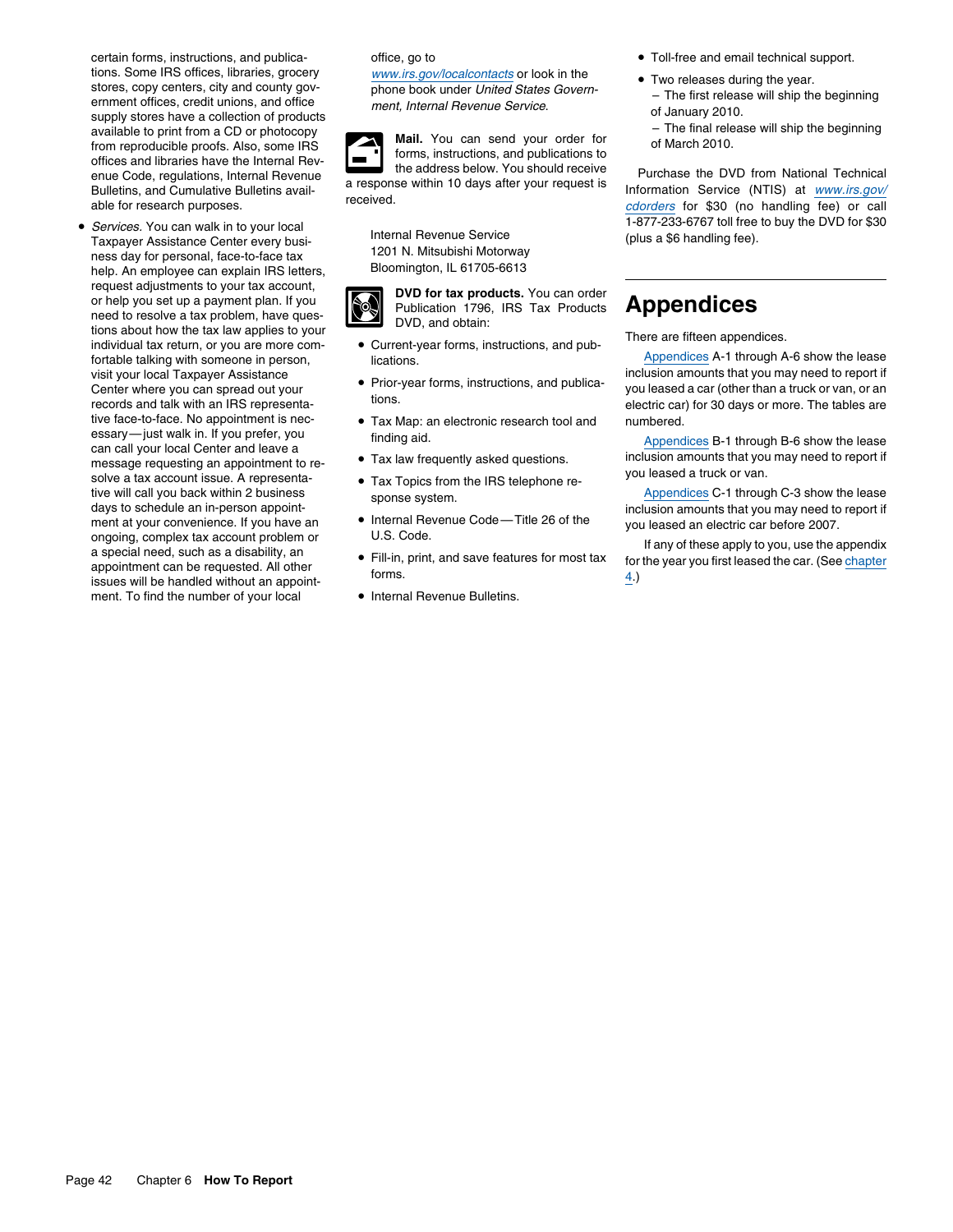|              |                          |                                     |                                     | Tax Year of Lease <sup>1</sup>      |                                     |                                     |
|--------------|--------------------------|-------------------------------------|-------------------------------------|-------------------------------------|-------------------------------------|-------------------------------------|
|              | <b>Fair Market Value</b> | For Lease Term<br>Beginning in 2000 | For Lease Term<br>Beginning in 2001 | For Lease Term<br>Beginning in 2002 | For Lease Term<br>Beginning in 2003 | For Lease Term<br>Beginning in 2004 |
| Over         | Not Over                 | 5th and Later                       | 5th and Later                       | 5th and Later                       | 5th and Later                       | 5th and Later                       |
| \$<br>15,500 | \$<br>15,800             | \$<br>12                            | \$<br>11                            | \$<br>6                             | \$<br>0                             | \$<br>0                             |
| 15,800       | 16,100                   | 23                                  | 22                                  | 13                                  | 0                                   | 0                                   |
| 16,100       | 16,400                   | 34                                  | 33                                  | 19                                  | 0                                   | 0                                   |
| 16,400       | 16,700                   | 45                                  | 44                                  | 26                                  | 0                                   | 0                                   |
|              |                          | 57                                  | 56                                  |                                     | 0                                   | 0                                   |
| 16,700       | 17,000                   |                                     |                                     | 31                                  |                                     |                                     |
| 17,000       | 17,500                   | 72                                  | 70                                  | 40                                  | 0                                   | 0                                   |
| 17,500       | 18,000                   | 91                                  | 89                                  | 50                                  | 0                                   | 48                                  |
| 18,000       | 18,500                   | 109                                 | 107                                 | 61                                  | 45                                  | 56                                  |
| 18,500       | 19,000                   | 128                                 | 125                                 | 72                                  | 53                                  | 65                                  |
| 19,000       | 19,500                   | 147                                 | 143                                 | 82                                  | 61                                  | 73                                  |
| 19,500       | 20,000                   | 166                                 | 162                                 | 93                                  | 69                                  | 81                                  |
|              |                          |                                     |                                     |                                     |                                     |                                     |
| 20,000       | 20,500                   | 185                                 | 181                                 | 103                                 | 77                                  | 89                                  |
| 20,500       | 21,000                   | 204                                 | 199                                 | 114                                 | 85                                  | 97                                  |
| 21,000       | 21,500                   | 222                                 | 217                                 | 123                                 | 92                                  | 106                                 |
| 21,500       | 22,000                   | 241                                 | 236                                 | 134                                 | 100                                 | 114                                 |
| 22,000       | 23,000                   | 269                                 | 263                                 | 150                                 | 111                                 | 126                                 |
|              |                          |                                     |                                     |                                     |                                     |                                     |
| 23,000       | 24,000                   | 306                                 | 300                                 | 171                                 | 127                                 | 142                                 |
| 24,000       | 25,000                   | 345                                 | 337                                 | 192                                 | 143                                 | 159                                 |
| 25,000       | 26,000                   | 381                                 | 373                                 | 213                                 | 158                                 | 176                                 |
| 26,000       | 27,000                   | 419                                 | 410                                 | 234                                 | 174                                 | 192                                 |
| 27,000       | 28,000                   | 457                                 | 447                                 | 255                                 | 189                                 | 209                                 |
| 28,000       | 29,000                   | 494                                 | 484                                 | 276                                 | 204                                 | 225                                 |
|              |                          |                                     |                                     | 296                                 | 221                                 | 242                                 |
| 29,000       | 30,000                   | 532                                 | 520                                 |                                     |                                     |                                     |
| 30,000       | 31,000                   | 570                                 | 557                                 | 318                                 | 236                                 | 257                                 |
| 31,000       | 32,000                   | 607                                 | 594                                 | 338                                 | 251                                 | 274                                 |
| 32,000       | 33,000                   | 645                                 | 631                                 | 360                                 | 267                                 | 291                                 |
| 33,000       | 34,000                   | 683                                 | 667                                 | 381                                 | 283                                 | 307                                 |
| 34,000       | 35,000                   | 720                                 | 705                                 | 402                                 | 298                                 | 323                                 |
| 35,000       | 36,000                   | 757                                 | 741                                 | 422                                 | 314                                 | 340                                 |
| 36,000       | 37,000                   | 795                                 | 778                                 | 443                                 | 330                                 | 357                                 |
|              |                          |                                     | 815                                 |                                     |                                     | 373                                 |
| 37,000       | 38,000                   | 833                                 |                                     | 464                                 | 346                                 |                                     |
| 38,000       | 39,000                   | 870                                 | 851                                 | 485                                 | 361                                 | 389                                 |
| 39,000       | 40,000                   | 908                                 | 888                                 | 506                                 | 376                                 | 405                                 |
| 40,000       | 41,000                   | 946                                 | 925                                 | 527                                 | 391                                 | 423                                 |
| 41,000       | 42,000                   | 983                                 | 962                                 | 549                                 | 407                                 | 438                                 |
| 42,000       | 43,000                   | 1,021                               | 998                                 | 570                                 | 423                                 | 455                                 |
|              |                          |                                     |                                     |                                     |                                     |                                     |
| 43,000       | 44,000                   | 1,058                               | 1,036                               | 590                                 | 438                                 | 471                                 |
| 44,000       | 45,000                   | 1,095                               | 1,072                               | 611                                 | 454                                 | 488                                 |
| 45,000       | 46,000                   | 1,133                               | 1,108                               | 632                                 | 470                                 | 504                                 |
| 46,000       | 47,000                   | 1,171                               | 1,145                               | 653                                 | 486                                 | 520                                 |
| 47,000       | 48,000                   | 1,208                               | 1,183                               | 674                                 | 501                                 | 538                                 |
| 48,000       | 49,000                   | 1,246                               | 1,219                               | 695                                 | 516                                 | 554                                 |
| 49,000       | 50,000                   | 1,284                               | 1,256                               | 717                                 | 532                                 | 570                                 |
|              |                          |                                     |                                     |                                     |                                     |                                     |
| 50,000       | 51,000                   | 1,321                               | 1,293                               | 737                                 | 548                                 | 586                                 |
| 51,000       | 52,000                   | 1,359                               | 1,330                               | 758                                 | 563                                 | 603                                 |
| 52,000       | 53,000                   | 1,396                               | 1,366                               | 779                                 | 578                                 | 619                                 |
| 53,000       | 54,000                   | 1,433                               | 1,403                               | 800                                 | 594                                 | 636                                 |
| 54,000       | 55,000                   | 1,471                               | 1,439                               | 821                                 | 610                                 | 652                                 |
| 55,000       | 56,000                   | 1,508                               | 1,476                               | 842                                 | 626                                 | 669                                 |
| 56,000       | 57,000                   | 1,546                               | 1,514                               | 863                                 | 641                                 | 685                                 |
| 57,000       | 58,000                   | 1,584                               | 1,550                               | 883                                 |                                     | 701                                 |
|              |                          |                                     |                                     |                                     | 656                                 |                                     |
| 58,000       | 59,000                   | 1,621                               | 1,586                               | 905                                 | 672                                 | 718                                 |
| 59,000       | 60,000                   | 1,659                               | 1,624                               | 925                                 | 688                                 | 734                                 |
| 60,000       | 62,000                   | 1,715                               | 1,678                               | 957                                 | 711                                 | 759                                 |
| 62,000       | 64,000                   | 1,790                               | 1,752                               | 999                                 | 743                                 | 792                                 |
| 64,000       | 66,000                   | 1,865                               | 1,825                               | 1,041                               | 773                                 | 825                                 |
| 66,000       | 68,000                   | 1,941                               | 1,900                               | 1,083                               | 805                                 | 857                                 |
|              |                          |                                     |                                     |                                     |                                     |                                     |
| 68,000       | 70,000                   | 2,016                               | 1,972                               | 1,125                               | 835                                 | 890                                 |
| 70,000       | 72,000                   | 2,092                               | 2,047                               | 1,166                               | 867                                 | 923                                 |
| 72,000       | 74,000                   | 2,166                               | 2,120                               | 1,208                               | 898                                 | 956                                 |

74,000 76,000<sup>2</sup> | 2,241 | 2,193 | 1,250 | 930 | 990

# Appendix A-1. **Inclusion Amounts for Cars First Leased in 2000 through 2004**

<sup>1</sup> For the last tax year of the lease, use the dollar amount for the preceding year.<br>
<sup>2</sup> If the fair market value of the car is more than \$76,000 or less than \$15,501, see the document listed for the first year of the l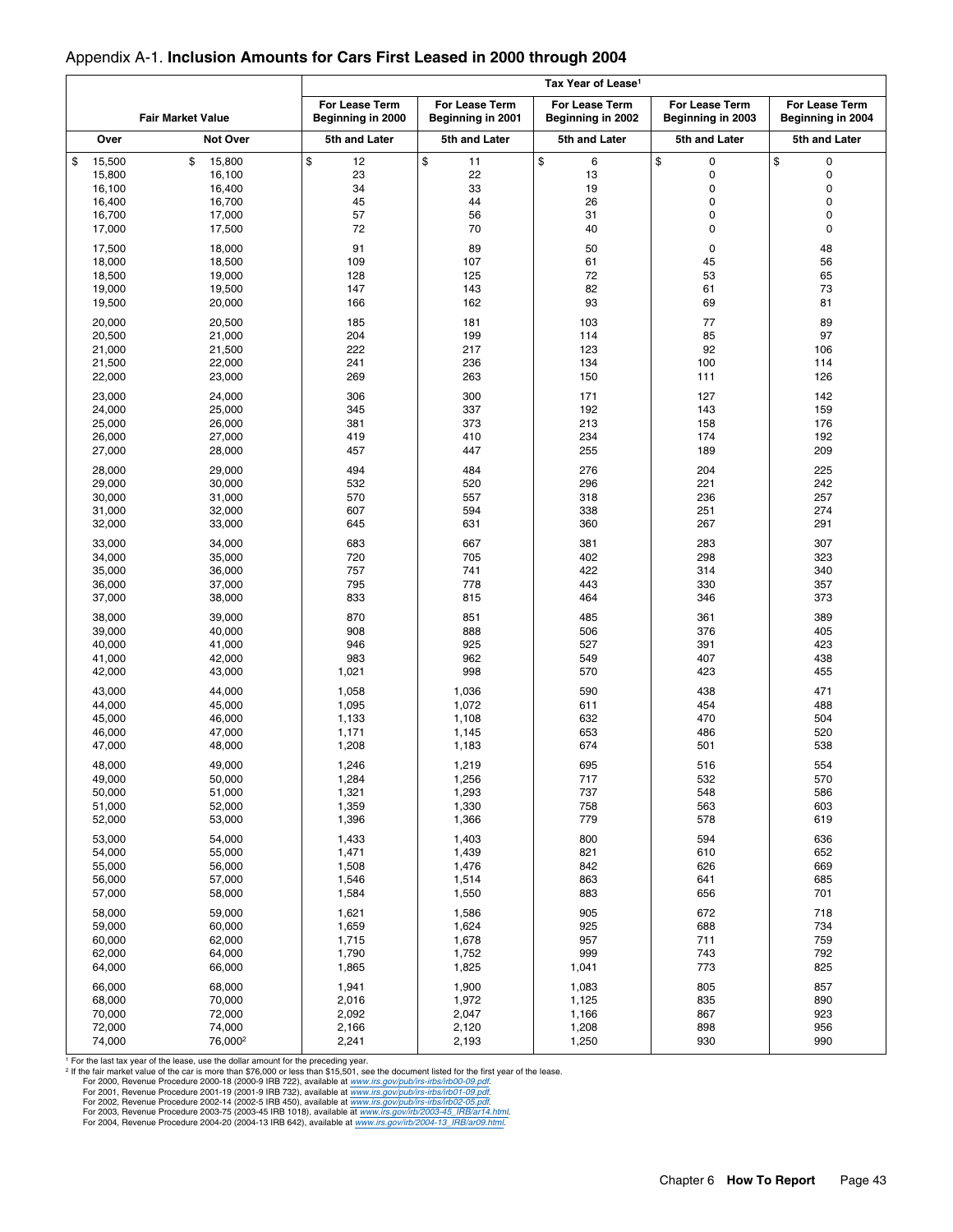|              | <b>Fair Market Value</b> |                |         | Tax Year of Lease <sup>1</sup> |          |               |
|--------------|--------------------------|----------------|---------|--------------------------------|----------|---------------|
| Over         | Not Over                 | 1st            | 2nd     | 3rd                            | 4th      | 5th and Later |
|              |                          |                |         |                                |          |               |
| \$<br>15,200 | \$<br>15,500             | \$<br>3        | \$<br>6 | \$<br>9                        | \$<br>11 | \$<br>13      |
| 15,500       | 15,800                   | 4              | 9       | 13                             | 17       | 19            |
| 15,800       | 16,100                   | 5              | 12      | 18                             | 22       | 26            |
| 16,100       | 16,400                   | $\overline{7}$ | 15      | 22                             | 27       | 32            |
| 16,400       | 16,700                   | 8              | 18      | 27                             | 32       | 39            |
| 16,700       | 17,000                   | 9              | 21      | 32                             | 38       | 44            |
| 17,000       | 17,500                   | 11             | 25      | 38                             | 45       | 52            |
| 17,500       | 18,000                   | 14             | 30      | 45                             | 54       | 63            |
| 18,000       | 18,500                   | 16             | 35      | 52                             | 63       | 73            |
|              |                          |                |         |                                |          |               |
| 18,500       | 19,000                   | 18             | 40      | 60                             | 72       | 83            |
| 19,000       | 19,500                   | 20             | 46      | 67                             | 80       | 94            |
| 19,500       | 20,000                   | 23             | 50      | 75                             | 90       | 104           |
| 20,000       | 20,500                   | 25             | 55      | 82                             | 99       | 115           |
| 20,500       | 21,000                   | 27             | 61      | 89                             | 108      | 125           |
| 21,000       | 21,500                   | 30             | 65      | 97                             | 117      | 135           |
|              |                          |                |         |                                |          |               |
| 21,500       | 22,000                   | 32             | 70      | 105                            | 125      | 146           |
| 22,000       | 23,000                   | 35             | 78      | 116                            | 139      | 161           |
| 23,000       | 24,000                   | 40             | 88      | 131                            | 156      | 182           |
| 24,000       | 25,000                   | 44             | 98      | 146                            | 175      | 202           |
| 25,000       | 26,000                   | 49             | 108     | 161                            | 192      | 223           |
|              |                          |                |         |                                |          |               |
| 26,000       | 27,000                   | 54             | 118     | 175                            | 211      | 244           |
| 27,000       | 28,000                   | 58             | 128     | 191                            | 228      | 265           |
| 28,000       | 29,000                   | 63             | 138     | 205                            | 247      | 285           |
| 29,000       | 30,000                   | 67             | 149     | 220                            | 264      | 306           |
| 30,000       | 31,000                   | 72             | 159     | 234                            | 283      | 326           |
| 31,000       | 32.000                   | 77             | 168     | 250                            | 300      | 348           |
| 32,000       | 33,000                   | 81             | 179     | 265                            | 318      | 367           |
| 33,000       | 34,000                   | 86             | 189     | 279                            | 336      | 389           |
| 34,000       | 35,000                   | 90             | 199     | 295                            | 354      | 409           |
| 35,000       | 36,000                   | 95             | 209     | 309                            | 372      | 430           |
|              |                          |                |         |                                |          |               |
| 36,000       | 37,000                   | 99             | 219     | 325                            | 389      | 451           |
| 37,000       | 38,000                   | 104            | 229     | 339                            | 408      | 471           |
| 38,000       | 39,000                   | 109            | 239     | 354                            | 426      | 491           |
| 39,000       | 40,000                   | 113            | 249     | 370                            | 443      | 512           |
| 40,000       | 41,000                   | 118            | 259     | 384                            | 462      | 533           |
|              |                          | 122            |         | 400                            | 479      | 554           |
| 41,000       | 42,000                   |                | 269     |                                |          |               |
| 42,000       | 43,000                   | 127            | 279     | 414                            | 497      | 575           |
| 43,000       | 44,000                   | 132            | 289     | 429                            | 515      | 595           |
| 44,000       | 45,000                   | 136            | 299     | 444                            | 533      | 616           |
| 45,000       | 46,000                   | 141            | 309     | 459                            | 551      | 636           |
| 46,000       | 47,000                   | 145            | 320     | 473                            | 569      | 657           |
| 47,000       | 48,000                   | 150            | 329     | 489                            | 587      | 678           |
| 48,000       | 49,000                   | 154            | 340     | 504                            | 604      | 699           |
| 49,000       | 50,000                   | 159            | 350     | 518                            | 623      | 719           |
| 50,000       | 51,000                   | 164            | 360     | 533                            | 640      | 740           |
|              |                          |                |         |                                |          |               |
| 51,000       | 52,000                   | 168            | 370     | 548                            | 659      | 760           |
| 52,000       | 53,000                   | 173            | 380     | 563                            | 676      | 781           |
| 53,000       | 54,000                   | 177            | 390     | 578                            | 694      | 802           |
| 54,000       | 55,000                   | 182            | 400     | 593                            | 712      | 823           |
| 55,000       | 56,000                   | 186            | 410     | 609                            | 729      | 844           |
| 56,000       | 57,000                   | 191            | 420     | 623                            | 748      | 864           |
| 57,000       | 58,000                   | 196            | 430     | 638                            | 766      | 884           |
| 58,000       | 59,000                   | 200            | 440     | 653                            | 784      | 905           |
| 59,000       | 60,000                   | 205            | 450     | 668                            | 802      | 925           |
| 60,000       | 62,000                   | 212            | 465     | 691                            | 828      | 957           |
|              |                          |                |         |                                |          |               |
| 62,000       | 64,000                   | 221            | 485     | 721                            | 864      | 998           |
| 64,000       | 66,000                   | 230            | 506     | 750                            | 900      | 1,039         |
| 66,000       | 68,000                   | 239            | 526     | 780                            | 935      | 1,081         |
| 68,000       | 70,000                   | 248            | 546     | 810                            | 971      | 1,123         |
| 70,000       | 72,000                   | 258            | 566     | 839                            | 1,008    | 1,163         |
|              |                          |                |         |                                |          |               |
| 72,000       | 74,000                   | 267            | 586     | 869                            | 1,044    | 1,204         |
| 74,000       | 76,000                   | 276            | 606     | 899                            | 1,079    | 1,247         |
| 76,000       | 78,000                   | 285            | 626     | 930                            | 1,114    | 1,288         |
| 78,000       | 80,000                   | 294            | 646     | 960                            | 1,150    | 1,329         |
| 80,000       | 85,000                   | 310            | 682     | 1,011                          | 1,213    | 1,402         |
| 85,000       | 90,000                   | 333            | 732     | 1,086                          | 1,303    | 1,504         |
| 90,000       | 95,000                   | 356            | 782     | 1,161                          | 1,392    | 1,608         |
| 95,000       | 100,000 <sup>2</sup>     | 379            | 832     | 1,236                          | 1,481    | 1,712         |
|              |                          |                |         |                                |          |               |

# Appendix A-2. **Inclusion Amounts for Cars (Other Than Trucks, Vans, or Electric Cars) First Leased in 2005**

<sup>1</sup> For the last tax year of the lease, use the dollar amount for the preceding year.<br><sup>2</sup> If the fair market value of the car is more than \$100,000, see Revenue Procedure 2005-13 (2005-12 IRB 759), available at *www.irs.go*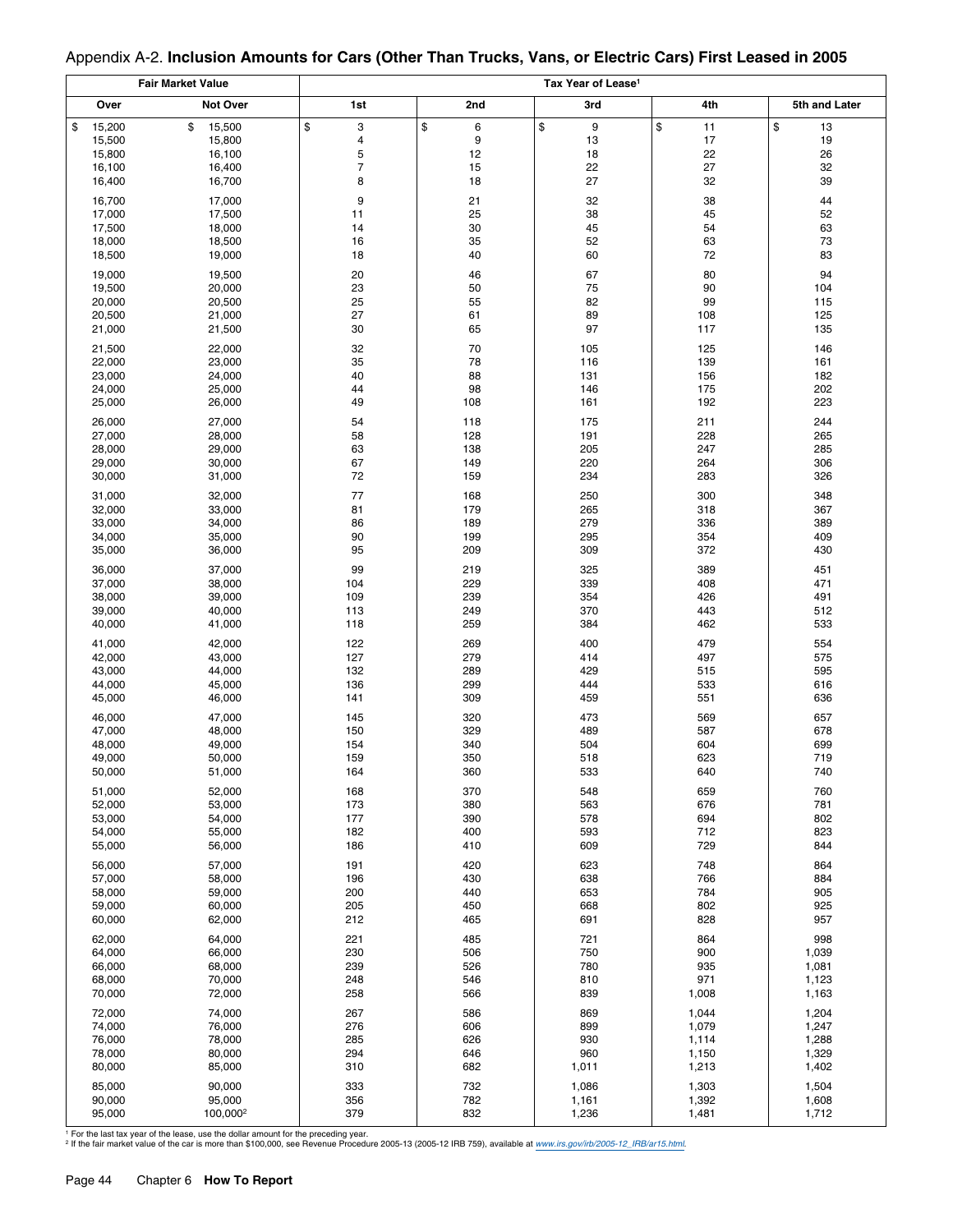|              | <b>Fair Market Value</b> |                 |         | Tax Year of Lease <sup>1</sup> |          |               |
|--------------|--------------------------|-----------------|---------|--------------------------------|----------|---------------|
| Over         | Not Over                 | 1st             | 2nd     | 3rd                            | 4th      | 5th and Later |
|              |                          |                 |         |                                |          |               |
| \$<br>15,200 | \$<br>15,500             | \$<br>$\pmb{4}$ | \$<br>6 | \$<br>10                       | \$<br>10 | \$<br>10      |
| 15,500       | 15,800                   | 6               | 10      | 16                             | 18       | 18            |
| 15,800       | 16,100                   | 8               | 15      | 22                             | 25       | 28            |
| 16,100       | 16,400                   | 9               | 19      | 29                             | 33       | 36            |
| 16,400       | 16,700                   | 11              | 24      | 35                             | 40       | 45            |
|              |                          |                 |         |                                |          |               |
| 16,700       | 17,000                   | 13              | 28      | 42                             | 48       | 53            |
| 17,000       | 17,500                   | 16              | 34      | 50                             | 58       | 66            |
| 17,500       | 18,000                   | 19              | 41      | 61                             | 71       | 80            |
| 18,000       | 18,500                   | 23              | 48      | 71                             | 84       | 95            |
| 18,500       | 19,000                   | 26              | 55      | 82                             | 96       | 110           |
|              |                          |                 |         |                                |          |               |
| 19,000       | 19,500                   | 29              | 62      | 93                             | 109      | 125           |
| 19,500       | 20,000                   | 32              | 70      | 103                            | 122      | 139           |
| 20,000       | 20,500                   | 36              | 76      | 114                            | 135      | 154           |
| 20,500       | 21,000                   | 39              | 84      | 124                            | 148      | 168           |
| 21,000       | 21,500                   | 42              | 91      | 135                            | 160      | 184           |
|              |                          |                 |         |                                |          |               |
| 21,500       | 22,000                   | 45              | 98      | 146                            | 173      | 198           |
| 22,000       | 23,000                   | 50              | 109     | 162                            | 192      | 220           |
| 23,000       | 24,000                   | 57              | 123     | 183                            | 218      | 250           |
| 24,000       | 25,000                   | 63              | 138     | 204                            | 243      | 279           |
| 25,000       | 26,000                   | 70              | 152     | 225                            | 269      | 309           |
|              |                          |                 |         |                                |          |               |
| 26,000       | 27,000                   | 76              | 166     | 247                            | 294      | 339           |
| 27,000       | 28,000                   | 83              | 181     | 268                            | 319      | 368           |
| 28,000       | 29,000                   | 90              | 195     | 289                            | 345      | 397           |
| 29,000       | 30,000                   | 96              | 209     | 311                            | 371      | 426           |
| 30,000       | 31,000                   | 103             | 223     | 332                            | 397      | 455           |
|              |                          |                 |         |                                |          |               |
| 31,000       | 32.000                   | 109             | 238     | 353                            | 422      | 485           |
| 32,000       | 33,000                   | 116             | 252     | 374                            | 448      | 515           |
| 33,000       | 34,000                   | 122             | 267     | 395                            | 473      | 545           |
| 34,000       | 35,000                   | 129             | 281     | 417                            | 498      | 574           |
| 35,000       | 36,000                   | 135             | 295     | 439                            | 523      | 604           |
|              |                          |                 |         |                                |          |               |
| 36,000       | 37,000                   | 142             | 309     | 460                            | 549      | 633           |
| 37,000       | 38,000                   | 148             | 324     | 481                            | 575      | 662           |
| 38,000       | 39,000                   | 155             | 338     | 502                            | 601      | 691           |
| 39,000       | 40,000                   | 161             | 353     | 523                            | 626      | 721           |
| 40,000       | 41,000                   | 168             | 367     | 545                            | 651      | 750           |
|              |                          |                 |         |                                |          |               |
| 41,000       | 42,000                   | 175             | 381     | 566                            | 677      | 780           |
| 42,000       | 43,000                   | 181             | 396     | 587                            | 702      | 810           |
| 43,000       | 44,000                   | 188             | 410     | 608                            | 728      | 839           |
| 44,000       | 45,000                   | 194             | 424     | 630                            | 753      | 869           |
| 45,000       | 46,000                   | 201             | 438     | 651                            | 779      | 898           |
|              |                          |                 |         |                                |          |               |
| 46,000       | 47,000                   | 207             | 453     | 672                            | 805      | 927           |
| 47,000       | 48,000                   | 214             | 467     | 694                            | 830      | 956           |
| 48,000       | 49,000                   | 220             | 482     | 715                            | 855      | 986           |
| 49,000       | 50,000                   | 227             | 496     | 736                            | 881      | 1,016         |
| 50,000       | 51,000                   | 233             | 510     | 758                            | 906      | 1,045         |
|              |                          |                 |         |                                |          |               |
| 51,000       | 52,000                   | 240             | 525     | 778                            | 932      | 1,075         |
| 52,000       | 53,000                   | 246             | 539     | 800                            | 958      | 1,104         |
| 53,000       | 54,000                   | 253             | 553     | 821                            | 984      | 1,133         |
| 54,000       | 55,000                   | 259             | 568     | 842                            | 1,009    | 1,163         |
| 55,000       | 56,000                   | 266             | 582     | 864                            | 1,034    | 1,192         |
|              |                          |                 |         |                                |          |               |
| 56,000       | 57,000                   | 273             | 596     | 885                            | 1,060    | 1,221         |
| 57,000       | 58,000                   | 279             | 611     | 906                            | 1,085    | 1,251         |
| 58,000       | 59,000                   | 286             | 625     | 927                            | 1,111    | 1,281         |
| 59,000       | 60,000                   | 292             | 639     | 949                            | 1,136    | 1,311         |
| 60,000       | 62,000                   | 302             | 661     | 981                            | 1,174    | 1,354         |
|              |                          |                 |         |                                |          |               |
| 62,000       | 64,000                   | 315             | 690     | 1,023                          | 1,225    | 1,413         |
| 64,000       | 66,000                   | 328             | 718     | 1,066                          | 1,276    | 1,473         |
| 66,000       | 68,000                   | 341             | 747     | 1,108                          | 1,328    | 1,531         |
| 68,000       | 70,000                   | 354             | 776     | 1,151                          | 1,378    | 1,590         |
| 70,000       | 72,000                   | 367             | 804     | 1,194                          | 1,429    | 1,649         |
|              |                          |                 |         |                                |          |               |
| 72,000       | 74,000                   | 380             | 833     | 1,236                          | 1,481    | 1,707         |
| 74,000       | 76,000                   | 393             | 862     | 1,278                          | 1,532    | 1,767         |
| 76,000       | 78,000                   | 407             | 890     | 1,321                          | 1,583    | 1,825         |
| 78,000       | 80,000                   | 420             | 919     | 1,363                          | 1,634    | 1,884         |
| 80,000       | 85,000                   | 443             | 969     | 1,438                          | 1,723    | 1,987         |
|              |                          |                 |         |                                |          |               |
| 85,000       | 90,000                   | 475             | 1,041   | 1,544                          | 1,851    | 2,135         |
| 90,000       | 95,000                   | 508             | 1,112   | 1,651                          | 1,978    | 2,282         |
| 95,000       | 100,000 <sup>2</sup>     | 541             | 1,184   | 1,757                          | 2,106    | 2,429         |
|              |                          |                 |         |                                |          |               |

# Appendix A-3. **Inclusion Amounts for Cars (Other Than Trucks, Vans, or Electric Cars) First Leased in 2006**

<sup>1</sup> For the last tax year of the lease, use the dollar amount for the preceding year.<br><sup>2</sup> If the fair market value of the car is more than \$100,000, see Revenue Procedure 2006-18 (2006-12 IRB 645), available at *www.irs.go*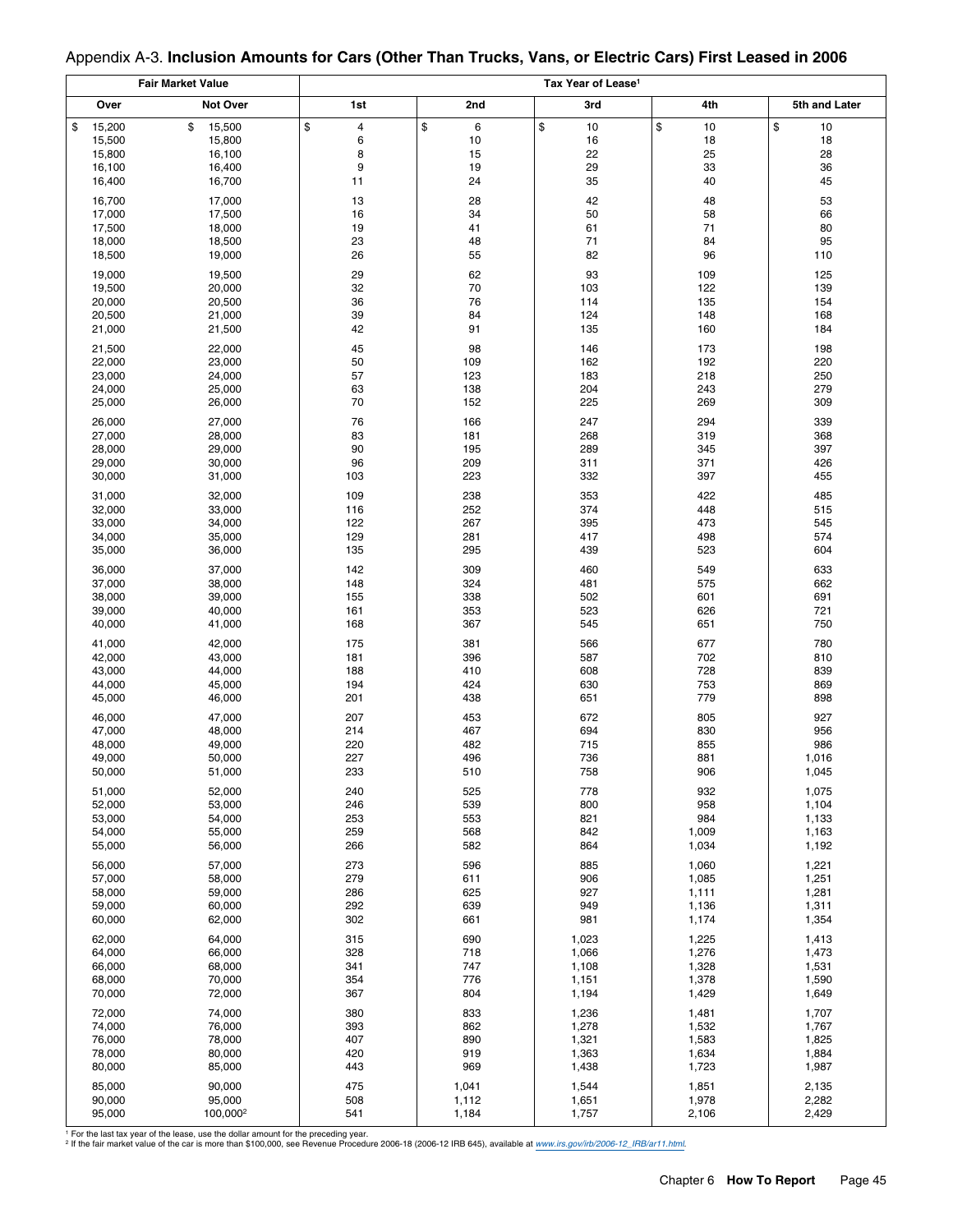| <b>Fair Market Value</b>                                            |       | Tax Year of Lease <sup>1</sup> |          |               |
|---------------------------------------------------------------------|-------|--------------------------------|----------|---------------|
| Over<br>Not Over<br>1st                                             | 2nd   | 3rd                            | 4th      | 5th and Later |
| \$<br>\$<br>$\overline{\mathbf{c}}$<br>15,000<br>\$<br>15,800<br>\$ | 5     | \$<br>11                       | \$<br>11 | \$<br>13      |
| 4<br>15,800<br>16,100                                               | 10    | 17                             | 19       | 22            |
| 6<br>16,100<br>16,400                                               | 14    | 24                             | 28       | 31            |
|                                                                     |       |                                |          | 41            |
| 9<br>16,400<br>16,700                                               | 18    | 31                             | 35       |               |
| 16,700<br>17,000<br>11                                              | 23    | 37                             | 43       | 50            |
| 17,000<br>13<br>17,500                                              | 29    | 46                             | 54       | 62            |
| 17,500<br>18,000<br>17                                              | 37    | 56                             | 68       | 77            |
| 18,000<br>18,500<br>20                                              | 44    | 68                             | 81       | 93            |
| 24<br>18,500<br>19,000                                              | 51    | 80                             | 94       | 108           |
| 19,000<br>27<br>19,500                                              | 59    | 90                             | 108      | 124           |
|                                                                     |       |                                |          |               |
| 30<br>19,500<br>20,000                                              | 67    | 101                            | 121      | 139           |
| 34<br>20,000<br>20,500                                              | 74    | 113                            | 134      | 154           |
| 20,500<br>21,000<br>37                                              | 82    | 123                            | 148      | 170           |
| 41<br>21,000<br>21,500                                              | 89    | 135                            | 161      | 185           |
| 44<br>21,500<br>22,000                                              | 97    | 146                            | 174      | 201           |
|                                                                     |       |                                |          |               |
| 22,000<br>23,000<br>49                                              | 108   | 163                            | 194      | 224           |
| 56<br>23,000<br>24,000                                              | 123   | 185                            | 221      | 255           |
| 24,000<br>63<br>25,000                                              | 138   | 207                            | 248      | 285           |
| 70<br>25,000<br>26,000                                              | 153   | 229                            | 275      | 316           |
| 77<br>26,000<br>27,000                                              | 168   | 251                            | 302      | 347           |
| 83<br>27,000<br>28,000                                              | 183   | 274                            | 328      | 378           |
| 90<br>28,000<br>29,000                                              | 198   | 296                            | 355      | 409           |
| 29,000<br>97                                                        | 213   | 318                            | 382      | 439           |
| 30,000                                                              |       |                                |          |               |
| 30,000<br>31,000<br>104                                             | 228   | 341                            | 408      | 470           |
| 31,000<br>32,000<br>111                                             | 243   | 363                            | 435      | 501           |
| 32,000<br>33.000<br>118                                             | 258   | 385                            | 461      | 532           |
| 33,000<br>34,000<br>125                                             | 273   | 407                            | 488      | 563           |
| 34,000<br>35,000<br>131                                             | 288   | 430                            | 515      | 593           |
| 35,000<br>36,000<br>138                                             | 303   | 452                            | 542      | 624           |
| 36,000<br>37,000<br>145                                             | 318   | 474                            | 568      | 656           |
|                                                                     |       |                                |          |               |
| 37,000<br>38,000<br>152                                             | 333   | 496                            | 595      | 686           |
| 38,000<br>39,000<br>159                                             | 348   | 519                            | 621      | 717           |
| 39,000<br>40,000<br>166                                             | 363   | 541                            | 648      | 748           |
| 40,000<br>41,000<br>172                                             | 378   | 564                            | 674      | 779           |
| 179<br>41,000<br>42,000                                             | 393   | 586                            | 701      | 810           |
| 42,000<br>43,000<br>186                                             | 408   | 608                            | 728      | 840           |
| 43,000<br>44,000<br>193                                             | 423   | 630                            | 755      | 871           |
|                                                                     |       |                                |          | 902           |
| 44,000<br>45,000<br>200                                             | 438   | 652                            | 782      |               |
| 45,000<br>46,000<br>207                                             | 453   | 674                            | 809      | 933           |
| 46,000<br>47,000<br>213                                             | 468   | 697                            | 835      | 964           |
| 47,000<br>48,000<br>220                                             | 483   | 719                            | 862      | 995           |
| 48,000<br>49,000<br>227                                             | 498   | 742                            | 888      | 1,025         |
| 234<br>49,000<br>50,000                                             | 513   | 764                            | 915      | 1,056         |
| 51,000<br>241<br>50,000                                             | 528   | 786                            | 942      | 1,087         |
| 51,000<br>52,000<br>278                                             | 543   | 808                            | 969      | 1,117         |
|                                                                     |       |                                |          |               |
| 52,000<br>53,000<br>254                                             | 558   | 831                            | 995      | 1,148         |
| 53,000<br>54,000<br>261                                             | 573   | 853                            | 1,022    | 1,179         |
| 54,000<br>55,000<br>268                                             | 588   | 875                            | 1,049    | 1,210         |
| 55,000<br>275<br>56,000                                             | 603   | 897                            | 1,076    | 1,241         |
| 56,000<br>282<br>57,000                                             | 618   | 920                            | 1,102    | 1,271         |
| 289<br>57,000<br>58,000                                             | 633   | 942                            | 1,128    | 1,303         |
| 58,000<br>59,000<br>296                                             | 648   | 964                            | 1,155    | 1,334         |
| 59,000<br>60,000<br>302                                             | 663   | 987                            | 1,182    | 1,364         |
|                                                                     |       |                                |          |               |
| 60,000<br>62,000<br>313                                             | 685   | 1,020                          | 1,222    | 1,411         |
| 62,000<br>326<br>64,000                                             | 716   | 1,064                          | 1,276    | 1,472         |
| 64,000<br>66,000<br>340                                             | 746   | 1,108                          | 1,329    | 1,534         |
| 66,000<br>68,000<br>354                                             | 775   | 1,154                          | 1,382    | 1,595         |
| 68,000<br>70,000<br>367                                             | 806   | 1,198                          | 1,435    | 1,657         |
| 70,000<br>72,000<br>381                                             | 836   | 1,242                          | 1,489    | 1,719         |
| 72,000<br>74,000<br>395                                             | 865   | 1,287                          | 1,543    | 1,780         |
|                                                                     |       |                                |          |               |
| 74,000<br>76,000<br>408                                             | 896   | 1,331                          | 1,596    | 1,842         |
| 76,000<br>78,000<br>422                                             | 926   | 1,376                          | 1,649    | 1,903         |
| 78,000<br>80,000<br>436                                             | 955   | 1,421                          | 1,703    | 1,965         |
| 80,000<br>85,000<br>460                                             | 1,008 | 1,498                          | 1,796    | 2,074         |
| 85,000<br>494<br>90,000                                             | 1,083 | 1,610                          | 1,929    | 2,228         |
| 95,000<br>528<br>90,000                                             |       | 1,721                          | 2,063    | 2,382         |
| 95,000<br>562                                                       | 1,158 | 1,833                          | 2,196    | 2,536         |

# Appendix A-4. **Inclusion Amounts for Cars (Other Than Trucks and Vans) First Leased in 2007**

<sup>1</sup> For the last tax year of the lease, use the dollar amount for the preceding year.<br><sup>2</sup> If the fair market value of the car is more than \$100,000, see Revenue Procedure 2007-30 (2007-18 IRB 1104), available at *www.irs.g*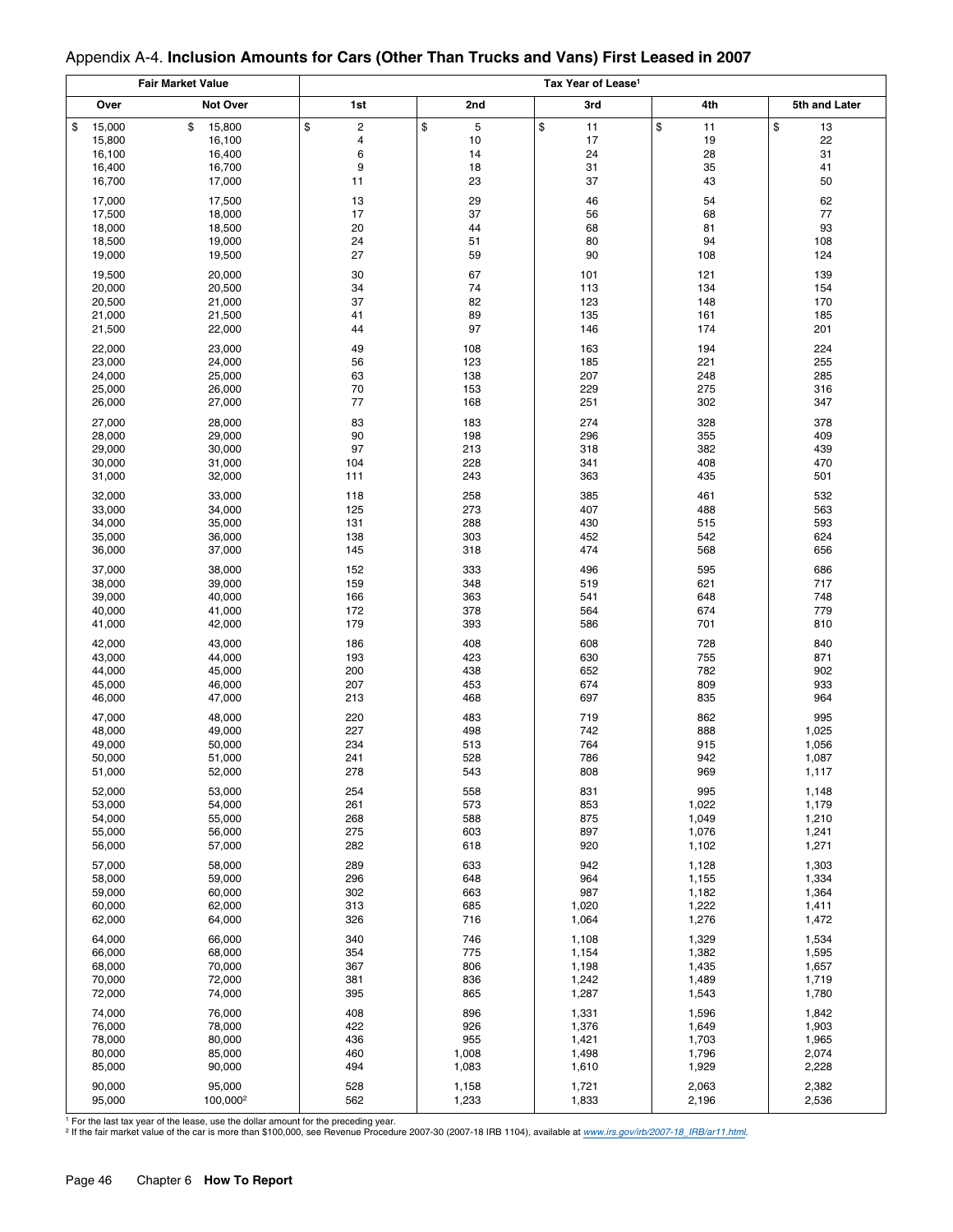|                  | <b>Fair Market Value</b> | Tax Year of Lease <sup>1</sup> |            |            |            |               |
|------------------|--------------------------|--------------------------------|------------|------------|------------|---------------|
| Over             | Not Over                 | 1st                            | 2nd        | 3rd        | 4th        | 5th and Later |
| \$<br>18,500     | \$<br>19,000             | \$<br>20                       | \$<br>42   | \$<br>62   | \$<br>73   | \$<br>84      |
| 19,000           | 19,500                   | 22                             | 47         | 71         | 83         | 94            |
| 19,500           | 20,000                   | 25                             | 53         | 78         | 93         | 106           |
| 20,000           | 20,500                   | 27                             | 58         | 87         | 102        | 117           |
| 20,500           | 21,000                   | 30                             | 63         | 95         | 112        | 128           |
| 21,000           | 21,500                   | 32                             | 69         | 103        | 122        | 139           |
| 21,500           | 22,000                   | 34                             | 75         | 111        | 131        | 151           |
| 22,000           | 23,000                   | 38                             | 83         | 123        | 146        | 167           |
| 23,000           | 24,000                   | 43                             | 94         | 139        | 165        | 190           |
| 24,000           | 25,000                   | 48                             | 105        | 155        | 185        | 212           |
|                  |                          |                                |            |            |            |               |
| 25,000           | 26,000                   | 53                             | 115        | 172        | 204        | 235           |
| 26,000           | 27,000                   | 58                             | 126        | 188        | 223        | 257           |
| 27,000           | 28,000                   | 63                             | 137        | 204        | 243        | 279           |
| 28,000           | 29,000                   | 68                             | 148        | 220        | 262        | 302           |
| 29,000           | 30,000                   | 73                             | 159        | 236        | 282        | 324           |
| 30,000           | 31,000                   | 78                             | 107        | 252        | 301        | 347           |
| 31,000           | 32,000                   | 83                             | 181        | 268        | 321        | 368           |
| 32,000           | 33,000                   | 88                             | 192        | 284        | 340        | 391           |
| 33,000           | 34,000                   | 93                             | 202        | 301        | 359        | 414           |
| 34,000           | 35,000                   | 98                             | 213        | 317        | 379        | 436           |
|                  |                          |                                |            |            |            |               |
| 35,000           | 36,000                   | 103                            | 224        | 333        | 398        | 459           |
| 36,000           | 37,000                   | 108                            | 235        | 349        | 418        | 481           |
| 37,000           | 38,000                   | 113                            | 246        | 365        | 437        | 503           |
| 38,000           | 39,000                   | 118                            | 257        | 381        | 457        | 525           |
| 39,000           | 40,000                   | 123                            | 268        | 397        | 476        | 548           |
| 40,000           | 41,000                   | 128                            | 279        | 413        | 495        | 571           |
| 41,000           | 42,000                   | 133                            | 289        | 430        | 515        | 593           |
| 42,000           | 43,000                   | 137                            | 301        | 446        | 534        | 615           |
| 43,000           | 44,000                   | 142                            | 312        | 462        | 553        | 638           |
| 44,000           | 45,000                   | 147                            | 323        | 478        | 573        | 659           |
| 45,000           | 46,000                   | 152                            | 333        | 495        | 592        | 682           |
| 46,000           | 47,000                   | 157                            | 344        | 511        | 611        | 705           |
| 47,000           | 48,000                   | 162                            | 355        | 527        | 631        | 727           |
| 48,000           | 49,000                   | 167                            | 366        | 543        | 650        | 750           |
| 49,000           | 50,000                   | 172                            | 377        | 559        | 670        | 772           |
| 50,000           | 51,000                   | 177                            | 388        | 575        | 689        | 794           |
| 51,000           | 52,000                   | 182                            | 399        | 591        | 709        | 816           |
| 52,000           | 53,000                   | 187                            | 410        | 607        | 728        | 839           |
| 53,000           | 54,000                   | 192                            | 420        | 624        | 747        | 862           |
| 54,000           | 55,000                   | 197                            | 431        | 640        | 767        | 884           |
| 55,000           | 56,000                   | 202                            | 442        | 657        | 785        | 906           |
|                  |                          |                                |            |            |            |               |
| 56,000           | 57,000                   | 207                            | 453        | 673        | 805        | 928           |
| 57,000           | 58,000                   | 212                            | 464        | 689        | 824        | 951           |
| 58,000<br>59,000 | 59,000<br>60,000         | 217<br>222                     | 475<br>486 | 705<br>721 | 844<br>863 | 973<br>996    |
|                  |                          |                                |            |            |            |               |
| 60,000           | 62,000                   | 229                            | 502        | 746        | 892        | 1,029         |
| 62,000           | 64,000                   | 239                            | 524        | 778        | 931        | 1,074         |
| 64,000           | 66,000                   | 249                            | 546        | 810        | 970        | 1,118         |
| 66,000           | 68,000                   | 259                            | 567        | 843        | 1,008      | 1,164         |
| 68,000           | 70,000                   | 269                            | 589        | 875        | 1,047      | 1,209         |
| 70,000           | 72,000                   | 279                            | 611        | 907        | 1,086      | 1,253         |
| 72,000           | 74,000                   | 289                            | 633        | 939        | 1,125      | 1,298         |
| 74,000           | 76,000                   | 299                            | 654        | 972        | 1,164      | 1,342         |
| 76,000           | 78,000                   | 309                            | 676        | 1,004      | 1,203      | 1,387         |
| 78,000           | 80,000                   | 319                            | 698        | 1,036      | 1,242      | 1,432         |
| 80,000           | 85,000                   | 336                            | 736        | 1,093      | 1,309      | 1,511         |
| 85,000           | 90,000                   | 361                            | 791        | 1,173      | 1,406      | 1,623         |
| 90,000           | 95,000                   | 386                            | 845        | 1,255      | 1,503      | 1,734         |
| 95,000           | 100,000 <sup>2</sup>     | 410                            | 900        | 1,335      | 1,600      | 1,846         |
|                  |                          |                                |            |            |            |               |

# Appendix A-5. **Inclusion Amounts for Cars (Other Than Trucks and Vans) First Leased in 2008**

1 For the last tax year of the lease, use the dollar amount for the preceding year.<br><sup>2</sup> If the fair market value of the car is more than \$100,000, see Revenue Procedure 2008-22 (2008-12 IRB 658), available at *www.irs.gov/*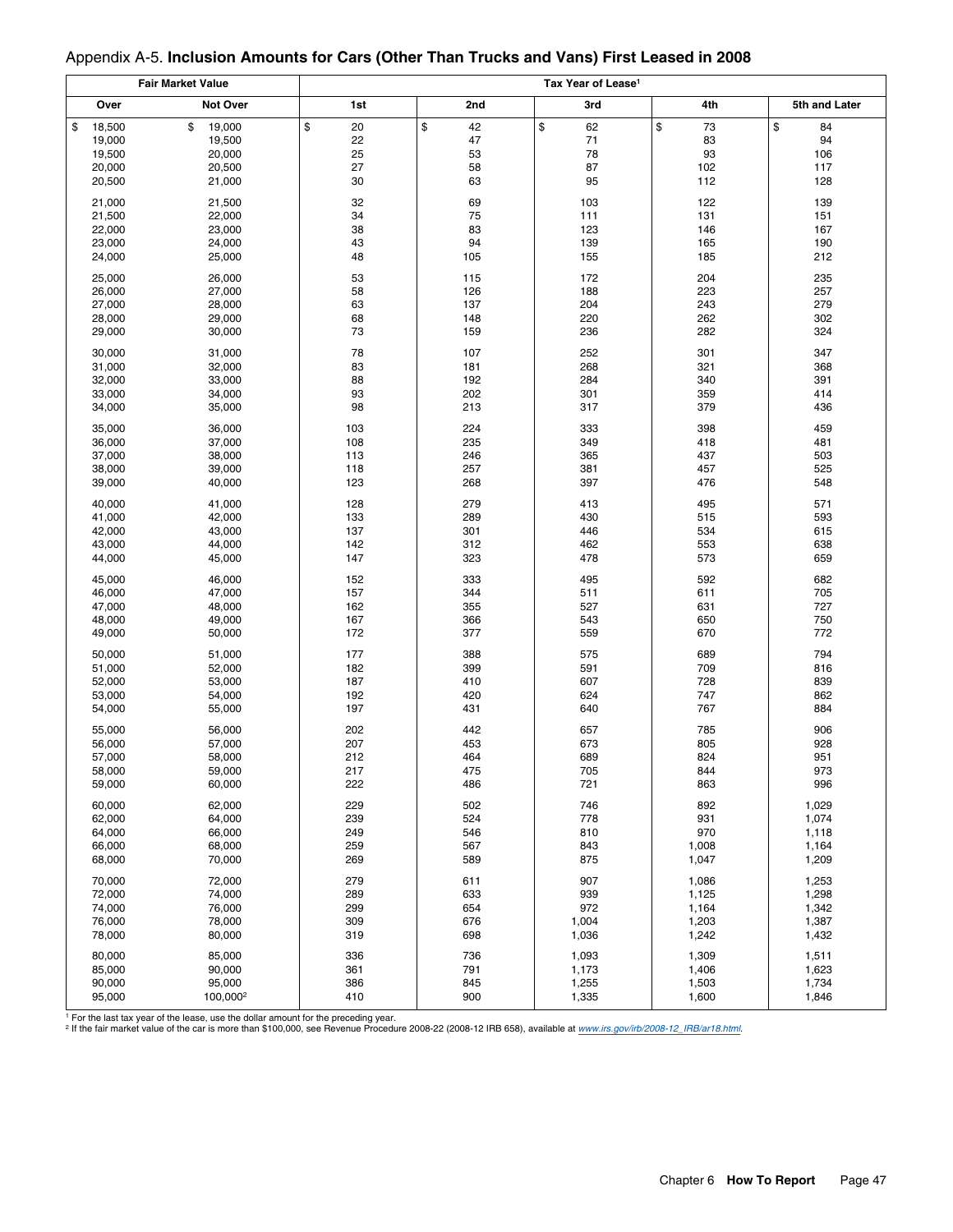|              | <b>Fair Market Value</b> | Tax Year of Lease <sup>1</sup> |          |          |          |               |
|--------------|--------------------------|--------------------------------|----------|----------|----------|---------------|
| Over         | Not Over                 | 1st                            | 2nd      | 3rd      | 4th      | 5th and Later |
| \$<br>18,500 | \$<br>19,000             | \$<br>9                        | \$<br>19 | \$<br>28 | \$<br>34 | \$<br>38      |
| 19,000       | 19,500                   | 10                             | 21       | 32       | 38       | 43            |
| 19,500       | 20,000                   | 11                             | 24       | 36       | 42       | 48            |
| 20,000       | 20,500                   | 12                             | 27       | 39       | 46       | 54            |
| 20,500       | 21,000                   | 13                             | 29       | 43       | 51       | 58            |
|              |                          |                                |          |          |          |               |
| 21,000       | 21,500                   | 15                             | 31       | 47       | 55       | 64            |
| 21,500       | 22,000                   | 16                             | 34       | 50       | 60       | 68            |
| 22,000       | 23,000                   | 17                             | 38       | 56       | 66       | 76            |
| 23,000       | 24,000                   | 20                             | 42       | 64       | 75       | 86            |
| 24,000       | 25,000                   | 22                             | 47       | 71       | 84       | 96            |
| 25,000       | 26,000                   | 24                             | 52       | 78       | 93       | 107           |
| 26,000       | 27,000                   | 26                             | 58       | 85       | 101      | 117           |
| 27,000       | 28,000                   | 29                             | 62       | 93       | 110      | 127           |
| 28,000       | 29,000                   | 31                             | 67       | 100      | 119      | 138           |
| 29,000       | 30,000                   | 33                             | 72       | 108      | 128      | 147           |
|              |                          |                                |          |          |          |               |
| 30,000       | 31,000                   | 35                             | 77       | 115      | 137      | 157           |
| 31,000       | 32,000                   | 38                             | 82       | 122      | 146      | 167           |
| 32,000       | 33,000                   | 40                             | 87       | 129      | 155      | 178           |
| 33,000       | 34,000                   | 42                             | 92       | 137      | 163      | 188           |
| 34,000       | 35,000                   | 44                             | 97       | 144      | 172      | 199           |
| 35,000       | 36,000                   | 47                             | 102      | 151      | 181      | 208           |
| 36,000       | 37,000                   | 49                             | 107      | 159      | 189      | 219           |
| 37,000       | 38,000                   | 51                             | 112      | 166      | 199      | 228           |
| 38,000       | 39,000                   | 53                             | 117      | 173      | 208      | 239           |
| 39,000       | 40,000                   | 56                             | 122      | 180      | 216      | 250           |
| 40,000       | 41,000                   | 58                             | 127      | 188      | 225      | 259           |
| 41,000       | 42,000                   | 60                             | 132      | 195      | 234      | 269           |
| 42,000       | 43,000                   | 62                             | 137      | 203      | 242      | 280           |
| 43,000       |                          | 65                             |          |          | 252      | 290           |
|              | 44,000                   | 67                             | 141      | 210      |          |               |
| 44,000       | 45,000                   |                                | 146      | 218      | 260      | 300           |
| 45,000       | 46,000                   | 69                             | 151      | 225      | 269      | 311           |
| 46,000       | 47,000                   | 71                             | 157      | 232      | 278      | 320           |
| 47,000       | 48,000                   | 74                             | 161      | 240      | 286      | 331           |
| 48,000       | 49,000                   | 76                             | 166      | 247      | 296      | 340           |
| 49,000       | 50,000                   | 78                             | 171      | 255      | 304      | 351           |
| 50,000       | 51,000                   | 80                             | 176      | 262      | 313      | 361           |
| 51,000       | 52,000                   | 83                             | 181      | 269      | 322      | 371           |
| 52,000       | 53,000                   | 85                             | 186      | 276      | 331      | 381           |
| 53,000       | 54,000                   | 87                             | 191      | 284      | 339      | 392           |
| 54,000       | 55,000                   | 89                             | 196      | 291      | 349      | 401           |
| 55,000       | 56,000                   | 92                             | 201      | 298      | 357      | 412           |
| 56,000       | 57,000                   | 94                             | 206      | 306      | 365      | 423           |
| 57,000       | 58,000                   | 96                             | 211      | 313      | 375      | 432           |
| 58,000       | 59,000                   | 98                             | 216      | 320      | 384      | 442           |
| 59,000       | 60,000                   | 101                            | 221      | 327      | 393      | 452           |
|              |                          |                                |          |          |          |               |
| 60,000       | 62,000                   | 104                            | 228      | 339      | 406      | 467           |
| 62,000       | 64,000                   | 109                            | 238      | 353      | 424      | 488           |
| 64,000       | 66,000                   | 113                            | 248      | 368      | 441      | 509           |
| 66,000       | 68,000                   | 118                            | 258      | 382      | 459      | 529           |
| 68,000       | 70,000                   | 122                            | 268      | 397      | 476      | 550           |
| 70,000       | 72,000                   | 127                            | 277      | 413      | 493      | 570           |
| 72,000       | 74,000                   | 131                            | 288      | 427      | 511      | 590           |
| 74,000       | 76,000                   | 136                            | 297      | 442      | 529      | 610           |
| 76,000       | 78,000                   | 140                            | 307      | 457      | 546      | 631           |
| 78,000       | 80,000                   | 145                            | 317      | 471      | 564      | 651           |
| 80,000       | 85,000                   | 152                            | 335      | 497      | 595      | 686           |
| 85,000       | 90,000                   | 164                            | 359      | 534      | 639      | 737           |
| 90,000       | 95,000                   | 175                            | 384      | 570      | 683      | 789           |
| 95,000       | 100,000 <sup>2</sup>     | 186                            | 409      | 607      | 727      | 839           |

# Appendix A-6. **Inclusion Amounts for Cars (Other Than Trucks and Vans) First Leased in 2009**

<sup>1</sup> For the last tax year of the lease, use the dollar amount for the preceding year.<br><sup>2</sup> If the fair market value of the car is more than \$100,000, see Revenue Procedure 2009-24 (2009-17 IRB 885), available at *www.irs.go*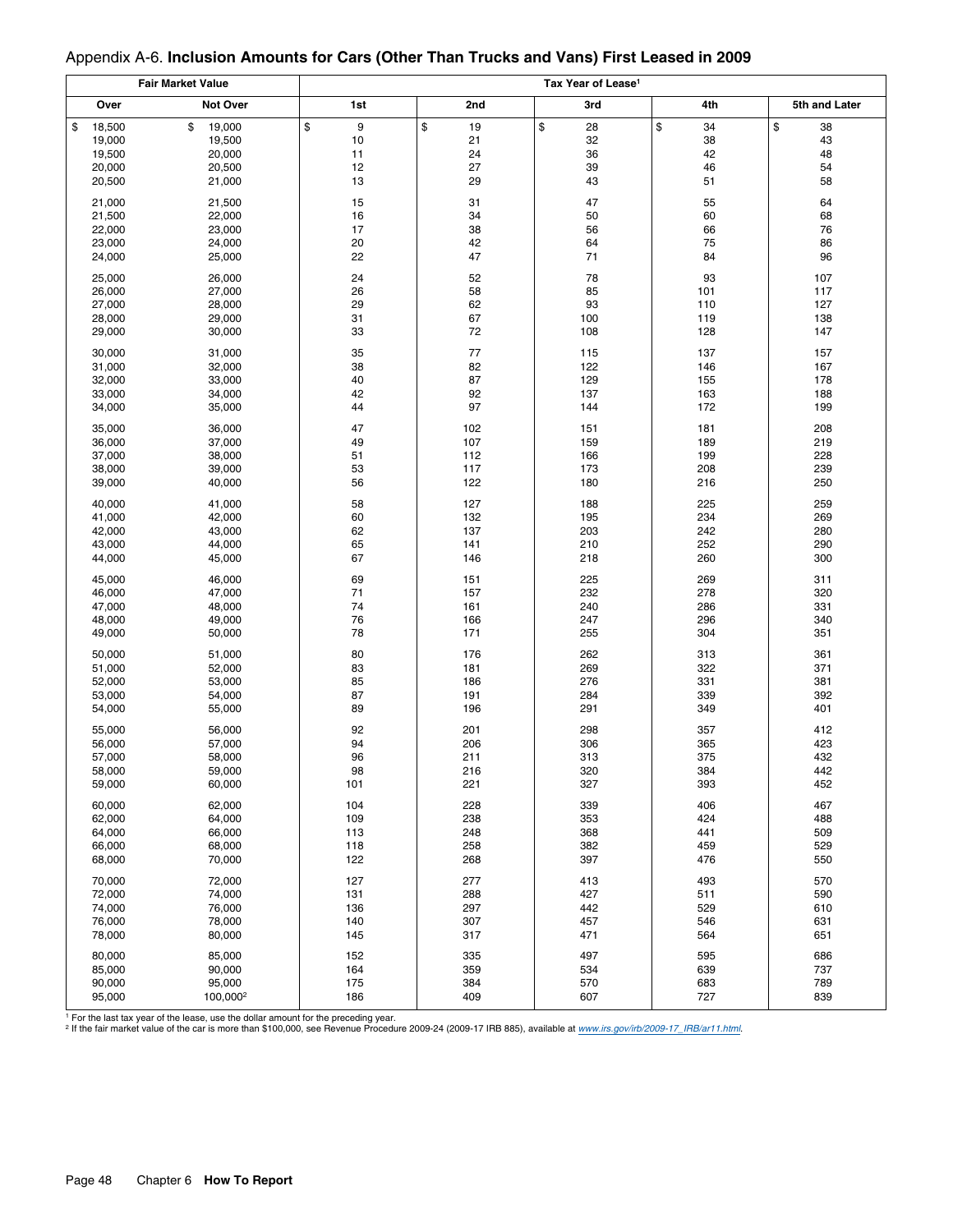|              |                          | Tax Year of Lease <sup>1</sup>      |                                     |                                     |                                     |                                     |
|--------------|--------------------------|-------------------------------------|-------------------------------------|-------------------------------------|-------------------------------------|-------------------------------------|
|              | <b>Fair Market Value</b> | For Lease Term<br>Beginning in 2000 | For Lease Term<br>Beginning in 2001 | For Lease Term<br>Beginning in 2002 | For Lease Term<br>Beginning in 2003 | For Lease Term<br>Beginning in 2004 |
| Over         | Not Over                 | 5th and Later                       | 5th and Later                       | 5th and Later                       | 5th and Later                       | 5th and Later                       |
| \$<br>15,500 | \$<br>15,800             | \$<br>12                            | \$<br>11                            | \$<br>6                             | \$<br>0                             | \$<br>0                             |
| 15,800       | 16,100                   | 23                                  | 22                                  | 13                                  | 0                                   | 0                                   |
| 16,100       | 16,400                   | 34                                  | 33                                  | 19                                  | 0                                   | $\mathsf 0$                         |
| 16,400       | 16,700                   | 45                                  | 44                                  | 26                                  | 0                                   | 0                                   |
| 16,700       | 17,000                   | 57                                  | 56                                  | 31                                  | 0                                   | 0                                   |
| 17,000       | 17,500                   | 72                                  | 70                                  | 40                                  | 0                                   | 0                                   |
|              |                          |                                     |                                     |                                     |                                     |                                     |
| 17,500       | 18,000                   | 91                                  | 89                                  | 50                                  | 0                                   | $\mathsf 0$                         |
| 18,000       | 18,500                   | 109                                 | 107                                 | 61                                  | $\mathbf 0$                         | 30                                  |
| 18,500       | 19,000                   | 128                                 | 125                                 | 72                                  | 29                                  | 38                                  |
| 19,000       | 19,500                   | 147                                 | 143                                 | 82                                  | 36                                  | 47                                  |
| 19,500       | 20,000                   | 166                                 | 162                                 | 93                                  | 44                                  | 55                                  |
| 20,000       | 20,500                   | 185                                 | 181                                 | 103                                 | 52                                  | 63                                  |
| 20,500       | 21,000                   | 204                                 | 199                                 | 114                                 | 60                                  | 72                                  |
| 21,000       | 21,500                   | 222                                 | 217                                 | 123                                 | 67                                  | 80                                  |
| 21,500       | 22,000                   | 241                                 | 236                                 | 134                                 | 75                                  | 88                                  |
| 22,000       | 23,000                   | 269                                 | 263                                 | 150                                 | 86                                  | 100                                 |
|              |                          |                                     |                                     |                                     |                                     |                                     |
| 23,000       | 24,000                   | 306                                 | 300                                 | 171                                 | 102                                 | 117                                 |
| 24,000       | 25,000                   | 345                                 | 337                                 | 192                                 | 118                                 | 133                                 |
| 25,000       | 26,000                   | 381                                 | 373                                 | 213                                 | 133                                 | 149                                 |
| 26,000       | 27,000                   | 419                                 | 410                                 | 234                                 | 149                                 | 166                                 |
| 27,000       | 28,000                   | 457                                 | 447                                 | 255                                 | 165                                 | 183                                 |
| 28,000       | 29,000                   | 494                                 | 484                                 | 276                                 | 180                                 | 198                                 |
|              | 30,000                   | 532                                 |                                     | 296                                 | 196                                 |                                     |
| 29,000       |                          |                                     | 520                                 |                                     |                                     | 215                                 |
| 30,000       | 31,000                   | 570                                 | 557                                 | 318                                 | 212                                 | 231                                 |
| 31,000       | 32,000                   | 607                                 | 594                                 | 338                                 | 227                                 | 248                                 |
| 32,000       | 33,000                   | 645                                 | 631                                 | 360                                 | 242                                 | 264                                 |
| 33,000       | 34,000                   | 683                                 | 667                                 | 381                                 | 258                                 | 281                                 |
| 34,000       | 35,000                   | 720                                 | 705                                 | 402                                 | 273                                 | 298                                 |
| 35,000       | 36,000                   | 757                                 | 741                                 | 422                                 | 289                                 | 314                                 |
| 36,000       | 37,000                   | 795                                 | 778                                 | 443                                 | 305                                 | 330                                 |
| 37,000       | 38,000                   | 833                                 | 815                                 | 464                                 | 320                                 | 346                                 |
|              |                          |                                     |                                     |                                     |                                     |                                     |
| 38,000       | 39,000                   | 870                                 | 851                                 | 485                                 | 336                                 | 364                                 |
| 39,000       | 40,000                   | 908                                 | 888                                 | 506                                 | 352                                 | 379                                 |
| 40,000       | 41,000                   | 946                                 | 925                                 | 527                                 | 367                                 | 396                                 |
| 41,000       | 42,000                   | 983                                 | 962                                 | 549                                 | 383                                 | 412                                 |
| 42,000       | 43,000                   | 1,021                               | 998                                 | 570                                 | 398                                 | 429                                 |
| 43,000       | 44,000                   | 1,058                               | 1,036                               | 590                                 | 414                                 | 445                                 |
| 44,000       | 45,000                   | 1,095                               | 1,072                               | 611                                 | 429                                 | 462                                 |
| 45,000       | 46.000                   | 1,133                               | 1,108                               | 632                                 | 445                                 | 479                                 |
| 46,000       | 47,000                   | 1,171                               | 1,145                               | 653                                 | 460                                 | 495                                 |
| 47,000       | 48,000                   | 1,208                               | 1,183                               | 674                                 | 476                                 | 511                                 |
|              |                          |                                     |                                     |                                     |                                     |                                     |
| 48,000       | 49,000                   | 1,246                               | 1,219                               | 695                                 | 492                                 | 527                                 |
| 49,000       | 50,000                   | 1,284                               | 1,256                               | 717                                 | 507                                 | 544                                 |
| 50,000       | 51,000                   | 1,321                               | 1,293                               | 737                                 | 523                                 | 560                                 |
| 51,000       | 52,000                   | 1,359                               | 1,330                               | 758                                 | 538                                 | 577                                 |
| 52,000       | 53,000                   | 1,396                               | 1,366                               | 779                                 | 554                                 | 593                                 |
| 53,000       | 54,000                   | 1,433                               | 1,403                               | 800                                 | 570                                 | 610                                 |
| 54,000       | 55,000                   | 1,471                               | 1,439                               | 821                                 | 585                                 | 626                                 |
| 55,000       | 56,000                   | 1,508                               | 1,476                               | 842                                 | 601                                 | 643                                 |
| 56,000       | 57,000                   | 1,546                               | 1,514                               | 863                                 | 617                                 | 659                                 |
| 57,000       | 58,000                   | 1,584                               | 1,550                               | 883                                 | 632                                 | 675                                 |
|              |                          |                                     |                                     |                                     |                                     |                                     |
| 58,000       | 59,000                   | 1,621                               | 1,586                               | 905                                 | 647                                 | 691                                 |
| 59,000       | 60,000                   | 1,659                               | 1,624                               | 925                                 | 663                                 | 708                                 |
| 60,000       | 62,000                   | 1,715                               | 1,678                               | 957                                 | 687                                 | 733                                 |
| 62,000       | 64,000                   | 1,790                               | 1,752                               | 999                                 | 717                                 | 766                                 |
| 64,000       | 66,000                   | 1,865                               | 1,825                               | 1,041                               | 749                                 | 798                                 |
| 66,000       | 68,000                   | 1,941                               | 1,900                               | 1,083                               | 780                                 | 832                                 |
|              |                          |                                     |                                     |                                     |                                     |                                     |
| 68,000       | 70,000                   | 2,016                               | 1,972                               | 1,125                               | 811                                 | 864                                 |
| 70,000       | 72,000                   | 2,092                               | 2,047                               | 1,166                               | 842                                 | 897<br>931                          |
| 72,000       | 74,000                   | 2,166                               | 2,120                               | 1,208                               | 873                                 |                                     |
| 74,000       | 76,000 <sup>2</sup>      | 2,241                               | 2,193                               | 1,250                               | 905                                 | 963                                 |

<sup>1</sup> For the last tax year of the lease, use the dollar amount for the preceding year.<br>
<sup>2</sup> If the fair market value of the car is more than \$76,000 or less than \$15,501, see the document listed for the first year of the l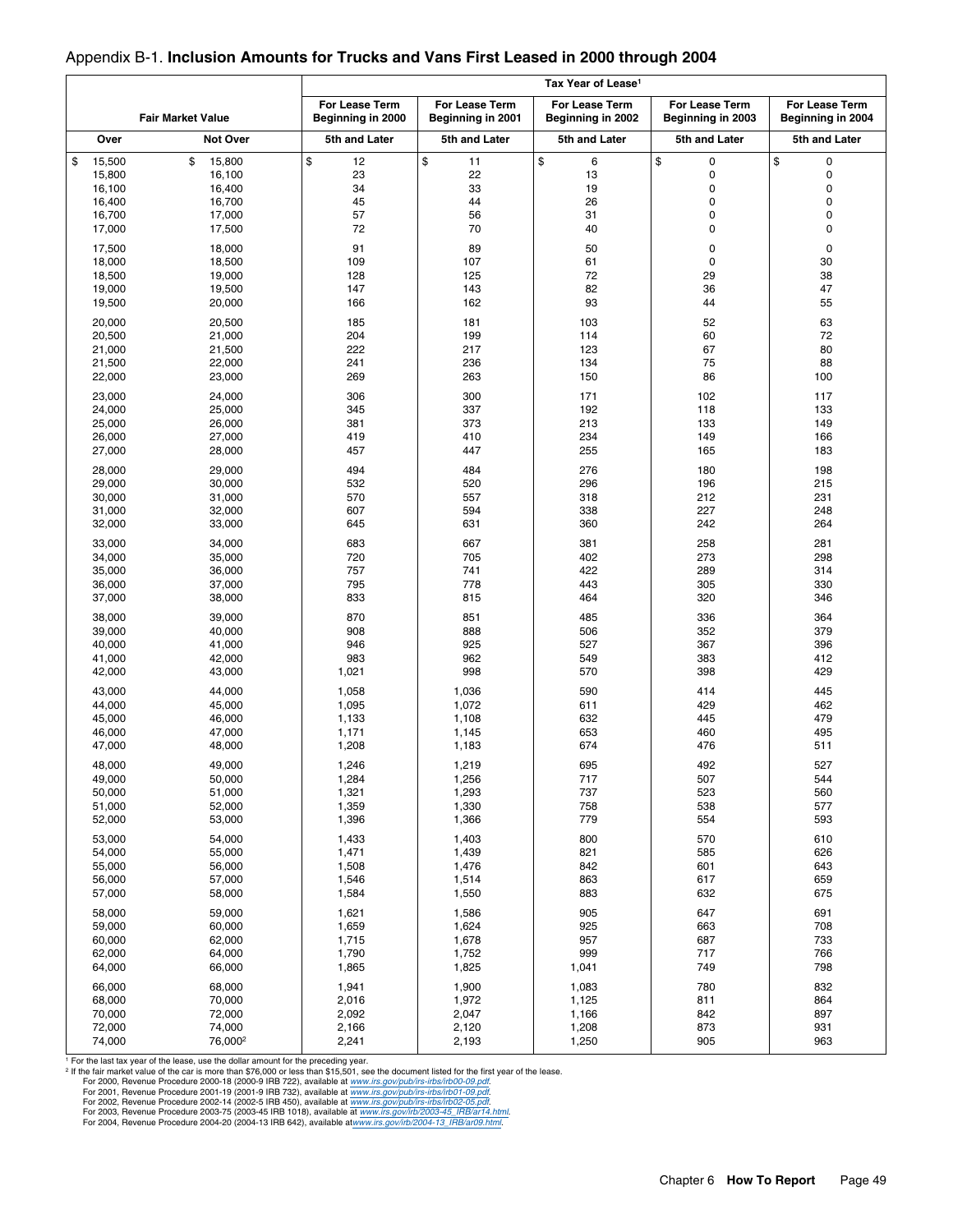| <b>Fair Market Value</b> |        |                      | Tax Year of Lease <sup>1</sup> |         |         |          |               |  |
|--------------------------|--------|----------------------|--------------------------------|---------|---------|----------|---------------|--|
|                          | Over   | Not Over             | 1st                            | 2nd     | 3rd     | 4th      | 5th and Later |  |
| \$                       | 16,700 | \$<br>17,000         | \$<br>3                        | \$<br>6 | \$<br>8 | \$<br>10 | \$<br>11      |  |
|                          | 17,000 | 17,500               | $\overline{4}$                 | 10      | 14      | 17       | 20            |  |
|                          | 17,500 | 18,000               | $\overline{7}$                 | 15      | 21      | 26       | 30            |  |
|                          | 18,000 | 18,500               | 9                              | 20      | 29      | 35       | 40            |  |
|                          | 18,500 | 19,000               | 11                             | 25      | 37      | 43       | 51            |  |
|                          | 19,000 | 19,500               | 14                             | 30      | 44      | 52       | 61            |  |
|                          | 19,500 | 20,000               | 16                             | 35      | 51      | 62       | 71            |  |
|                          | 20,000 | 20,500               | 18                             | 40      | 59      | 71       | 81            |  |
|                          | 20,500 | 21,000               | 20                             | 45      | 67      | 79       | 92            |  |
|                          | 21,000 | 21,500               | 23                             | 50      | 74      | 88       | 103           |  |
|                          | 21,500 | 22,000               | 25                             | 55      | 81      | 98       | 113           |  |
|                          | 22,000 | 23,000               | 28                             | 63      | 92      | 111      | 129           |  |
|                          | 23,000 | 24,000               | 33                             | 73      | 107     | 129      | 149           |  |
|                          | 24,000 | 25,000               | 38                             | 83      | 122     | 147      | 169           |  |
|                          | 25,000 | 26,000               | 42                             | 93      | 137     | 165      | 190           |  |
|                          | 26,000 | 27,000               | 47                             | 103     | 152     | 183      | 210           |  |
|                          | 27,000 | 28,000               | 51                             | 113     | 167     | 201      | 231           |  |
|                          |        |                      |                                |         |         |          |               |  |
|                          | 28,000 | 29,000               | 56                             | 123     | 182     | 218      | 253<br>272    |  |
|                          | 29,000 | 30,000               | 60                             | 133     | 197     | 237      |               |  |
|                          | 30,000 | 31,000               | 65                             | 143     | 212     | 254      | 294           |  |
|                          | 31,000 | 32,000               | 70                             | 153     | 227     | 272      | 314           |  |
|                          | 32,000 | 33,000               | 74                             | 163     | 242     | 290      | 335           |  |
|                          | 33,000 | 34,000               | 79                             | 173     | 257     | 308      | 355           |  |
|                          | 34,000 | 35,000               | 83                             | 184     | 271     | 326      | 376           |  |
|                          | 35,000 | 36,000               | 88                             | 193     | 287     | 344      | 397           |  |
|                          | 36,000 | 37,000               | 93                             | 203     | 302     | 361      | 418           |  |
|                          | 37,000 | 38,000               | 97                             | 214     | 316     | 380      | 438           |  |
|                          | 38,000 | 39,000               | 102                            | 223     | 332     | 397      | 459           |  |
|                          | 39,000 | 40,000               | 106                            | 234     | 346     | 415      | 480           |  |
|                          | 40,000 | 41,000               | 111                            | 244     | 361     | 433      | 500           |  |
|                          | 41,000 | 42,000               | 115                            | 254     | 376     | 451      | 521           |  |
|                          |        |                      |                                |         |         |          |               |  |
|                          | 42,000 | 43,000               | 120                            | 264     | 391     | 469      | 542           |  |
|                          | 43,000 | 44,000               | 125                            | 274     | 406     | 487      | 562           |  |
|                          | 44,000 | 45,000               | 129                            | 284     | 421     | 505      | 583           |  |
|                          | 45,000 | 46,000               | 134                            | 294     | 436     | 523      | 603           |  |
|                          | 46,000 | 47,000               | 138                            | 304     | 451     | 541      | 624           |  |
|                          | 47,000 | 48,000               | 143                            | 314     | 466     | 558      | 645           |  |
|                          | 48,000 | 49,000               | 148                            | 324     | 481     | 576      | 666           |  |
|                          | 49,000 | 50,000               | 152                            | 334     | 496     | 594      | 687           |  |
|                          | 50,000 | 51,000               | 157                            | 344     | 511     | 612      | 707           |  |
|                          | 51,000 | 52,000               | 161                            | 355     | 525     | 630      | 728           |  |
|                          | 52,000 | 53,000               | 166                            | 364     | 541     | 648      | 748           |  |
|                          | 53,000 | 54,000               | 170                            | 375     | 555     | 666      | 769           |  |
|                          | 54,000 | 55,000               | 175                            | 385     | 570     | 684      | 789           |  |
|                          | 55,000 | 56,000               | 180                            | 394     | 586     | 701      | 811           |  |
|                          | 56,000 | 57,000               | 184                            | 405     | 600     | 720      | 830           |  |
|                          | 57,000 | 58,000               | 189                            | 415     | 615     | 737      | 852           |  |
|                          | 58,000 | 59,000               | 193                            | 425     | 630     | 755      | 873           |  |
|                          | 59,000 | 60,000               | 198                            | 435     | 645     | 773      | 893           |  |
|                          | 60,000 | 62,000               | 205                            | 450     | 667     | 800      | 924           |  |
|                          | 62,000 | 64,000               | 214                            | 470     | 697     | 836      | 966           |  |
|                          | 64,000 | 66,000               | 223                            | 490     | 727     | 872      | 1,007         |  |
|                          | 66,000 | 68,000               | 232                            | 510     | 757     | 908      | 1,048         |  |
|                          | 68,000 | 70,000               | 241                            | 531     | 786     | 944      | 1,089         |  |
|                          | 70,000 | 72,000               | 251                            | 550     | 817     | 979      | 1,131         |  |
|                          | 72,000 | 74,000               | 260                            | 571     | 846     | 1,015    | 1,172         |  |
|                          | 74,000 | 76,000               | 269                            | 591     | 876     | 1,051    | 1,213         |  |
|                          | 76,000 | 78,000               | 278                            | 611     | 906     | 1,087    | 1,254         |  |
|                          | 78,000 | 80,000               | 287                            | 631     | 936     | 1,123    | 1,296         |  |
|                          | 80,000 | 85,000               | 303                            | 666     | 989     | 1,185    | 1,368         |  |
|                          | 85,000 | 90,000               | 326                            | 717     | 1,063   | 1,274    | 1,472         |  |
|                          | 90,000 | 95,000               | 349                            | 767     | 1,137   | 1,365    | 1,575         |  |
|                          | 95,000 | 100,000 <sup>2</sup> | 372                            | 817     | 1,212   | 1,454    |               |  |
|                          |        |                      |                                |         |         |          | 1,678         |  |

# Appendix B-2. **Inclusion Amounts for Trucks and Vans First Leased in 2005**

<sup>1</sup> For the last year of the lease, use the dollar amount for the preceding year.<br><sup>2</sup> If the fair market value of the car is more than \$100,000, see Revenue Procedure 2005-13 (2005-12 IRB 759), available at *www.irs.gov/ir*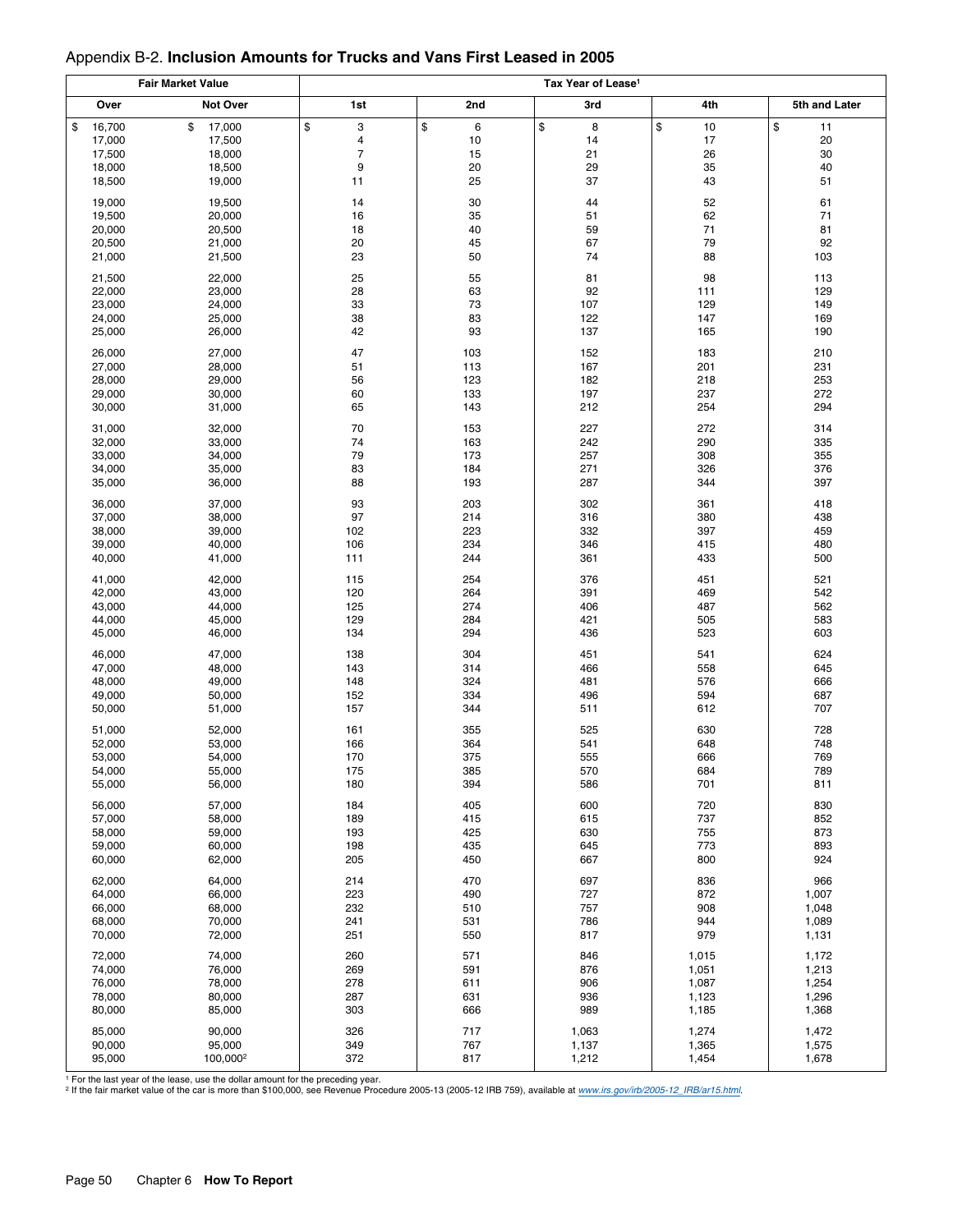|              | <b>Fair Market Value</b> | Tax Year of Lease <sup>1</sup> |         |          |          |               |
|--------------|--------------------------|--------------------------------|---------|----------|----------|---------------|
| Over         | Not Over                 | 1st                            | 2nd     | 3rd      | 4th      | 5th and Later |
| \$<br>16,700 | \$<br>17,000             | \$<br>4                        | \$<br>8 | \$<br>12 | \$<br>14 | \$<br>16      |
| 17,000       | 17,500                   | 6                              | 14      | 20       | 24       | 29            |
| 17,500       | 18,000                   | 9                              | 21      | 31       | 37       | 43            |
| 18,000       | 18,500                   | 13                             | 28      | 42       | 49       | 58            |
| 18,500       | 19,000                   | 16                             | 36      | 52       | 62       | 72            |
| 19,000       | 19,500                   | 19                             | 43      | 63       | 75       | 87            |
| 19,500       | 20,000                   | 23                             | 50      | 73       | 88       | 102           |
| 20,000       | 20,500                   | 26                             | 57      | 84       | 101      | 116           |
| 20,500       | 21,000                   | 29                             | 64      | 95       | 113      | 131           |
| 21,000       | 21,500                   | 32                             | 72      | 105      | 126      | 146           |
| 21,500       | 22,000                   | 36                             | 78      | 116      | 139      | 161           |
| 22,000       | 23,000                   | 41                             | 89      | 132      | 158      | 183           |
| 23,000       | 24,000                   | 47                             | 104     | 153      | 183      | 213           |
| 24,000       | 25,000                   | 54                             | 118     | 174      | 209      | 242           |
| 25,000       | 26,000                   | 60                             | 132     | 196      | 235      | 271           |
| 26,000       | 27,000                   | 67                             | 146     | 217      | 261      | 300           |
| 27,000       | 28,000                   | 73                             | 161     | 238      | 286      | 330           |
| 28,000       | 29,000                   | 80                             | 175     | 260      | 311      | 359           |
| 29,000       | 30,000                   | 86                             | 190     | 281      | 336      | 389           |
| 30,000       | 31,000                   | 93                             | 204     | 302      | 362      | 418           |
|              |                          | 99                             |         |          |          |               |
| 31,000       | 32,000                   |                                | 219     | 323      | 388      | 447           |
| 32,000       | 33,000                   | 106                            | 233     | 344      | 413      | 478           |
| 33,000       | 34,000                   | 112                            | 247     | 366      | 439      | 506           |
| 34,000       | 35,000                   | 119                            | 261     | 387      | 465      | 536           |
| 35,000       | 36,000                   | 125                            | 276     | 408      | 490      | 566           |
| 36,000       | 37,000                   | 132                            | 290     | 430      | 515      | 595           |
| 37,000       | 38,000                   | 139                            | 304     | 451      | 541      | 624           |
| 38,000       | 39,000                   | 145                            | 319     | 472      | 566      | 654           |
| 39,000       | 40,000                   | 152                            | 333     | 493      | 592      | 684           |
| 40,000       | 41,000                   | 158                            | 347     | 515      | 618      | 712           |
| 41,000       | 42,000                   | 165                            | 362     | 536      | 642      | 743           |
| 42,000       | 43,000                   | 171                            | 376     | 557      | 669      | 772           |
| 43,000       | 44,000                   | 178                            | 390     | 579      | 694      | 801           |
| 44,000       | 45,000                   | 184                            | 405     | 600      | 719      | 831           |
| 45,000       | 46,000                   | 191                            | 419     | 621      | 745      | 860           |
| 46,000       | 47,000                   | 197                            | 434     | 642      | 770      | 890           |
| 47,000       | 48,000                   | 204                            | 448     | 663      | 796      | 919           |
| 48,000       | 49,000                   | 210                            | 462     | 685      | 822      | 948           |
| 49,000       | 50,000                   | 217                            | 476     | 707      | 847      | 977           |
| 50,000       | 51,000                   | 224                            | 490     | 728      | 872      | 1,008         |
| 51,000       | 52,000                   | 230                            | 505     | 749      | 898      | 1,037         |
| 52,000       | 53,000                   | 237                            | 519     | 770      | 924      | 1,066         |
| 53,000       | 54,000                   | 243                            | 534     | 791      | 949      | 1,096         |
| 54,000       | 55,000                   | 250                            | 548     | 813      | 974      | 1,125         |
| 55,000       | 56,000                   | 256                            | 563     | 833      | 1,000    | 1,155         |
| 56,000       | 57,000                   | 263                            | 577     | 855      | 1,025    | 1,184         |
| 57,000       | 58,000                   | 269                            | 591     | 877      | 1,051    | 1,213         |
| 58,000       | 59,000                   | 276                            | 605     | 898      | 1,077    | 1,243         |
| 59,000       | 60,000                   | 282                            | 620     | 919      | 1,102    | 1,272         |
| 60,000       | 62,000                   | 292                            | 641     | 951      | 1,141    | 1,316         |
| 62,000       | 64,000                   | 305                            | 670     | 994      | 1,191    | 1,375         |
| 64,000       | 66,000                   | 318                            | 699     | 1,036    | 1,242    | 1,435         |
| 66,000       | 68,000                   | 331                            | 728     | 1,078    | 1,293    | 1,494         |
| 68,000       | 70,000                   | 344                            | 756     | 1,121    | 1,345    | 1,552         |
| 70,000       | 72,000                   | 358                            | 784     | 1,164    | 1,395    | 1,612         |
| 72,000       | 74,000                   | 371                            | 813     | 1,206    | 1,447    | 1,670         |
| 74,000       | 76,000                   | 384                            | 842     | 1,249    | 1,497    | 1,729         |
| 76,000       | 78,000                   | 397                            | 871     | 1,291    | 1,548    | 1,788         |
| 78,000       | 80,000                   | 410                            | 899     | 1,334    | 1,600    |               |
| 80,000       | 85,000                   | 433                            | 949     | 1,409    | 1,688    | 1,846         |
|              |                          |                                |         |          |          | 1,950         |
| 85,000       | 90,000                   | 465                            | 1,021   | 1,515    | 1,816    | 2,098         |
| 90,000       | 95,000                   | 498                            | 1,093   | 1,621    | 1,944    | 2,244         |
| 95,000       | 100,000 <sup>2</sup>     | 531                            | 1,164   | 1,728    | 2,071    | 2,392         |

# Appendix B-3. **Inclusion Amounts for Trucks and Vans First Leased in 2006**

<sup>1</sup> For the last year of the lease, use the dollar amount for the preceding year.<br><sup>2</sup> If the fair market value of the car is more than \$100,000, see Revenue Procedure 2006-18 (2006-12 IRB 645), available at *www.irs.gov/ir*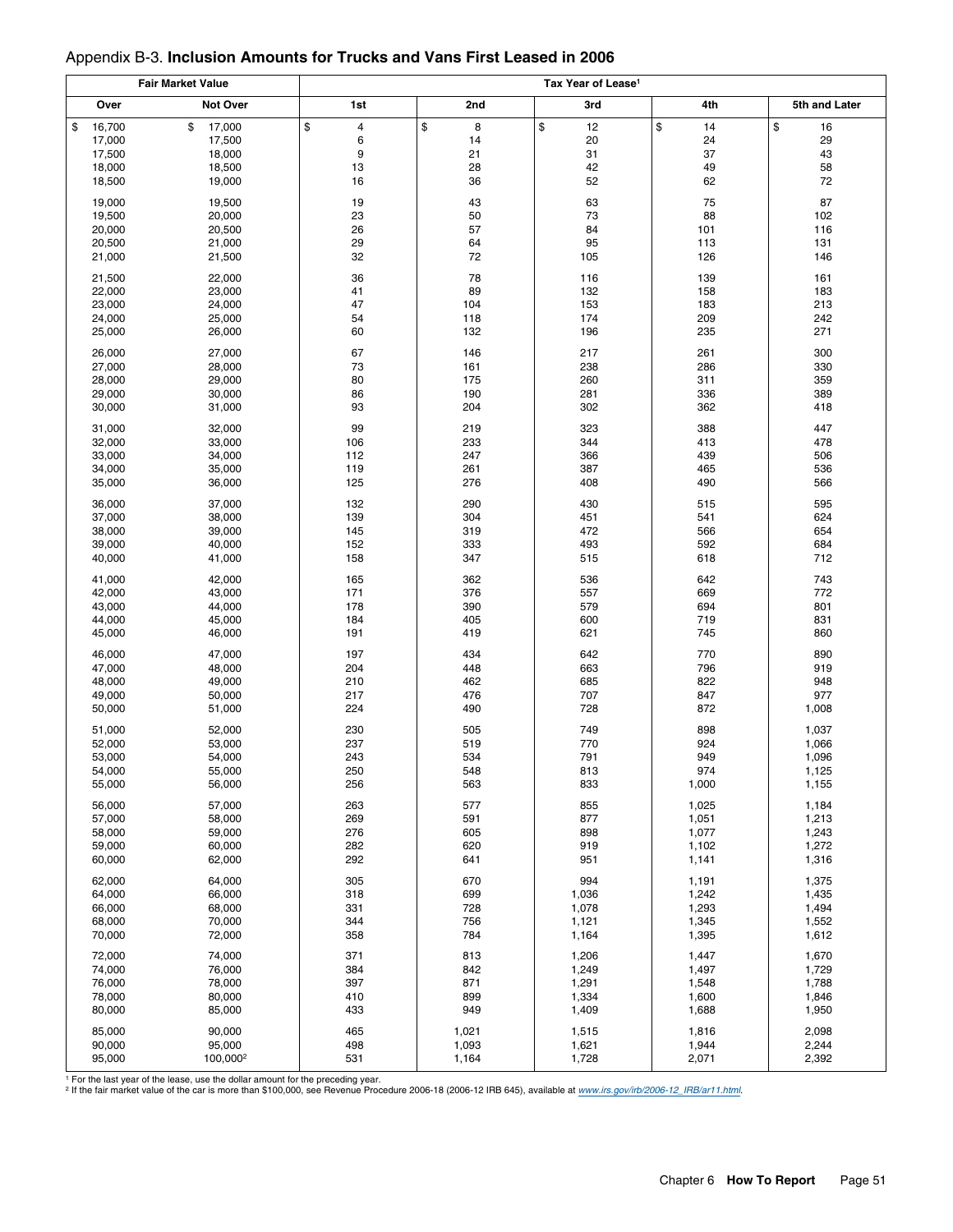|              | <b>Fair Market Value</b> | Tax Year of Lease <sup>1</sup> |         |         |          |               |
|--------------|--------------------------|--------------------------------|---------|---------|----------|---------------|
| Over         | Not Over                 | 1st                            | 2nd     | 3rd     | 4th      | 5th and Later |
| \$<br>16,400 | \$<br>16,700             | \$<br>$\mathbf 2$              | \$<br>4 | \$<br>8 | \$<br>10 | \$<br>11      |
| 16,700       | 17,000                   | $\overline{4}$                 | 9       | 15      | 17       | 21            |
| 17,000       | 17,500                   | 6                              | 15      | 24      | 28       | 33            |
| 17,500       | 18,000                   | 10                             | 22      | 35      | 42       | 48            |
| 18,000       | 18,500                   | 13                             | 30      | 46      | 55       | 64            |
|              |                          |                                |         |         |          |               |
| 18,500       | 19,000                   | 17                             | 37      | 57      | 69       | 79            |
| 19,000       | 19,500                   | 20                             | 45      | 68      | 82       | 94            |
| 19,500       | 20,000                   | 24                             | 52      | 80      | 95       | 109           |
| 20,000       | 20,500                   | 27                             | 60      | 90      | 109      | 125           |
| 20,500       | 21,000                   | 30                             | 67      | 102     | 122      | 141           |
|              |                          |                                |         |         |          |               |
| 21,000       | 21,500                   | 34                             | 75      | 113     | 135      | 156           |
| 21,500       | 22,000                   | 37                             | 82      | 124     | 149      | 171           |
| 22,000       | 23,000                   | 42                             | 94      | 140     | 169      | 194           |
| 23,000       | 24,000                   | 49                             | 109     | 163     | 195      | 225           |
| 24,000       | 25,000                   | 56                             | 123     | 186     | 222      | 256           |
|              |                          |                                |         |         |          |               |
| 25,000       | 26,000                   | 63                             | 138     | 208     | 249      | 286           |
| 26,000       | 27,000                   | 70                             | 153     | 230     | 276      | 317           |
| 27,000       | 28,000                   | 77                             | 168     | 252     | 302      | 349           |
| 28,000       | 29,000                   | 83                             | 184     | 274     | 329      | 379           |
| 29,000       | 30,000                   | 90                             | 199     | 296     | 356      | 410           |
|              |                          |                                |         |         |          |               |
| 30,000       | 31,000                   | 97                             | 214     | 318     | 383      | 440           |
| 31,000       | 32,000                   | 104                            | 228     | 342     | 408      | 472           |
| 32,000       | 33,000                   | 111                            | 243     | 364     | 435      | 503           |
| 33,000       | 34,000                   | 118                            | 258     | 386     | 462      | 534           |
| 34,000       | 35,000                   | 125                            | 273     | 408     | 489      | 564           |
|              |                          |                                |         |         |          |               |
| 35,000       | 36,000                   | 131                            | 289     | 430     | 515      | 595           |
| 36,000       | 37,000                   | 138                            | 304     | 452     | 542      | 626           |
| 37,000       | 38,000                   | 145                            | 318     | 475     | 569      | 657           |
| 38,000       | 39,000                   | 152                            | 333     | 497     | 596      | 688           |
| 39,000       | 40,000                   | 159                            | 348     | 520     | 622      | 718           |
|              |                          |                                |         |         |          |               |
| 40,000       | 41,000                   | 166                            | 363     | 542     | 649      | 749           |
| 41,000       | 42,000                   | 172                            | 379     | 563     | 676      | 780           |
| 42,000       | 43,000                   | 179                            | 397     | 586     | 702      | 811           |
| 43,000       | 44,000                   | 186                            | 409     | 608     | 729      | 842           |
| 44,000       | 45,000                   | 193                            | 423     | 631     | 756      | 872           |
|              |                          |                                |         |         |          |               |
| 45,000       | 46,000                   | 200                            | 438     | 653     | 783      | 903           |
| 46,000       | 47,000                   | 207                            | 453     | 675     | 810      | 934           |
| 47,000       | 48,000                   | 213                            | 469     | 697     | 836      | 965           |
| 48,000       | 49,000                   | 220                            | 484     | 719     | 863      | 996           |
| 49,000       | 50,000                   | 227                            | 499     | 741     | 890      | 1,026         |
|              |                          |                                |         |         |          |               |
| 50,000       | 51,000                   | 234                            | 514     | 764     | 916      | 1,057         |
| 51,000       | 52,000                   | 241                            | 528     | 787     | 943      | 1,088         |
| 52,000       | 53,000                   | 248                            | 543     | 809     | 969      | 1,119         |
| 53,000       | 54,000                   | 254                            | 559     | 831     | 996      | 1,150         |
| 54,000       | 55,000                   | 261                            | 574     | 853     | 1,023    | 1,180         |
|              |                          |                                |         |         |          |               |
| 55,000       | 56,000                   | 268                            | 589     | 875     | 1,050    | 1,211         |
| 56,000       | 57,000                   | 275                            | 604     | 897     | 1,076    | 1,243         |
| 57,000       | 58,000                   | 282                            | 618     | 920     | 1,103    | 1,273         |
| 58,000       | 59,000                   | 289                            | 633     | 943     | 1,129    | 1,304         |
| 59,000       | 60,000                   | 296                            | 648     | 965     | 1,156    | 1,335         |
| 60,000       | 62,000                   | 306                            | 671     | 998     | 1,196    | 1,381         |
|              |                          |                                |         |         |          |               |
| 62,000       | 64,000                   | 319                            | 701     | 1,043   | 1,249    | 1,443         |
| 64,000       | 66,000                   | 333                            | 731     | 1,087   | 1,303    | 1,504         |
| 66,000       | 68,000                   | 347                            | 761     | 1,131   | 1,357    | 1,566         |
| 68,000       | 70,000                   | 361                            | 791     | 1,176   | 1,410    | 1,627         |
| 70,000       | 72,000                   | 374                            | 821     | 1,221   | 1,463    | 1,689         |
| 72,000       | 74,000                   | 388                            | 851     | 1,265   | 1,517    | 1,751         |
|              |                          |                                |         |         |          |               |
| 74,000       | 76,000                   | 402                            | 881     | 1,309   | 1,570    | 1,813         |
| 76,000       | 78,000                   | 415                            | 911     | 1,354   | 1,624    | 1,874         |
| 78,000       | 80,000                   | 429                            | 941     | 1,399   | 1,676    | 1,936         |
| 80,000       | 85,000                   | 453                            | 994     | 1,476   | 1,770    | 2,044         |
| 85,000       | 90,000                   | 487                            | 1,069   | 1,587   | 1,904    | 2,198         |
| 90,000       | 95,000                   | 521                            | 1,144   | 1,699   | 2,037    | 2,352         |
|              |                          |                                |         |         |          |               |
| 95,000       | 100,000 <sup>2</sup>     | 555                            | 1,219   | 1,810   | 2,171    | 2,506         |

# Appendix B-4. **Inclusion Amounts for Trucks and Vans First Leased in 2007**

<sup>1</sup> For the last tax year of the lease, use the dollar amount for the preceding year.<br><sup>2</sup> If the fair market value of the car is more than \$100,000, see Revenue Procedure 2007-30 (2007-18 IRB 1104), available at *www.irs.g*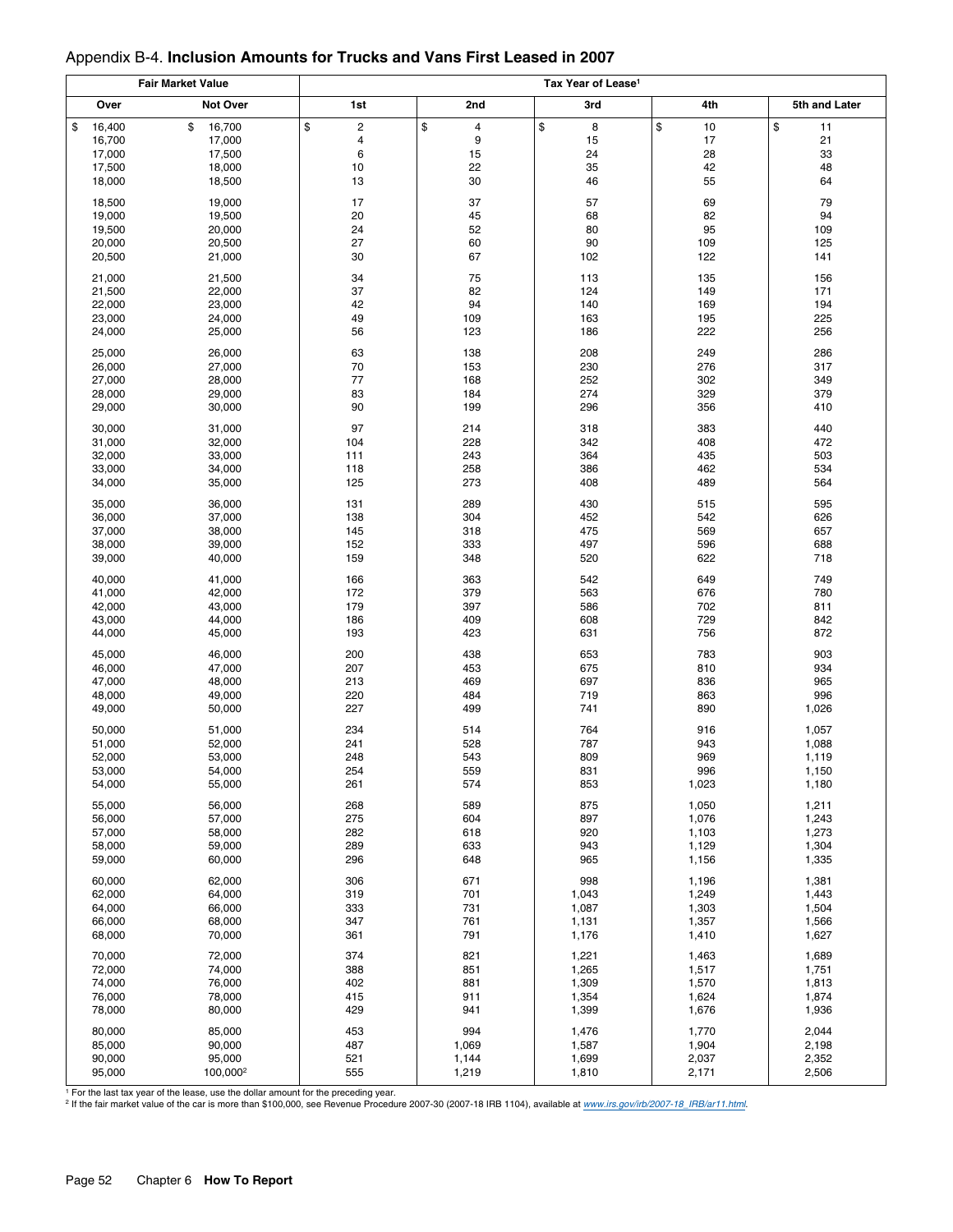|              | <b>Fair Market Value</b> |          |          | Tax Year of Lease <sup>1</sup> |          |               |
|--------------|--------------------------|----------|----------|--------------------------------|----------|---------------|
| Over         | Not Over                 | 1st      | 2nd      | 3rd                            | 4th      | 5th and Later |
| \$<br>19,000 | \$<br>19,500             | \$<br>17 | \$<br>37 | \$<br>54                       | \$<br>65 | \$<br>73      |
|              |                          |          |          |                                |          |               |
| 19,500       | 20,000                   | 20       | 42       | 63                             | 73       | 85            |
| 20,000       | 20,500                   | 22       | 48       | 70                             | 84       | 96            |
| 20,500       | 21,000                   | 25       | 53       | 79                             | 93       | 107           |
|              |                          |          |          |                                |          |               |
| 21,000       | 21,500                   | 27       | 59       | 86                             | 103      | 118           |
| 21,500       | 22,000                   | 30       | 64       | 95                             | 112      | 130           |
| 22,000       | 23,000                   | 33       | 72       | 107                            | 128      | 146           |
| 23,000       | 24,000                   | 38       | 83       | 123                            | 147      | 168           |
|              |                          |          |          |                                |          |               |
| 24,000       | 25,000                   | 43       | 94       | 139                            | 166      | 191           |
| 25,000       | 26,000                   | 48       | 105      | 155                            | 186      | 213           |
|              |                          |          |          |                                |          |               |
| 26,000       | 27,000                   | 53       | 116      | 171                            | 205      | 236           |
| 27,000       | 28,000                   | 58       | 127      | 187                            | 225      | 258           |
| 28,000       | 29,000                   | 63       | 138      | 204                            | 243      | 280           |
| 29,000       | 30,000                   | 68       | 148      | 221                            | 263      | 302           |
|              |                          |          |          |                                |          |               |
| 30,000       | 31,000                   | 73       | 159      | 237                            | 282      | 325           |
| 31,000       | 32,000                   | 78       | 170      | 253                            | 301      | 348           |
| 32,000       | 33,000                   | 83       | 181      | 269                            | 321      | 370           |
|              |                          |          |          |                                |          |               |
| 33,000       | 34,000                   | 88       | 192      | 285                            | 340      | 393           |
| 34,000       | 35,000                   | 93       | 203      | 301                            | 360      | 414           |
|              |                          |          |          |                                |          |               |
| 35,000       | 36,000                   | 98       | 214      | 317                            | 379      | 437           |
| 36,000       | 37,000                   | 103      | 225      | 333                            | 399      | 459           |
| 37,000       | 38,000                   | 108      | 235      | 350                            | 418      | 482           |
| 38,000       | 39,000                   | 113      | 246      | 366                            | 437      | 505           |
| 39,000       | 40,000                   |          | 257      | 382                            | 457      | 526           |
|              |                          | 118      |          |                                |          |               |
| 40,000       | 41,000                   | 123      | 268      | 398                            | 476      | 549           |
|              |                          |          | 279      | 414                            | 496      | 571           |
| 41,000       | 42,000                   | 128      |          |                                |          |               |
| 42,000       | 43,000                   | 133      | 290      | 430                            | 515      | 594           |
| 43,000       | 44,000                   | 137      | 301      | 447                            | 534      | 616           |
| 44,000       | 45,000                   | 142      | 312      | 463                            | 553      | 639           |
|              |                          |          |          |                                |          |               |
| 45,000       | 46,000                   | 147      | 323      | 479                            | 573      | 661           |
| 46,000       | 47,000                   | 152      | 334      | 495                            | 592      | 684           |
| 47,000       | 48,000                   | 157      | 345      | 511                            | 612      | 705           |
|              |                          |          |          |                                |          |               |
| 48,000       | 49,000                   | 162      | 356      | 527                            | 631      | 728           |
| 49,000       | 50,000                   | 167      | 366      | 544                            | 651      | 750           |
| 50,000       | 51,000                   | 172      | 377      | 560                            | 670      | 773           |
|              |                          |          |          |                                |          |               |
| 51,000       | 52,000                   | 177      | 388      | 576                            | 689      | 796           |
| 52,000       | 53,000                   | 182      | 399      | 592                            | 709      | 817           |
| 53,000       | 54,000                   | 187      | 410      | 608                            | 728      | 840           |
| 54,000       | 55,000                   | 192      | 421      | 624                            | 748      | 862           |
|              |                          |          |          |                                |          |               |
| 55,000       | 56,000                   | 197      | 432      | 640                            | 767      | 885           |
| 56,000       | 57,000                   | 202      | 443      | 656                            | 787      | 907           |
| 57,000       | 58,000                   | 207      | 453      | 673                            | 806      | 929           |
|              |                          |          |          |                                |          | 952           |
| 58,000       | 59,000                   | 212      | 464      | 689                            | 825      |               |
| 59,000       | 60,000                   | 217      | 475      | 705                            | 845      | 974           |
| 60,000       | 62,000                   | 224      | 492      | 729                            | 874      | 1,008         |
|              |                          |          |          |                                |          |               |
| 62,000       | 64,000                   | 234      | 513      | 762                            | 913      | 1,052         |
| 64,000       | 66,000                   | 244      | 535      | 794                            | 951      | 1,098         |
| 66,000       | 68,000                   | 254      | 557      | 826                            | 990      | 1,142         |
| 68,000       | 70,000                   | 264      | 579      | 858                            | 1,029    | 1,187         |
|              |                          |          |          |                                |          |               |
| 70,000       | 72,000                   | 274      | 600      | 892                            | 1,067    | 1,232         |
| 72,000       | 74,000                   | 284      | 622      | 924                            | 1,106    | 1,276         |
| 74,000       | 76,000                   | 294      | 644      | 956                            | 1,145    | 1,321         |
|              |                          |          |          |                                |          |               |
| 76,000       | 78,000                   | 304      | 666      | 988                            | 1,184    | 1,366         |
| 78,000       | 80,000                   | 314      | 687      | 1,021                          | 1,222    | 1,411         |
|              |                          |          |          |                                |          |               |
| 80,000       | 85,000                   | 331      | 726      | 1,077                          | 1,290    | 1,489         |
| 85,000       | 90,000                   | 356      | 780      | 1,158                          | 1,387    | 1,601         |
| 90,000       | 95,000                   | 381      | 835      | 1,238                          | 1,484    | 1,713         |
| 95,000       | 100,000 <sup>2</sup>     | 405      | 889      | 1,320                          | 1,581    | 1,825         |
|              |                          |          |          |                                |          |               |

# Appendix B-5. **Inclusion Amounts for Trucks and Vans First Leased in 2008**

<sup>1</sup> For the last tax year of the lease, use the dollar amount for the preceding year.<br><sup>2</sup> If the fair market value of the car is more than \$100,000, see Revenue Procedure 2008-22 (2008-12 IRB 658), available at *www.irs.go*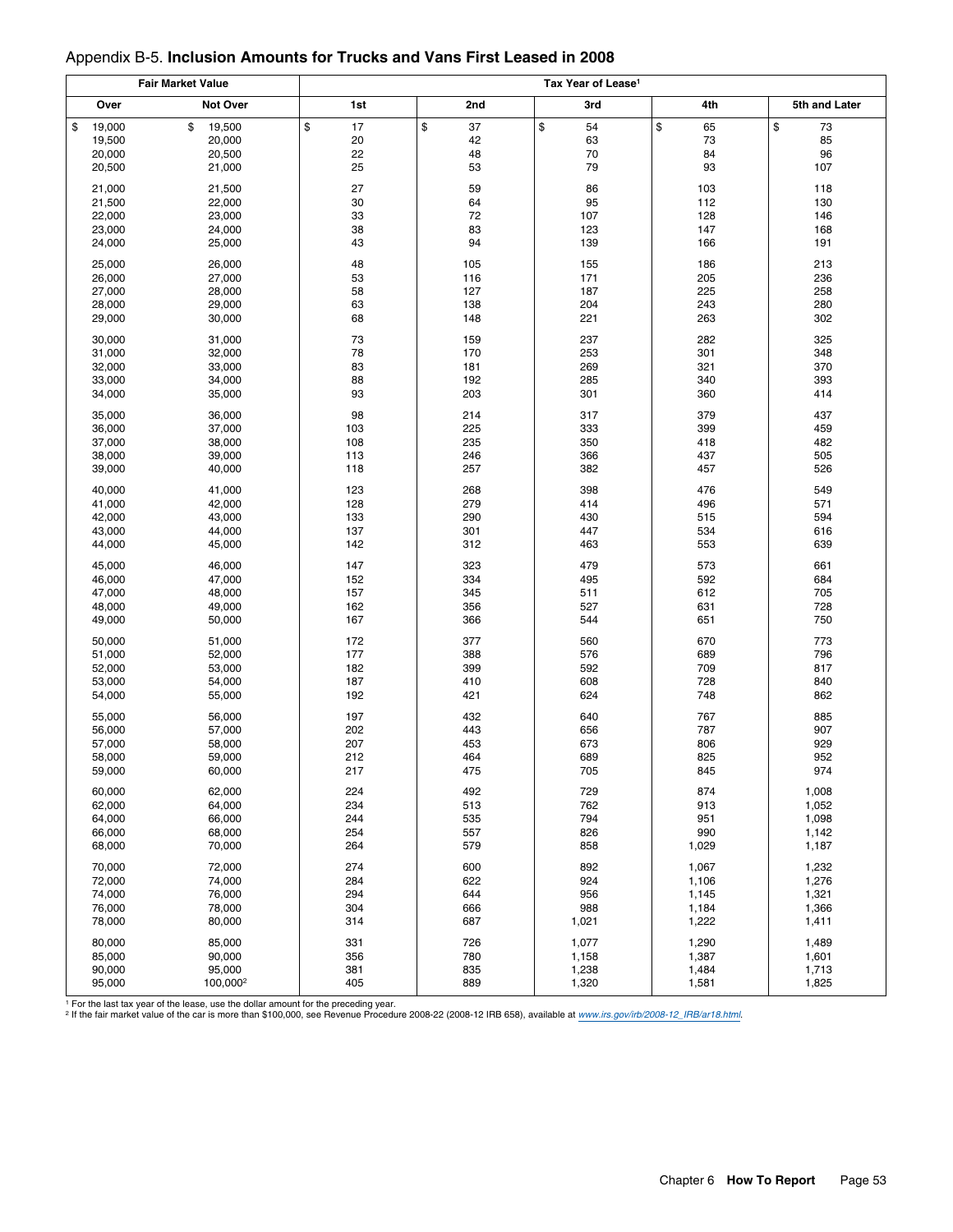| Appendix B-6. Inclusion Amounts for Trucks and Vans First Leased in 2009 |
|--------------------------------------------------------------------------|
|--------------------------------------------------------------------------|

|              | <b>Fair Market Value</b> | Tax Year of Lease <sup>1</sup> |     |     |            |               |
|--------------|--------------------------|--------------------------------|-----|-----|------------|---------------|
| Over         | Not Over                 | 1st                            | 2nd | 3rd | 4th        | 5th and Later |
| \$<br>18,500 | \$<br>19,000             | 8                              | 17  | 25  | 30         | 35            |
| 19,000       | 19,500                   | 9                              | 19  | 29  | 35         | 40            |
| 19,500       | 20,000                   | 10                             | 22  | 33  | 38         | 45            |
| 20,000       | 20,500                   | 11                             | 25  | 36  | 43         | 50            |
| 20,500       | 21,000                   | 12                             | 27  | 40  | 48         | 55            |
|              |                          |                                |     |     |            |               |
| 21,000       | 21,500                   | 13                             | 30  | 43  | 52         | 60            |
| 21,500       | 22,000                   | 15                             | 32  | 47  | 56         | 66            |
| 22,000       | 23,000                   | 16                             | 36  | 52  | 64         | 72            |
| 23,000       | 24,000                   | 18                             | 41  | 60  | 72         | 83            |
| 24,000       | 25,000                   | 21                             | 45  | 68  | 81         | 93            |
| 25,000       | 26,000                   | 23                             | 50  | 75  | 90         | 103           |
| 26,000       | 27,000                   | 25                             | 56  | 82  | 98         | 114           |
| 27,000       | 28,000                   | 27                             | 61  | 89  | 107        | 124           |
| 28,000       | 29,000                   | 30                             | 65  | 97  | 116        | 134           |
| 29,000       | 30,000                   | 32                             | 70  | 104 | 125        | 144           |
|              |                          |                                |     |     |            |               |
| 30,000       | 31,000                   | 34                             | 75  | 112 | 134        | 154           |
| 31,000       | 32,000                   | 36                             | 80  | 119 | 143        | 164           |
| 32,000       | 33,000                   | 39                             | 85  | 126 | 151        | 175           |
| 33,000       | 34,000                   | 41                             | 90  | 134 | 160        | 184           |
| 34,000       | 35,000                   | 43                             | 95  | 141 | 169        | 195           |
|              |                          |                                |     |     |            |               |
| 35,000       | 36,000                   | 45                             | 100 | 148 | 178        | 205           |
| 36,000       | 37,000                   | 48                             | 105 | 155 | 187        | 215           |
| 37,000       | 38,000                   | 50                             | 110 | 163 | 195        | 226           |
| 38,000       | 39,000                   | 52                             | 115 | 170 | 204        | 236           |
| 39,000       | 40,000                   | 55                             | 120 | 177 | 213        | 246           |
| 40,000       | 41,000                   | 57                             | 125 | 185 | 221        | 256           |
| 41,000       | 42,000                   | 59                             | 130 | 192 | 231        | 266           |
| 42,000       | 43,000                   | 61                             | 135 | 199 | 240        | 276           |
| 43,000       | 44,000                   | 64                             | 139 | 207 | 249        | 286           |
| 44,000       | 45,000                   | 66                             | 144 | 215 | 257        | 296           |
|              |                          |                                |     |     |            |               |
| 45,000       | 46,000                   | 68                             | 149 | 222 | 266        | 307           |
| 46,000       | 47,000                   | 70                             | 155 | 229 | 274        | 317           |
| 47,000       | 48,000                   | 73                             | 159 | 237 | 283        | 327           |
| 48,000       | 49,000                   | 75                             | 164 | 244 | 292        | 338           |
| 49,000       | 50,000                   | 77                             | 169 | 251 | 301        | 348           |
| 50,000       | 51,000                   | 79                             | 174 | 259 | 310        | 357           |
| 51,000       | 52,000                   | 82                             | 179 | 266 | 318        | 368           |
| 52,000       | 53,000                   | 84                             | 184 | 273 | 328        | 378           |
| 53,000       | 54,000                   | 86                             | 189 | 281 | 336        | 388           |
| 54,000       | 55,000                   | 88                             | 194 | 288 | 345        | 399           |
| 55,000       | 56,000                   | 91                             | 199 | 295 | 354        | 408           |
| 56,000       | 57,000                   | 93                             | 204 | 302 | 363        | 419           |
|              |                          | 95                             | 209 |     | 371        | 429           |
| 57,000       | 58,000                   |                                |     | 310 |            | 439           |
| 58,000       | 59,000                   | 97<br>100                      | 214 | 317 | 381<br>389 |               |
| 59,000       | 60,000                   |                                | 219 | 324 |            | 450           |
| 60,000       | 62,000                   | 103                            | 226 | 336 | 402        | 465           |
| 62,000       | 64,000                   | 107                            | 236 | 351 | 420        | 485           |
| 64,000       | 66,000                   | 112                            | 246 | 365 | 438        | 505           |
| 66,000       | 68,000                   | 116                            | 256 | 380 | 455        | 526           |
| 68,000       | 70,000                   | 121                            | 266 | 394 | 473        | 546           |
| 70,000       | 72,000                   | 125                            | 276 | 409 | 491        | 566           |
| 72,000       | 74,000                   | 130                            | 286 | 423 | 509        | 586           |
| 74,000       | 76,000                   | 134                            | 296 | 438 | 526        | 607           |
| 76,000       | 78,000                   | 139                            | 305 | 454 | 543        | 627           |
| 78,000       | 80,000                   | 143                            | 316 | 467 | 561        | 648           |
|              |                          |                                |     |     |            |               |
| 80,000       | 85,000                   | 151                            | 333 | 493 | 592        | 684           |
| 85,000       | 90,000                   | 163                            | 357 | 531 | 635        | 735           |
| 90,000       | 95,000                   | 174                            | 382 | 567 | 680        | 785           |
| 95,000       | 100,000 <sup>2</sup>     | 185                            | 407 | 604 | 724        | 836           |
|              |                          |                                |     |     |            |               |

<sup>1</sup> For the last tax year of the lease, use the dollar amount for the preceding year.<br><sup>2</sup> If the fair market value of the car is more than \$100,000, see Revenue Procedure 2009-24 (2009-17 IRB 885), available at *www.irs.go*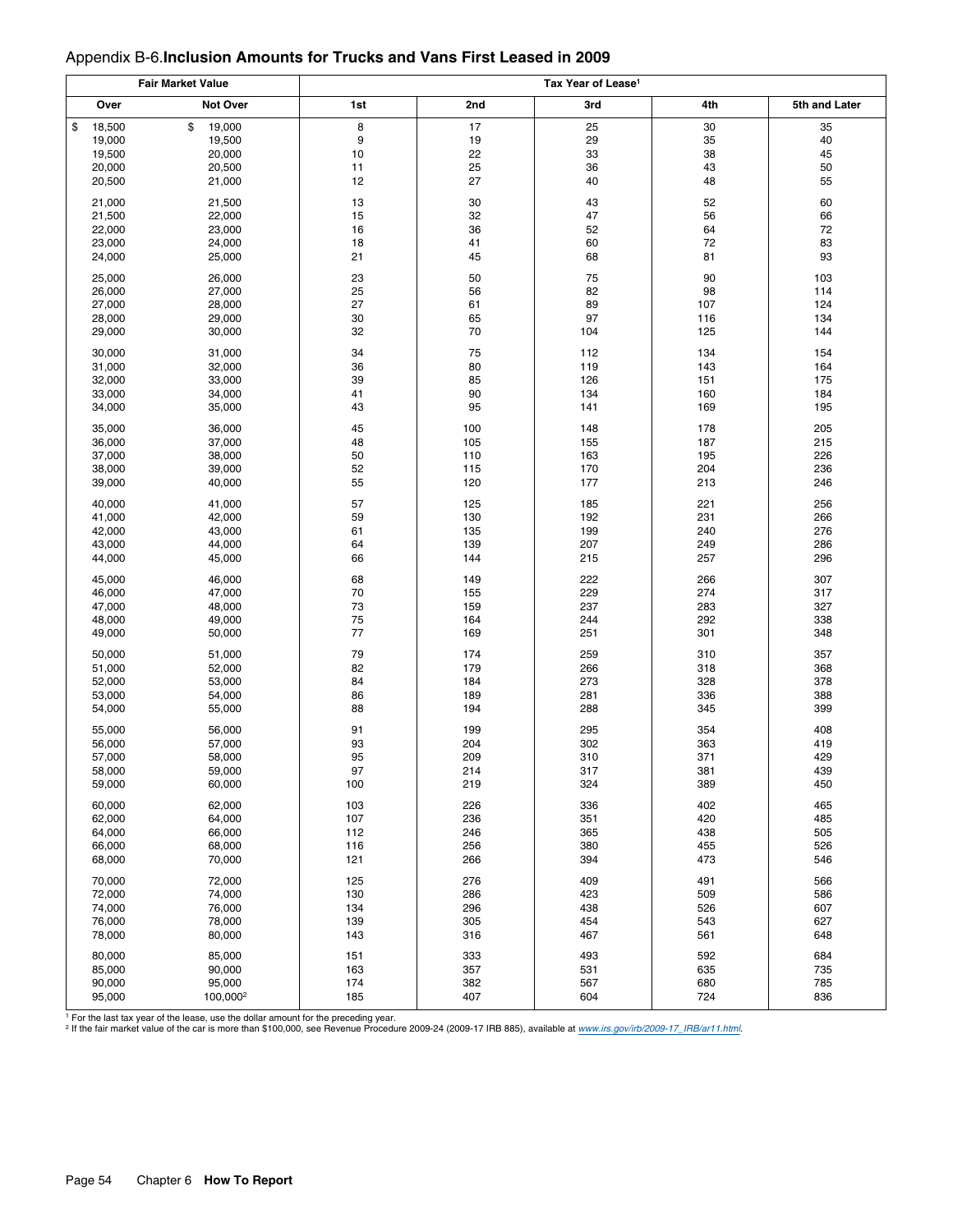| Appendix C-1. Inclusion Amounts for Electric Cars First Leased in 2000 through 2004 |  |  |  |  |  |
|-------------------------------------------------------------------------------------|--|--|--|--|--|
|-------------------------------------------------------------------------------------|--|--|--|--|--|

|              |                          | Tax Year of Lease <sup>1</sup>      |                                     |                                     |                                     |                                     |
|--------------|--------------------------|-------------------------------------|-------------------------------------|-------------------------------------|-------------------------------------|-------------------------------------|
|              | <b>Fair Market Value</b> | For Lease Term<br>Beginning in 2000 | For Lease Term<br>Beginning in 2001 | For Lease Term<br>Beginning in 2002 | For Lease Term<br>Beginning in 2003 | For Lease Term<br>Beginning in 2004 |
| Over         | Not Over                 | 5th and Later                       | 5th and Later                       | 5th and Later                       | 5th and Later                       | 5th and Later                       |
| \$<br>46,000 | \$<br>47,000             | \$<br>0                             | \$<br>$\mathbf 0$                   | \$<br>12                            | \$<br>$\mathbf 0$                   | \$<br>0                             |
| 47,000       | 48,000                   | 36                                  | 46                                  | 33                                  | 0                                   | 0                                   |
| 48,000       | 49,000                   | 66                                  | 83                                  | 54                                  | 0                                   | 0                                   |
| 49,000       | 50,000                   | 95                                  | 119                                 | 74                                  | 0                                   | 0                                   |
| 50,000       | 51,000                   | 124                                 | 157                                 | 96                                  | $\Omega$                            | 0                                   |
| 51,000       | 52,000                   | 153                                 | 193                                 | 117                                 | 0                                   | 0                                   |
| 52,000       | 53,000                   | 183                                 | 230                                 | 138                                 | 0                                   | $\mathbf 0$                         |
| 53,000       | 54,000                   | 211                                 | 266                                 | 159                                 | 124                                 | 147                                 |
| 54,000       | 55,000                   | 240                                 | 304                                 | 180                                 | 140                                 | 164                                 |
| 55,000       | 56,000                   | 270                                 | 340                                 | 201                                 | 156                                 | 180                                 |
| 56,000       | 57,000                   | 299                                 | 377                                 | 222                                 | 171                                 | 197                                 |
| 57,000       | 58,000                   | 328                                 | 414                                 | 242                                 | 187                                 | 213                                 |
| 58,000       | 59,000                   | 357                                 | 451                                 | 264                                 | 203                                 | 229                                 |
| 59,000       | 60,000                   | 387                                 | 487                                 | 284                                 | 218                                 | 245                                 |
| 60,000       | 62,000                   | 430                                 | 543                                 | 316                                 | 241                                 | 270                                 |
| 62,000       | 64,000                   | 489                                 | 616                                 | 358                                 | 273                                 | 303                                 |
| 64,000       | 66,000                   | 547                                 | 690                                 | 400                                 | 304                                 | 336                                 |
| 66,000       | 68,000                   | 606                                 | 763                                 | 442                                 | 334                                 | 369                                 |
| 68,000       | 70,000                   | 664                                 | 837                                 | 484                                 | 366                                 | 402                                 |
| 70,000       | 72,000                   | 723                                 | 910                                 | 525                                 | 397                                 | 435                                 |
| 72,000       | 74,000                   | 781                                 | 984                                 | 567                                 | 428                                 | 468                                 |
| 74,000       | 76,000                   | 838                                 | 1.057                               | 609                                 | 460                                 | 500                                 |
| 76,000       | 78,000                   | 897                                 | 1,131                               | 652                                 | 491                                 | 534                                 |
| 78,000       | 80.000                   | 955                                 | 1,204                               | 693                                 | 521                                 | 566                                 |
| 80,000       | 85,000                   | 1,058                               | 1,332                               | 767                                 | 576                                 | 624                                 |
| 85,000       | 90,000                   | 1,204                               | 1,517                               | 871                                 | 655                                 | 706                                 |
| 90,000       | 95.000                   | 1,350                               | 1,701                               | 976                                 | 732                                 | 788                                 |
| 95,000       | 100,000 <sup>2</sup>     | 1,495                               | 1,885                               | 1,081                               | 810                                 | 870                                 |

<sup>1</sup> For the last tax year of the lease, use the dollar amount for the preceding year.<br>
<sup>2</sup> If the fair market value of the car is more than \$100,000, see the document listed for the first year of the lease.<br>
For 2000, Rev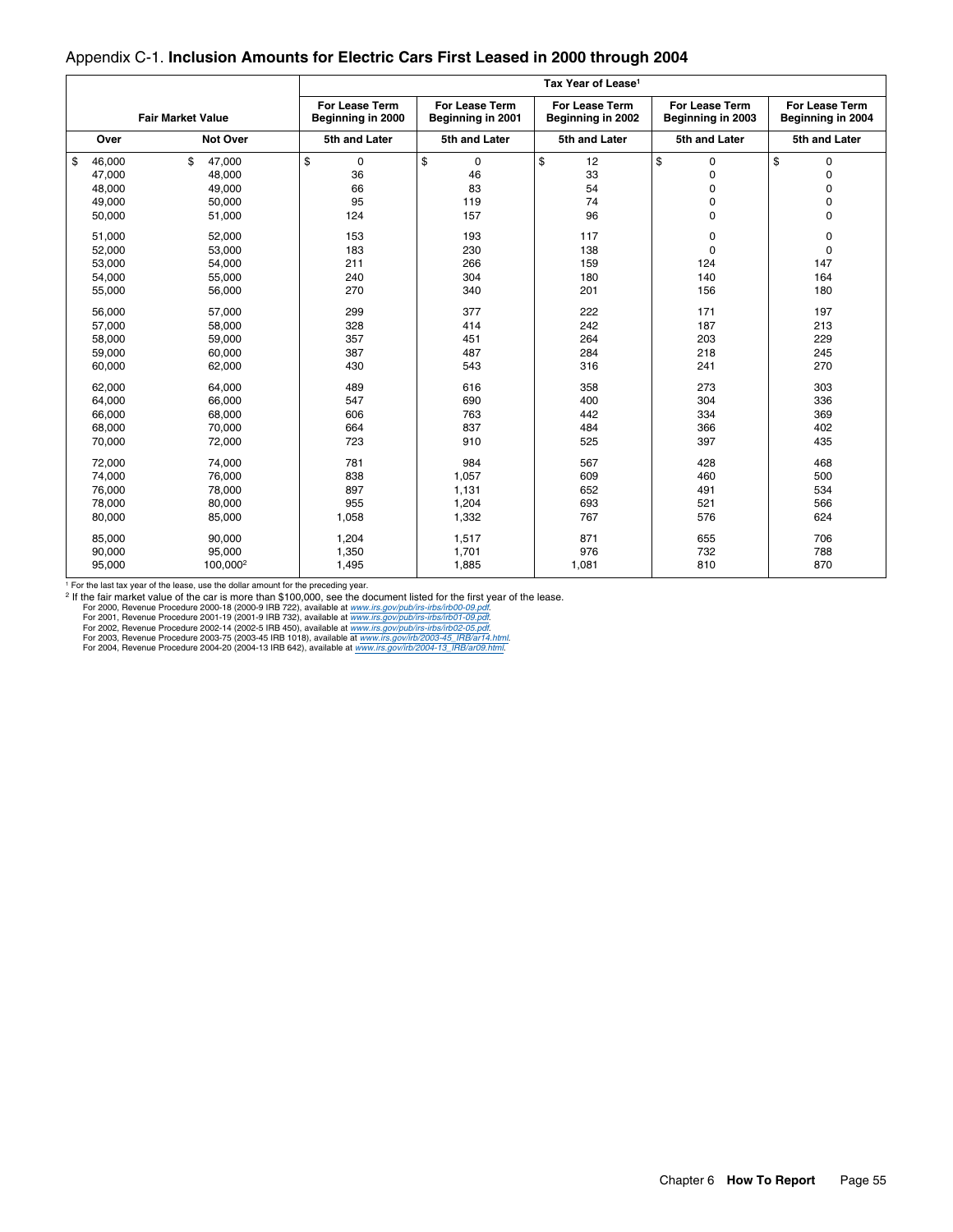| <b>Fair Market Value</b> |                      | Tax Year of Lease <sup>1</sup> |          |          |          |               |
|--------------------------|----------------------|--------------------------------|----------|----------|----------|---------------|
| Over                     | Not Over             | 1st                            | 2nd      | 3rd      | 4th      | 5th and Later |
| \$<br>45,000             | \$<br>46,000         | \$<br>5                        | \$<br>11 | \$<br>18 | \$<br>21 | \$<br>25      |
| 46,000                   | 47,000               | 10                             | 21       | 33       | 39       | 45            |
| 47,000                   | 48,000               | 14                             | 31       | 48       | 57       | 66            |
| 48,000                   | 49,000               | 19                             | 41       | 63       | 75       | 86            |
| 49,000                   | 50,000               | 23                             | 52       | 77       | 93       | 107           |
| 50,000                   | 51,000               | 28                             | 61       | 93       | 111      | 127           |
| 51,000                   | 52,000               | 33                             | 71       | 108      | 129      | 148           |
| 52,000                   | 53,000               | 37                             | 82       | 122      | 147      | 169           |
| 53,000                   | 54,000               | 42                             | 92       | 137      | 164      | 190           |
| 54,000                   | 55,000               | 46                             | 102      | 152      | 183      | 210           |
| 55,000                   | 56,000               | 51                             | 112      | 167      | 200      | 231           |
| 56,000                   | 57,000               | 55                             | 122      | 182      | 218      | 252           |
| 57,000                   | 58,000               | 60                             | 132      | 197      | 236      | 272           |
| 58,000                   | 59,000               | 65                             | 142      | 212      | 254      | 293           |
| 59,000                   | 60,000               | 69                             | 152      | 227      | 272      | 314           |
| 60,000                   | 62,000               | 76                             | 167      | 250      | 298      | 345           |
| 62,000                   | 64,000               | 85                             | 187      | 280      | 334      | 386           |
| 64,000                   | 66,000               | 94                             | 208      | 309      | 370      | 427           |
| 66,000                   | 68,000               | 104                            | 227      | 339      | 406      | 469           |
| 68,000                   | 70,000               | 113                            | 247      | 369      | 442      | 510           |
| 70,000                   | 72,000               | 122                            | 268      | 398      | 478      | 551           |
| 72,000                   | 74,000               | 131                            | 288      | 428      | 514      | 593           |
| 74,000                   | 76,000               | 140                            | 308      | 458      | 550      | 634           |
| 76,000                   | 78,000               | 149                            | 328      | 489      | 585      | 675           |
| 78,000                   | 80,000               | 159                            | 348      | 518      | 621      | 717           |
| 80,000                   | 85,000               | 175                            | 383      | 571      | 683      | 789           |
| 85,000                   | 90,000               | 197                            | 434      | 645      | 773      | 892           |
| 90,000                   | 95,000               | 220                            | 484      | 720      | 863      | 995           |
| 95,000                   | 100,000 <sup>2</sup> | 243                            | 534      | 795      | 952      | 1,099         |

# Appendix C-3. **Inclusion Amounts for Electric Cars First Leased in 2006**

| <b>Fair Market Value</b> |                      | Tax Year of Lease <sup>1</sup> |         |          |          |               |  |
|--------------------------|----------------------|--------------------------------|---------|----------|----------|---------------|--|
| Over                     | Not Over             | 1st                            | 2nd     | 3rd      | 4th      | 5th and Later |  |
| \$<br>45,000             | \$<br>46,000         | \$<br>4                        | \$<br>8 | \$<br>11 | \$<br>12 | \$<br>12      |  |
| 46,000                   | 47,000               | 10                             | 22      | 33       | 37       | 42            |  |
| 47,000                   | 48,000               | 17                             | 36      | 54       | 63       | 72            |  |
| 48,000                   | 49,000               | 24                             | 51      | 74       | 89       | 101           |  |
| 49,000                   | 50,000               | 30                             | 65      | 96       | 114      | 131           |  |
| 50,000                   | 51,000               | 37                             | 79      | 118      | 139      | 160           |  |
| 51,000                   | 52,000               | 43                             | 94      | 139      | 165      | 189           |  |
| 52,000                   | 53,000               | 50                             | 108     | 160      | 190      | 219           |  |
| 53,000                   | 54,000               | 56                             | 123     | 181      | 216      | 248           |  |
| 54,000                   | 55,000               | 63                             | 137     | 202      | 242      | 277           |  |
| 55,000                   | 56,000               | 69                             | 151     | 224      | 267      | 307           |  |
| 56,000                   | 57,000               | 76                             | 165     | 245      | 293      | 337           |  |
| 57,000                   | 58,000               | 82                             | 180     | 266      | 318      | 367           |  |
| 58,000                   | 59,000               | 89                             | 194     | 288      | 343      | 396           |  |
| 59,000                   | 60,000               | 95                             | 209     | 309      | 369      | 425           |  |
| 60,000                   | 62,000               | 105                            | 230     | 341      | 407      | 470           |  |
| 62,000                   | 64,000               | 118                            | 259     | 383      | 459      | 528           |  |
| 64,000                   | 66,000               | 131                            | 288     | 425      | 510      | 587           |  |
| 66,000                   | 68,000               | 144                            | 316     | 469      | 560      | 646           |  |
| 68,000                   | 70,000               | 158                            | 345     | 510      | 612      | 705           |  |
| 70,000                   | 72,000               | 171                            | 373     | 554      | 662      | 764           |  |
| 72,000                   | 74,000               | 184                            | 402     | 596      | 713      | 823           |  |
| 74,000                   | 76,000               | 197                            | 431     | 638      | 765      | 881           |  |
| 76,000                   | 78,000               | 210                            | 459     | 682      | 815      | 940           |  |
| 78,000                   | 80,000               | 223                            | 488     | 724      | 866      | 1,000         |  |
| 80,000                   | 85,000               | 246                            | 538     | 798      | 956      | 1,103         |  |
| 85,000                   | 90,000               | 278                            | 610     | 905      | 1,083    | 1,250         |  |
| 90,000                   | 95,000               | 311                            | 682     | 1,011    | 1,211    | 1,397         |  |
| 95,000                   | 100,000 <sup>2</sup> | 344                            | 753     | 1,118    | 1,338    | 1,544         |  |

' For the last tax year of the lease, use the dollar amount for the preceding year.<br><sup>2</sup> If the fair market value of the car is more than \$100,000, see Revenue Procedure 2005-13 (2005-12 IRB/ari*b, awailable at www.irs.gov*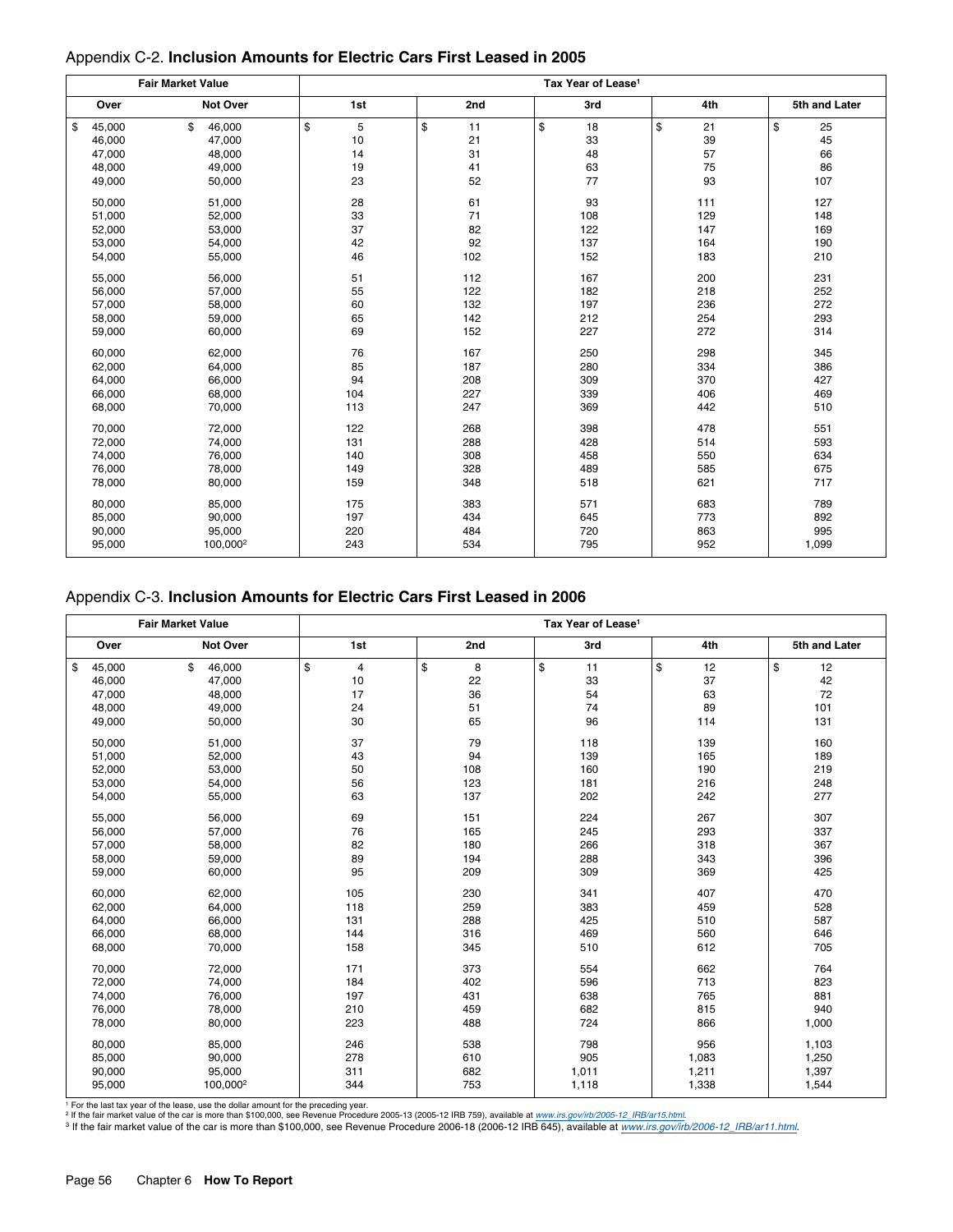To help us develop a more useful index, please let us know if you have ideas for index entries.<br>**Index** See "Comments and Suggestions" in the "Introduction" for the ways you can reach us.

| "Hours of service" limits                    |  |
|----------------------------------------------|--|
| Form 2106                                    |  |
| $50\%$ limit on meals $\ldots \ldots \ldots$ |  |

| Accountable plans  29-32         |
|----------------------------------|
| <b>Accounting to employer</b> 29 |
| Adequate accounting29            |
| Independent contractors  32      |
| Adequate records  25             |
| <b>Advertising:</b>              |
| Car display  15                  |
|                                  |
| Signs, display racks, or other   |
| promotional material to be       |
| used on recipient's business     |
| premises  13                     |
| Airline clubs  13                |
| Allocating costs  4, 12, 27      |
| Allowance (See                   |
| Reimbursements)                  |
| <b>Armed forces:</b>             |
| Assigned overseas  3             |
| <b>Assistance</b> (See Tax help) |
| Associated                       |
| entertainment  10                |
| Athletic clubs  13               |
|                                  |

| <b>Basis of car</b> (See also     |
|-----------------------------------|
| Depreciation of car)  1           |
| <b>Bona fide business</b>         |
|                                   |
| <b>Box seats at entertainment</b> |
|                                   |
| Business travel                   |
| Outside U.S.                      |
| Business use of car  1            |
| More-than-50%-use                 |
|                                   |
| Qualified business use  1         |
|                                   |

| <b>Canceled checks:</b>           |
|-----------------------------------|
| As evidence of business           |
| expenses  2                       |
| Car expenses  15-2                |
|                                   |
| Allowances for  29-3              |
| <b>Business and personal</b>      |
|                                   |
| Combining expenses  2             |
| Disposition of car $\overline{2}$ |
| Fixed and variable rate (FAVR)    |
| allowance 3                       |
| Form 2106 $\frac{1}{3}$           |
| Leasing a car, truck, or          |
| van 2                             |
| Mileage rate (See Standard        |
| mileage rate)                     |
| Taxes paid on car  1              |
| Traffic tickets  1                |
| Car pools  1                      |

| Airline clubs  13<br>Allocating costs  4, 12, 27<br>Allowance ( <i>See</i><br>Reimbursements)<br>Armed forces:<br>Assigned overseas  3<br><b>Assistance</b> (See Tax help)<br>Associated<br>entertainment  10 | Daily business mileage and<br>expense log (Table<br>Depreciation of car (See also<br>Section 179 deductions)  16<br>Adjustment for using standard<br>mileage rate  25<br>Sales taxes  16                            | Form 1040, Schedule C $28$<br>Form 1040, Schedule F  28<br>Form 2106 17, 28, 32-39<br>Form 2106-EZ  32, 39<br>Form W-2:<br>Employer-provided<br>vehicles  28             | <b>Married taxpayers:</b><br>Performing artists<br>Meal expenses<br>$50\%$ limit<br>Determination of applicability<br>(Figure A) $\ldots$<br>Exceptions $\dots\dots\dots\dots\dots$<br>Actual cost method<br>Form 2106 |
|---------------------------------------------------------------------------------------------------------------------------------------------------------------------------------------------------------------|---------------------------------------------------------------------------------------------------------------------------------------------------------------------------------------------------------------------|--------------------------------------------------------------------------------------------------------------------------------------------------------------------------|------------------------------------------------------------------------------------------------------------------------------------------------------------------------------------------------------------------------|
| Athletic clubs  13                                                                                                                                                                                            | Unrecovered basis  23<br>Casualty or theft, effect  24                                                                                                                                                              | Reimbursement of personal<br>expenses $\ldots$ 28                                                                                                                        | Major cities with higher<br>allowances                                                                                                                                                                                 |
| <b>Basis of car</b> (See also<br>Depreciation of car)  18<br><b>Bona fide business</b><br><b>purpose</b> 5<br>Box seats at entertainment<br>Business travel  6                                                | Deduction 16, 25<br>Excess depreciation  23<br>Modified Accelerated Cost<br>Recovery System<br>Section 179 deduction  22<br>Trade-in, effect  19, 25<br>Trucks and vans  22<br>Directly-related<br>entertainment  9 | Statutory employees  28<br>Free tax services  41<br>G<br>\$25 limit  13<br>Combining for recordkeeping<br>27<br>purposes<br>Reporting requirements  28<br>Golf clubs  13 | Standard meal allowance<br>6,<br>Meals,<br>entertainment-related<br>Mileage rate (See Standard<br>mileage rate)<br>Military (See Armed forces)<br>Missing children, photographs                                        |
| Business use of car $\ldots \ldots 16$<br>More-than-50%-use<br>Qualified business use  18                                                                                                                     | <b>Disabled employees:</b><br>Impairment-related work<br>Documentary evidence  25                                                                                                                                   | <b>Gulf Opportunity Zone:</b><br>Qualified property  18<br>Special depreciation                                                                                          | <b>Modified Accelerated Cost</b><br><b>Recovery System</b><br>2008 chart (Table 4-1)<br>More information (See Tax hel                                                                                                  |

| <b>Employer-provided</b>         | Hauling tools $\ldots \ldots \ldots \ldots \ldots 15$                                                                                                                                                           | Nonaccountable plans  32                                                                                                                                                                                                                               |
|----------------------------------|-----------------------------------------------------------------------------------------------------------------------------------------------------------------------------------------------------------------|--------------------------------------------------------------------------------------------------------------------------------------------------------------------------------------------------------------------------------------------------------|
|                                  |                                                                                                                                                                                                                 |                                                                                                                                                                                                                                                        |
| Reporting requirements  28       | High-low rate method  30                                                                                                                                                                                        |                                                                                                                                                                                                                                                        |
| Entertainment                    | Home office $\ldots \ldots \ldots \ldots \ldots 15$                                                                                                                                                             | O                                                                                                                                                                                                                                                      |
|                                  | Hotel clubs $\ldots \ldots \ldots \ldots \ldots$ 13                                                                                                                                                             | Office in the home  15                                                                                                                                                                                                                                 |
|                                  |                                                                                                                                                                                                                 | Officials paid on fee                                                                                                                                                                                                                                  |
|                                  |                                                                                                                                                                                                                 |                                                                                                                                                                                                                                                        |
|                                  |                                                                                                                                                                                                                 | <b>Overseas travel:</b>                                                                                                                                                                                                                                |
|                                  |                                                                                                                                                                                                                 |                                                                                                                                                                                                                                                        |
|                                  |                                                                                                                                                                                                                 | Meal allowance $\dots\dots\dots\dots$ 6                                                                                                                                                                                                                |
|                                  |                                                                                                                                                                                                                 | Part of trip outside U.S.  6                                                                                                                                                                                                                           |
| Directly-related test  9         |                                                                                                                                                                                                                 |                                                                                                                                                                                                                                                        |
| Entertainment, defined  12       |                                                                                                                                                                                                                 |                                                                                                                                                                                                                                                        |
|                                  |                                                                                                                                                                                                                 |                                                                                                                                                                                                                                                        |
|                                  |                                                                                                                                                                                                                 | <b>Parking fees</b> 15, 16                                                                                                                                                                                                                             |
| <b>Entertainment facilities:</b> | Income-producing                                                                                                                                                                                                | Per diem allowances  29-31                                                                                                                                                                                                                             |
| Expenses for use of  13          | <b>property</b> 28                                                                                                                                                                                              | Defined  28                                                                                                                                                                                                                                            |
| <b>Estimates of expenses</b> 25  |                                                                                                                                                                                                                 | Federal rate for  29                                                                                                                                                                                                                                   |
| <b>Exceptions to the 50%</b>     | Indefinite job assignment  4                                                                                                                                                                                    | Performing artists  34                                                                                                                                                                                                                                 |
|                                  |                                                                                                                                                                                                                 | Personal property taxes  16                                                                                                                                                                                                                            |
|                                  | expenses $\dots\dots\dots9-12, 13$<br>Determination of applicability<br>$(Figure A)$ 11<br>Deductible  12-13<br>Summary (Table 2-1)  12<br>Tickets (See Tickets)<br>Taxes paid on car $\ldots \ldots \ldots$ 16 | <b>Help</b> ( <i>See</i> Tax help)<br>Impairment-related work<br>Incidental expenses:<br>Defined $\ldots \ldots \ldots \ldots \ldots \ldots 5$<br>No meals, incidentals<br>Incomplete records $\ldots \ldots \ldots 26$<br>Independent contractors  32 |

| "Hours of service" limits $\ldots$ 12        | Car rentals  24<br>Form 2106  33      | <b>Excess reimbursements</b> (See<br>Reimbursements) | Interest on car loans  16<br>Itinerants  3                                        |
|----------------------------------------------|---------------------------------------|------------------------------------------------------|-----------------------------------------------------------------------------------|
|                                              |                                       | Extravagant expenses  5, 12                          |                                                                                   |
| 50% limit on meals $\ldots \ldots \ldots 5$  | Car, truck, or van rentals  24        |                                                      |                                                                                   |
|                                              | <b>Casualty and theft losses:</b>     | F                                                    | Lavish or extravagant                                                             |
|                                              | Depreciation  24                      | Fair market value of car  24<br>Farmers:             | expenses $\dots\dots\dots\dots\dots \frac{5}{5}$ , 12<br>Leasing a car, truck, or |
| Accountable plans  29-32                     | <b>Charitable organizations:</b>      | Form 1040, Schedule F 28                             |                                                                                   |
| Accounting to employer $\ldots$ 29           | Benefit events for  12                | Federal crime investigations or                      | Luxury private boxes at                                                           |
| Adequate accounting 29                       | Sports events to benefit  11          | prosecutions:                                        | entertainment events  12                                                          |
| Independent contractors  32                  | Club dues  13                         | Federal employees engaged                            | Luxury water travel  8                                                            |
| Adequate records  25                         | Comments on publication  2            |                                                      |                                                                                   |
| Advertising:                                 | Commuting expenses  15                | Federal rate for per diem 5,                         |                                                                                   |
| Car display  15                              | <b>Conventions</b> 9, 10              |                                                      | м                                                                                 |
| Expenses $\dots\dots\dots\dots\dots\dots$ 11 | Country clubs  13                     |                                                      | <b>MACRS (Modified Accelerated</b>                                                |
| Signs, display racks, or other               |                                       | Fees you pay  15                                     | <b>Cost Recovery</b>                                                              |
| promotional material to be                   |                                       | Fixed and variable rate (FAVR)                       | System)  20                                                                       |
| used on recipient's business                 |                                       | allowance  30                                        | 2008 chart (Table 4-1)  21                                                        |
| premises $\dots \dots \dots \dots \dots 13$  | D.                                    | Form 1040, Schedule C 28                             | Main place of business or                                                         |
| Airline clubs  13                            | Daily business mileage and            | <b>Form 1040, Schedule F</b> 28                      | work  3                                                                           |
| <b>Allocating costs</b> 4, 12, 27            | expense log (Table                    | Form 2106 17, 28, 32-39                              | <b>Married taxpayers:</b>                                                         |
| Allowance (See                               |                                       | Form 2106-EZ  32, 39                                 | Performing artists  34                                                            |
| Reimbursements)                              | Depreciation of car (See also         | Form 4562 28                                         | Meal expenses  5                                                                  |
| <b>Armed forces:</b>                         | Section 179 deductions)  16           | Form 4797  23                                        | 50% limit 10<br>Determination of applicability                                    |
| Assigned overseas  3                         | Adjustment for using standard         | Form W-2:                                            | $(Figure A)$ 11                                                                   |
| <b>Assistance</b> (See Tax help)             | mileage rate $\ldots$ 25              | Employer-provided                                    | Exceptions 11                                                                     |
| Associated                                   | Sales taxes $\dots\dots\dots\dots$ 16 | vehicles  28                                         | Actual cost method  5                                                             |
| entertainment  10                            | Unrecovered basis  23                 | Reimbursement of personal                            | Form 2106  33                                                                     |
| <b>Athletic clubs</b> 13                     | Casualty or theft, effect  24         | expenses $\ldots$ 28                                 | Major cities with higher                                                          |
|                                              | Deduction 16, 25                      | Statutory employees  28                              | allowances  6                                                                     |
|                                              | Excess depreciation  23               | Free tax services  41                                | Standard meal allowance  5.                                                       |
| <b>Basis of car</b> (See also                | <b>Modified Accelerated Cost</b>      |                                                      | 6, 30                                                                             |
| Depreciation of car)  18                     | Recovery System                       |                                                      | Meals,                                                                            |
| Bona fide business                           |                                       | Cifte<br>12                                          | entertainment-related  12                                                         |
|                                              |                                       |                                                      |                                                                                   |

| \$25 limit  13                |  |
|-------------------------------|--|
| Combining for recordkeeping   |  |
| purposes  27                  |  |
| Reporting requirements  28    |  |
|                               |  |
| <b>Gulf Opportunity Zone:</b> |  |
| Qualified property  18        |  |
| Special depreciation          |  |
| allowance 18                  |  |
|                               |  |

# **C <sup>E</sup> <sup>H</sup>**

| Hauling tools  15       | N |
|-------------------------|---|
| Help (See Tax help)     | N |
| High-low rate method 30 | Ξ |
| Home office  15         | O |
| Hotel clubs  13         | O |

| use 16<br>Combining expenses  27<br>Disposition of car  24<br>Fixed and variable rate (FAVR)<br>allowance 30<br>Form 2106 32<br>Leasing a car, truck, or<br>van  24<br>Mileage rate (See Standard<br>mileage rate)<br>Taxes paid on car $\ldots \ldots \ldots$ 16 | (Figure A) 1<br>Deductible  12-13<br>Summary (Table $2-1$ )  12<br>Entertainment, defined  12<br>Form 2106 33<br>Tickets ( <i>See</i> Tickets)<br><b>Entertainment facilities:</b><br><b>Estimates of expenses</b> 25<br><b>Exceptions to the 50%</b> | Impairment-related work<br>Incidental expenses:<br>Defined  5<br>No meals, incidentals<br>Income-producing<br>$property \ldots \ldots \ldots \ldots \ldots 28$<br>Incomplete records $\ldots \ldots \ldots 26$<br>Indefinite job assignment  4 | <b>Overseas travel:</b><br>Conventions  9<br>Meal allowance  6<br>Part of trip outside U.S.  6<br><b>Parking fees</b> 15, 16<br>Per diem allowances  29-31<br>Defined  28<br>Federal rate for  29<br>Performing artists  34 |
|-------------------------------------------------------------------------------------------------------------------------------------------------------------------------------------------------------------------------------------------------------------------|-------------------------------------------------------------------------------------------------------------------------------------------------------------------------------------------------------------------------------------------------------|------------------------------------------------------------------------------------------------------------------------------------------------------------------------------------------------------------------------------------------------|-----------------------------------------------------------------------------------------------------------------------------------------------------------------------------------------------------------------------------|
| Car pools ………………… 15                                                                                                                                                                                                                                              |                                                                                                                                                                                                                                                       | Independent contractors  32                                                                                                                                                                                                                    | Personal property taxes  16                                                                                                                                                                                                 |
|                                                                                                                                                                                                                                                                   |                                                                                                                                                                                                                                                       |                                                                                                                                                                                                                                                |                                                                                                                                                                                                                             |

| Interest on car loans $\dots \dots 16$                               |  |
|----------------------------------------------------------------------|--|
| L                                                                    |  |
| Lavish or extravagant<br>expenses $\dots\dots\dots\dots \frac{5}{2}$ |  |
| Leasing a car, truck, or                                             |  |
| Luxury private boxes at<br>entertainment events  12                  |  |
| Luxury water travel  8                                               |  |

|                                          |                                              | 29                                                    | W                                  |
|------------------------------------------|----------------------------------------------|-------------------------------------------------------|------------------------------------|
|                                          |                                              |                                                       | <b>MACRS (Modified Accelerated</b> |
| Signs, display racks, or other           |                                              | Fees you pay  15                                      | <b>Cost Recovery</b>               |
| promotional material to be               |                                              |                                                       | System)  20                        |
| used on recipient's business             |                                              | Fixed and variable rate (FAVR)                        | 2008 chart (Table 4-1)  21         |
|                                          | D                                            | allowance $\ldots \ldots \ldots \ldots \frac{30}{20}$ | Main place of business or          |
| Airline clubs  13                        | Daily business mileage and                   | Form 1040, Schedule C 28                              |                                    |
| Allocating costs  4, 12, 27              | expense log (Table                           | Form 1040, Schedule F  28                             | <b>Married taxpayers:</b>          |
| Allowance (See                           |                                              | Form 2106 17, 28, 32-39                               | Performing artists  34             |
| Reimbursements)                          | Depreciation of car (See also                | Form 2106-EZ  32, 39                                  | Meal expenses  5                   |
| Armed forces:                            | Section 179 deductions)  16                  |                                                       | 50% limit 10                       |
| Assigned overseas  3                     | Adjustment for using standard                |                                                       | Determination of applicability     |
| <b>Assistance</b> (See Tax help)         | mileage rate $\dots\dots\dots\dots$ 25       | Form W-2:                                             | $(Figure A)$ 11                    |
| Associated                               | Basis  18                                    | Employer-provided                                     | Exceptions 11                      |
|                                          | Sales taxes  16                              | vehicles  28                                          | Actual cost method  5              |
| Athletic clubs  13                       | Unrecovered basis $\ldots$ . $\overline{23}$ | Reimbursement of personal                             | Form 2106  33                      |
|                                          | Casualty or theft, effect  24                | expenses $\ldots$ 28                                  | Major cities with higher           |
|                                          | Deduction 16, 25                             | Statutory employees 28                                | allowances  6                      |
|                                          | Excess depreciation  23                      | Free tax services  41                                 | Standard meal allowance  5.        |
| <b>Basis of car</b> (See also            | <b>Modified Accelerated Cost</b>             |                                                       | 6, 30                              |
| Depreciation of car)  18                 | <b>Recovery System</b>                       | G                                                     | Meals.                             |
| <b>Bona fide business</b>                |                                              |                                                       | entertainment-related  12          |
| $purpose \ldots \ldots \ldots \ldots 5$  | Section 179 deduction  22                    |                                                       | Mileage rate (See Standard         |
| Box seats at entertainment               |                                              | \$25 limit  13                                        | mileage rate)                      |
|                                          |                                              | Combining for recordkeeping                           | Military (See Armed forces)        |
| Business travel $\ldots \ldots \ldots 6$ | Directly-related                             | purposes  27                                          | Missing children, photographs      |
|                                          | entertainment  9                             | Reporting requirements  28                            |                                    |
|                                          | <b>Disabled employees:</b>                   | Golf clubs  13                                        | <b>Modified Accelerated Cost</b>   |
| Business use of car  16                  | Impairment-related work                      | <b>Gulf Opportunity Zone:</b>                         | <b>Recovery System</b>             |
| More-than-50%-use                        | expenses $34$                                |                                                       | (MACRS)  20                        |
| Qualified business use  18               | Documentary evidence  25                     | Special depreciation                                  | 2008 chart (Table 4-1)  21         |
|                                          |                                              | allowance 18                                          | More information (See Tax help)    |
|                                          |                                              |                                                       |                                    |
|                                          |                                              |                                                       |                                    |

| Office in the home  1<br>Officials paid on fee                                    |  |
|-----------------------------------------------------------------------------------|--|
| Overseas travel:<br>Conventions  9<br>Meal allowance<br>Part of trip outside U.S. |  |
|                                                                                   |  |

| Parking fees  15, 16        |  |
|-----------------------------|--|
| Per diem allowances  29-31  |  |
|                             |  |
|                             |  |
| Performing artists  34      |  |
| Personal property taxes  16 |  |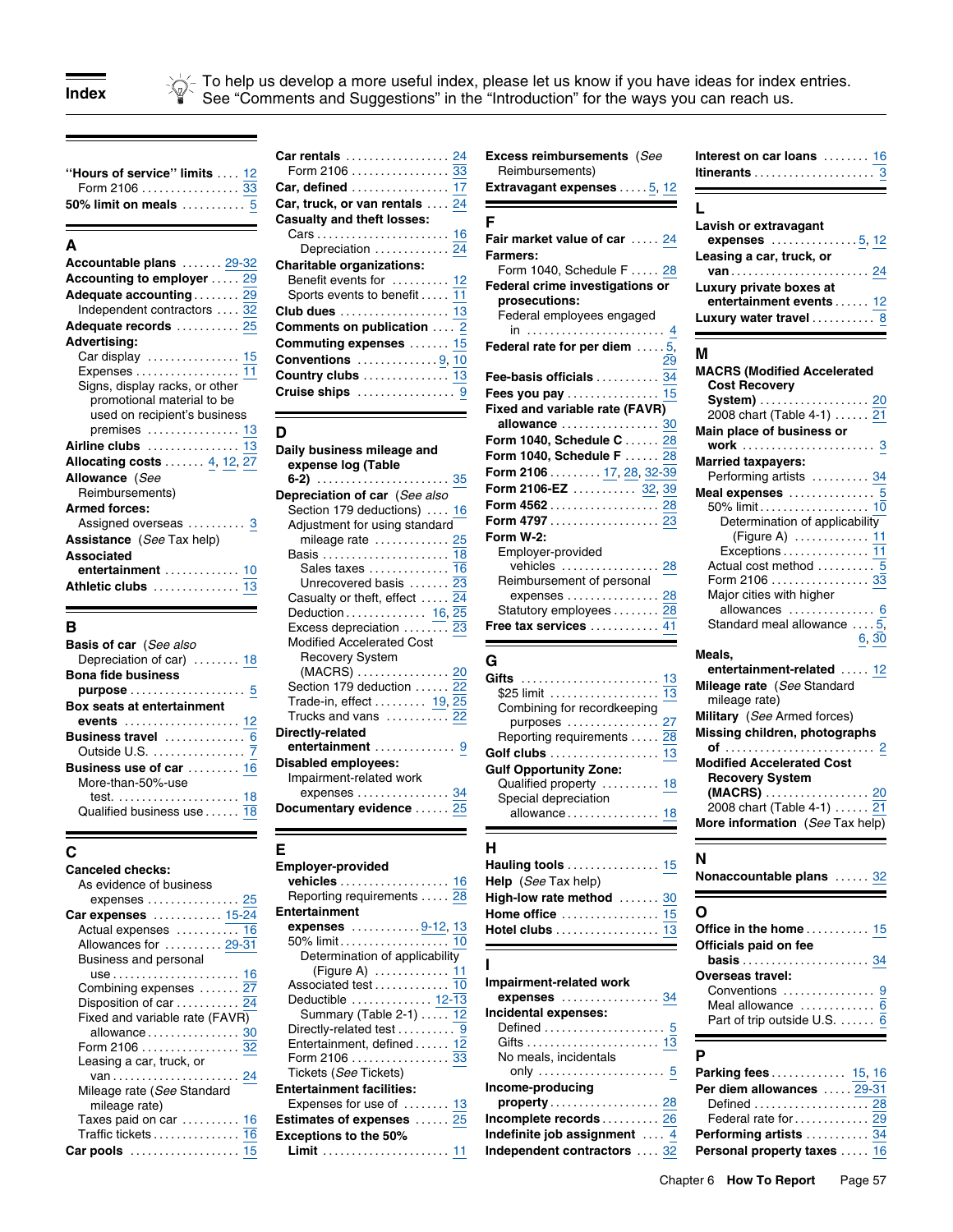| Placed in service, cars  18        |
|------------------------------------|
| Probationary work period           |
| <b>Proving business</b>            |
| <b>purpose</b> 26                  |
| <b>Public transportation:</b>      |
| Outside of U.S. travel             |
| <b>Publications</b> (See Tax help) |

| requirements $\ldots \ldots \ldots 25-27$                                      | Amended return  18                    | Travel expenses, determination |
|--------------------------------------------------------------------------------|---------------------------------------|--------------------------------|
| Adequate records  25                                                           | Deduction  17                         | of deductibility (Table        |
| Daily business mileage and                                                     |                                       |                                |
| expense log (Table                                                             | Self-employed persons  11             | Weekly travel expense and      |
|                                                                                | Reporting requirements  28            | entertainment record (Table    |
| Destroyed records  27                                                          | <b>Skyboxes</b> 12                    |                                |
| How to prove expenses (Table                                                   | <b>Special depreciation</b>           |                                |
|                                                                                | allowance  18                         | Tax home, determination        |
| Incomplete records  26                                                         | Spouse, expenses for  4, 13           |                                |
| Reimbursed expenses  27                                                        | Standard meal allowance  5.           | Taxpayer Advocate  41          |
| Sampling to prove                                                              | 6,30                                  | Temporary job                  |
| expenses $\ldots$ 27                                                           | Standard mileage rate $\ldots$ 2, 15, | assignments  4                 |
| Separating and combining                                                       | 30                                    | Temporary work location 14     |
|                                                                                | Depreciation adjustment for           |                                |
| Three-year period of                                                           |                                       | Season or series tickets  27   |
| retention $\ldots \ldots \ldots \ldots \ldots 27$<br>Weekly travel expense and |                                       | Traffic violations  16         |
| entertainment record (Table                                                    | Statutory employees  28               | Tools:                         |
|                                                                                | <b>Suggestions for</b>                | Hauling tools  15              |
| Reimbursements  28-32                                                          | publication  2                        | <b>Trade association</b>       |
| Accountable plans  29                                                          |                                       | meetings  12                   |
| Excess  31, 32                                                                 | т                                     | Trade-in of car  19, 25        |
| Form 2106  33                                                                  | <b>Tables and figures:</b>            | Traffic tickets  16            |
| Nonaccountable plans  32                                                       | 50% limit determination (Figure       | <b>Transients 3</b>            |
| Nondeductible expenses 29                                                      |                                       | Transportation                 |
| Personal expenses  28                                                          | Daily business mileage and            | expenses  14-25                |
| Recordkeeping  27                                                              | expense log (Table                    | Car expenses  15-24            |
| Reporting (Table 6-1)  30                                                      |                                       | Deductible (Figure B)  13,     |
| Unclaimed  28                                                                  | Entertainment expenses,               | 14                             |
| Reporting                                                                      | determination of deductibility        | five or more cars  16          |
| requirements $\ldots \ldots \ldots 27-39$                                      |                                       | Form 2106 33                   |
| Per diem or car                                                                |                                       | Transportation workers  6,     |
| allowance 30                                                                   |                                       | 12                             |
|                                                                                |                                       |                                |

| Heimbursements  28-32                      |
|--------------------------------------------|
| Reservists:                                |
| Transportation                             |
|                                            |
| Traveling more than 100 miles              |
| from home $\ldots \ldots \ldots \ldots 33$ |
| <b>Returning excess</b>                    |
| reimbursements 31                          |
| Rural mail carriers  15                    |
|                                            |

| ecordkeeping                                               | Section 179 deduction:                            |                                |
|------------------------------------------------------------|---------------------------------------------------|--------------------------------|
| $requirements \dots 25-27$                                 | Amended return  18                                | Travel expenses, determination |
| Adequate records  25                                       |                                                   | of deductibility (Table        |
| Daily business mileage and                                 |                                                   |                                |
| expense log (Table                                         | Self-employed persons  11                         | Weekly travel expense and      |
|                                                            | Reporting requirements  28                        | entertainment record (Table    |
| Destroyed records 27                                       |                                                   |                                |
| How to prove expenses (Table                               | <b>Special depreciation</b>                       |                                |
| 5-1) <u>26</u>                                             | allowance $\ldots \ldots \ldots \ldots \ldots 18$ | Tax home, determination        |
| Incomplete records  26                                     | Spouse, expenses for  4, 13                       |                                |
| Reimbursed expenses  27                                    | Standard meal allowance  5.                       | Taxpayer Advocate  41          |
| Sampling to prove                                          | 6,30                                              | Temporary job                  |
|                                                            | Standard mileage rate  2, 15,                     | assignments  4                 |
| Separating and combining                                   | 30                                                | Temporary work location  14    |
|                                                            | Depreciation adjustment for                       | <b>Tickets</b> 12, 13          |
| Three-year period of                                       |                                                   | Season or series tickets  27   |
| retention 27                                               | Form 2106  33                                     | Traffic violations  16         |
| Weekly travel expense and                                  | <b>Statutory employees</b> 28                     | Tools:                         |
| entertainment record (Table                                | <b>Suggestions for</b>                            | Hauling tools  15              |
| 6 3) $\ldots \ldots \ldots \ldots \ldots \ldots \ldots 39$ |                                                   | <b>Trade association</b>       |
| eimbursements  28-32                                       |                                                   |                                |
| Accountable plans 29                                       |                                                   | meetings  12                   |

| FOIIII 2106 33             | Tables and figures:             | TIAIIIU UUNGIS |
|----------------------------|---------------------------------|----------------|
| Nonaccountable plans  32   | 50% limit determination (Figure | Transients     |
| Nondeductible expenses  29 |                                 | Transportation |
| Personal expenses  28      | Daily business mileage and      | expenses       |
| Recordkeeping  27          | expense log (Table              | Car expenses   |
| Reporting (Table 6-1)  30  |                                 | Deductible (F  |
| Unclaimed  28              | Entertainment expenses,         |                |
| porting                    | determination of deductibility  | five or more c |
| <b>requirements</b> 27-39  |                                 | Form 2106      |
| Per diem or car            |                                 | Transportation |

| Personal trips  6<br>Outside U.S.  8 | Reimbursements  28-32<br><b>Reservists:</b>  | Maximum depreciation<br>deduction for cars      | Travel advance (See also<br>Reimbursements)  28, 31 |
|--------------------------------------|----------------------------------------------|-------------------------------------------------|-----------------------------------------------------|
| Placed in service, cars  18          | Transportation                               |                                                 | Travel expenses  2-9                                |
| Probationary work period  4          | expenses $\dots\dots\dots\dots\dots\dots$ 14 | Modified Accelerated Cost                       | Another individual                                  |
|                                      | Traveling more than 100 miles                | Recovery System (MACRS)                         | accompanying                                        |
| <b>Proving business</b>              | from home $\ldots \ldots \ldots \ldots 33$   | 2008 chart (Table 4-1) 21                       | taxpayer $4$                                        |
| purpose  26                          | <b>Returning excess</b>                      | Proving expenses (Table                         | Away from home  3                                   |
| <b>Public transportation:</b>        | reimbursements 31                            | $5-1)$ 26                                       | Deductible  4-9                                     |
| Outside of U.S. travel  7            |                                              | Reporting reimbursements                        | Summary of (Table                                   |
| <b>Publications</b> (See Tax help)   | Rural mail carriers  15                      |                                                 |                                                     |
|                                      |                                              | Transportation expenses,                        |                                                     |
| R                                    |                                              | determination of deductibility                  | Going home on days off $\dots$ $\overline{4}$       |
| Recordkeeping                        | Section 179 deduction:                       | (Figure B) 13, 14                               |                                                     |
| requirements  25-27                  | Amended return  18                           | Travel expenses, determination                  |                                                     |
| Adequate records  25                 | Deduction 17                                 | of deductibility (Table                         | Luxury water travel  8                              |
| Daily business mileage and           |                                              |                                                 |                                                     |
| expense log (Table                   | Self-employed persons  11                    | Weekly travel expense and                       | Travel to family home $\overline{3}$                |
|                                      | Reporting requirements  28                   | entertainment record (Table                     | <b>Trucks and vans:</b>                             |
| Destroyed records  27                | <b>Skyboxes</b> 12                           |                                                 | Depreciation  22                                    |
| How to prove expenses (Table         | <b>Special depreciation</b>                  | Tax help  41                                    | Transportation workers  12                          |
|                                      | allowance  18                                | Tax home, determination                         | Transportation workers'                             |
| Incomplete records  26               | Spouse, expenses for  4, 13                  |                                                 | expenses $\ldots$ 6                                 |
| Reimbursed expenses  27              | Standard meal allowance  5.                  | Taxpayer Advocate  41                           | TTY/TDD information  41                             |
| Sampling to prove                    | 6,30                                         | Temporary job                                   | Two places of work 14                               |
| expenses  27                         |                                              | assignments  4                                  |                                                     |
| Separating and combining             | Standard mileage rate  2, 15,                | Temporary work location  14                     |                                                     |
| expenses  27                         | Depreciation adjustment for                  |                                                 | $\mathbf{U}$                                        |
| Three-year period of                 |                                              | Tickets  12, 13                                 | <b>Unclaimed</b>                                    |
| retention  27                        | Form 2106  33                                | Season or series tickets  27                    | reimbursements 28                                   |
| Weekly travel expense and            |                                              | Traffic violations  16                          | <b>Unions:</b>                                      |
| entertainment record (Table          | Statutory employees  28                      | Tools:                                          | Trips from union hall to place of                   |
|                                      | <b>Suggestions for</b>                       | Hauling tools  15                               | work 15                                             |
| Reimbursements  28-32                | publication  2                               | <b>Trade association</b>                        | Unrecovered basis of car  23                        |
| Accountable plans  29                |                                              | meetings  12                                    |                                                     |
| Excess  31, 32                       | Т                                            | Trade-in of car $\dots\dots\dots \frac{19}{25}$ | $\mathbf{V}$                                        |
| Form 2106 $\overline{11}$ 33         | <b>Tables and figures:</b>                   | Traffic tickets  16                             |                                                     |
| Nonaccountable plans  32             | 50% limit determination (Figure              |                                                 |                                                     |
| Nondeductible expenses 29            |                                              | Transportation                                  |                                                     |
| Personal expenses  28                | Daily business mileage and                   | expenses  14-25                                 | W                                                   |
| Recordkeeping  27                    | expense log (Table                           | Car expenses  15-24                             | Weekly travel expense and                           |
| Reporting (Table 6-1)  30            |                                              | Deductible (Figure B)  13,                      | entertainment record (Table                         |
| Unclaimed  28                        | Entertainment expenses,                      |                                                 |                                                     |
| Reporting                            | determination of deductibility               | five or more cars $\ldots \ldots \ldots 16$     |                                                     |
| requirements  27-39                  |                                              | Form 2106 33                                    |                                                     |
| Per diem or car                      |                                              | Transportation workers  6,                      |                                                     |
|                                      |                                              |                                                 |                                                     |